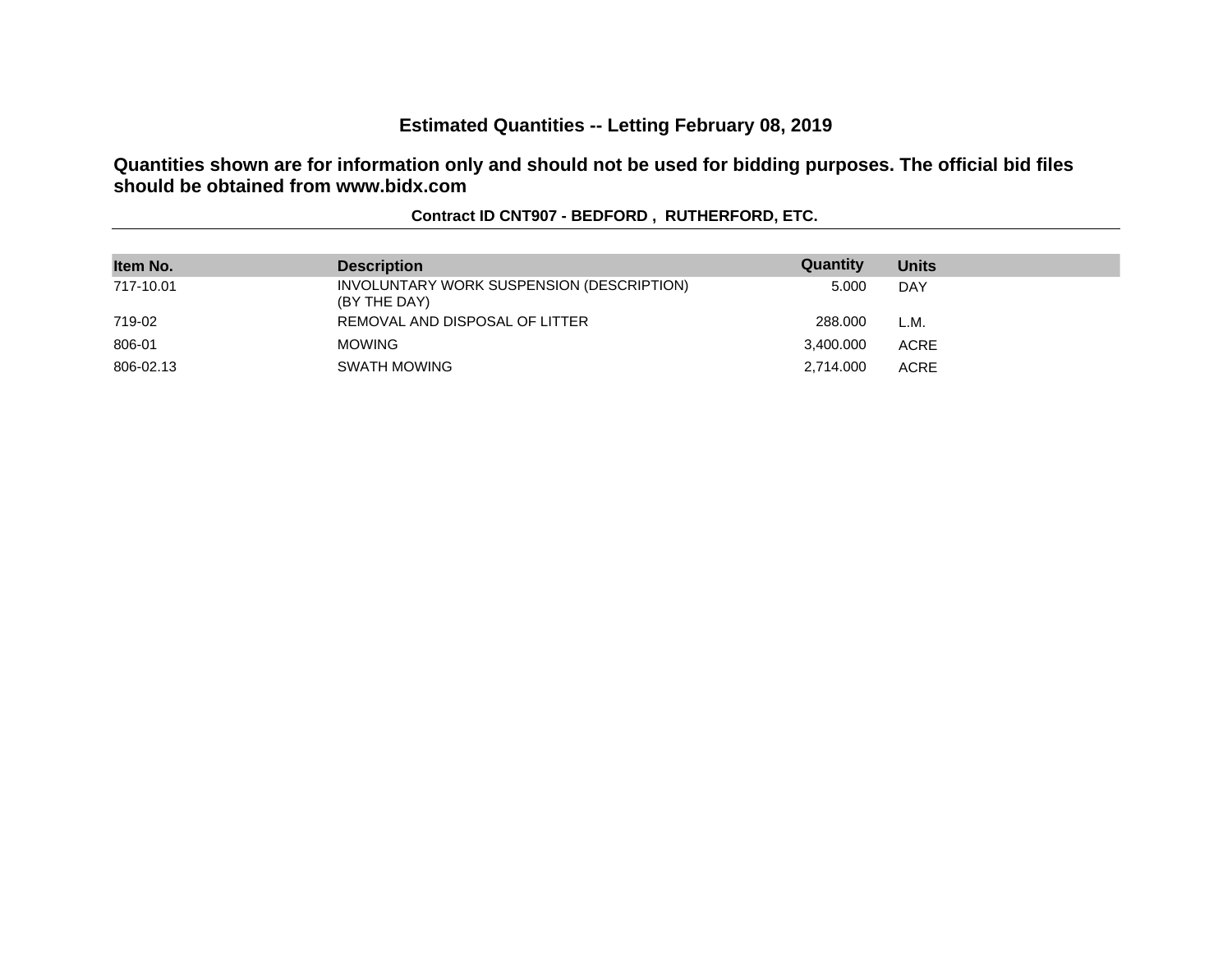#### **Contract ID CNT906 - DAVIDSON , MONTGOMERY, ETC.**

| Item No.  | <b>Description</b>                                                                  | Quantity   | <b>Units</b> |
|-----------|-------------------------------------------------------------------------------------|------------|--------------|
| 603-05.40 | CONTAINMENT & DISPOSAL OF WASTE(LOCATION &<br>DESCRP) (DAVIDSON CO BRIDGE CLEANING) | 14,000.000 | GAL.         |
| 611-07.10 | CLEAN DRAIN (TRENCH DRAIN)                                                          | 3,000.000  | L.F.         |
| 611-07.11 | CLEAN DRAIN(WITH GRATE)                                                             | 9,193.000  | <b>EACH</b>  |
| 611-07.12 | CLEAN DRAIN(WALL DRAIN)                                                             | 1,195.000  | <b>EACH</b>  |
| 611-07.13 | PIPE CLEANING (<18IN DIA.)                                                          | 3,400.000  | L.F.         |
| 611-07.14 | PIPE CLEANING (>OR=18IN DIA.)                                                       | 150.000    | L.F.         |
| 712-01.02 | <b>LANE CLOSURE</b>                                                                 | 70.000     | <b>EACH</b>  |
| 712-01.56 | ) (BRIDGE<br>MAINTENANCE OF TRAFFIC (<br>CLEANING)                                  | 7.000      | <b>EACH</b>  |
| 719-01    | <b>SWEEPING</b>                                                                     | 20,934.000 | L.M.         |
| 719-01.21 | STRUCTURE AND SITE CLEANING(LOCATION) (I-<br>40@CHARLOTTE AVE)                      | (1)        | <b>LS</b>    |
| 719-01.23 | STRUCTURE AND SITE CLEANING(LOCATION) (I-<br>40@40TH STREET)                        | (1)        | LS           |
| 719-01.24 | STRUCTURE AND SITE CLEANING(LOCATION) (I-<br>40@BATAVIA STREET)                     | (1)        | LS           |
| 719-01.25 | STRUCTURE AND SITE CLEANING(LOCATION) (I-<br>40@CLIFTON STREET)                     | (1)        | <b>LS</b>    |
| 719-01.26 | STRUCTURE AND SITE CLEANING(LOCATION) (I-<br>40@CLIFTON STREET #2)                  | (1)        | LS           |
| 719-01.27 | STRUCTURE AND SITE CLEANING(LOCATION) (I-<br>40@28TH AVENUE)                        | (1)        | LS           |
| 719-01.28 | STRUCTURE AND SITE CLEANING(LOCATION) (I-<br>40@21ST AVENUE)                        | (1)        | <b>LS</b>    |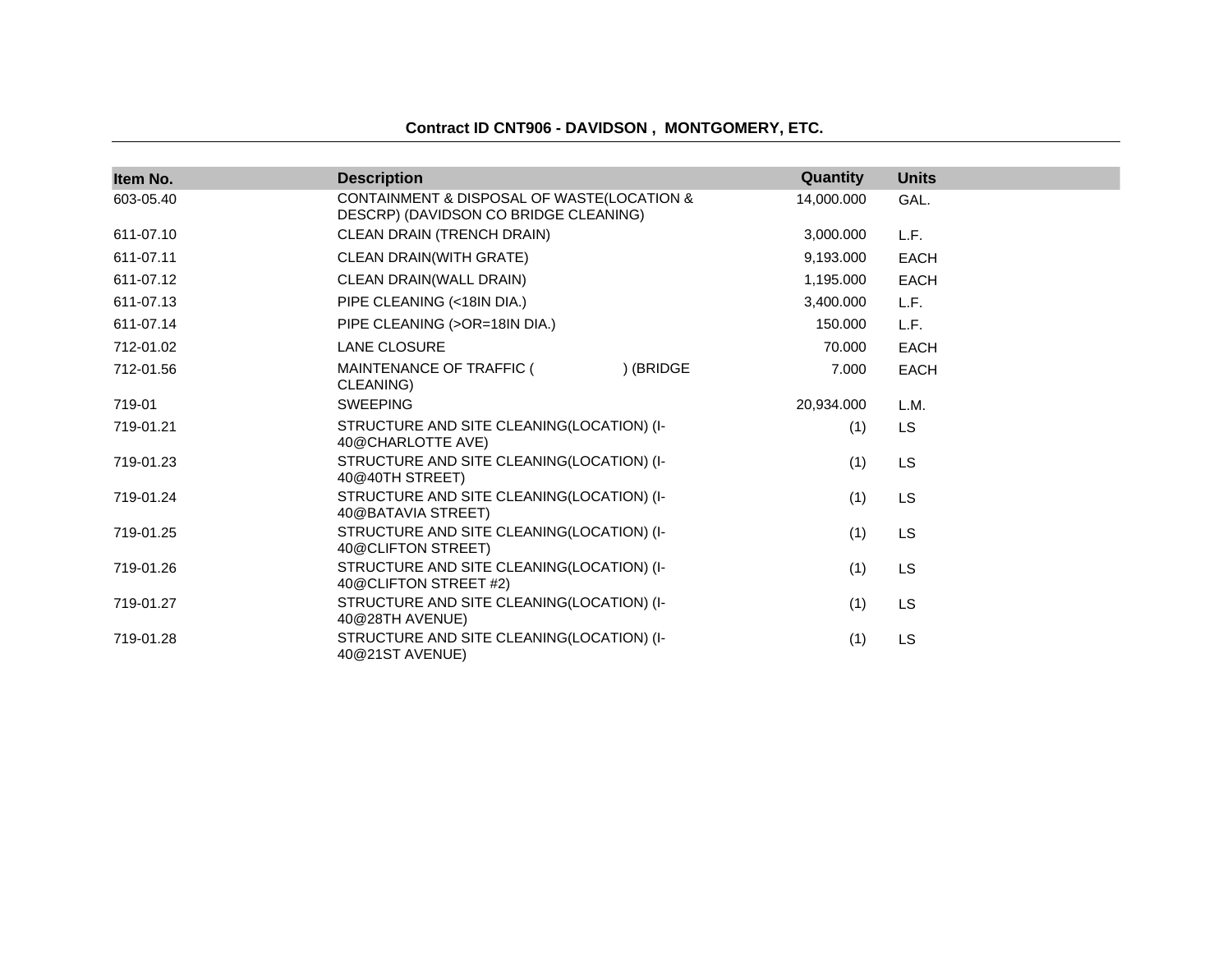| Item No.  | <b>Description</b>                                                | Quantity   | <b>Units</b> |
|-----------|-------------------------------------------------------------------|------------|--------------|
| 202-03.01 | REMOVAL OF ASPHALT PAVEMENT                                       | 1,400.000  | S.Y.         |
| 203-06    | <b>WATER</b>                                                      | 15.000     | M.G.         |
| 303-02    | MINERAL AGGREGATE, TYPE B BASE, GRADING<br>(DESCRIPTION) (C or D) | 1,928.000  | <b>TON</b>   |
| 307-01.01 | ASPHALT CONCRETE MIX (PG64-22) (BPMB-HM)<br><b>GRADING A</b>      | 644.000    | <b>TON</b>   |
| 403-01    | BITUMINOUS MATERIAL FOR TACK COAT (TC)                            | 54.000     | <b>TON</b>   |
| 411-01.10 | ACS MIX(PG64-22) GRADING D                                        | 7,967.000  | <b>TON</b>   |
| 411-12.04 | SCORING FOR RUMBLE STRIPE (NON-<br>CONTINUOUS) (4IN WIDTH)        | 7.600      | L.M.         |
| 415-01.02 | COLD PLANING BITUMINOUS PAVEMENT                                  | 79,283.000 | S.Y.         |
| 607-37.02 | 18" CORRUGATED METAL PIPE CULVERT                                 | 426.000    | L.F.         |
| 607-37.03 | 24" CORRUGATED METAL PIPE CULVERT                                 | 104.000    | L.F.         |
| 607-37.04 | 30" CORRUGATED METAL PIPE CULVERT                                 | 40.000     | L.F.         |
| 607-37.05 | 36" CORRUGATED METAL PIPE CULVERT                                 | 54.000     | L.F.         |
| 701-02.01 | CONCRETE CURB RAMP (RETROFIT)                                     | 4,705.000  | S.F.         |
| 705-02.10 | <b>GUARDRAIL TRANSITION 27IN TO 31IN</b>                          | 3.000      | <b>EACH</b>  |
| 705-04.09 | EARTH PAD FOR TYPE 38 GR END TREATMENT                            | 3.000      | <b>EACH</b>  |
| 705-06.20 | TANGENT ENERGY ABSORBING TERM MASH TL-3                           | 3.000      | EACH         |
| 712-01    | <b>TRAFFIC CONTROL</b>                                            | (1)        | <b>LS</b>    |
| 712-06    | SIGNS (CONSTRUCTION)                                              | 1,536.000  | S.F.         |
| 716-01.21 | SNOWPLOWABLE RAISED PAVMENT MARKERS (BI-<br>DIR) (1 COLOR)        | 370.000    | EACH         |
| 716-02.03 | PLASTIC PAVEMENT MARKING (CROSS-WALK)                             | 495.000    | L.F.         |
| 716-02.04 | PLASTIC PAVEMENT MARKING(CHANNELIZATION<br>STRIPING)              | 45.000     | S.Y.         |
| 716-02.05 | PLASTIC PAVEMENT MARKING (STOP LINE)                              | 549.000    | L.F.         |
| 716-02.09 | PLASTIC PAVEMENT MARKING (LONGITUDINAL<br>CROSS-WALK)             | 636,000    | L.F.         |
| 716-03.03 | PLASTIC WORD PAVEMENT MARKING (STOP<br>AHEAD)                     | 4.000      | <b>EACH</b>  |

#### **Contract ID CNT902 - GIBSON**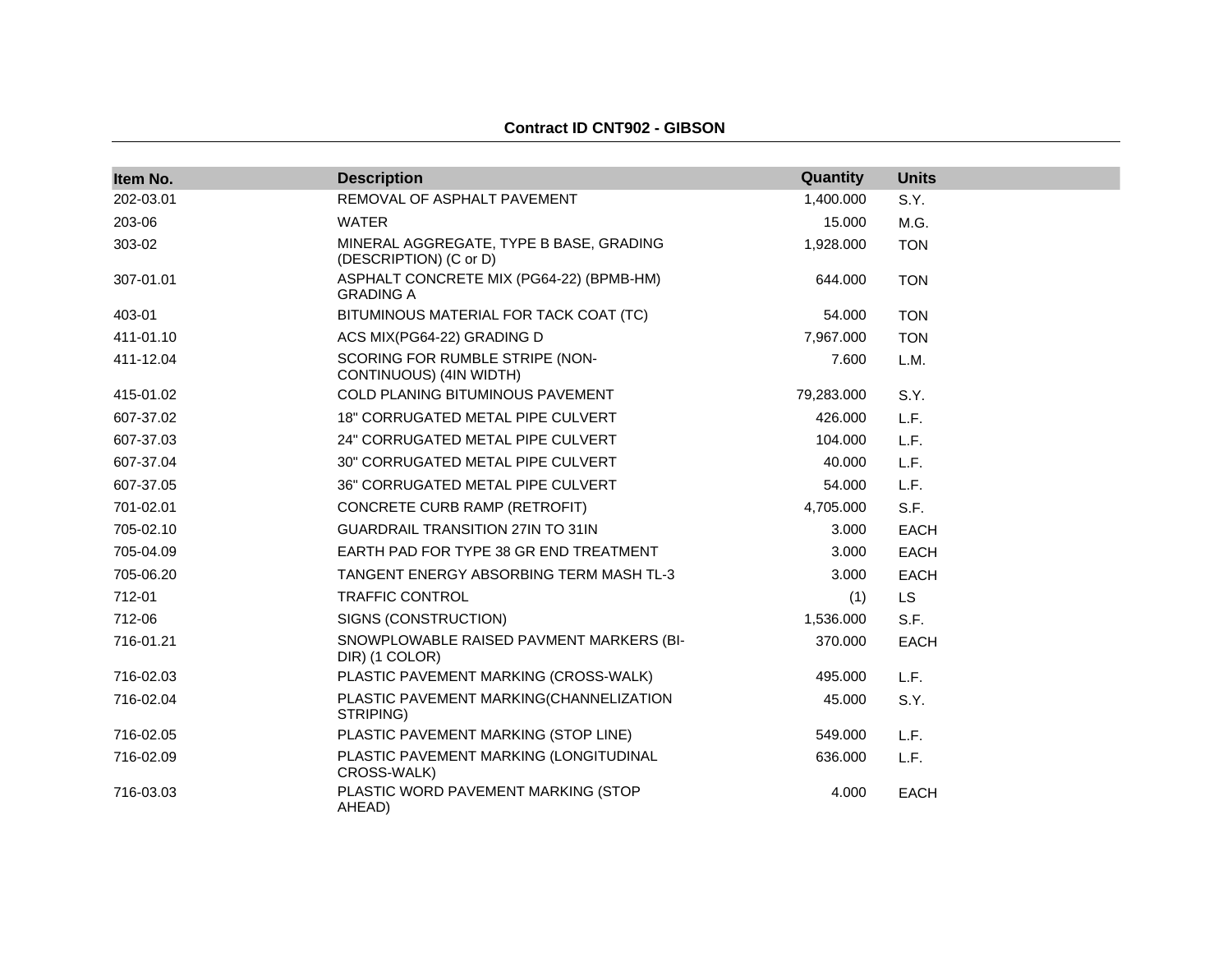| Item No.  | <b>Description</b>                                | Quantity  | <b>Units</b> |
|-----------|---------------------------------------------------|-----------|--------------|
| 716-03.06 | PLASTIC WORD PAVEMENT MARKING (SIGNAL<br>AHEAD)   | 1.000     | EACH         |
| 716-04.10 | PLASTIC PAVEMENT MARKING (HANDICAP SYMBOL)        | 6.000     | EACH         |
| 716-04.12 | PLASTIC PAVEMENT MARKING (YIELD LINE)             | 100.000   | S.F.         |
| 716-05.01 | PAINTED PAVEMENT MARKING (4" LINE)                | 17.513    | L.M.         |
| 716-05.08 | PAINTED PAVEMENT MARKING (PARKING LINE)           | 2,760.000 | L.F.         |
| 716-12.02 | ENHANCED FLATLINE THERMO PVMT MRKNG (6IN<br>LINE) | 3.766     | L.M.         |
| 716-13.01 | SPRAY THERMO PVMT MRKNG (60 mil) (4IN LINE)       | 14.496    | L.M.         |
| 717-01    | <b>MOBILIZATION</b>                               |           | LS           |

**Contract ID CNT902 - GIBSON**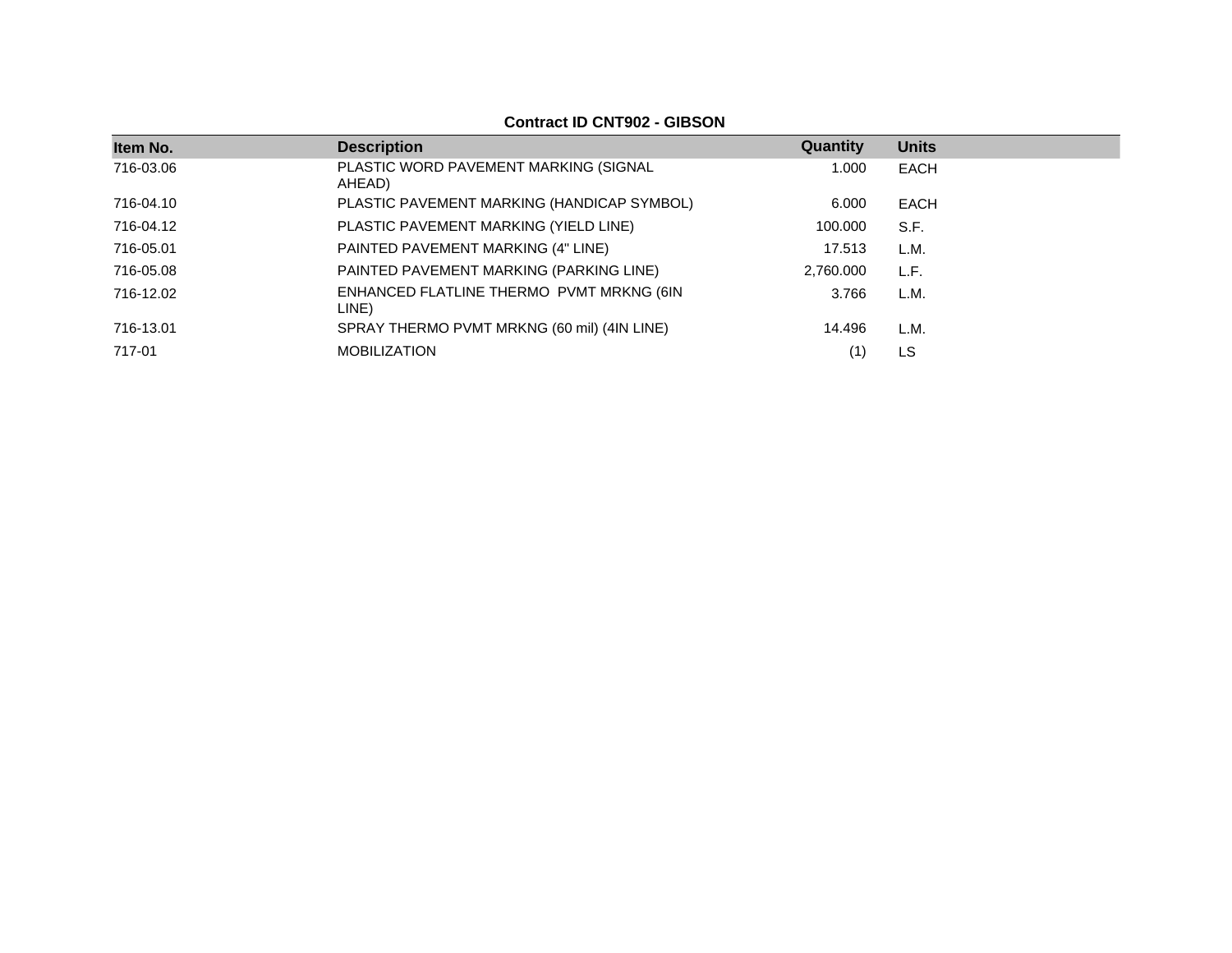| Item No.  | <b>Description</b>                                         | <b>Quantity</b> | <b>Units</b> |
|-----------|------------------------------------------------------------|-----------------|--------------|
| 303-01    | MINERAL AGGREGATE, TYPE A BASE, GRADING D                  | 932.000         | <b>TON</b>   |
| 403-01    | BITUMINOUS MATERIAL FOR TACK COAT (TC)                     | 74.000          | <b>TON</b>   |
| 411-01.07 | ACS MIX (PG64-22) GRADING E SHOULDER                       | 704.000         | <b>TON</b>   |
| 411-03.12 | ACS MIX(PG64-22) THIN LIFT D ASPHALT                       | 4,688.000       | <b>TON</b>   |
| 411-12.04 | SCORING FOR RUMBLE STRIPE (NON-<br>CONTINUOUS) (4IN WIDTH) | 11.000          | L.M.         |
| 705-02.10 | <b>GUARDRAIL TRANSITION 27IN TO 31IN</b>                   | 98.000          | <b>EACH</b>  |
| 705-04.09 | EARTH PAD FOR TYPE 38 GR END TREATMENT                     | 98.000          | <b>EACH</b>  |
| 705-06.20 | TANGENT ENERGY ABSORBING TERM MASH TL-3                    | 98.000          | <b>EACH</b>  |
| 712-01    | TRAFFIC CONTROL                                            | (1)             | LS           |
| 712-06    | SIGNS (CONSTRUCTION)                                       | 656.000         | S.F.         |
| 716-01.21 | SNOWPLOWABLE RAISED PAVMENT MARKERS (BI-<br>DIR) (1 COLOR) | 465.000         | <b>EACH</b>  |
| 716-02.05 | PLASTIC PAVEMENT MARKING (STOP LINE)                       | 300.000         | L.F.         |
| 716-02.06 | PLASTIC PAVEMENT MARKING (TURN LANE<br>ARROW)              | 1.000           | <b>EACH</b>  |
| 716-05.01 | PAINTED PAVEMENT MARKING (4" LINE)                         | 7.000           | L.M.         |
| 716-13.01 | SPRAY THERMO PVMT MRKNG (60 mil) (4IN LINE)                | 28.000          | L.M.         |
| 717-01    | <b>MOBILIZATION</b>                                        | (1)             | LS           |

#### **Contract ID CNT904 - JOHNSON**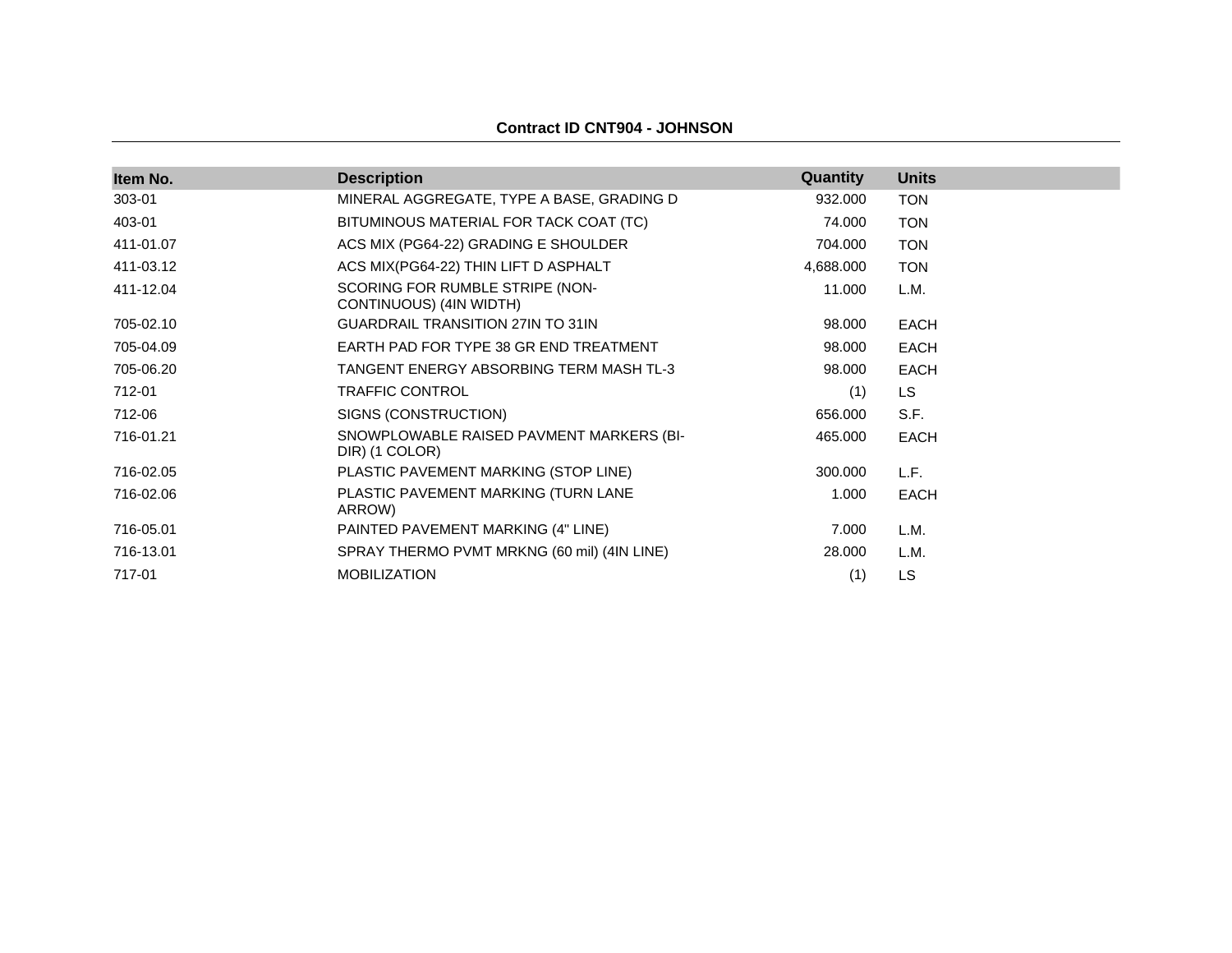#### **Contract ID CNT909 - RUTHERFORD & WILLIAMSON**

| Item No.  | <b>Description</b>                                        | Quantity  | <b>Units</b> |
|-----------|-----------------------------------------------------------|-----------|--------------|
| 717-10.01 | INVOLUNTARY WORK SUSPENSION (DESCRIPTION)<br>(BY THE DAY) | 5.000     | <b>DAY</b>   |
| 719-02    | REMOVAL AND DISPOSAL OF LITTER                            | 270,000   | L.M.         |
| 806-01    | <b>MOWING</b>                                             | 1.245.000 | ACRE         |
| 806-02.13 | SWATH MOWING                                              | 4.042.000 | <b>ACRE</b>  |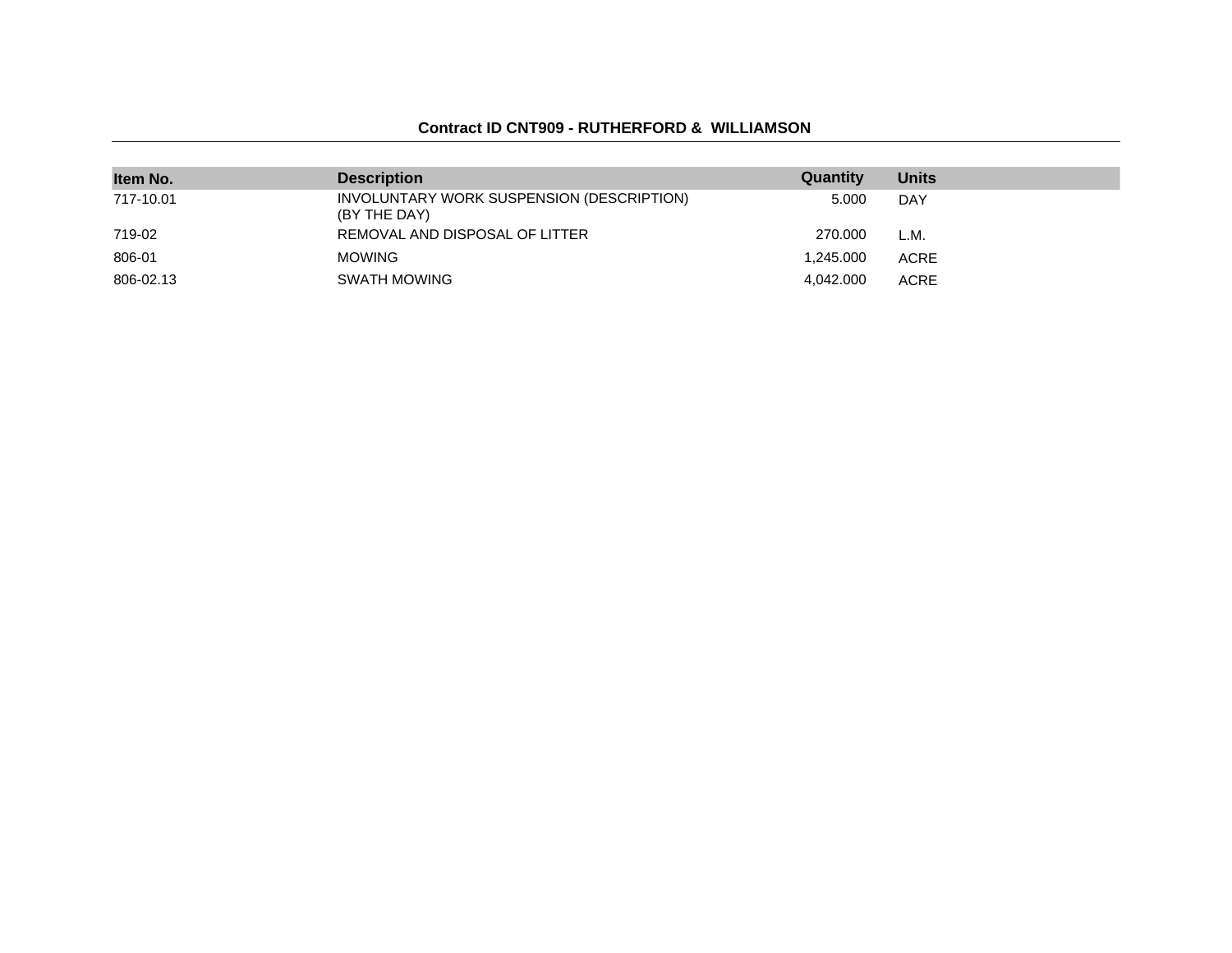# **Item No. Description**<br>
307-01.15 **Description**<br>
307-01.15 **ASC MIX (PG64-22) (BPMLC-HM) GRADING CS** 502.000 TON ASC MIX (PG64-22) (BPMLC-HM) GRADING CS 502.000 TON WIDTH)

**Contract ID CNT043 - ANDERSON**

| 403-01    | BITUMINOUS MATERIAL FOR TACK COAT (TC)                     | 41.000     | <b>TON</b>  |
|-----------|------------------------------------------------------------|------------|-------------|
| 411-01.07 | ACS MIX (PG64-22) GRADING E SHOULDER                       | 396.000    | <b>TON</b>  |
| 411-02.10 | ACS MIX(PG70-22) GRADING D                                 | 5,602.000  | <b>TON</b>  |
| 411-12.02 | SCORING SHOULDERS (NON-CONTINUOUS) (16IN<br>WIDTH)         | 1.000      | L.M.        |
| 415-01.01 | COLD PLANING BITUMINOUS PAVEMENT                           | 5,934.000  | <b>TON</b>  |
| 712-01    | <b>TRAFFIC CONTROL</b>                                     | (1)        | <b>LS</b>   |
| 712-04.01 | FLEXIBLE DRUMS (CHANNELIZING)                              | 142,000    | <b>EACH</b> |
| 712-05.01 | <b>WARNING LIGHTS (TYPE A)</b>                             | 71.000     | <b>EACH</b> |
| 712-06    | SIGNS (CONSTRUCTION)                                       | 824.000    | S.F.        |
| 712-08.03 | ARROW BOARD (TYPE C)                                       | 3.000      | <b>EACH</b> |
| 716-01.21 | SNOWPLOWABLE RAISED PAVMENT MARKERS (BI-<br>DIR) (1 COLOR) | 238,000    | <b>EACH</b> |
| 716-01.22 | SNOWPLOWABLE RAISED PAVMENT MARKERS<br>(MONO-DIR)(1 COLOR) | 398.000    | <b>EACH</b> |
| 716-01.23 | SNOWPLOWABLE RAISED PAVEMENT MARKERS<br>(BI-DIR)(2 COLOR)  | 164.000    | <b>EACH</b> |
| 716-02.04 | PLASTIC PAVEMENT MARKING(CHANNELIZATION<br>STRIPING)       | 102.000    | S.Y.        |
| 716-02.05 | PLASTIC PAVEMENT MARKING (STOP LINE)                       | 434.000    | L.F.        |
| 716-02.06 | PLASTIC PAVEMENT MARKING (TURN LANE<br>ARROW)              | 47.000     | <b>EACH</b> |
| 716-04.12 | PLASTIC PAVEMENT MARKING (YIELD LINE)                      | 2,735.000  | S.F.        |
| 716-04.14 | PLASTIC PAVEMENT MARKING (LANE REDUCTION<br>ARROW)         | 1.000      | <b>EACH</b> |
| 716-12.02 | ENHANCED FLATLINE THERMO PVMT MRKNG (6IN<br>LINE)          | 9.000      | L.M.        |
| 716-13.01 | SPRAY THERMO PVMT MRKNG (60 mil) (4IN LINE)                | 4.000      | L.M.        |
| 716-13.02 | SPRAY THERMO PVMT MRKNG (60 mil) (6IN LINE)                | 1.000      | L.M.        |
| 717-01    | <b>MOBILIZATION</b>                                        | (1)        | LS.         |
| 730-14.02 | <b>SAW SLOT</b>                                            | 16,000.000 | L.F.        |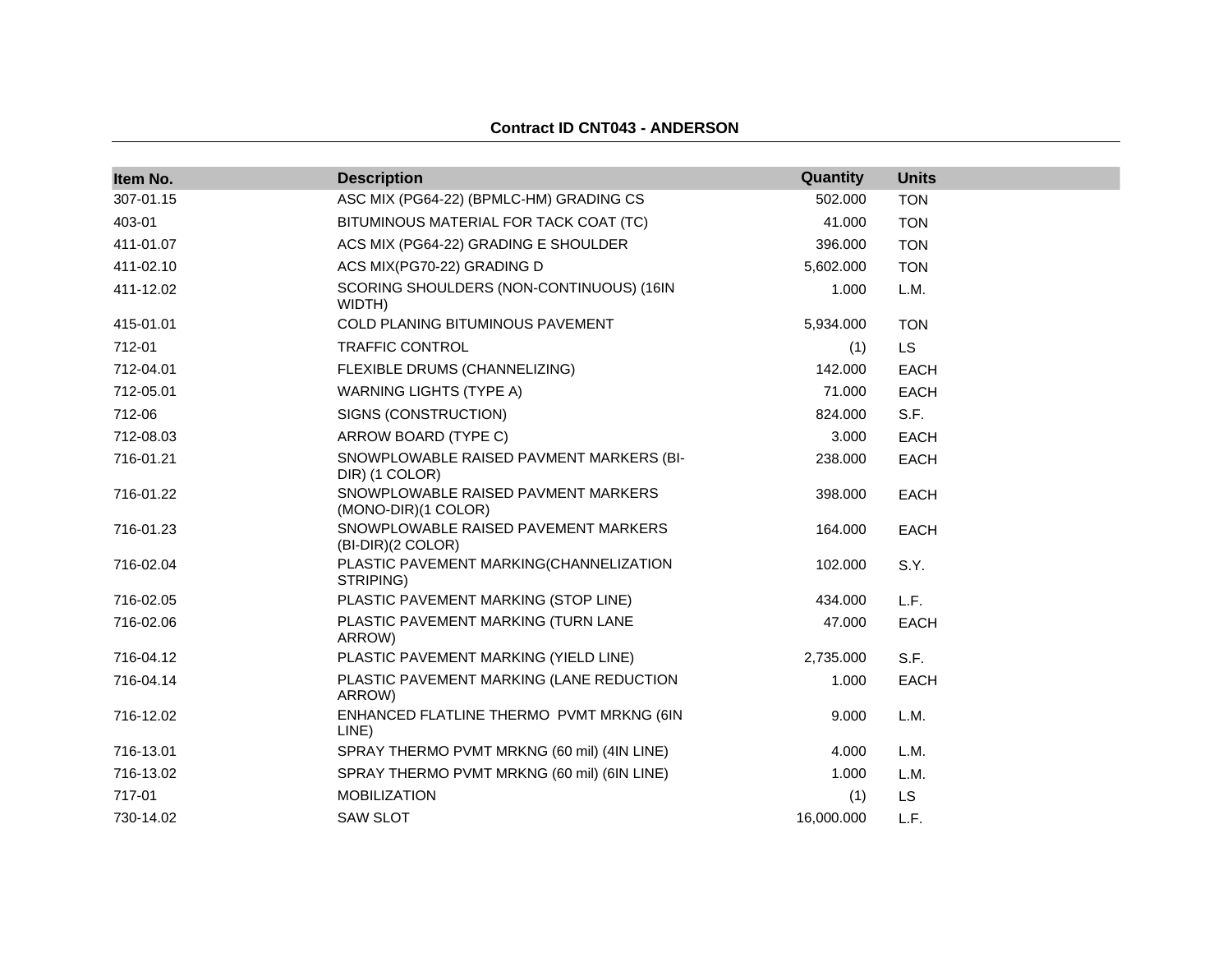### **Contract ID CNT043 - ANDERSON**

| Item No.  | Description | Quantity   | Units |
|-----------|-------------|------------|-------|
| 730-14.03 | LOOP WIRE   | 32,000,000 | .     |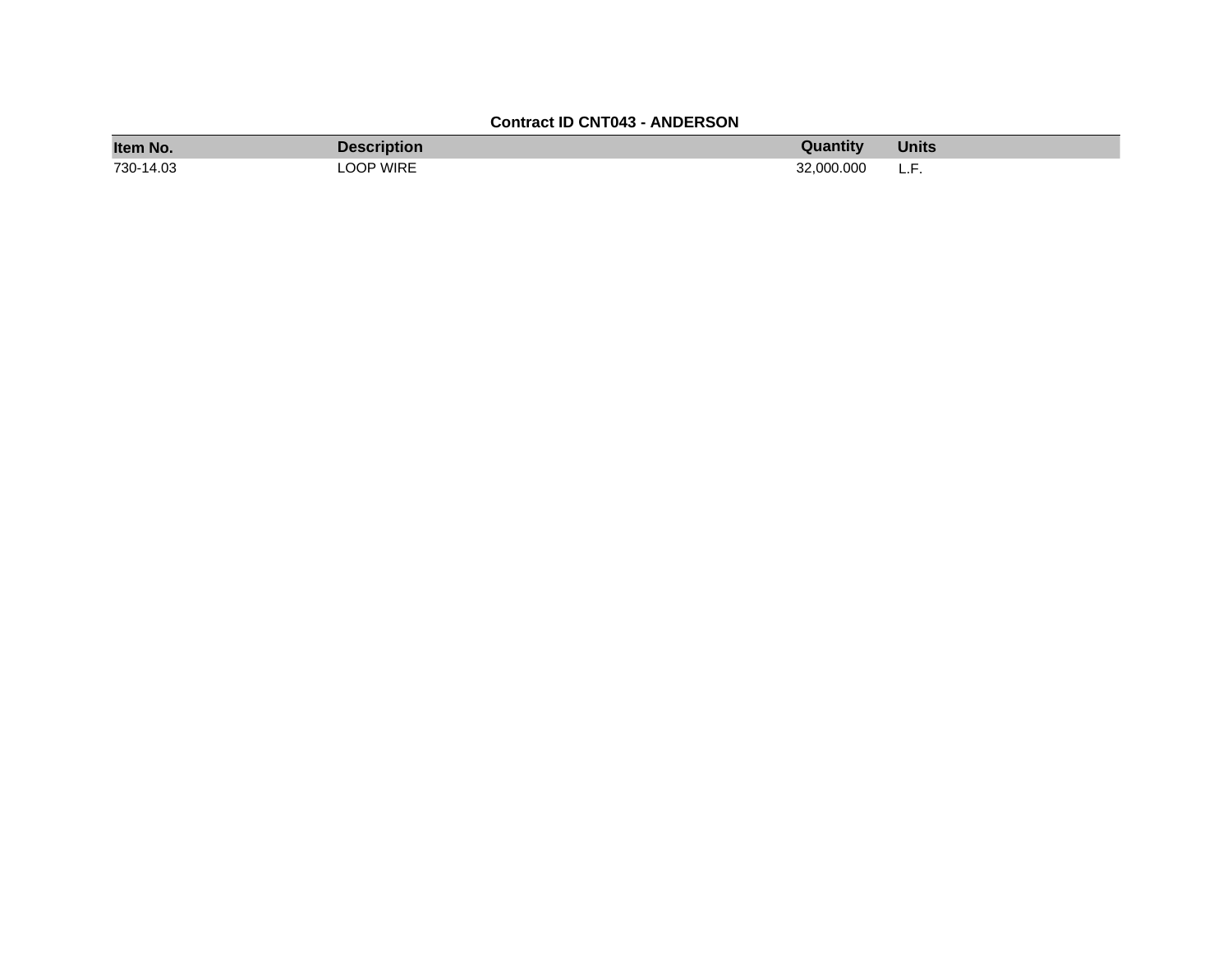#### **Contract ID CNT054 - ANDERSON , BLOUNT, ETC.**

| Item No.  | <b>Description</b>                                                  | Quantity  | <b>Units</b> |
|-----------|---------------------------------------------------------------------|-----------|--------------|
| 411-12.01 | SCORING SHOULDERS (CONTINUOUS) (16IN<br>WIDTH)                      | 10.000    | L.M.         |
| 411-12.02 | SCORING SHOULDERS (NON-CONTINUOUS) (16IN<br>WIDTH)                  | 10.000    | L.M.         |
| 411-12.03 | SCORING FOR RUMBLE STRIPE (NON-<br>CONTINUOUS) (8IN WIDTH)          | 10.000    | L.M.         |
| 411-12.04 | SCORING FOR RUMBLE STRIPE (NON-<br>CONTINUOUS) (4IN WIDTH)          | 10.000    | L.M.         |
| 712-01.50 | MAINTENANCE OF TRAFFIC                                              | 25.000    | <b>EACH</b>  |
| 713-02.34 | <b>DELINEATORS (ALL)</b>                                            | 2,000.000 | <b>EACH</b>  |
| 716-01.11 | RAISED PVMT MARKERS (BI-DIRECTIONAL) (1<br><b>COLOR LENS)</b>       | 1,000.000 | <b>EACH</b>  |
| 716-01.12 | RAISED PVMT MARKERS (MONO-DIRECTIONAL) (1<br><b>COLOR LENS)</b>     | 1,250.000 | <b>EACH</b>  |
| 716-01.13 | RAISED PVMT MARKERS (BI-DIRECTIONAL) (2<br><b>COLOR LENS)</b>       | 750.000   | <b>EACH</b>  |
| 716-01.21 | SNOWPLOWABLE RAISED PAVMENT MARKERS (BI-<br>DIR) (1 COLOR)          | 1,000.000 | <b>EACH</b>  |
| 716-01.22 | SNOWPLOWABLE RAISED PAVMENT MARKERS<br>(MONO-DIR)(1 COLOR)          | 500.000   | <b>EACH</b>  |
| 716-01.23 | SNOWPLOWABLE RAISED PAVEMENT MARKERS<br>(BI-DIR)(2 COLOR)           | 100.000   | <b>EACH</b>  |
| 716-01.40 | REMOVE AND REPLACE LENS ON SNOWPLOWABLE<br><b>REFLECTIVE MARKER</b> | 700.000   | <b>EACH</b>  |
| 716-02.03 | PLASTIC PAVEMENT MARKING (CROSS-WALK)                               | 150.000   | L.F.         |
| 716-02.04 | PLASTIC PAVEMENT MARKING(CHANNELIZATION<br>STRIPING)                | 500.000   | S.Y.         |
| 716-02.05 | PLASTIC PAVEMENT MARKING (STOP LINE)                                | 900.000   | L.F.         |
| 716-02.06 | PLASTIC PAVEMENT MARKING (TURN LANE<br>ARROW)                       | 120.000   | <b>EACH</b>  |
| 716-02.07 | PLASTIC PAVEMENT MARKING (24" BARRIER LINE)                         | 200.000   | L.F.         |
| 716-02.08 | PLASTIC PAVEMENT MARKING (8" DOTTED LINE)                           | 400.000   | L.F.         |
| 716-02.09 | PLASTIC PAVEMENT MARKING (LONGITUDINAL<br>CROSS-WALK)               | 120.000   | L.F.         |
| 716-03.01 | PLASTIC WORD PAVEMENT MARKING (ONLY)                                | 50.000    | <b>EACH</b>  |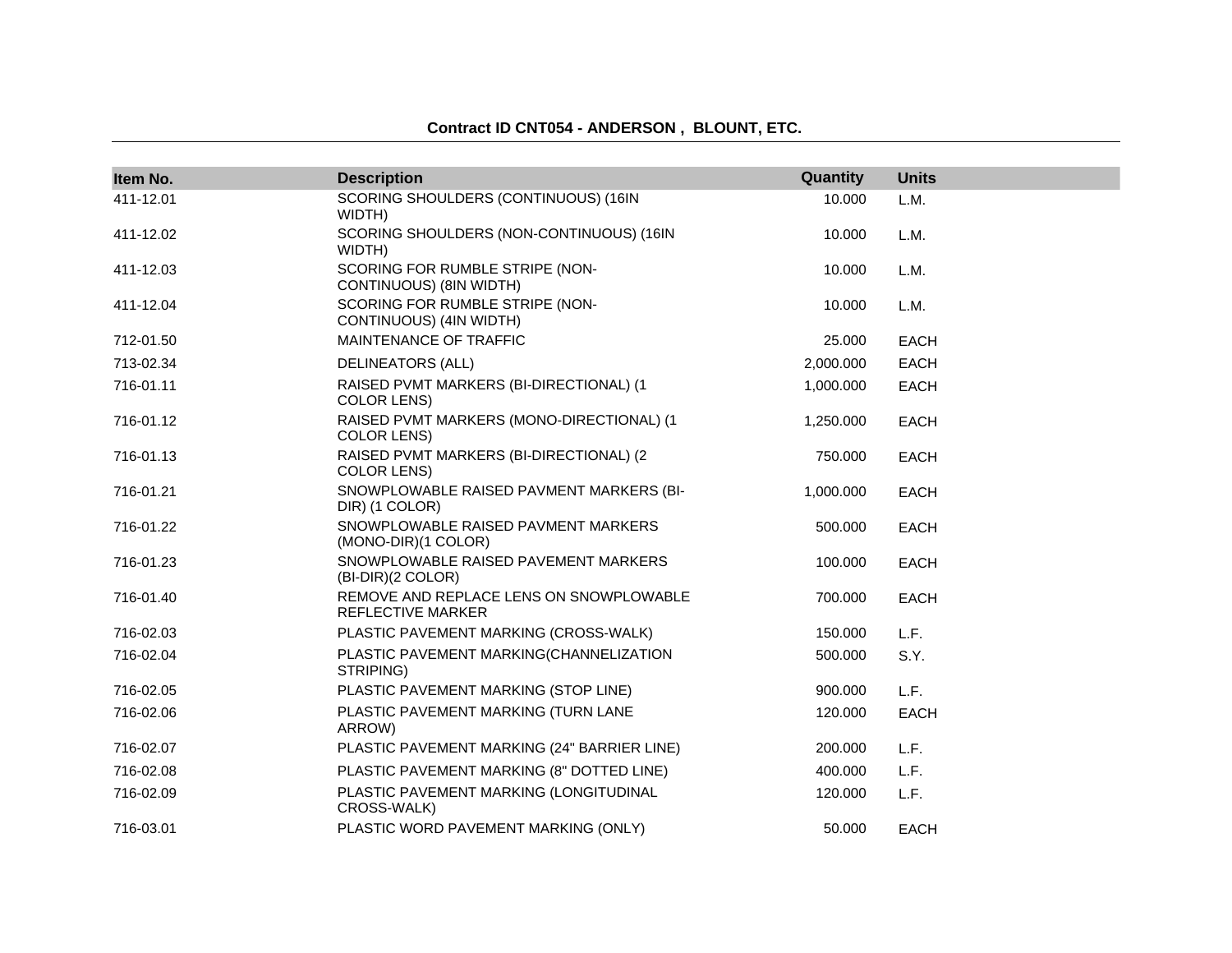# **Contract ID CNT054 - ANDERSON , BLOUNT, ETC.**

| Item No.  | <b>Description</b>                                   | Quantity    | <b>Units</b> |
|-----------|------------------------------------------------------|-------------|--------------|
| 716-03.02 | PLASTIC WORD PAVEMENT MARKING (RXR)                  | 20.000      | <b>EACH</b>  |
| 716-03.03 | PLASTIC WORD PAVEMENT MARKING (STOP<br>AHEAD)        | 5.000       | <b>EACH</b>  |
| 716-03.04 | PLASTIC WORD PAVEMENT MARKING (SCHOOL)               | 5.000       | <b>EACH</b>  |
| 716-03.05 | PLASTIC WORD PAVEMENT MARKING (BIKE LANE)            | 20,000      | EACH         |
| 716-03.06 | PLASTIC WORD PAVEMENT MARKING (SIGNAL<br>AHEAD)      | 8.000       | <b>EACH</b>  |
| 716-03.07 | PLASTIC WORD PAVEMENT MARKING (STOP)                 | 15.000      | <b>EACH</b>  |
| 716-03.08 | PLASTIC WORD PAVEMENT MARKING (PED-XING)             | 4.000       | <b>EACH</b>  |
| 716-04.01 | PLASTIC PAVEMENT MARKING (STRAIGHT-TURN<br>ARROW)    | 5.000       | <b>EACH</b>  |
| 716-04.02 | PLASTIC PAVEMENT MARKING(DOUBLE TURNING<br>ARROW)    | 5.000       | <b>EACH</b>  |
| 716-04.04 | PLASTIC PAVEMENT MARKING (TRANSVERSE<br>SHOULDER)    | 400.000     | L.F.         |
| 716-04.05 | PLASTIC PAVEMENT MARKING (STRAIGHT ARROW)            | 20.000      | <b>EACH</b>  |
| 716-04.06 | PLASTIC PAVEMENT MARKING (WRONG WAY<br>ARROW)        | 10.000      | <b>EACH</b>  |
| 716-04.07 | PLASTIC PAVEMENT MARKING (EXIT ONLY ARROW)           | 10.000      | <b>EACH</b>  |
| 716-04.08 | PLASTIC PAVEMENT MARKING (OPTION LANE<br>ARROW)      | 10.000      | <b>EACH</b>  |
| 716-04.09 | PLASTIC PAVEMENT MARKING (H.O.V. DIAMOND)            | 20.000      | EACH         |
| 716-04.10 | PLASTIC PAVEMENT MARKING (HANDICAP SYMBOL)           | 5.000       | <b>EACH</b>  |
| 716-04.12 | PLASTIC PAVEMENT MARKING (YIELD LINE)                | 150.000     | S.F.         |
| 716-04.14 | PLASTIC PAVEMENT MARKING (LANE REDUCTION<br>ARROW)   | 20.000      | <b>EACH</b>  |
| 716-04.15 | PLASTIC PAVEMENT MARKING-BIKE<br>SYMBOL/ARROW SHARED | 50.000      | <b>EACH</b>  |
| 716-05.01 | PAINTED PAVEMENT MARKING (4" LINE)                   | 30.000      | L.M.         |
| 716-05.72 | PERFORMANCE BASED RETRACING SPRAY<br>THERMO 4IN      | 461.000     | L.M.         |
| 716-05.73 | PERFORMANCE BASED RETRACING SPRAY<br>THERMO 6IN      | 1,389.000   | L.M.         |
| 716-05.74 | PERFORMANCE BASED RETRACING SPRAY<br>THERMO 8IN      | 638,880.000 | L.F.         |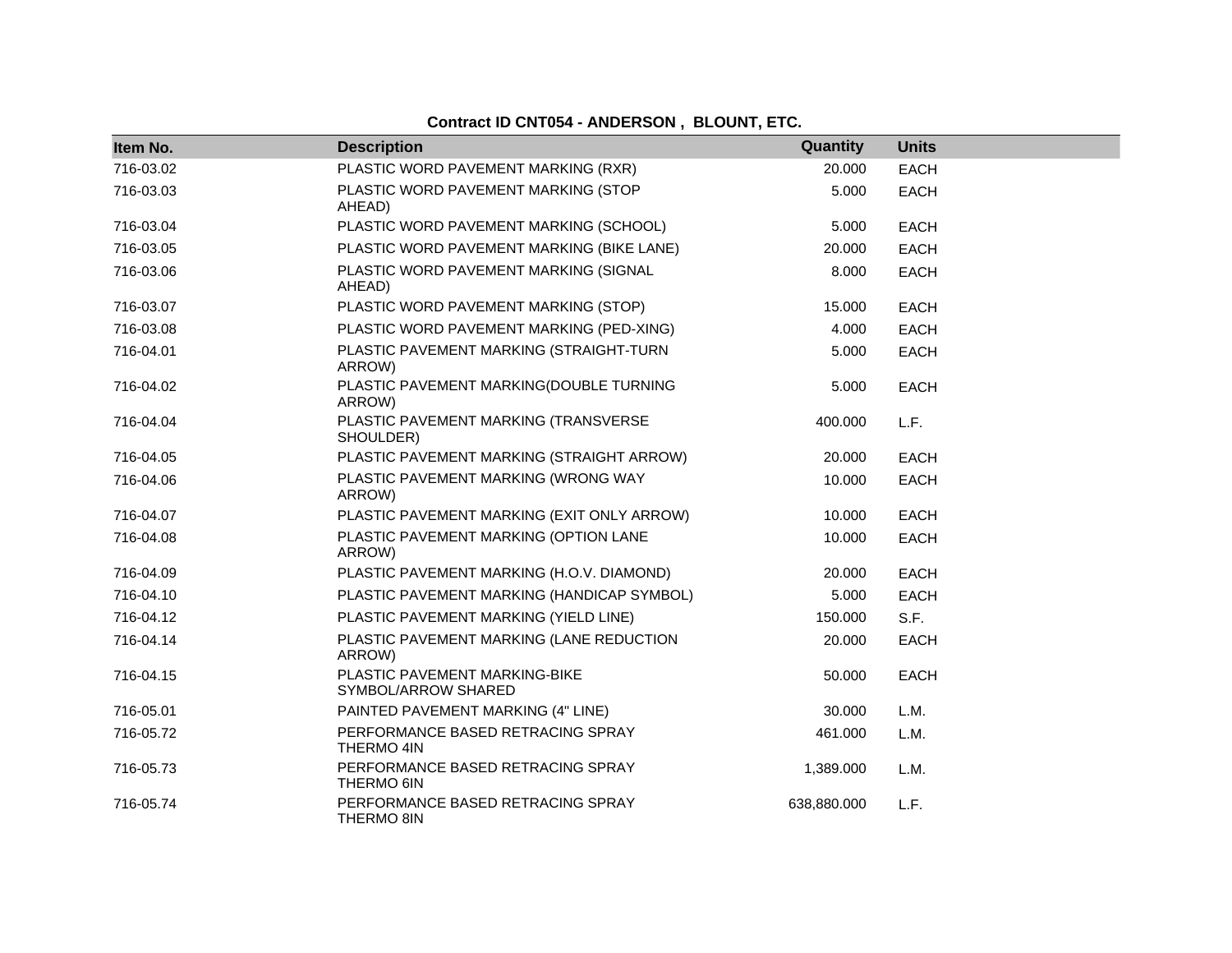# **Contract ID CNT054 - ANDERSON , BLOUNT, ETC.**

| Item No.  | <b>Description</b>                                                     | Quantity   | <b>Units</b> |
|-----------|------------------------------------------------------------------------|------------|--------------|
| 716-08.01 | REMOVAL OF PAVEMENT MARKING (LINE)                                     | 20,000.000 | L.F.         |
| 716-08.02 | REMOVAL OF PAVEMENT MARKING (8" BARRIER<br>LINE)                       | 1,000.000  | L.F.         |
| 716-08.03 | REMOVAL OF PAVEMENT MARKING (CROSS-WALK)                               | 100.000    | L.F.         |
| 716-08.04 | REMOVAL OF PAVEMENT MARKING<br>(CHANNELIZATION STRIPING)               | 100.000    | S.Y.         |
| 716-08.05 | REMOVAL OF PAVEMENT MARKING (STOP LINE)                                | 360,000    | L.F.         |
| 716-08.06 | REMOVAL OF PAVEMENT MARKING (TURN LANE<br>ARROW)                       | 20.000     | EACH         |
| 716-08.07 | REMOVAL OF PAVEMENT MARKING (STRAIGHT-<br>TURN ARROW)                  | 4.000      | <b>EACH</b>  |
| 716-08.08 | REMOVAL OF PAVEMENT MARKING (DOUBLE<br><b>TURNING ARROW)</b>           | 2.000      | <b>EACH</b>  |
| 716-08.09 | REMOVAL OF PAVEMENT MARKING (DOTTED LINE)                              | 100.000    | L.F.         |
| 716-08.10 | REMOVAL OF PAVEMENT MARKING (TRANSVERSE<br>SHOULDER)                   | 100.000    | L.F.         |
| 716-08.11 | REMOVAL OF WORD PAVEMENT MARKING<br>(DESCRIPTION) (ONLY)               | 5.000      | <b>EACH</b>  |
| 716-08.12 | REMOVAL OF WORD PAVEMENT MARKING<br>(DESCRIPTION) (STOP AHEAD)         | 3.000      | <b>EACH</b>  |
| 716-08.13 | REMOVAL OF WORD PAVEMENT MARKING<br>(DESCRIPTION) (SCHOOL)             | 2.000      | <b>EACH</b>  |
| 716-10.23 | PREFRMD PLSTC PVMNT MRKING 4IN LINE W/1.5IN<br><b>BLACK SILHOUETTE</b> | 1.000      | L.M.         |
| 716-10.50 | PREFORMED PLASTIC PAVEMENT MARKING<br>(INTERSTATE SHIELD)              | 50.000     | EACH         |
| 716-12.01 | ENHANCED FLATLINE THERMO PVMT MRKNG (4IN<br>LINE)                      | 5.000      | L.M.         |
| 716-12.02 | ENHANCED FLATLINE THERMO PVMT MRKNG (6IN<br>LINE)                      | 5.000      | L.M.         |
| 716-12.03 | ENHANCED FLATLINE THERMO PVMT MRKNG (8IN<br><b>BARRIER LINE)</b>       | 750,000    | L.F.         |
| 716-12.04 | ENHANCED FLATLINE THERMO PVMT MRKNG (4IN<br>DOTTED LINE)               | 750.000    | L.F.         |
| 716-12.05 | ENHANCED FLATLINE THERMO PVMT MRKNG (6IN<br>DOTTED LINE)               | 750.000    | L.F.         |
| 716-12.06 | ENHANCED FLAT LINE THERMO (8IN LINE)                                   | 400.000    | L.F.         |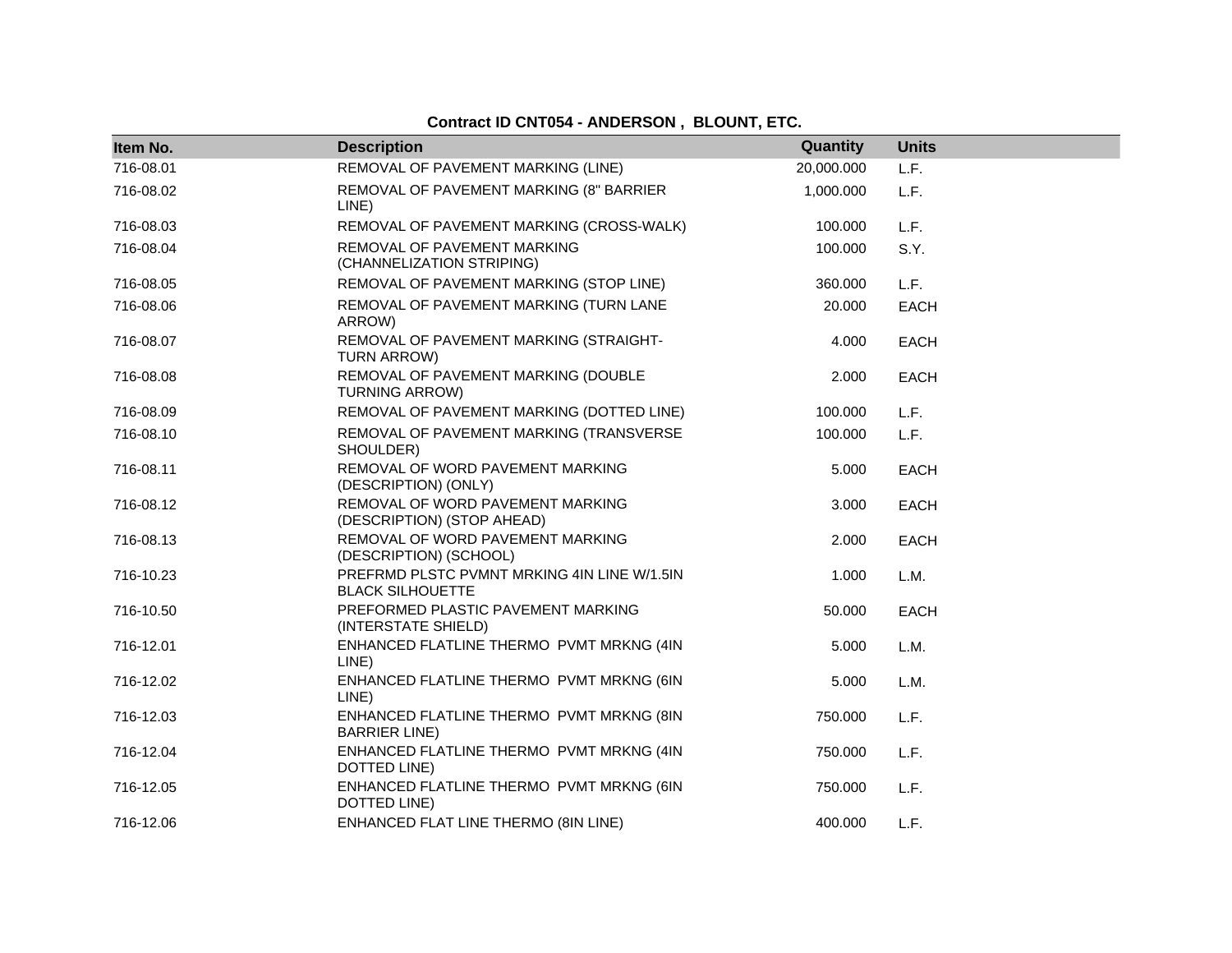| Item No.  | <b>Description</b>                                             | <b>Quantity</b> | <b>Units</b> |
|-----------|----------------------------------------------------------------|-----------------|--------------|
| 716-12.07 | ENHANCED FLAT LINE THERMO (8IN BROKEN LN)                      | 200.000         | L.F.         |
| 716-12.08 | ENHANCED FLAT LINE THERMO (12IN BARRIER<br>LINE)               | 200.000         | L.F.         |
| 716-12.09 | ENHANCED FLAT LINE THERMO (12IN LINE)                          | 200.000         | L.F.         |
| 716-13.06 | SPRAY THERMO PVMT MRKNG (40 mil) (4IN LINE)                    | 60.000          | L.M.         |
| 716-13.07 | SPRAY THERMO PVMT MRKNG (40 mil) (6IN LINE)                    | 20.000          | L.M.         |
| 716-13.08 | SPRAY THERMO PVMT MRKNG (40 mil) (8IN<br><b>BARRIER LINE</b> ) | 5,000.000       | L.F.         |
| 716-13.09 | SPRAY THERMO PVMT MRKNG (40 mil) (4IN DOTTED<br>LINE)          | 200.000         | L.F.         |
| 716-13.10 | SPRAY THERMO PVMT MRKNG (40 mil) (6IN DOTTED<br>LINE)          | 500,000         | L.F.         |
| 716-50.01 | ROADWAY CLEANING FOR PAVEMENT MARKING                          | 17.000          | L.M.         |
| 717-01    | <b>MOBILIZATION</b>                                            | (1)             | LS.          |
| 717-01.03 | <b>MOBILIZATION (PER CALL-OUT)</b>                             | 10.000          | <b>EACH</b>  |
| 717-01.04 | MOBILIZATION (DESCRIPTION) (PER LEVEL 1 CALL-<br>OUT)          | 3.000           | <b>EACH</b>  |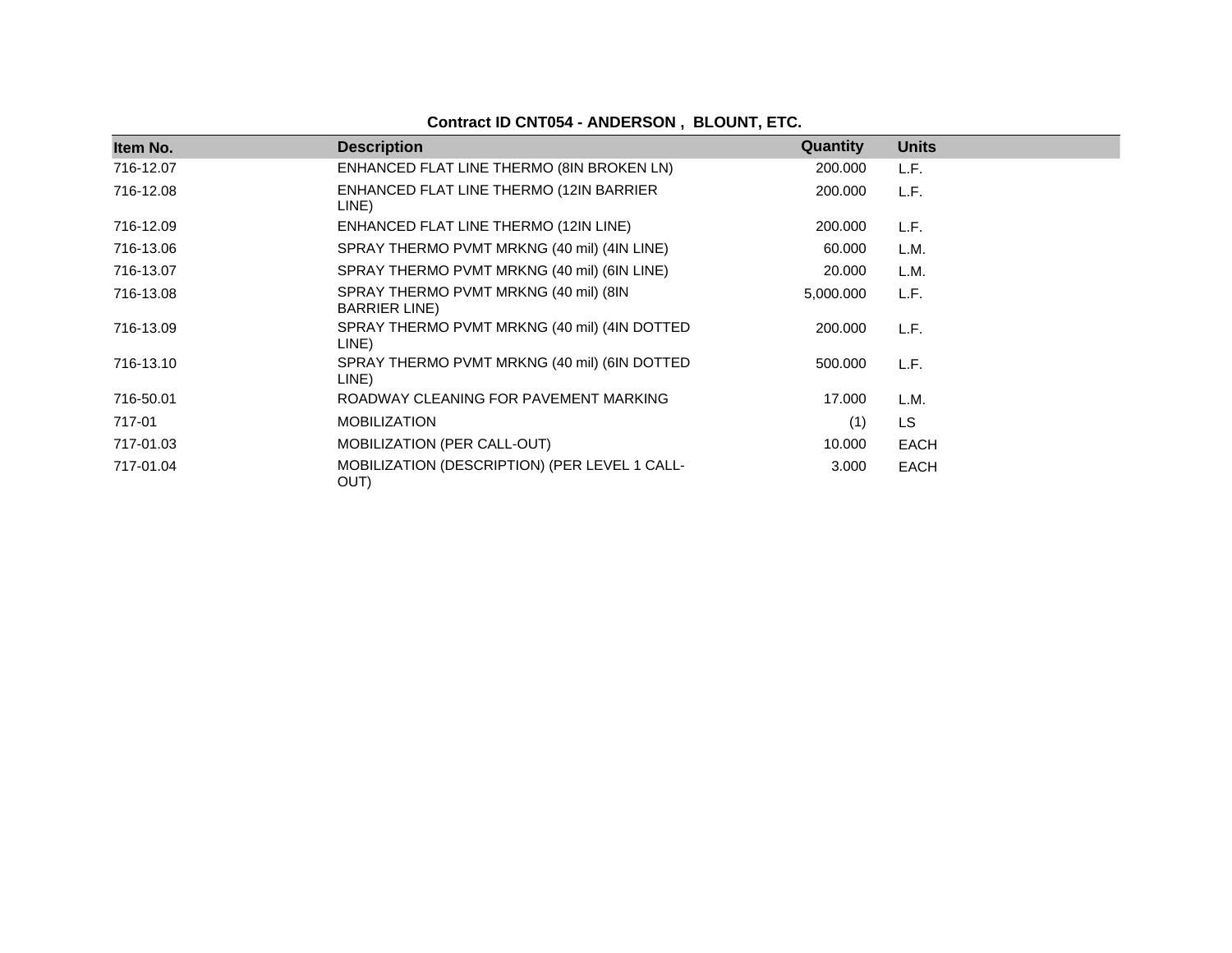# **Contract ID CNT042 - ANDERSON , BLOUNT, ETC.**

| Item No.  | <b>Description</b>                               | Quantity  | <b>Units</b> |
|-----------|--------------------------------------------------|-----------|--------------|
| 716-05.69 | PERFORMANCE BASED RETRACING PAINTED 4IN<br>LINE. | 3.622.000 | L.M.         |
| 716-50.01 | ROADWAY CLEANING FOR PAVEMENT MARKING            | 5.000     | L.M.         |
| 717-01    | MOBILIZATION                                     |           | LS           |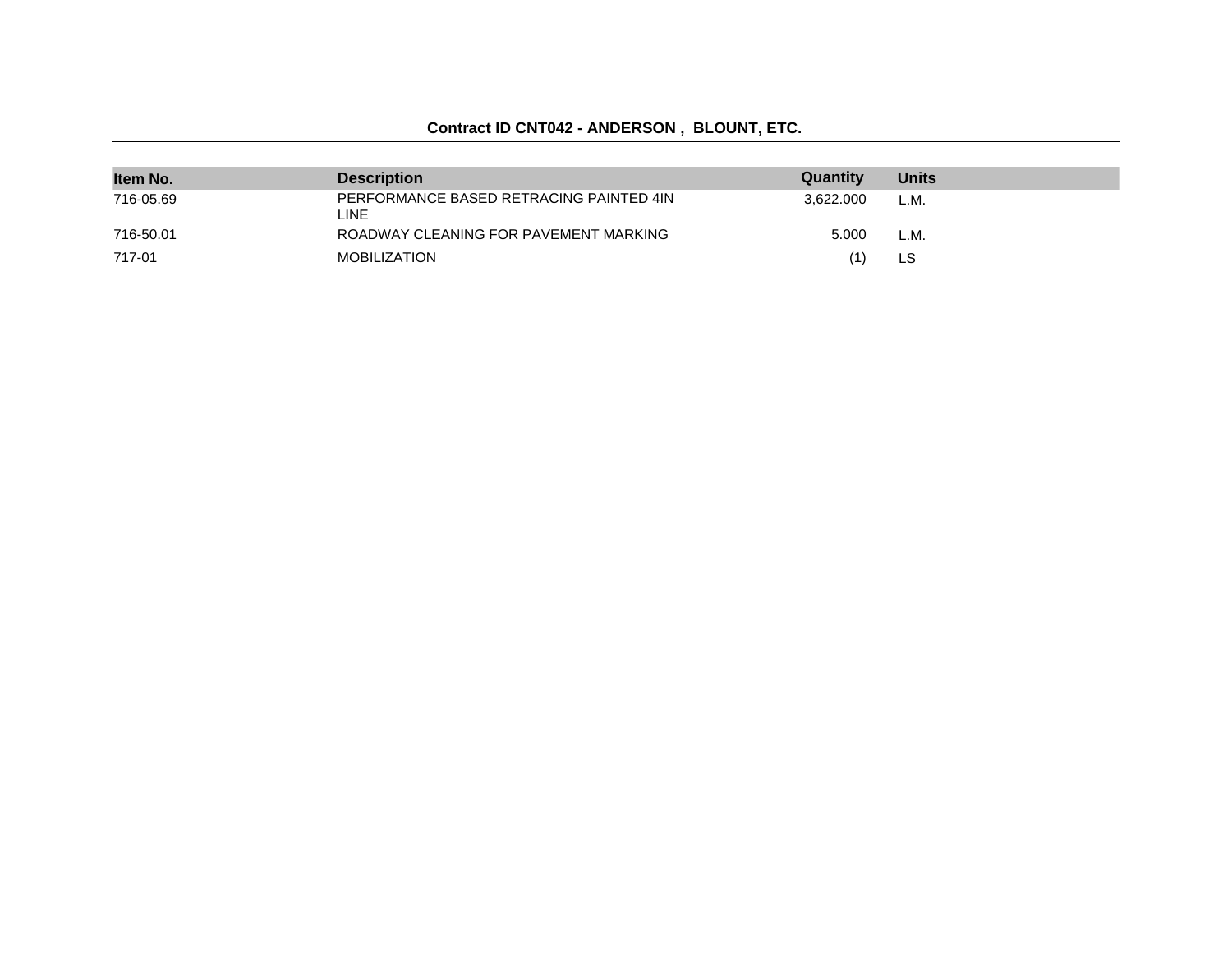| Item No.  | <b>Description</b>                                              | Quantity  | <b>Units</b> |
|-----------|-----------------------------------------------------------------|-----------|--------------|
| 208-01.05 | <b>BROOMING &amp; DEGRASSING SHOULDERS</b>                      | 16.700    | L.M.         |
| 303-01    | MINERAL AGGREGATE, TYPE A BASE, GRADING D                       | 1,455.000 | <b>TON</b>   |
| 307-01.08 | ASPHALT CONCRETE MIX (PG64-22) (BPMB-HM)<br><b>GRADING B-M2</b> | 869.000   | <b>TON</b>   |
| 403-01    | BITUMINOUS MATERIAL FOR TACK COAT (TC)                          | 56.000    | <b>TON</b>   |
| 411-01.10 | ACS MIX(PG64-22) GRADING D                                      | 9.838.000 | <b>TON</b>   |
| 411-12.03 | SCORING FOR RUMBLE STRIPE (NON-<br>CONTINUOUS) (8IN WIDTH)      | 16.700    | L.M.         |
| 415-01.01 | COLD PLANING BITUMINOUS PAVEMENT                                | 3,708.000 | <b>TON</b>   |
| 705-02.10 | <b>GUARDRAIL TRANSITION 27IN TO 31IN</b>                        | 8.000     | <b>EACH</b>  |
| 705-06.01 | W BEAM GR (TYPE 2) MASH TL3                                     | 150.000   | L.F.         |
| 705-06.11 | GR TERMINAL (IN-INLINE) MASH TL3                                | 2.000     | <b>EACH</b>  |
| 705-06.20 | TANGENT ENERGY ABSORBING TERM MASH TL-3                         | 8.000     | <b>EACH</b>  |
| 705-06.30 | GR TERMINAL (ENERGY ABSORBING) MASH TL2                         | 3.000     | <b>EACH</b>  |
| 706-01    | <b>GUARDRAIL REMOVED</b>                                        | 475.000   | L.F.         |
| 712-01    | <b>TRAFFIC CONTROL</b>                                          | (1)       | <b>LS</b>    |
| 712-04.01 | FLEXIBLE DRUMS (CHANNELIZING)                                   | 25.000    | <b>EACH</b>  |
| 712-05.01 | WARNING LIGHTS (TYPE A)                                         | 4.000     | <b>EACH</b>  |
| 712-06    | SIGNS (CONSTRUCTION)                                            | 1,312.000 | S.F.         |
| 716-01.21 | SNOWPLOWABLE RAISED PAVMENT MARKERS (BI-<br>DIR) (1 COLOR)      | 545.000   | <b>EACH</b>  |
| 716-02.05 | PLASTIC PAVEMENT MARKING (STOP LINE)                            | 120.000   | L.F.         |
| 716-05.01 | PAINTED PAVEMENT MARKING (4" LINE)                              | 19.700    | L.M.         |
| 716-12.02 | ENHANCED FLATLINE THERMO PVMT MRKNG (6IN<br>LINE)               | 13.900    | L.M.         |
| 716-13.02 | SPRAY THERMO PVMT MRKNG (60 mil) (6IN LINE)                     | 16.700    | L.M.         |
| 717-01    | <b>MOBILIZATION</b>                                             | (1)       | LS           |

#### **Contract ID CNT041 - BEDFORD**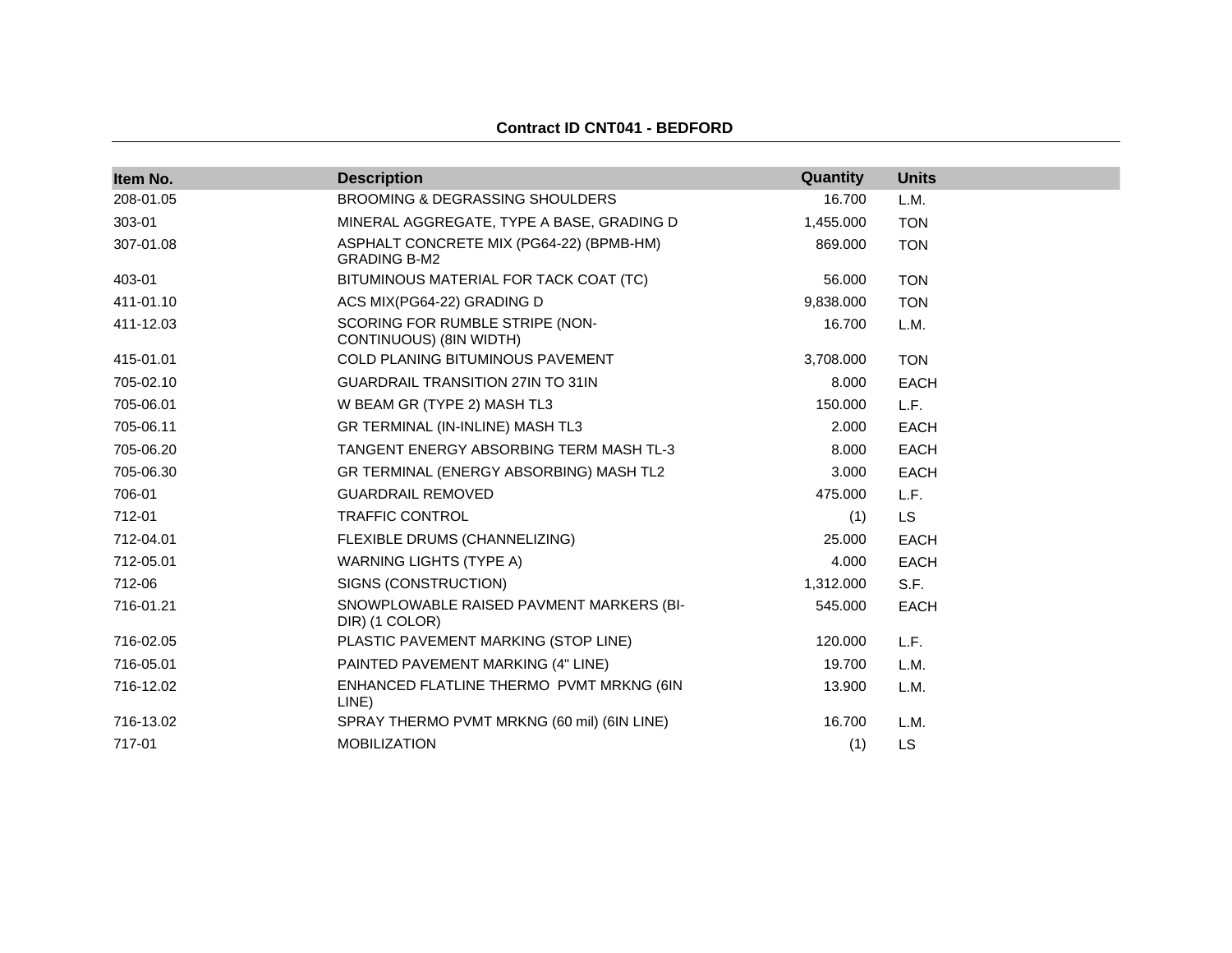| Item No.  | <b>Description</b>                                              | Quantity  | <b>Units</b> |
|-----------|-----------------------------------------------------------------|-----------|--------------|
| 411-12.01 | SCORING SHOULDERS (CONTINUOUS) (16IN<br>WIDTH)                  | 10.000    | L.M.         |
| 411-12.02 | SCORING SHOULDERS (NON-CONTINUOUS) (16IN<br>WIDTH)              | 10.000    | L.M.         |
| 411-12.03 | SCORING FOR RUMBLE STRIPE (NON-<br>CONTINUOUS) (8IN WIDTH)      | 10.000    | L.M.         |
| 411-12.04 | SCORING FOR RUMBLE STRIPE (NON-<br>CONTINUOUS) (4IN WIDTH)      | 10.000    | L.M.         |
| 712-01.50 | MAINTENANCE OF TRAFFIC                                          | 30.000    | <b>EACH</b>  |
| 713-02.34 | <b>DELINEATORS (ALL)</b>                                        | 2,000.000 | <b>EACH</b>  |
| 716-01.11 | RAISED PVMT MARKERS (BI-DIRECTIONAL) (1<br><b>COLOR LENS)</b>   | 1,000.000 | <b>EACH</b>  |
| 716-01.12 | RAISED PVMT MARKERS (MONO-DIRECTIONAL) (1<br><b>COLOR LENS)</b> | 1,250.000 | <b>EACH</b>  |
| 716-01.13 | RAISED PVMT MARKERS (BI-DIRECTIONAL) (2<br><b>COLOR LENS)</b>   | 750.000   | <b>EACH</b>  |
| 716-01.21 | SNOWPLOWABLE RAISED PAVMENT MARKERS (BI-<br>DIR) (1 COLOR)      | 1,000.000 | <b>EACH</b>  |
| 716-01.22 | SNOWPLOWABLE RAISED PAVMENT MARKERS<br>(MONO-DIR)(1 COLOR)      | 700.000   | <b>EACH</b>  |
| 716-01.23 | SNOWPLOWABLE RAISED PAVEMENT MARKERS<br>(BI-DIR)(2 COLOR)       | 300.000   | <b>EACH</b>  |
| 716-01.40 | REMOVE AND REPLACE LENS ON SNOWPLOWABLE<br>REFLECTIVE MARKER    | 1,000.000 | <b>EACH</b>  |
| 716-02.03 | PLASTIC PAVEMENT MARKING (CROSS-WALK)                           | 150.000   | L.F.         |
| 716-02.04 | PLASTIC PAVEMENT MARKING(CHANNELIZATION<br>STRIPING)            | 500.000   | S.Y.         |
| 716-02.05 | PLASTIC PAVEMENT MARKING (STOP LINE)                            | 500.000   | L.F.         |
| 716-02.06 | PLASTIC PAVEMENT MARKING (TURN LANE<br>ARROW)                   | 100.000   | <b>EACH</b>  |
| 716-02.07 | PLASTIC PAVEMENT MARKING (24" BARRIER LINE)                     | 120.000   | L.F.         |
| 716-02.08 | PLASTIC PAVEMENT MARKING (8" DOTTED LINE)                       | 300.000   | L.F.         |
| 716-02.09 | PLASTIC PAVEMENT MARKING (LONGITUDINAL<br>CROSS-WALK)           | 120.000   | L.F.         |
| 716-03.01 | PLASTIC WORD PAVEMENT MARKING (ONLY)                            | 50.000    | <b>EACH</b>  |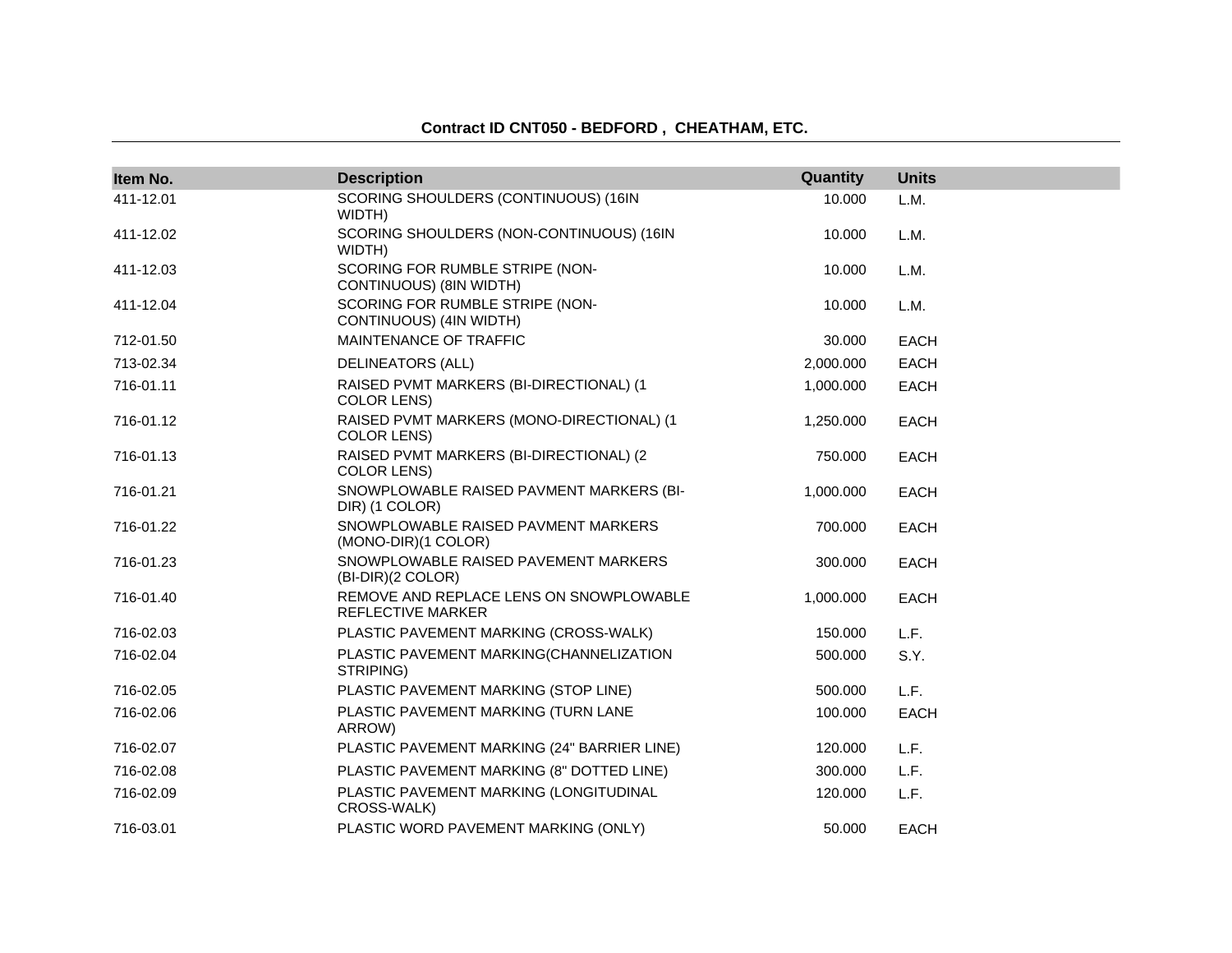| Item No.  | <b>Description</b>                                   | Quantity    | <b>Units</b> |
|-----------|------------------------------------------------------|-------------|--------------|
| 716-03.02 | PLASTIC WORD PAVEMENT MARKING (RXR)                  | 50.000      | <b>EACH</b>  |
| 716-03.03 | PLASTIC WORD PAVEMENT MARKING (STOP                  | 10.000      | <b>EACH</b>  |
|           | AHEAD)                                               |             |              |
| 716-03.04 | PLASTIC WORD PAVEMENT MARKING (SCHOOL)               | 5.000       | <b>EACH</b>  |
| 716-03.05 | PLASTIC WORD PAVEMENT MARKING (BIKE LANE)            | 10.000      | <b>EACH</b>  |
| 716-03.06 | PLASTIC WORD PAVEMENT MARKING (SIGNAL<br>AHEAD)      | 10.000      | <b>EACH</b>  |
| 716-03.07 | PLASTIC WORD PAVEMENT MARKING (STOP)                 | 12.000      | <b>EACH</b>  |
| 716-03.08 | PLASTIC WORD PAVEMENT MARKING (PED-XING)             | 5.000       | <b>EACH</b>  |
| 716-04.01 | PLASTIC PAVEMENT MARKING (STRAIGHT-TURN<br>ARROW)    | 5.000       | <b>EACH</b>  |
| 716-04.02 | PLASTIC PAVEMENT MARKING(DOUBLE TURNING<br>ARROW)    | 10.000      | <b>EACH</b>  |
| 716-04.04 | PLASTIC PAVEMENT MARKING (TRANSVERSE<br>SHOULDER)    | 400.000     | L.F.         |
| 716-04.05 | PLASTIC PAVEMENT MARKING (STRAIGHT ARROW)            | 5.000       | <b>EACH</b>  |
| 716-04.06 | PLASTIC PAVEMENT MARKING (WRONG WAY<br>ARROW)        | 10.000      | <b>EACH</b>  |
| 716-04.07 | PLASTIC PAVEMENT MARKING (EXIT ONLY ARROW)           | 10.000      | <b>EACH</b>  |
| 716-04.08 | PLASTIC PAVEMENT MARKING (OPTION LANE<br>ARROW)      | 15.000      | <b>EACH</b>  |
| 716-04.09 | PLASTIC PAVEMENT MARKING (H.O.V. DIAMOND)            | 15.000      | <b>EACH</b>  |
| 716-04.10 | PLASTIC PAVEMENT MARKING (HANDICAP SYMBOL)           | 5.000       | <b>EACH</b>  |
| 716-04.12 | PLASTIC PAVEMENT MARKING (YIELD LINE)                | 250,000     | S.F.         |
| 716-04.14 | PLASTIC PAVEMENT MARKING (LANE REDUCTION<br>ARROW)   | 15.000      | <b>EACH</b>  |
| 716-04.15 | PLASTIC PAVEMENT MARKING-BIKE<br>SYMBOL/ARROW SHARED | 30.000      | <b>EACH</b>  |
| 716-05.01 | PAINTED PAVEMENT MARKING (4" LINE)                   | 30.000      | L.M.         |
| 716-05.72 | PERFORMANCE BASED RETRACING SPRAY<br>THERMO 4IN      | 1,277.000   | L.M.         |
| 716-05.73 | PERFORMANCE BASED RETRACING SPRAY<br>THERMO 6IN      | 1,026.000   | L.M.         |
| 716-05.74 | PERFORMANCE BASED RETRACING SPRAY<br>THERMO 8IN      | 316,800.000 | L.F.         |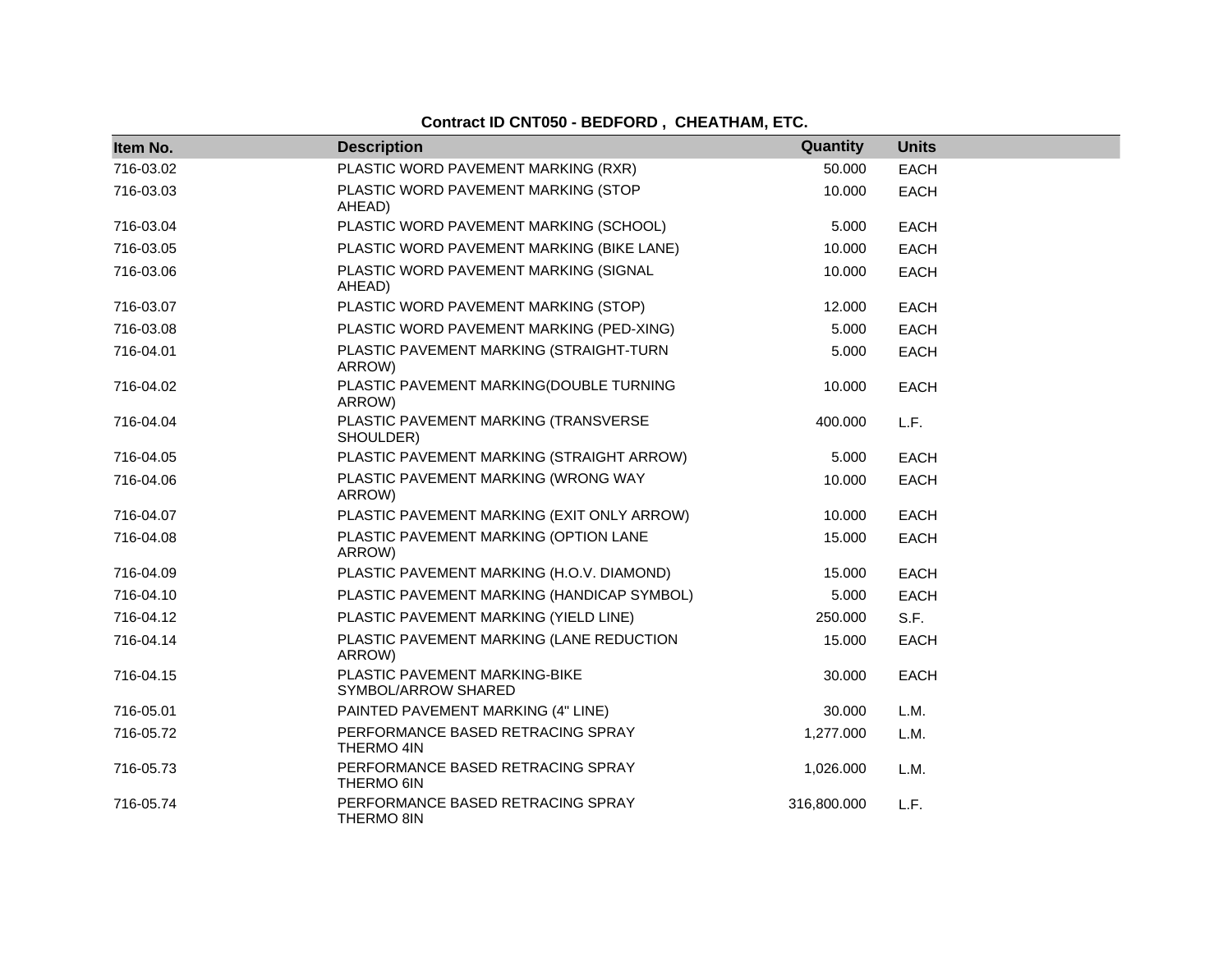| Item No.  | <b>Description</b>                                                     | Quantity   | <b>Units</b> |
|-----------|------------------------------------------------------------------------|------------|--------------|
| 716-05.79 | PERFORMANCE BASED RETRACING SPRAY<br>THERMO 12IN                       | 10.000     | L.M.         |
| 716-08.01 | REMOVAL OF PAVEMENT MARKING (LINE)                                     | 20,000.000 | L.F.         |
| 716-08.02 | REMOVAL OF PAVEMENT MARKING (8" BARRIER<br>LINE)                       | 1,000.000  | L.F.         |
| 716-08.03 | REMOVAL OF PAVEMENT MARKING (CROSS-WALK)                               | 100.000    | L.F.         |
| 716-08.04 | REMOVAL OF PAVEMENT MARKING<br>(CHANNELIZATION STRIPING)               | 100.000    | S.Y.         |
| 716-08.05 | REMOVAL OF PAVEMENT MARKING (STOP LINE)                                | 360.000    | L.F.         |
| 716-08.06 | REMOVAL OF PAVEMENT MARKING (TURN LANE<br>ARROW)                       | 20,000     | <b>EACH</b>  |
| 716-08.07 | REMOVAL OF PAVEMENT MARKING (STRAIGHT-<br>TURN ARROW)                  | 4.000      | <b>EACH</b>  |
| 716-08.08 | REMOVAL OF PAVEMENT MARKING (DOUBLE<br><b>TURNING ARROW)</b>           | 2.000      | <b>EACH</b>  |
| 716-08.09 | REMOVAL OF PAVEMENT MARKING (DOTTED LINE)                              | 100.000    | L.F.         |
| 716-08.10 | REMOVAL OF PAVEMENT MARKING (TRANSVERSE<br>SHOULDER)                   | 100.000    | L.F.         |
| 716-08.11 | REMOVAL OF WORD PAVEMENT MARKING<br>(DESCRIPTION) (ONLY)               | 5.000      | <b>EACH</b>  |
| 716-08.12 | REMOVAL OF WORD PAVEMENT MARKING<br>(DESCRIPTION) (STOP AHEAD)         | 3.000      | <b>EACH</b>  |
| 716-08.13 | REMOVAL OF WORD PAVEMENT MARKING<br>(DESCRIPTION) (SCHOOL)             | 2.000      | <b>EACH</b>  |
| 716-10.23 | PREFRMD PLSTC PVMNT MRKING 4IN LINE W/1.5IN<br><b>BLACK SILHOUETTE</b> | 1.000      | L.M.         |
| 716-10.50 | PREFORMED PLASTIC PAVEMENT MARKING<br>(INTERSTATE SHIELD)              | 40.000     | <b>EACH</b>  |
| 716-12.01 | ENHANCED FLATLINE THERMO PVMT MRKNG (4IN<br>LINE)                      | 5.000      | L.M.         |
| 716-12.02 | ENHANCED FLATLINE THERMO PVMT MRKNG (6IN<br>LINE)                      | 5.000      | L.M.         |
| 716-12.03 | ENHANCED FLATLINE THERMO PVMT MRKNG (8IN<br><b>BARRIER LINE)</b>       | 750.000    | L.F.         |
| 716-12.04 | ENHANCED FLATLINE THERMO PVMT MRKNG (4IN<br>DOTTED LINE)               | 750.000    | L.F.         |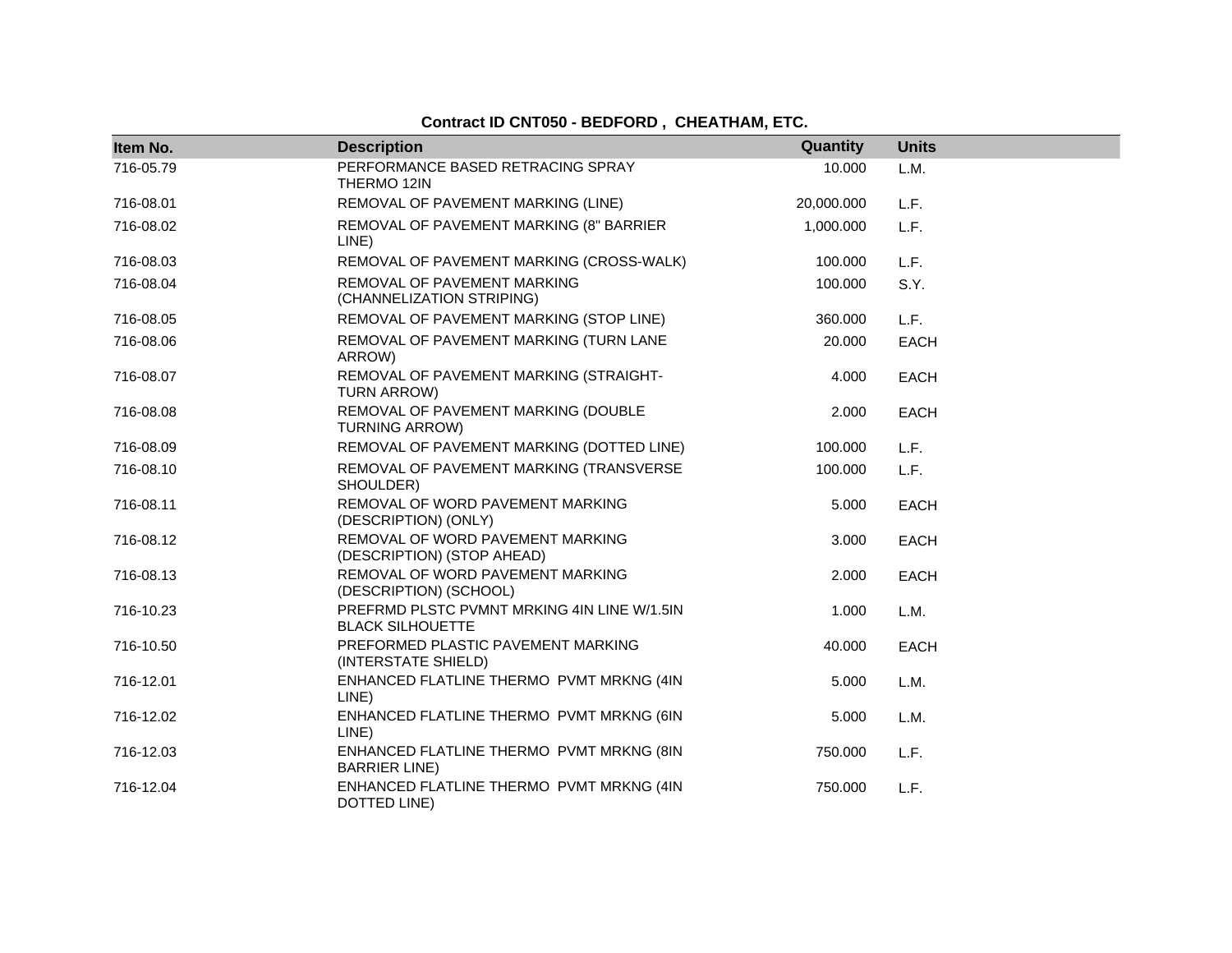| Item No.  | <b>Description</b>                                             | <b>Quantity</b> | <b>Units</b> |
|-----------|----------------------------------------------------------------|-----------------|--------------|
| 716-12.05 | ENHANCED FLATLINE THERMO PVMT MRKNG (6IN<br>DOTTED LINE)       | 750,000         | L.F.         |
| 716-12.06 | ENHANCED FLAT LINE THERMO (8IN LINE)                           | 400.000         | L.F.         |
| 716-12.07 | ENHANCED FLAT LINE THERMO (8IN BROKEN LN)                      | 200.000         | L.F.         |
| 716-12.08 | ENHANCED FLAT LINE THERMO (12IN BARRIER<br>LINE)               | 200.000         | L.F.         |
| 716-12.09 | ENHANCED FLAT LINE THERMO (12IN LINE)                          | 200.000         | L.F.         |
| 716-13.06 | SPRAY THERMO PVMT MRKNG (40 mil) (4IN LINE)                    | 30.000          | L.M.         |
| 716-13.07 | SPRAY THERMO PVMT MRKNG (40 mil) (6IN LINE)                    | 20.000          | L.M.         |
| 716-13.08 | SPRAY THERMO PVMT MRKNG (40 mil) (8IN<br><b>BARRIER LINE</b> ) | 20,000.000      | L.F.         |
| 716-13.09 | SPRAY THERMO PVMT MRKNG (40 mil) (4IN DOTTED<br>LINE)          | 200.000         | L.F.         |
| 716-13.10 | SPRAY THERMO PVMT MRKNG (40 mil) (6IN DOTTED<br>LINE)          | 1,000.000       | L.F.         |
| 716-50.01 | ROADWAY CLEANING FOR PAVEMENT MARKING                          | 30.000          | L.M.         |
| 717-01    | <b>MOBILIZATION</b>                                            | (1)             | LS.          |
| 717-01.03 | <b>MOBILIZATION (PER CALL-OUT)</b>                             | 30.000          | EACH         |
| 717-01.04 | MOBILIZATION (DESCRIPTION) (PER LEVEL 1 CALL-<br>OUT)          | 6.000           | <b>EACH</b>  |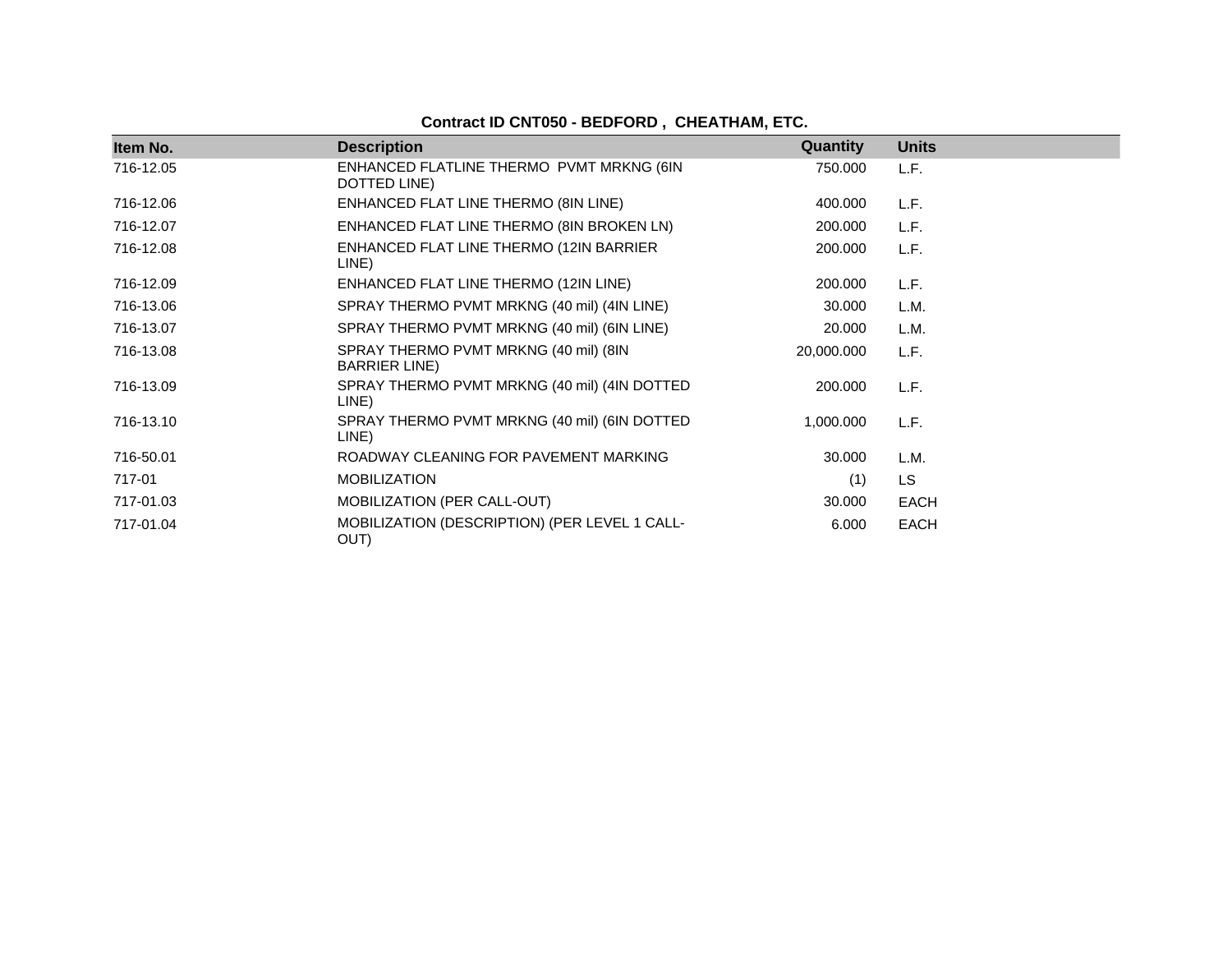| Item No.  | <b>Description</b>                              | Quantity  | <b>Units</b> |
|-----------|-------------------------------------------------|-----------|--------------|
| 716-05.69 | PERFORMANCE BASED RETRACING PAINTED 4IN<br>LINE | 3.817.000 | L.M.         |
| 716-50.01 | ROADWAY CLEANING FOR PAVEMENT MARKING           | 8.000     | L.M.         |
| 717-01    | <b>MOBILIZATION</b>                             | (1)       | LS           |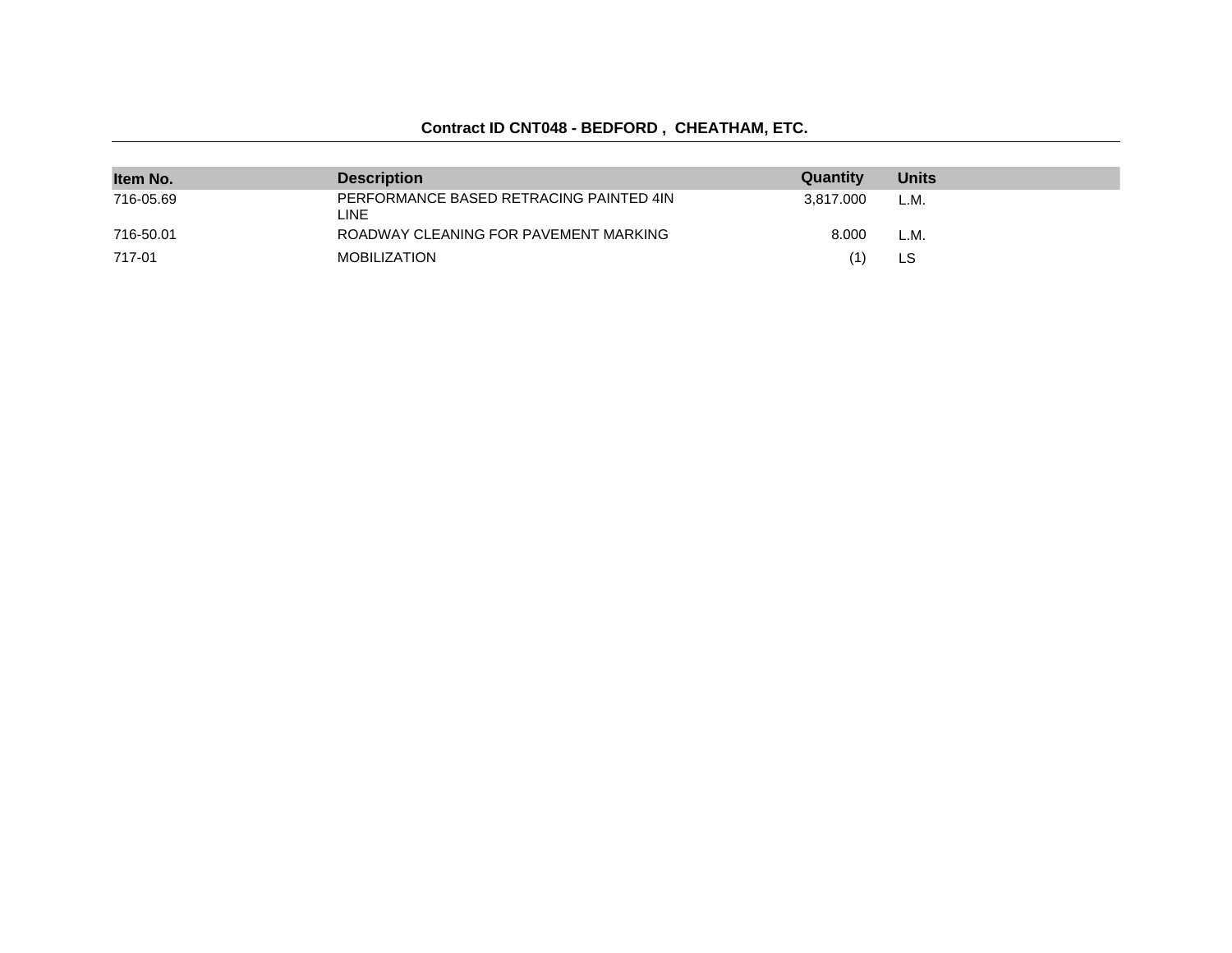| Item No.  | <b>Description</b>                                              | Quantity  | <b>Units</b> |
|-----------|-----------------------------------------------------------------|-----------|--------------|
| 411-12.01 | SCORING SHOULDERS (CONTINUOUS) (16IN                            | 10.000    | L.M.         |
| 411-12.02 | WIDTH)<br>SCORING SHOULDERS (NON-CONTINUOUS) (16IN<br>WIDTH)    | 10.000    | L.M.         |
| 411-12.03 | SCORING FOR RUMBLE STRIPE (NON-<br>CONTINUOUS) (8IN WIDTH)      | 10.000    | L.M.         |
| 411-12.04 | SCORING FOR RUMBLE STRIPE (NON-<br>CONTINUOUS) (4IN WIDTH)      | 10.000    | L.M.         |
| 712-01.50 | MAINTENANCE OF TRAFFIC                                          | 30.000    | <b>EACH</b>  |
| 713-02.34 | <b>DELINEATORS (ALL)</b>                                        | 2,000.000 | <b>EACH</b>  |
| 716-01.11 | RAISED PVMT MARKERS (BI-DIRECTIONAL) (1<br><b>COLOR LENS)</b>   | 1,000.000 | <b>EACH</b>  |
| 716-01.12 | RAISED PVMT MARKERS (MONO-DIRECTIONAL) (1<br><b>COLOR LENS)</b> | 1,250.000 | <b>EACH</b>  |
| 716-01.13 | RAISED PVMT MARKERS (BI-DIRECTIONAL) (2<br><b>COLOR LENS)</b>   | 750.000   | <b>EACH</b>  |
| 716-01.21 | SNOWPLOWABLE RAISED PAVMENT MARKERS (BI-<br>DIR) (1 COLOR)      | 1,000.000 | <b>EACH</b>  |
| 716-01.22 | SNOWPLOWABLE RAISED PAVMENT MARKERS<br>(MONO-DIR)(1 COLOR)      | 600.000   | <b>EACH</b>  |
| 716-01.23 | SNOWPLOWABLE RAISED PAVEMENT MARKERS<br>(BI-DIR)(2 COLOR)       | 150.000   | <b>EACH</b>  |
| 716-01.40 | REMOVE AND REPLACE LENS ON SNOWPLOWABLE<br>REFLECTIVE MARKER    | 600.000   | <b>EACH</b>  |
| 716-02.03 | PLASTIC PAVEMENT MARKING (CROSS-WALK)                           | 150.000   | L.F.         |
| 716-02.04 | PLASTIC PAVEMENT MARKING(CHANNELIZATION<br>STRIPING)            | 400.000   | S.Y.         |
| 716-02.05 | PLASTIC PAVEMENT MARKING (STOP LINE)                            | 650.000   | L.F.         |
| 716-02.06 | PLASTIC PAVEMENT MARKING (TURN LANE<br>ARROW)                   | 100.000   | <b>EACH</b>  |
| 716-02.07 | PLASTIC PAVEMENT MARKING (24" BARRIER LINE)                     | 120.000   | L.F.         |
| 716-02.08 | PLASTIC PAVEMENT MARKING (8" DOTTED LINE)                       | 300.000   | L.F.         |
| 716-02.09 | PLASTIC PAVEMENT MARKING (LONGITUDINAL<br>CROSS-WALK)           | 120.000   | L.F.         |
| 716-03.01 | PLASTIC WORD PAVEMENT MARKING (ONLY)                            | 60.000    | <b>EACH</b>  |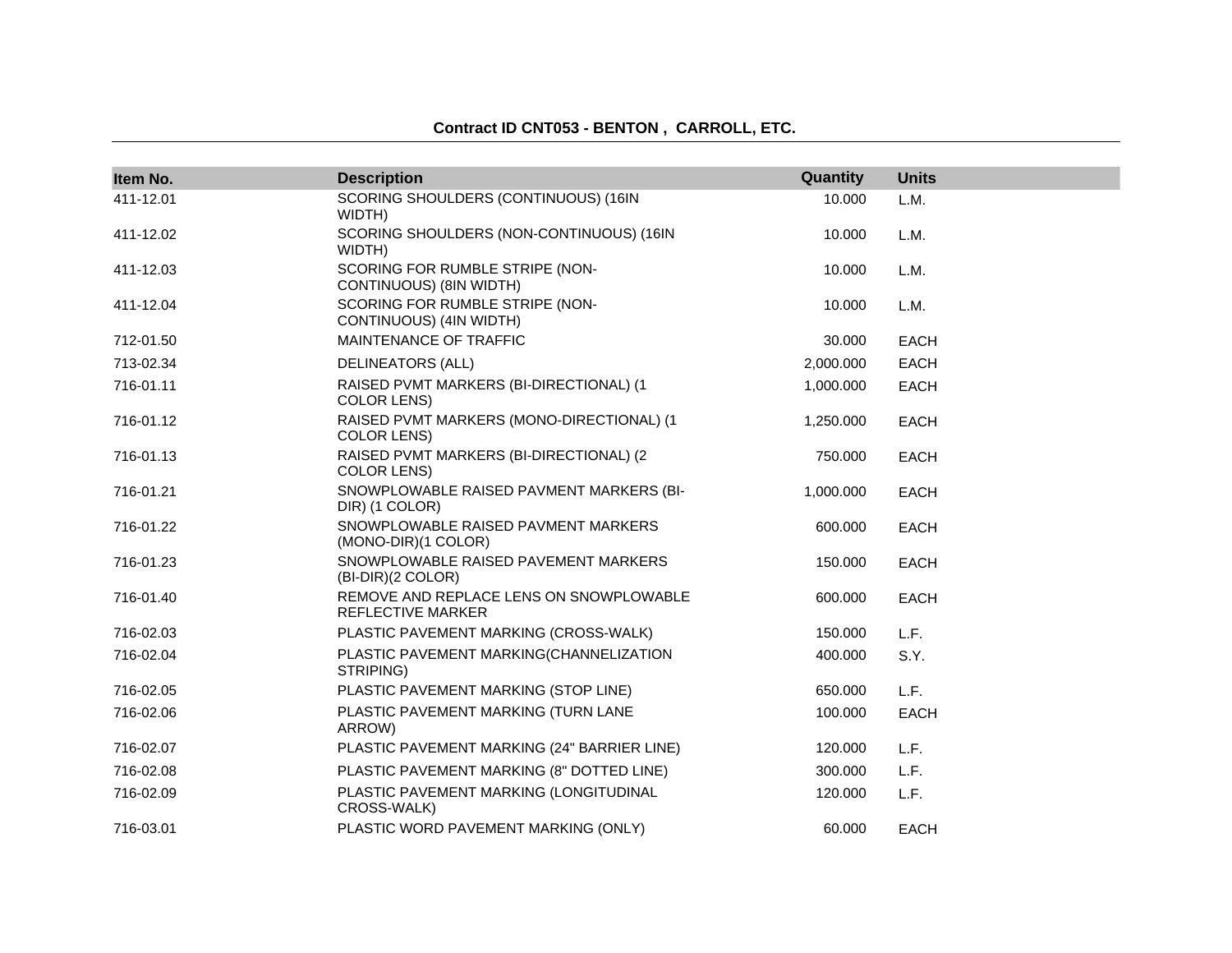| Item No.  | <b>Description</b>                                   | Quantity   | <b>Units</b> |
|-----------|------------------------------------------------------|------------|--------------|
| 716-03.02 | PLASTIC WORD PAVEMENT MARKING (RXR)                  | 30.000     | EACH         |
| 716-03.03 | PLASTIC WORD PAVEMENT MARKING (STOP<br>AHEAD)        | 12.000     | <b>EACH</b>  |
| 716-03.04 | PLASTIC WORD PAVEMENT MARKING (SCHOOL)               | 5.000      | <b>EACH</b>  |
| 716-03.05 | PLASTIC WORD PAVEMENT MARKING (BIKE LANE)            | 10.000     | <b>EACH</b>  |
| 716-03.06 | PLASTIC WORD PAVEMENT MARKING (SIGNAL<br>AHEAD)      | 15.000     | EACH         |
| 716-03.07 | PLASTIC WORD PAVEMENT MARKING (STOP)                 | 20,000     | <b>EACH</b>  |
| 716-03.08 | PLASTIC WORD PAVEMENT MARKING (PED-XING)             | 3.000      | <b>EACH</b>  |
| 716-04.01 | PLASTIC PAVEMENT MARKING (STRAIGHT-TURN<br>ARROW)    | 7.000      | EACH         |
| 716-04.02 | PLASTIC PAVEMENT MARKING(DOUBLE TURNING<br>ARROW)    | 12.000     | <b>EACH</b>  |
| 716-04.04 | PLASTIC PAVEMENT MARKING (TRANSVERSE<br>SHOULDER)    | 500.000    | L.F.         |
| 716-04.05 | PLASTIC PAVEMENT MARKING (STRAIGHT ARROW)            | 5.000      | <b>EACH</b>  |
| 716-04.06 | PLASTIC PAVEMENT MARKING (WRONG WAY<br>ARROW)        | 10.000     | <b>EACH</b>  |
| 716-04.07 | PLASTIC PAVEMENT MARKING (EXIT ONLY ARROW)           | 6.000      | <b>EACH</b>  |
| 716-04.08 | PLASTIC PAVEMENT MARKING (OPTION LANE<br>ARROW)      | 10.000     | EACH         |
| 716-04.09 | PLASTIC PAVEMENT MARKING (H.O.V. DIAMOND)            | 20,000     | <b>EACH</b>  |
| 716-04.10 | PLASTIC PAVEMENT MARKING (HANDICAP SYMBOL)           | 5.000      | <b>EACH</b>  |
| 716-04.12 | PLASTIC PAVEMENT MARKING (YIELD LINE)                | 200.000    | S.F.         |
| 716-04.14 | PLASTIC PAVEMENT MARKING (LANE REDUCTION<br>ARROW)   | 15.000     | EACH         |
| 716-04.15 | PLASTIC PAVEMENT MARKING-BIKE<br>SYMBOL/ARROW SHARED | 20.000     | <b>EACH</b>  |
| 716-05.01 | PAINTED PAVEMENT MARKING (4" LINE)                   | 30.000     | L.M.         |
| 716-05.72 | PERFORMANCE BASED RETRACING SPRAY<br>THERMO 4IN      | 943.000    | L.M.         |
| 716-05.73 | PERFORMANCE BASED RETRACING SPRAY<br>THERMO 6IN      | 389.000    | L.M.         |
| 716-05.74 | PERFORMANCE BASED RETRACING SPRAY<br>THERMO 8IN      | 72,500.000 | L.F.         |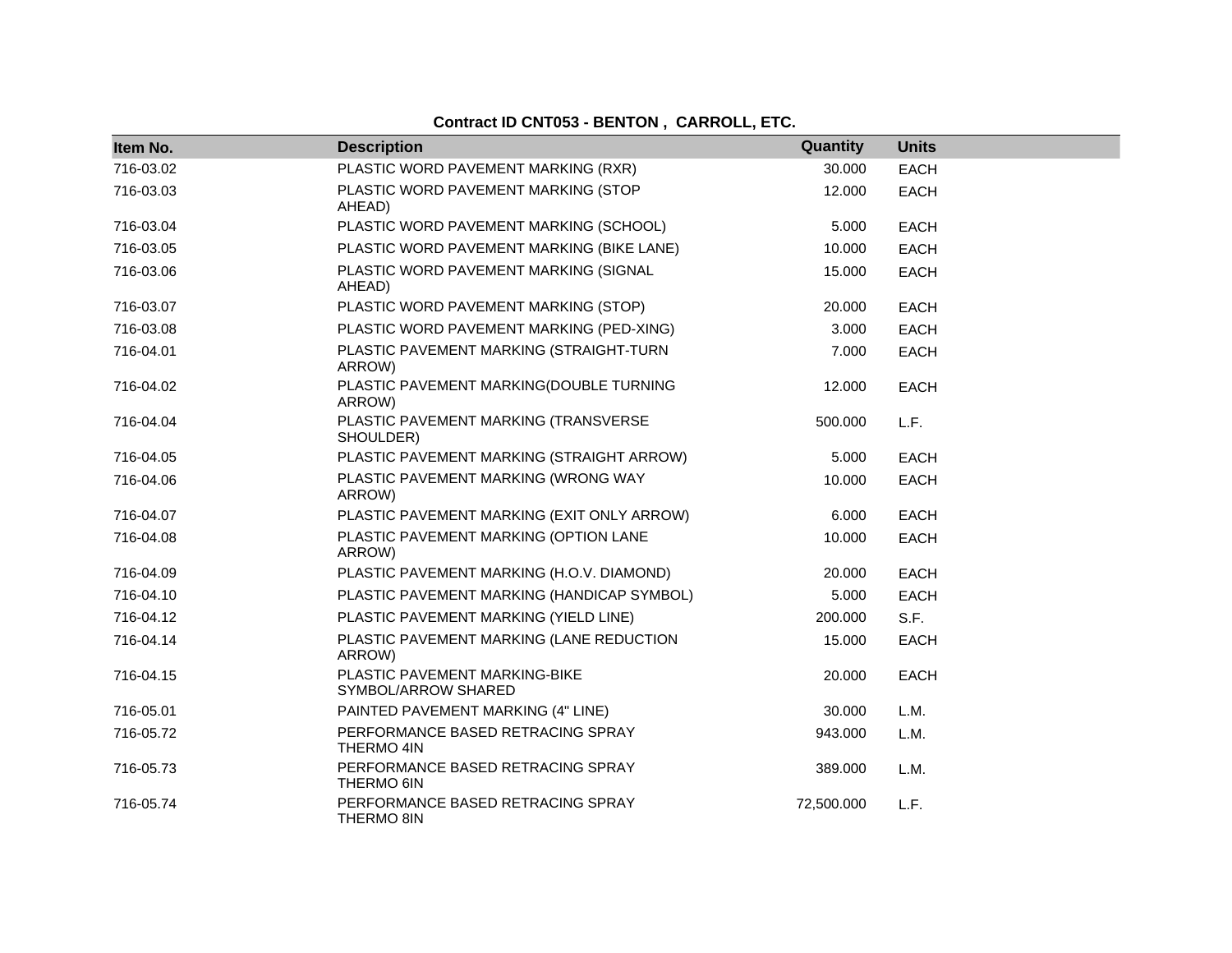| Item No.  | <b>Description</b>                                                     | Quantity   | <b>Units</b> |
|-----------|------------------------------------------------------------------------|------------|--------------|
| 716-08.01 | REMOVAL OF PAVEMENT MARKING (LINE)                                     | 20,000.000 | L.F.         |
| 716-08.02 | REMOVAL OF PAVEMENT MARKING (8" BARRIER<br>LINE)                       | 1,000.000  | L.F.         |
| 716-08.03 | REMOVAL OF PAVEMENT MARKING (CROSS-WALK)                               | 100.000    | L.F.         |
| 716-08.04 | REMOVAL OF PAVEMENT MARKING<br>(CHANNELIZATION STRIPING)               | 100.000    | S.Y.         |
| 716-08.05 | REMOVAL OF PAVEMENT MARKING (STOP LINE)                                | 360,000    | L.F.         |
| 716-08.06 | REMOVAL OF PAVEMENT MARKING (TURN LANE<br>ARROW)                       | 20.000     | EACH         |
| 716-08.07 | REMOVAL OF PAVEMENT MARKING (STRAIGHT-<br>TURN ARROW)                  | 4.000      | <b>EACH</b>  |
| 716-08.08 | REMOVAL OF PAVEMENT MARKING (DOUBLE<br><b>TURNING ARROW)</b>           | 2.000      | <b>EACH</b>  |
| 716-08.09 | REMOVAL OF PAVEMENT MARKING (DOTTED LINE)                              | 100.000    | L.F.         |
| 716-08.10 | REMOVAL OF PAVEMENT MARKING (TRANSVERSE<br>SHOULDER)                   | 100.000    | L.F.         |
| 716-08.11 | REMOVAL OF WORD PAVEMENT MARKING<br>(DESCRIPTION) (ONLY)               | 5.000      | <b>EACH</b>  |
| 716-08.12 | REMOVAL OF WORD PAVEMENT MARKING<br>(DESCRIPTION) (STOP AHEAD)         | 3.000      | <b>EACH</b>  |
| 716-08.13 | REMOVAL OF WORD PAVEMENT MARKING<br>(DESCRIPTION) (SCHOOL)             | 2.000      | <b>EACH</b>  |
| 716-10.23 | PREFRMD PLSTC PVMNT MRKING 4IN LINE W/1.5IN<br><b>BLACK SILHOUETTE</b> | 1.000      | L.M.         |
| 716-10.50 | PREFORMED PLASTIC PAVEMENT MARKING<br>(INTERSTATE SHIELD)              | 30.000     | <b>EACH</b>  |
| 716-12.01 | ENHANCED FLATLINE THERMO PVMT MRKNG (4IN<br>LINE)                      | 5.000      | L.M.         |
| 716-12.02 | ENHANCED FLATLINE THERMO PVMT MRKNG (6IN<br>LINE)                      | 5.000      | L.M.         |
| 716-12.03 | ENHANCED FLATLINE THERMO PVMT MRKNG (8IN<br><b>BARRIER LINE)</b>       | 750,000    | L.F.         |
| 716-12.04 | ENHANCED FLATLINE THERMO PVMT MRKNG (4IN<br>DOTTED LINE)               | 750.000    | L.F.         |
| 716-12.05 | ENHANCED FLATLINE THERMO PVMT MRKNG (6IN<br>DOTTED LINE)               | 750.000    | L.F.         |
| 716-12.06 | ENHANCED FLAT LINE THERMO (8IN LINE)                                   | 400.000    | L.F.         |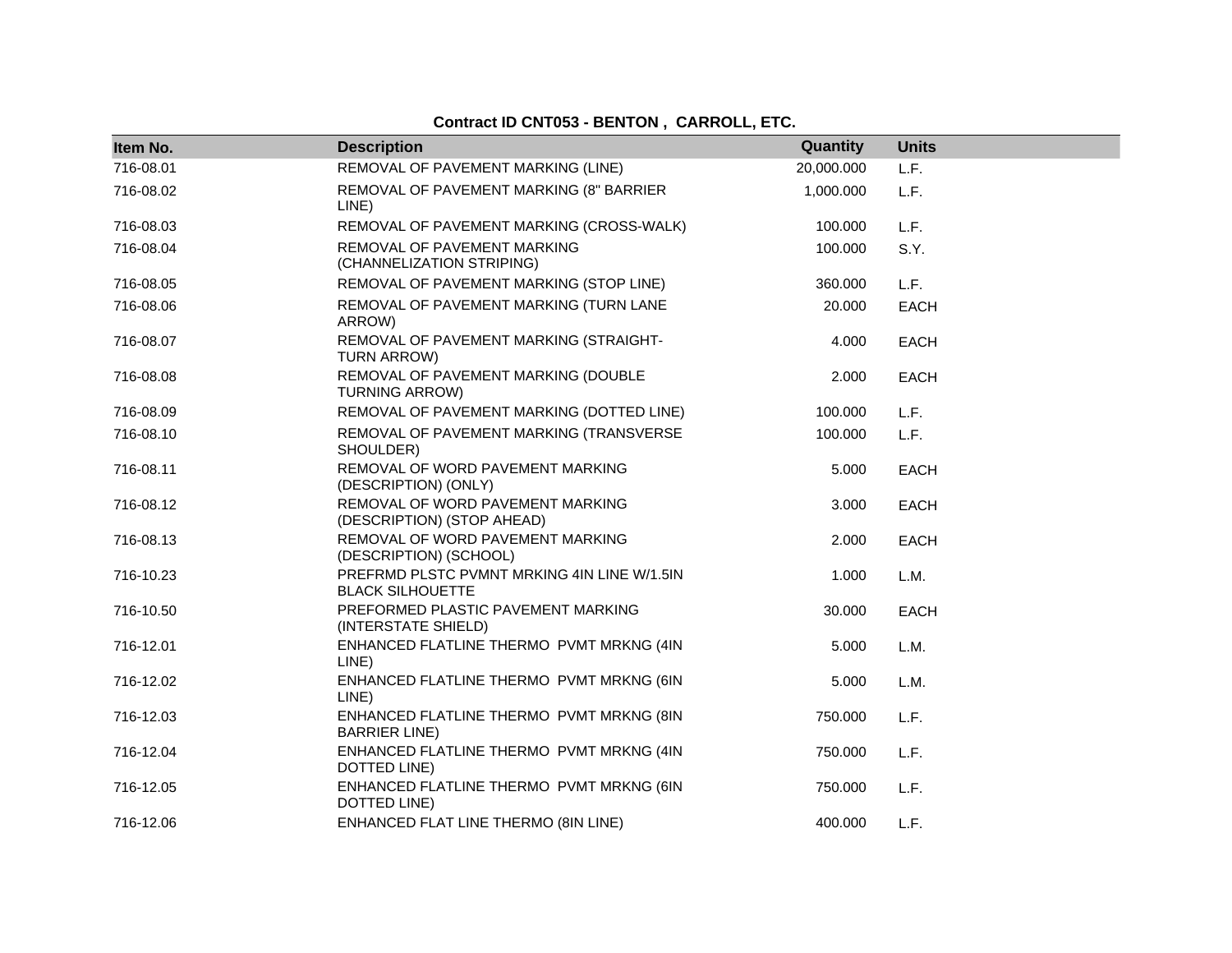| Item No.  | <b>Description</b>                                             | <b>Quantity</b> | <b>Units</b> |
|-----------|----------------------------------------------------------------|-----------------|--------------|
| 716-12.07 | ENHANCED FLAT LINE THERMO (8IN BROKEN LN)                      | 200.000         | L.F.         |
| 716-12.08 | ENHANCED FLAT LINE THERMO (12IN BARRIER<br>LINE)               | 200.000         | L.F.         |
| 716-12.09 | ENHANCED FLAT LINE THERMO (12IN LINE)                          | 200.000         | L.F.         |
| 716-13.06 | SPRAY THERMO PVMT MRKNG (40 mil) (4IN LINE)                    | 330.000         | L.M.         |
| 716-13.07 | SPRAY THERMO PVMT MRKNG (40 mil) (6IN LINE)                    | 20,000          | L.M.         |
| 716-13.08 | SPRAY THERMO PVMT MRKNG (40 mil) (8IN<br><b>BARRIER LINE</b> ) | 20,000.000      | L.F.         |
| 716-13.09 | SPRAY THERMO PVMT MRKNG (40 mil) (4IN DOTTED<br>LINE)          | 200,000         | L.F.         |
| 716-13.10 | SPRAY THERMO PVMT MRKNG (40 mil) (6IN DOTTED<br>LINE)          | 600,000         | L.F.         |
| 716-50.01 | ROADWAY CLEANING FOR PAVEMENT MARKING                          | 18.000          | L.M.         |
| 717-01    | <b>MOBILIZATION</b>                                            | (1)             | LS.          |
| 717-01.03 | MOBILIZATION (PER CALL-OUT)                                    | 20.000          | <b>EACH</b>  |
| 717-01.04 | MOBILIZATION (DESCRIPTION) (PER LEVEL 1 CALL-<br>OUT)          | 3.000           | <b>EACH</b>  |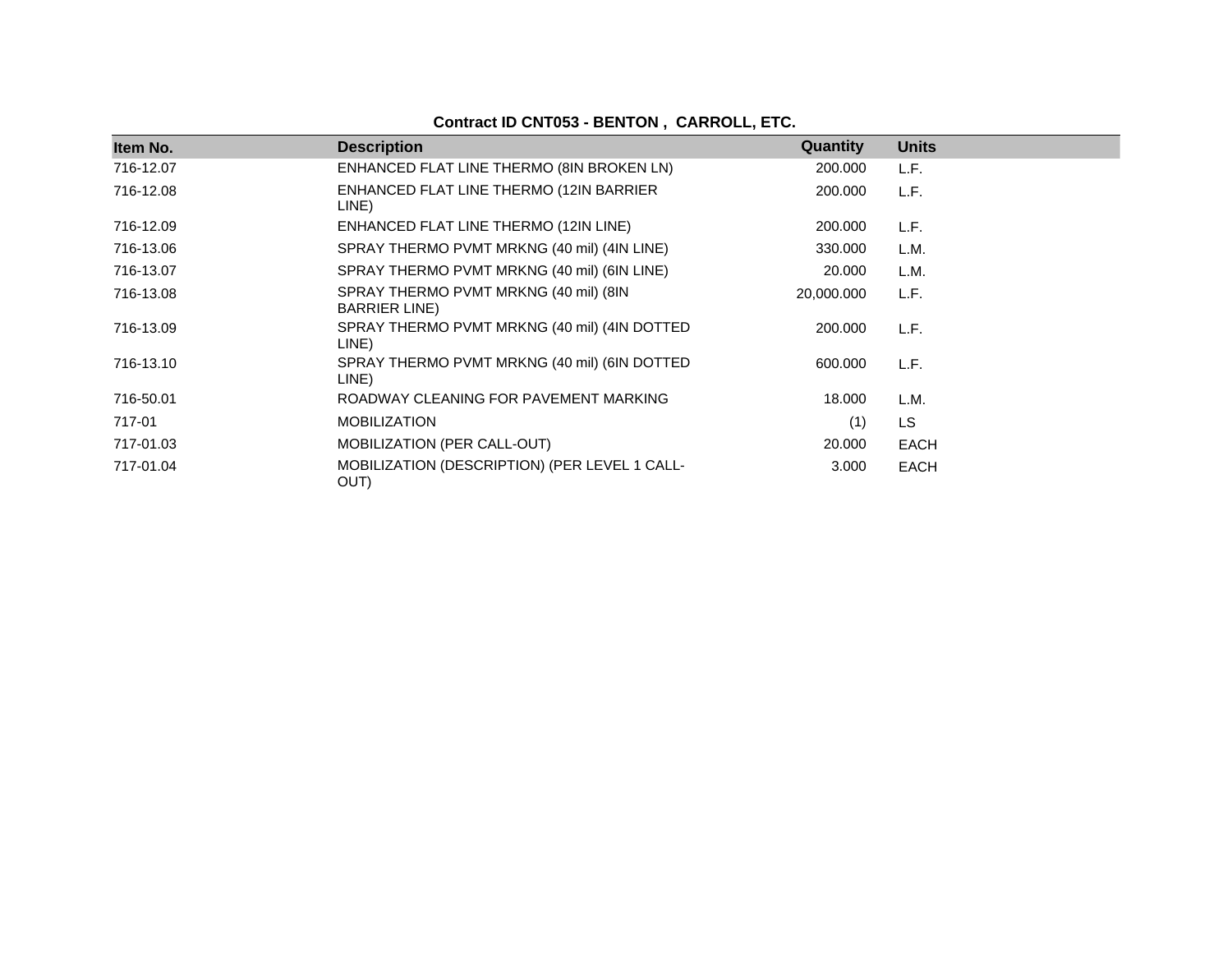| Item No.  | <b>Description</b>                                     | Quantity   | <b>Units</b> |
|-----------|--------------------------------------------------------|------------|--------------|
| 716-05.69 | PERFORMANCE BASED RETRACING PAINTED 4IN<br><b>LINE</b> | 3.595.000  | L.M.         |
| 716-05.71 | PERFORMANCE BASED RETRACING PAINTED 8IN<br><b>LINE</b> | 15,000,000 | L.F.         |
| 716-50.01 | ROADWAY CLEANING FOR PAVEMENT MARKING                  | 8.000      | L.M.         |
| 717-01    | <b>MOBILIZATION</b>                                    | '1)        | LS           |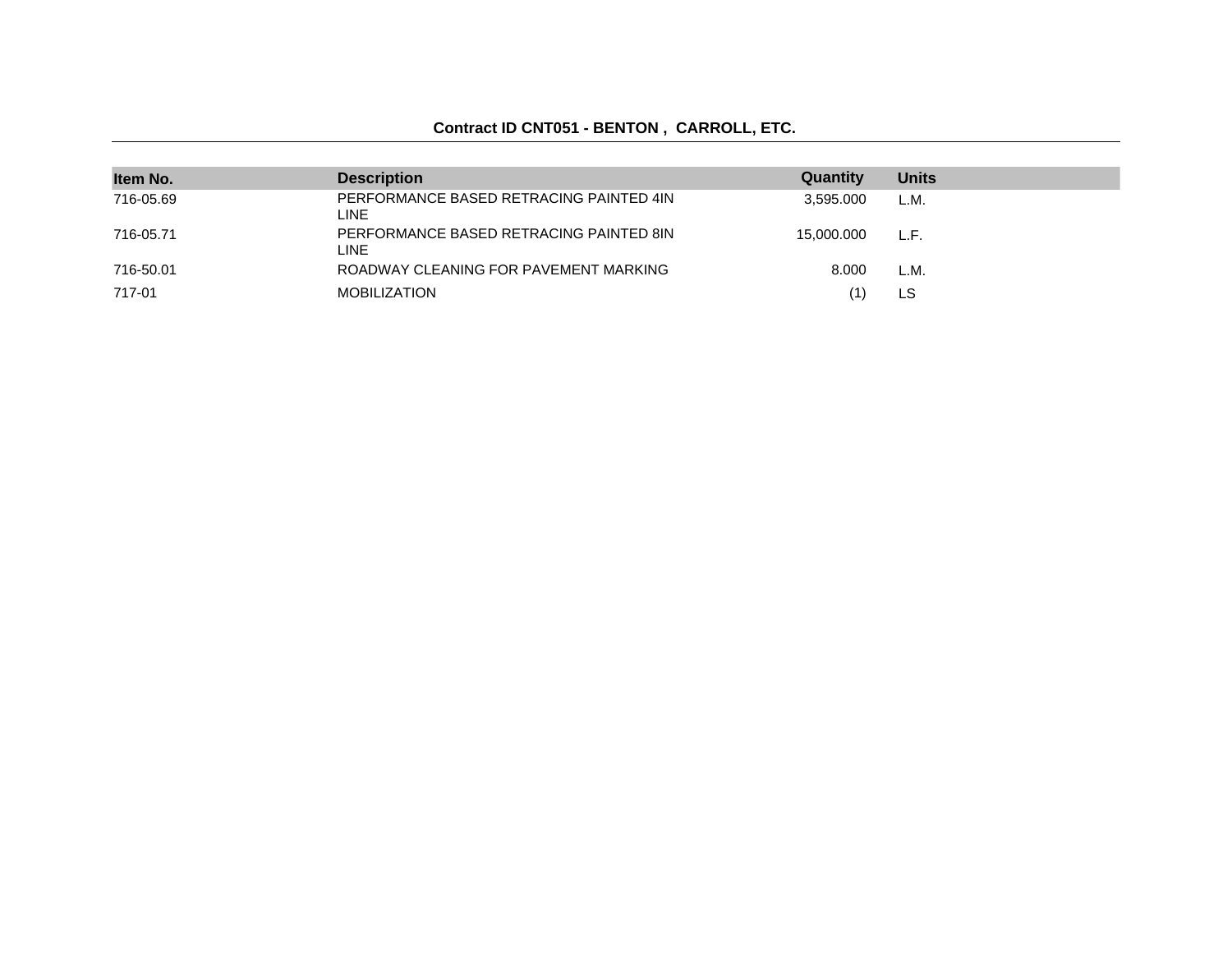#### **Contract ID CNT047 - BLEDSOE , BRADLEY, ETC.**

| Item No.  | <b>Description</b>                                              | Quantity  | <b>Units</b> |
|-----------|-----------------------------------------------------------------|-----------|--------------|
| 411-12.01 | SCORING SHOULDERS (CONTINUOUS) (16IN<br>WIDTH)                  | 10.000    | L.M.         |
| 411-12.02 | SCORING SHOULDERS (NON-CONTINUOUS) (16IN<br>WIDTH)              | 10.000    | L.M.         |
| 411-12.03 | SCORING FOR RUMBLE STRIPE (NON-<br>CONTINUOUS) (8IN WIDTH)      | 10.000    | L.M.         |
| 411-12.04 | SCORING FOR RUMBLE STRIPE (NON-<br>CONTINUOUS) (4IN WIDTH)      | 10.000    | L.M.         |
| 712-01.50 | MAINTENANCE OF TRAFFIC                                          | 20.000    | <b>EACH</b>  |
| 712-06    | SIGNS (CONSTRUCTION)                                            | 32.000    | S.F.         |
| 713-02.34 | <b>DELINEATORS (ALL)</b>                                        | 2,000.000 | <b>EACH</b>  |
| 716-01.11 | RAISED PVMT MARKERS (BI-DIRECTIONAL) (1<br><b>COLOR LENS)</b>   | 1,000.000 | <b>EACH</b>  |
| 716-01.12 | RAISED PVMT MARKERS (MONO-DIRECTIONAL) (1<br><b>COLOR LENS)</b> | 1,250.000 | <b>EACH</b>  |
| 716-01.13 | RAISED PVMT MARKERS (BI-DIRECTIONAL) (2<br><b>COLOR LENS)</b>   | 750.000   | <b>EACH</b>  |
| 716-01.21 | SNOWPLOWABLE RAISED PAVMENT MARKERS (BI-<br>DIR) (1 COLOR)      | 1,000.000 | EACH         |
| 716-01.22 | SNOWPLOWABLE RAISED PAVMENT MARKERS<br>(MONO-DIR)(1 COLOR)      | 500.000   | <b>EACH</b>  |
| 716-01.23 | SNOWPLOWABLE RAISED PAVEMENT MARKERS<br>(BI-DIR)(2 COLOR)       | 200.000   | <b>EACH</b>  |
| 716-01.40 | REMOVE AND REPLACE LENS ON SNOWPLOWABLE<br>REFLECTIVE MARKER    | 500.000   | <b>EACH</b>  |
| 716-02.03 | PLASTIC PAVEMENT MARKING (CROSS-WALK)                           | 150.000   | L.F.         |
| 716-02.04 | PLASTIC PAVEMENT MARKING(CHANNELIZATION<br>STRIPING)            | 500.000   | S.Y.         |
| 716-02.05 | PLASTIC PAVEMENT MARKING (STOP LINE)                            | 960.000   | L.F.         |
| 716-02.06 | PLASTIC PAVEMENT MARKING (TURN LANE<br>ARROW)                   | 150.000   | <b>EACH</b>  |
| 716-02.07 | PLASTIC PAVEMENT MARKING (24" BARRIER LINE)                     | 150.000   | L.F.         |
| 716-02.08 | PLASTIC PAVEMENT MARKING (8" DOTTED LINE)                       | 200.000   | L.F.         |
| 716-02.09 | PLASTIC PAVEMENT MARKING (LONGITUDINAL<br>CROSS-WALK)           | 100.000   | L.F.         |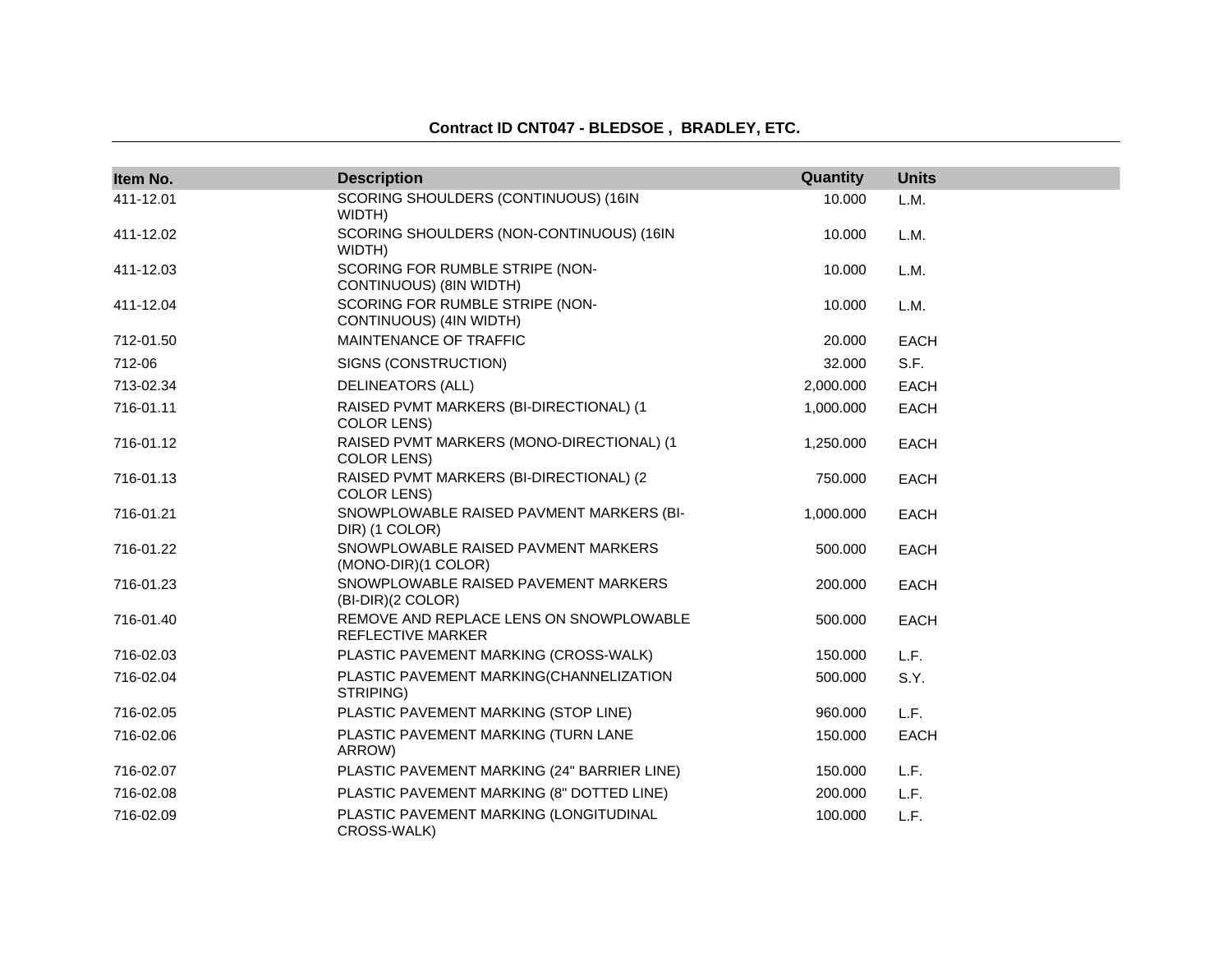# **Contract ID CNT047 - BLEDSOE, BRADLEY, ETC.**

| Item No.  | <b>Description</b>                                                  | Quantity  | <b>Units</b> |
|-----------|---------------------------------------------------------------------|-----------|--------------|
| 716-03.01 | PLASTIC WORD PAVEMENT MARKING (ONLY)                                | 60.000    | <b>EACH</b>  |
| 716-03.02 | PLASTIC WORD PAVEMENT MARKING (RXR)                                 | 40.000    | <b>EACH</b>  |
| 716-03.03 | PLASTIC WORD PAVEMENT MARKING (STOP<br>AHEAD)                       | 5.000     | <b>EACH</b>  |
| 716-03.04 | PLASTIC WORD PAVEMENT MARKING (SCHOOL)                              | 5.000     | <b>EACH</b>  |
| 716-03.05 | PLASTIC WORD PAVEMENT MARKING (BIKE LANE)                           | 10.000    | <b>EACH</b>  |
| 716-03.06 | PLASTIC WORD PAVEMENT MARKING (SIGNAL<br>AHEAD)                     | 15.000    | <b>EACH</b>  |
| 716-03.07 | PLASTIC WORD PAVEMENT MARKING (STOP)                                | 15.000    | <b>EACH</b>  |
| 716-03.08 | PLASTIC WORD PAVEMENT MARKING (PED-XING)                            | 3.000     | <b>EACH</b>  |
| 716-03.13 | PLASTIC PVMT MARKING (NO TRUCKS THIS LANE)<br>(NO TRUCKS THIS LANE) | 3.000     | <b>EACH</b>  |
| 716-04.01 | PLASTIC PAVEMENT MARKING (STRAIGHT-TURN<br>ARROW)                   | 5.000     | <b>EACH</b>  |
| 716-04.02 | PLASTIC PAVEMENT MARKING(DOUBLE TURNING<br>ARROW)                   | 5.000     | <b>EACH</b>  |
| 716-04.04 | PLASTIC PAVEMENT MARKING (TRANSVERSE<br>SHOULDER)                   | 400.000   | L.F.         |
| 716-04.05 | PLASTIC PAVEMENT MARKING (STRAIGHT ARROW)                           | 12.000    | EACH         |
| 716-04.06 | PLASTIC PAVEMENT MARKING (WRONG WAY<br>ARROW)                       | 15.000    | <b>EACH</b>  |
| 716-04.07 | PLASTIC PAVEMENT MARKING (EXIT ONLY ARROW)                          | 10.000    | <b>EACH</b>  |
| 716-04.08 | PLASTIC PAVEMENT MARKING (OPTION LANE<br>ARROW)                     | 10.000    | <b>EACH</b>  |
| 716-04.09 | PLASTIC PAVEMENT MARKING (H.O.V. DIAMOND)                           | 5.000     | <b>EACH</b>  |
| 716-04.10 | PLASTIC PAVEMENT MARKING (HANDICAP SYMBOL)                          | 5.000     | <b>EACH</b>  |
| 716-04.12 | PLASTIC PAVEMENT MARKING (YIELD LINE)                               | 200.000   | S.F.         |
| 716-04.14 | PLASTIC PAVEMENT MARKING (LANE REDUCTION<br>ARROW)                  | 20.000    | <b>EACH</b>  |
| 716-04.15 | PLASTIC PAVEMENT MARKING-BIKE<br>SYMBOL/ARROW SHARED                | 20.000    | <b>EACH</b>  |
| 716-05.01 | PAINTED PAVEMENT MARKING (4" LINE)                                  | 30.000    | L.M.         |
| 716-05.73 | PERFORMANCE BASED RETRACING SPRAY<br>THERMO 6IN                     | 1,490.000 | L.M.         |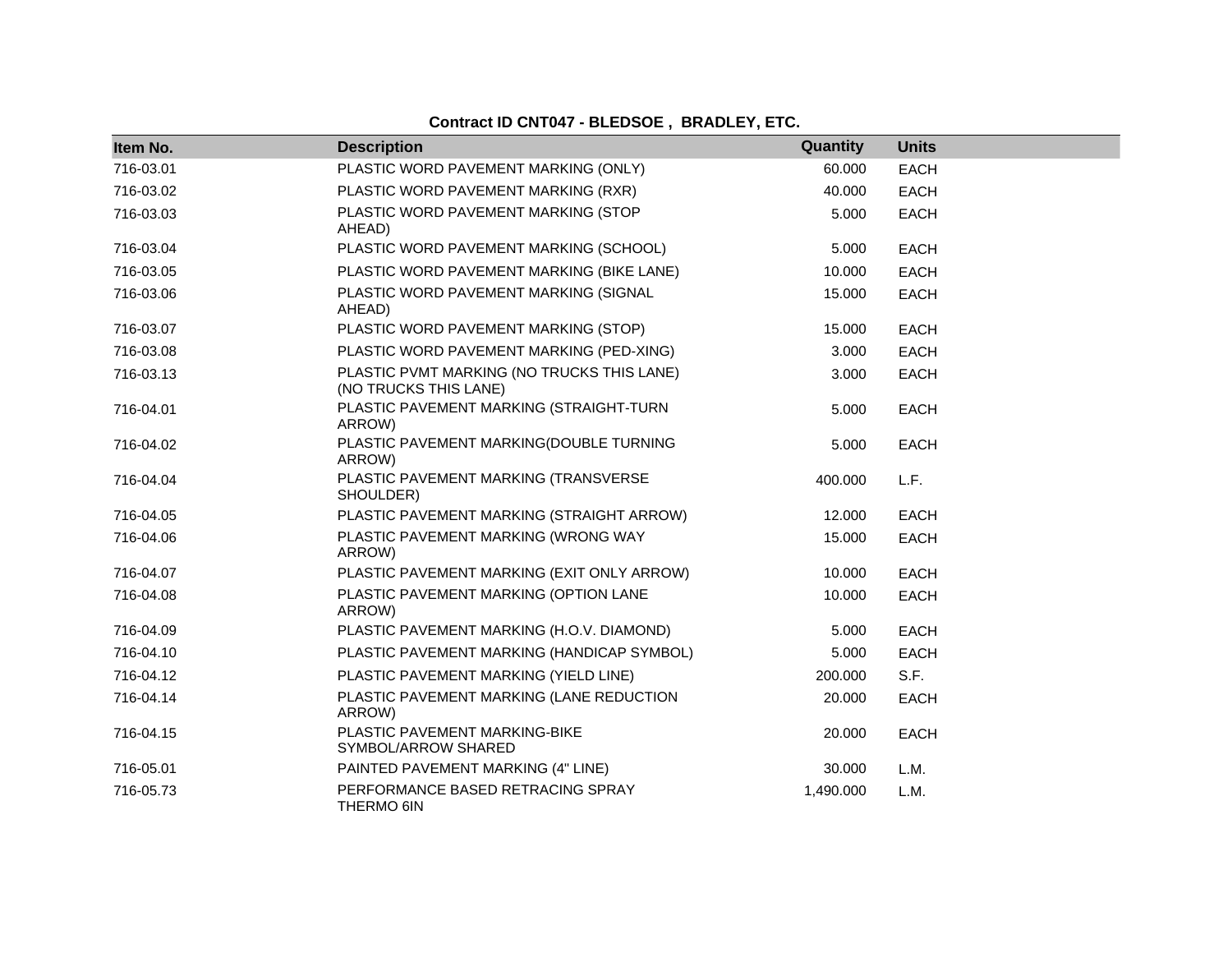# **Contract ID CNT047 - BLEDSOE , BRADLEY, ETC.**

| Item No.  | <b>Description</b>                                                      | Quantity   | <b>Units</b> |
|-----------|-------------------------------------------------------------------------|------------|--------------|
| 716-05.74 | PERFORMANCE BASED RETRACING SPRAY<br><b>THERMO 8IN</b>                  | 71,615.000 | L.F.         |
| 716-05.75 | PERFORMANCE BASED RETRACING SPRAY<br>THERMO 6IN DOTTED                  | 17,976.000 | L.F.         |
| 716-08.01 | REMOVAL OF PAVEMENT MARKING (LINE)                                      | 20,000.000 | L.F.         |
| 716-08.02 | REMOVAL OF PAVEMENT MARKING (8" BARRIER<br>LINE)                        | 1,000.000  | L.F.         |
| 716-08.03 | REMOVAL OF PAVEMENT MARKING (CROSS-WALK)                                | 100.000    | L.F.         |
| 716-08.04 | REMOVAL OF PAVEMENT MARKING<br>(CHANNELIZATION STRIPING)                | 100.000    | S.Y.         |
| 716-08.05 | REMOVAL OF PAVEMENT MARKING (STOP LINE)                                 | 360.000    | L.F.         |
| 716-08.06 | REMOVAL OF PAVEMENT MARKING (TURN LANE<br>ARROW)                        | 20.000     | <b>EACH</b>  |
| 716-08.07 | REMOVAL OF PAVEMENT MARKING (STRAIGHT-<br><b>TURN ARROW)</b>            | 4.000      | <b>EACH</b>  |
| 716-08.08 | REMOVAL OF PAVEMENT MARKING (DOUBLE<br><b>TURNING ARROW)</b>            | 2.000      | <b>EACH</b>  |
| 716-08.09 | REMOVAL OF PAVEMENT MARKING (DOTTED LINE)                               | 100.000    | L.F.         |
| 716-08.10 | REMOVAL OF PAVEMENT MARKING (TRANSVERSE<br>SHOULDER)                    | 100.000    | L.F.         |
| 716-08.11 | REMOVAL OF WORD PAVEMENT MARKING<br>(DESCRIPTION) (ONLY)                | 5.000      | EACH         |
| 716-08.12 | REMOVAL OF WORD PAVEMENT MARKING<br>(DESCRIPTION) (STOP AHEAD)          | 3.000      | <b>EACH</b>  |
| 716-08.13 | REMOVAL OF WORD PAVEMENT MARKING<br>(DESCRIPTION) (SCHOOL)              | 2.000      | <b>EACH</b>  |
| 716-08.14 | REMOVAL OF WORD PAVEMENT MARKING<br>(DESCRIPTION) (WRONG WAY ARROW)     | 3.000      | <b>EACH</b>  |
| 716-08.15 | REMOVAL OF WORD PAVEMENT MARKING<br>(DESCRIPTION) (EXIT ONLY ARROW)     | 3.000      | <b>EACH</b>  |
| 716-08.16 | REMOVAL OF WORD PAVEMENT MARKING<br>(DESCRIPTION) (OPTION LANE ARROW)   | 3.000      | <b>EACH</b>  |
| 716-08.17 | REMOVAL OF WORD PAVEMENT MARKING<br>(DESCRIPTION) (NO TRUCKS THIS LANE) | 3.000      | <b>EACH</b>  |
| 716-10.15 | PREFORMED PLASTIC PAVEMENT MARKING (NO<br>TRUCKS THIS LANE)             | 3.000      | <b>EACH</b>  |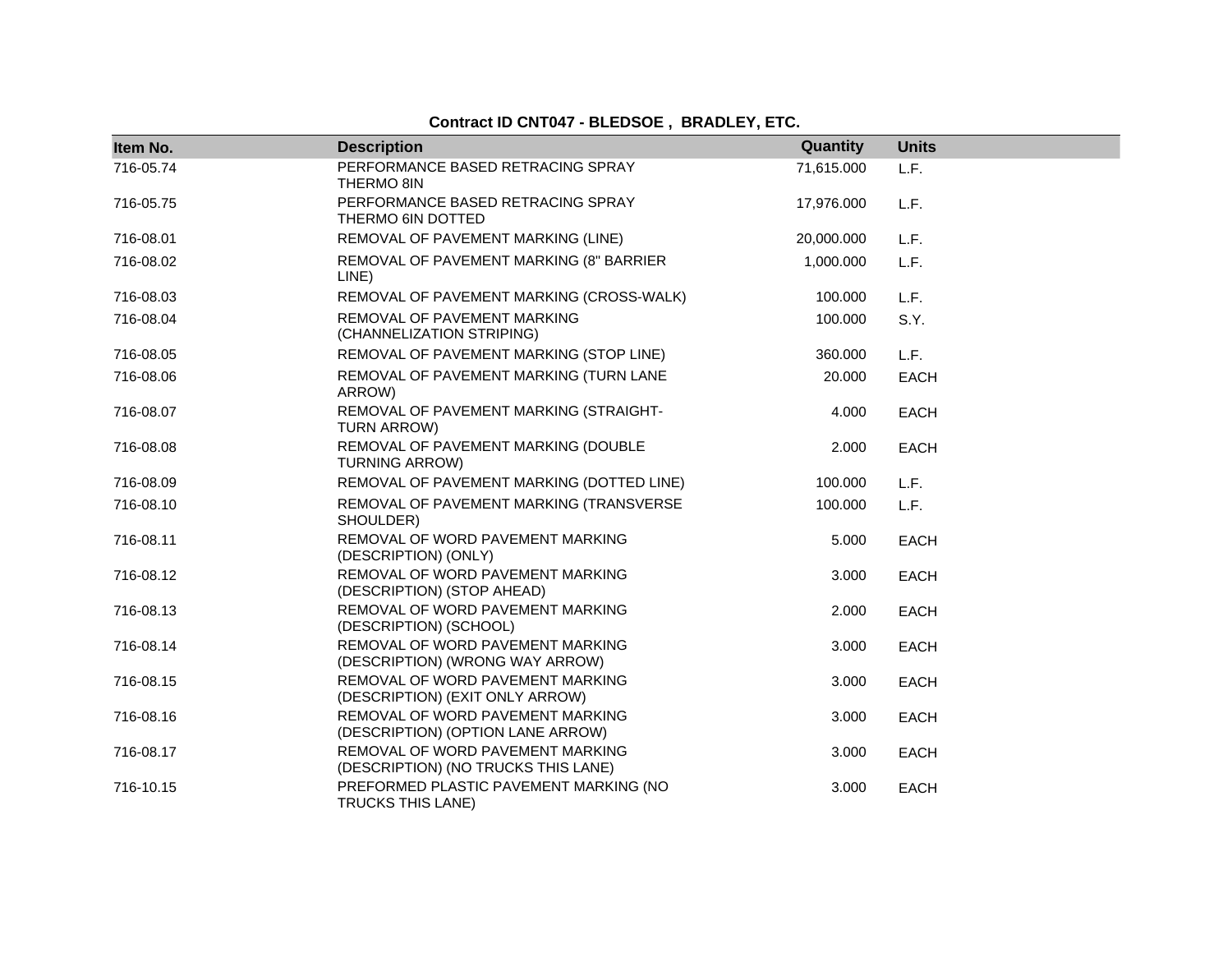# **Contract ID CNT047 - BLEDSOE , BRADLEY, ETC.**

| Item No.  | <b>Description</b>                                                     | Quantity   | <b>Units</b> |
|-----------|------------------------------------------------------------------------|------------|--------------|
| 716-10.23 | PREFRMD PLSTC PVMNT MRKING 4IN LINE W/1.5IN<br><b>BLACK SILHOUETTE</b> | 6.000      | L.M.         |
| 716-10.50 | PREFORMED PLASTIC PAVEMENT MARKING<br>(INTERSTATE SHIELD)              | 4.000      | <b>EACH</b>  |
| 716-12.01 | ENHANCED FLATLINE THERMO PVMT MRKNG (4IN<br>LINE)                      | 5.000      | L.M.         |
| 716-12.02 | ENHANCED FLATLINE THERMO PVMT MRKNG (6IN<br>LINE)                      | 5.000      | L.M.         |
| 716-12.03 | ENHANCED FLATLINE THERMO PVMT MRKNG (8IN<br><b>BARRIER LINE</b> )      | 750.000    | L.F.         |
| 716-12.04 | ENHANCED FLATLINE THERMO PVMT MRKNG (4IN<br>DOTTED LINE)               | 750.000    | L.F.         |
| 716-12.05 | ENHANCED FLATLINE THERMO PVMT MRKNG (6IN<br>DOTTED LINE)               | 750.000    | L.F.         |
| 716-12.06 | ENHANCED FLAT LINE THERMO (8IN LINE)                                   | 400.000    | L.F.         |
| 716-12.07 | ENHANCED FLAT LINE THERMO (8IN BROKEN LN)                              | 200.000    | L.F.         |
| 716-12.08 | ENHANCED FLAT LINE THERMO (12IN BARRIER<br>LINE)                       | 200.000    | L.F.         |
| 716-12.09 | ENHANCED FLAT LINE THERMO (12IN LINE)                                  | 200.000    | L.F.         |
| 716-13.06 | SPRAY THERMO PVMT MRKNG (40 mil) (4IN LINE)                            | 20.000     | L.M.         |
| 716-13.07 | SPRAY THERMO PVMT MRKNG (40 mil) (6IN LINE)                            | 20,000     | L.M.         |
| 716-13.08 | SPRAY THERMO PVMT MRKNG (40 mil) (8IN<br><b>BARRIER LINE</b> )         | 20,000.000 | L.F.         |
| 716-13.09 | SPRAY THERMO PVMT MRKNG (40 mil) (4IN DOTTED<br>LINE)                  | 200.000    | L.F.         |
| 716-13.10 | SPRAY THERMO PVMT MRKNG (40 mil) (6IN DOTTED<br>LINE)                  | 500.000    | L.F.         |
| 716-50.01 | ROADWAY CLEANING FOR PAVEMENT MARKING                                  | 15.000     | L.M.         |
| 717-01    | <b>MOBILIZATION</b>                                                    | (1)        | <b>LS</b>    |
| 717-01.03 | MOBILIZATION (PER CALL-OUT)                                            | 8.000      | <b>EACH</b>  |
| 717-01.04 | MOBILIZATION (DESCRIPTION) (PER LEVEL 1 CALL-<br>OUT)                  | 3.000      | <b>EACH</b>  |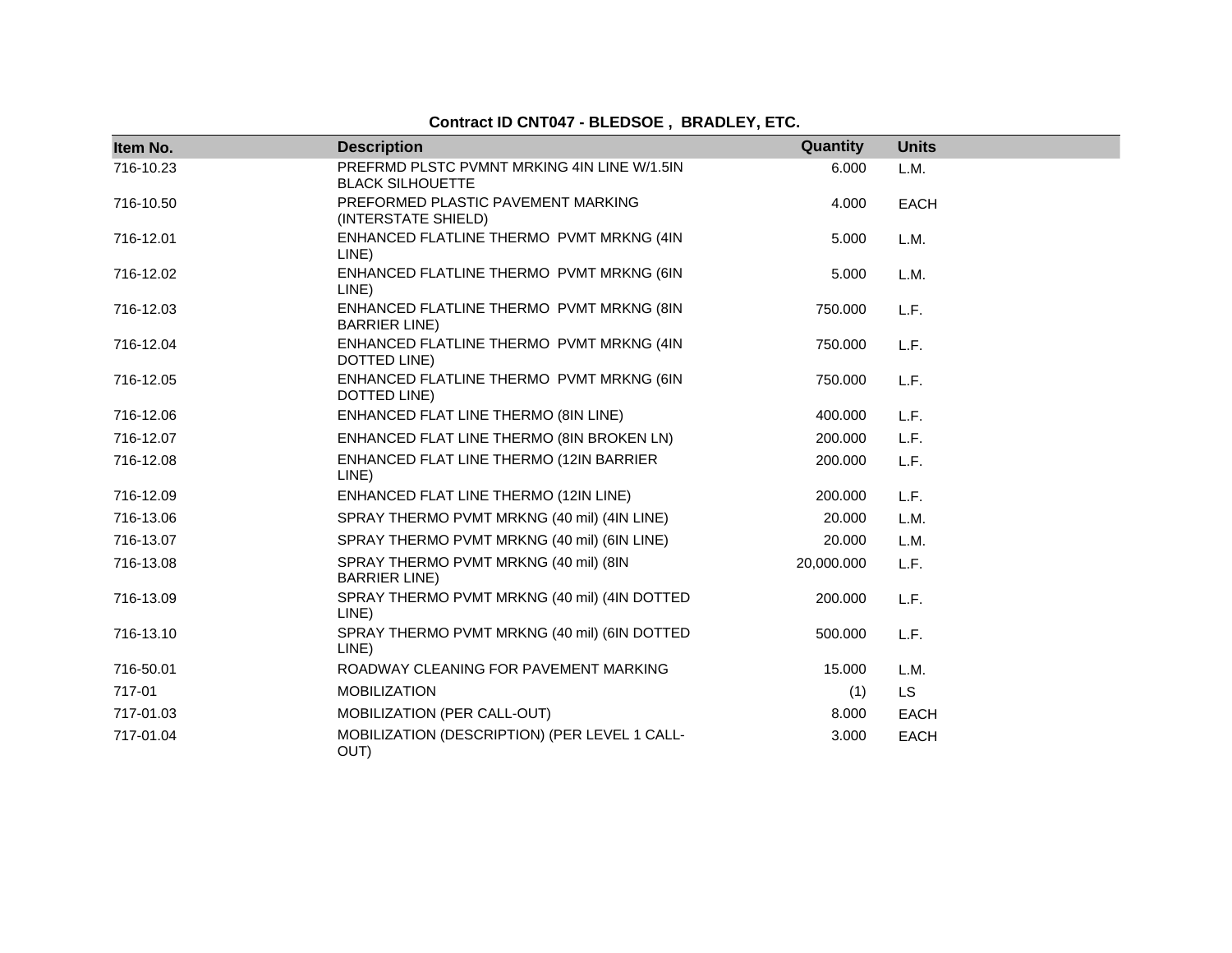#### **Contract ID CNT045 - BLEDSOE , BRADLEY, ETC.**

| Item No.  | <b>Description</b>                                     | Quantity  | <b>Units</b> |
|-----------|--------------------------------------------------------|-----------|--------------|
| 712-06    | SIGNS (CONSTRUCTION)                                   | 32.000    | S.F.         |
| 716-05.69 | PERFORMANCE BASED RETRACING PAINTED 4IN<br>LINE.       | 2.012.000 | L.M.         |
| 716-05.71 | PERFORMANCE BASED RETRACING PAINTED 8IN<br>LINE.       | 2.450.000 | L.F.         |
| 716-05.77 | PERFORMANCE BASED RETRACING PAINTED 6IN<br>DOTTED LINE | 3.085.000 | L.F.         |
| 716-50.01 | ROADWAY CLEANING FOR PAVEMENT MARKING                  | 15.000    | L.M.         |
| 717-01    | <b>MOBILIZATION</b>                                    | (1)       | LS           |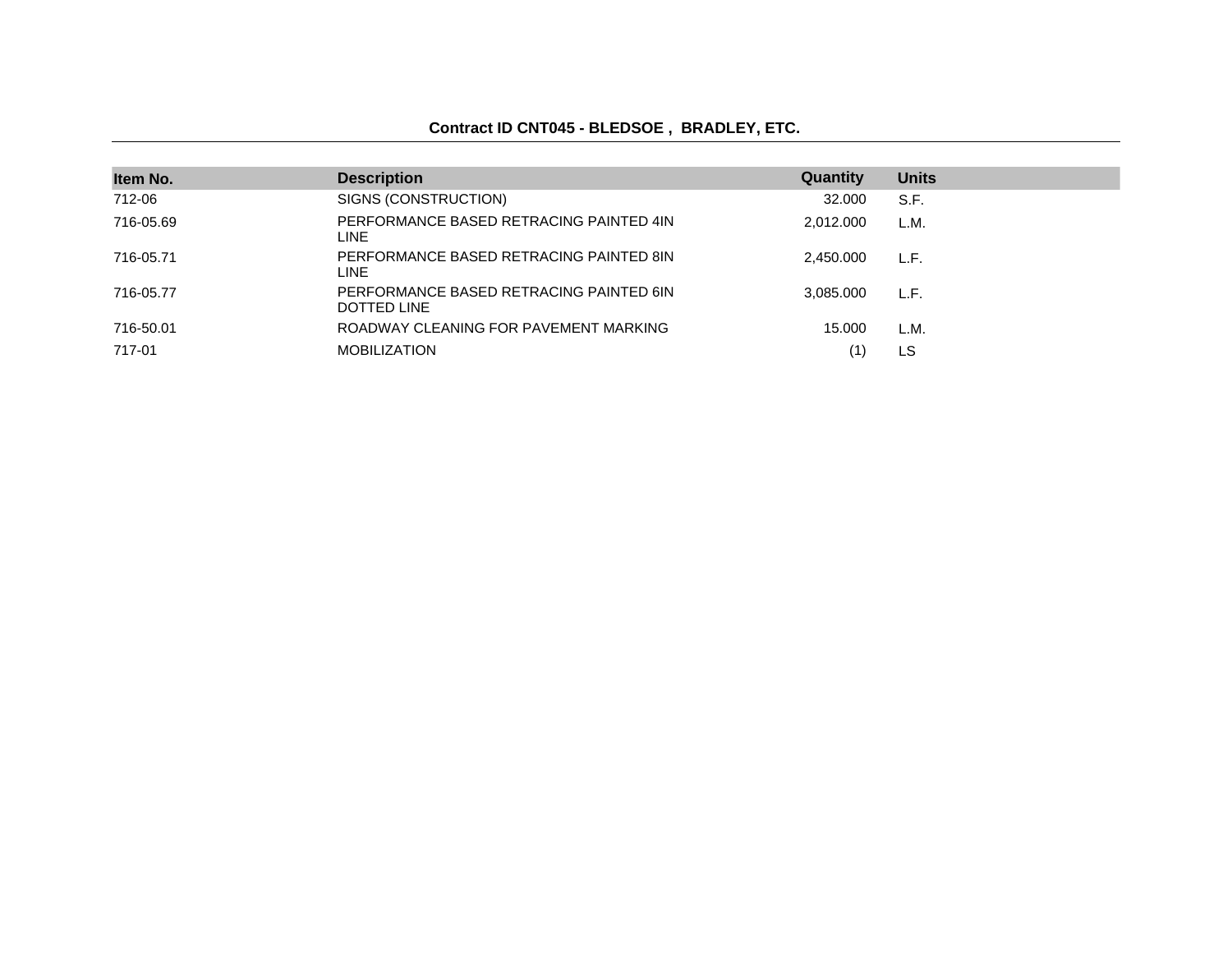# **Contract ID CNT044 - BLOUNT , CAMPBELL, ETC.**

| Item No.  | <b>Description</b>                                           | Quantity   | <b>Units</b> |
|-----------|--------------------------------------------------------------|------------|--------------|
| 705-07.11 | TRUCK MOUNTED ENERGY ATTENUATOR                              | 2.000      | EACH         |
| 712-01    | <b>TRAFFIC CONTROL</b>                                       | (1)        | LS.          |
| 712-06    | SIGNS (CONSTRUCTION)                                         | 128,000    | S.F.         |
| 712-08.03 | ARROW BOARD (TYPE C)                                         | 2.000      | <b>EACH</b>  |
| 716-01.23 | SNOWPLOWABLE RAISED PAVEMENT MARKERS<br>$(BI-DIR)(2 COLOR)$  | 1.200.000  | <b>EACH</b>  |
| 716-01.40 | REMOVE AND REPLACE LENS ON SNOWPLOWABLE<br>REFLECTIVE MARKER | 44.378.000 | <b>EACH</b>  |
| 717-01    | <b>MOBILIZATION</b>                                          |            | LS.          |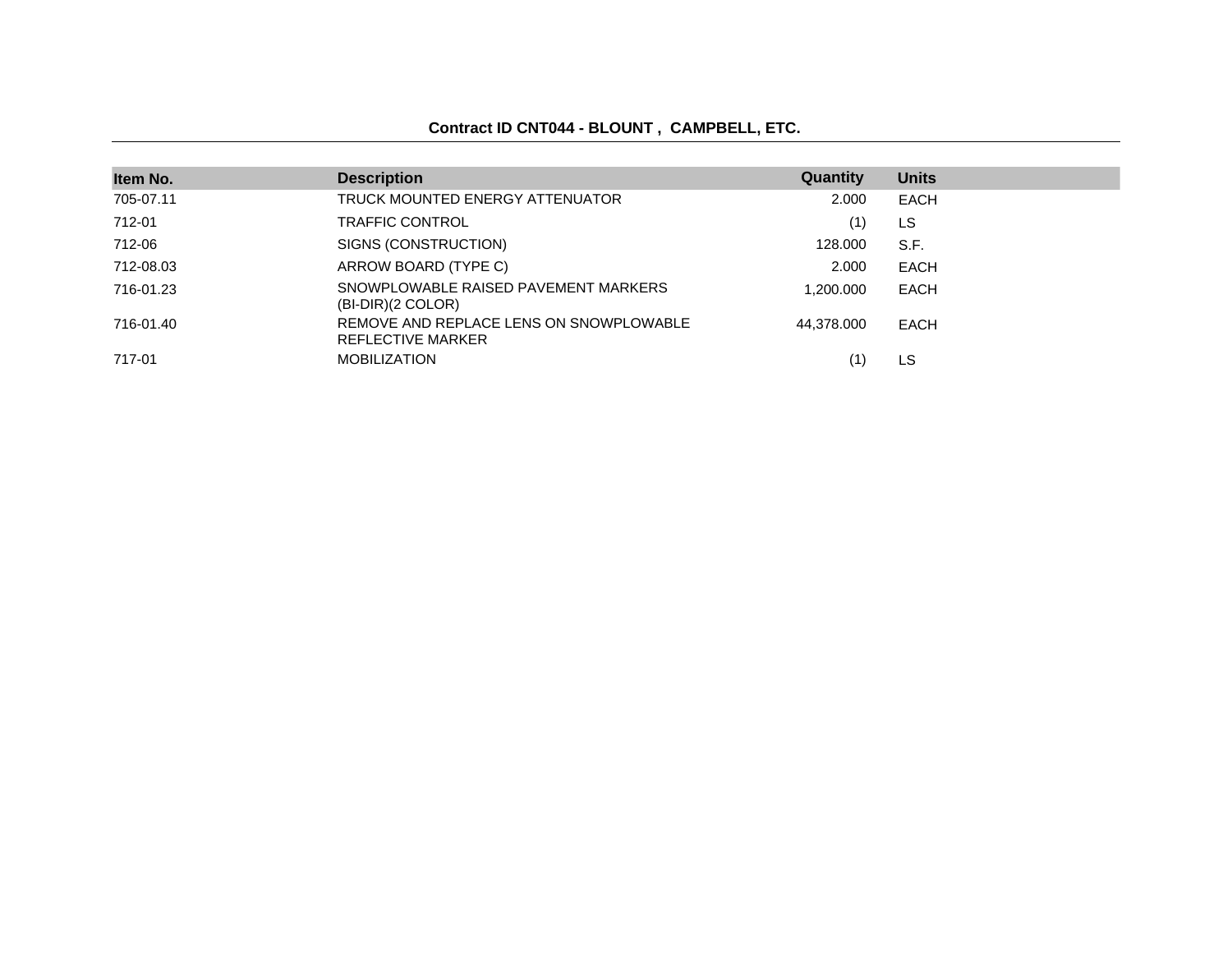|  |  | Contract ID CNT033 - BRADLEY, MCMINN, ETC. |  |  |
|--|--|--------------------------------------------|--|--|
|--|--|--------------------------------------------|--|--|

| Item No.  | <b>Description</b>                                         | Quantity  | <b>Units</b> |
|-----------|------------------------------------------------------------|-----------|--------------|
| 411-12.03 | SCORING FOR RUMBLE STRIPE (NON-<br>CONTINUOUS) (8IN WIDTH) | 6.200     | L.M.         |
| 411-12.04 | SCORING FOR RUMBLE STRIPE (NON-<br>CONTINUOUS) (4IN WIDTH) | 8.900     | L.M.         |
| 414-03.01 | EMULSIFIED ASPHALT FOR MICRO-SURFACING                     | 386.000   | <b>TON</b>   |
| 414-03.02 | AGGREGATE FOR MICRO SURFACING                              | 3,206.000 | <b>TON</b>   |
| 414-04.03 | ASPHALT EMULSION (SCRUB SEAL)                              | 333.000   | <b>TON</b>   |
| 414-04.04 | MINERAL AGGREGATE (SCRUB SEAL)                             | 2,754.000 | <b>TON</b>   |
| 712-01    | <b>TRAFFIC CONTROL</b>                                     | (1)       | <b>LS</b>    |
| 712-06    | SIGNS (CONSTRUCTION)                                       | 1,542.000 | S.F.         |
| 716-01.22 | SNOWPLOWABLE RAISED PAVMENT MARKERS<br>(MONO-DIR)(1 COLOR) | 1,172.000 | <b>EACH</b>  |
| 716-01.30 | REMOVAL OF SNOWPLOWABLE REFLECTIVE<br><b>MARKER</b>        | 1,172.000 | <b>EACH</b>  |
| 716-02.05 | PLASTIC PAVEMENT MARKING (STOP LINE)                       | 634.000   | L.F.         |
| 716-03.03 | PLASTIC WORD PAVEMENT MARKING (STOP<br>AHEAD)              | 2.000     | <b>EACH</b>  |
| 716-04.12 | PLASTIC PAVEMENT MARKING (YIELD LINE)                      | 30.000    | S.F.         |
| 716-05.01 | PAINTED PAVEMENT MARKING (4" LINE)                         | 18.900    | L.M.         |
| 716-08.20 | REMOVAL OF PAVEMENT MARKING (LINE)                         | 46.100    | L.M.         |
| 716-12.02 | ENHANCED FLATLINE THERMO PVMT MRKNG (6IN<br>LINE)          | 42.200    | L.M.         |
| 716-13.01 | SPRAY THERMO PVMT MRKNG (60 mil) (4IN LINE)                | 11.100    | L.M.         |
| 716-13.02 | SPRAY THERMO PVMT MRKNG (60 mil) (6IN LINE)                | 7.800     | L.M.         |
| 717-01    | <b>MOBILIZATION</b>                                        | (1)       | <b>LS</b>    |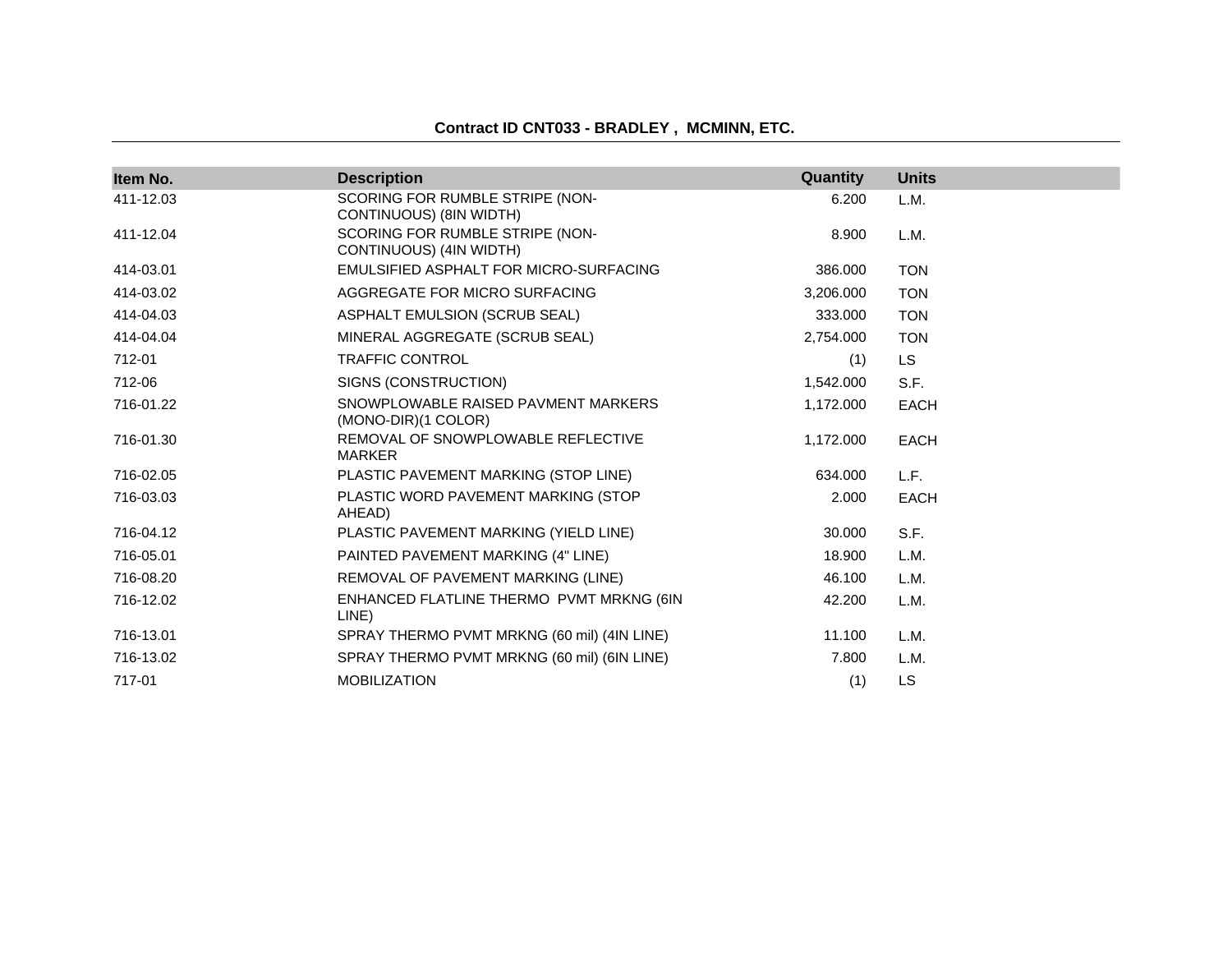#### **Contract ID CNT061 - CARROLL & HENDERSON**

| Item No.  | <b>Description</b>                                                   | Quantity    | <b>Units</b> |
|-----------|----------------------------------------------------------------------|-------------|--------------|
| 202-03.01 | REMOVAL OF ASPHALT PAVEMENT                                          | 167.000     | S.Y.         |
| 203-06    | <b>WATER</b>                                                         | 22.000      | M.G.         |
| 208-01.05 | <b>BROOMING &amp; DEGRASSING SHOULDERS</b>                           | 19.960      | L.M.         |
| 303-02    | MINERAL AGGREGATE, TYPE B BASE, GRADING<br>(DESCRIPTION) (GRADING D) | 2,953.000   | <b>TON</b>   |
| 307-01.01 | ASPHALT CONCRETE MIX (PG64-22) (BPMB-HM)<br><b>GRADING A</b>         | 77.000      | <b>TON</b>   |
| 403-01    | BITUMINOUS MATERIAL FOR TACK COAT (TC)                               | 171.000     | <b>TON</b>   |
| 407-07.01 | INTELLIGENT COMPACTION EQUIPMENT                                     | (1)         | LS.          |
| 411-03.10 | ACS MIX(PG76-22) GRADING D                                           | 646.000     | <b>TON</b>   |
| 411-03.23 | ACS MIX (PG76-22) OGFC                                               | 10,693.000  | <b>TON</b>   |
| 411-03.24 | ACS MIX(PG64-22) THIN LIFT E ASPHALT                                 | 2,775.000   | <b>TON</b>   |
| 411-03.27 | ACS MIX(PG76-22) THIN LIFT E ASPHALT                                 | 7,340.000   | <b>TON</b>   |
| 411-12.01 | SCORING SHOULDERS (CONTINUOUS) (16IN<br>WIDTH)                       | 19.960      | L.M.         |
| 415-01.02 | COLD PLANING BITUMINOUS PAVEMENT                                     | 248,066.000 | S.Y.         |
| 705-02.10 | <b>GUARDRAIL TRANSITION 27IN TO 31IN</b>                             | 26.000      | <b>EACH</b>  |
| 705-04.09 | EARTH PAD FOR TYPE 38 GR END TREATMENT                               | 16.000      | <b>EACH</b>  |
| 705-06.20 | TANGENT ENERGY ABSORBING TERM MASH TL-3                              | 26.000      | <b>EACH</b>  |
| 712-01    | <b>TRAFFIC CONTROL</b>                                               | (1)         | <b>LS</b>    |
| 712-04.01 | FLEXIBLE DRUMS (CHANNELIZING)                                        | 306.000     | <b>EACH</b>  |
| 712-05.03 | <b>WARNING LIGHTS (TYPE C)</b>                                       | 180.000     | <b>EACH</b>  |
| 712-06    | SIGNS (CONSTRUCTION)                                                 | 1,670.000   | S.F.         |
| 712-08.03 | ARROW BOARD (TYPE C)                                                 | 4.000       | <b>EACH</b>  |
| 712-08.10 | MOBILE MESSAGE SIGN UNIT W/ATTENUATOR                                | 360.000     | <b>HOUR</b>  |
| 713-16.01 | <b>CHANGEABLE MESSAGE SIGN UNIT</b>                                  | 2.000       | <b>EACH</b>  |
| 716-01.23 | SNOWPLOWABLE RAISED PAVEMENT MARKERS<br>(BI-DIR)(2 COLOR)            | 715.000     | <b>EACH</b>  |
| 716-01.30 | REMOVAL OF SNOWPLOWABLE REFLECTIVE<br><b>MARKER</b>                  | 708.000     | <b>EACH</b>  |
| 716-02.05 | PLASTIC PAVEMENT MARKING (STOP LINE)                                 | 106.000     | L.F.         |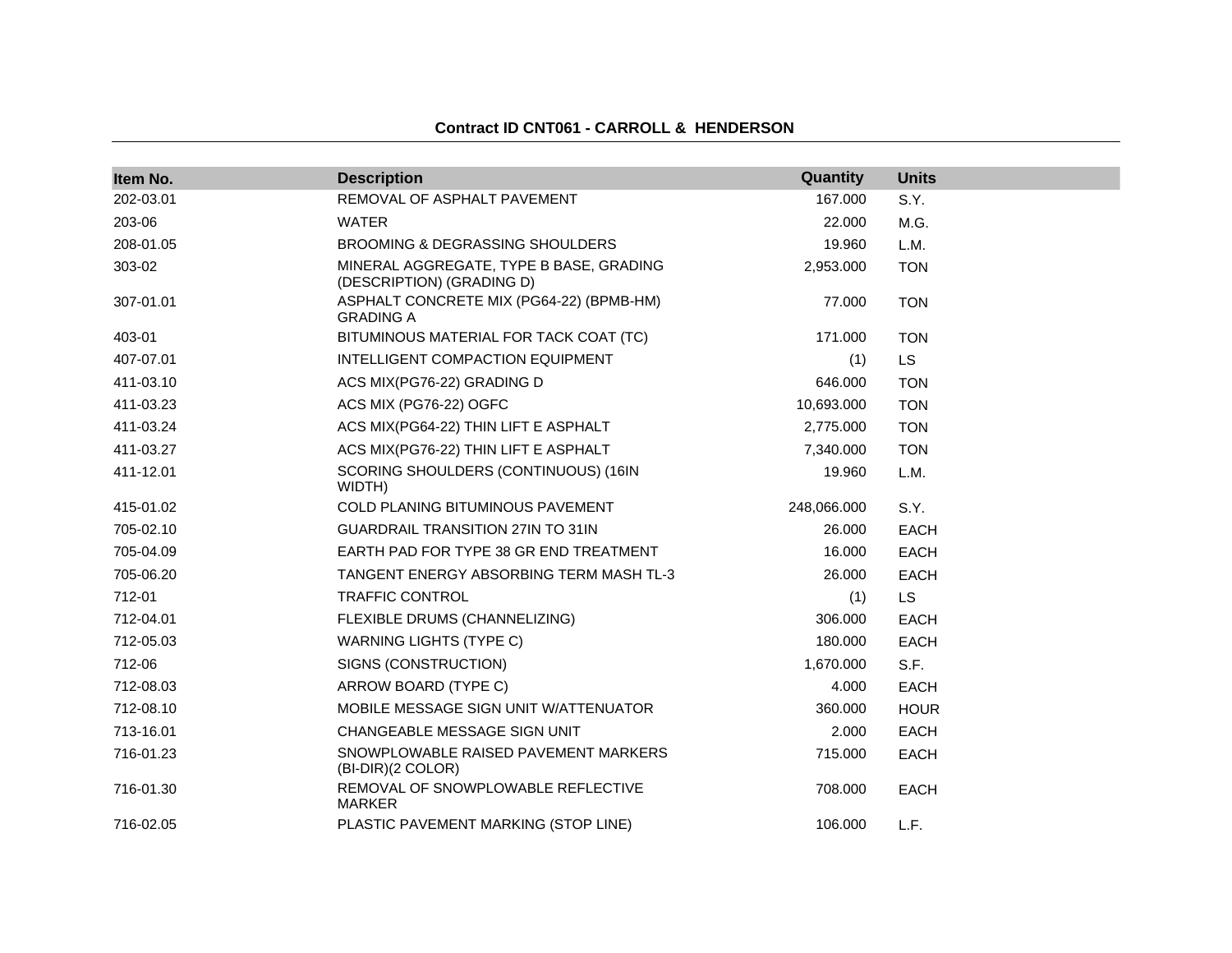# **Contract ID CNT061 - CARROLL & HENDERSON**

| Item No.  | <b>Description</b>                                                | Quantity  | <b>Units</b> |
|-----------|-------------------------------------------------------------------|-----------|--------------|
| 716-02.07 | PLASTIC PAVEMENT MARKING (24" BARRIER LINE)                       | 388.000   | L.F.         |
| 716-05.20 | PAINTED PAVEMENT MARKING (6" LINE)                                | 46.150    | L.M.         |
| 716-12.02 | ENHANCED FLATLINE THERMO PVMT MRKNG (6IN<br>LINE)                 | 23.695    | L.M.         |
| 716-12.03 | ENHANCED FLATLINE THERMO PVMT MRKNG (8IN<br><b>BARRIER LINE</b> ) | 1.405.000 | L.F.         |
| 716-12.05 | ENHANCED FLATLINE THERMO PVMT MRKNG (6IN<br>DOTTED LINE)          | 422,000   | L.F.         |
| 717-01    | <b>MOBILIZATION</b>                                               | (1)       | LS           |
| 730-03.20 | INSTALL PULL BOX (TYPE A)                                         | 4.000     | EACH         |
| 730-12.02 | CONDUIT 2" DIAMETER (PVC)                                         | 40.000    | L.F.         |
| 730-14.02 | <b>SAW SLOT</b>                                                   | 1,000.000 | L.F.         |
| 730-14.03 | <b>LOOP WIRE</b>                                                  | 2.400.000 | L.F.         |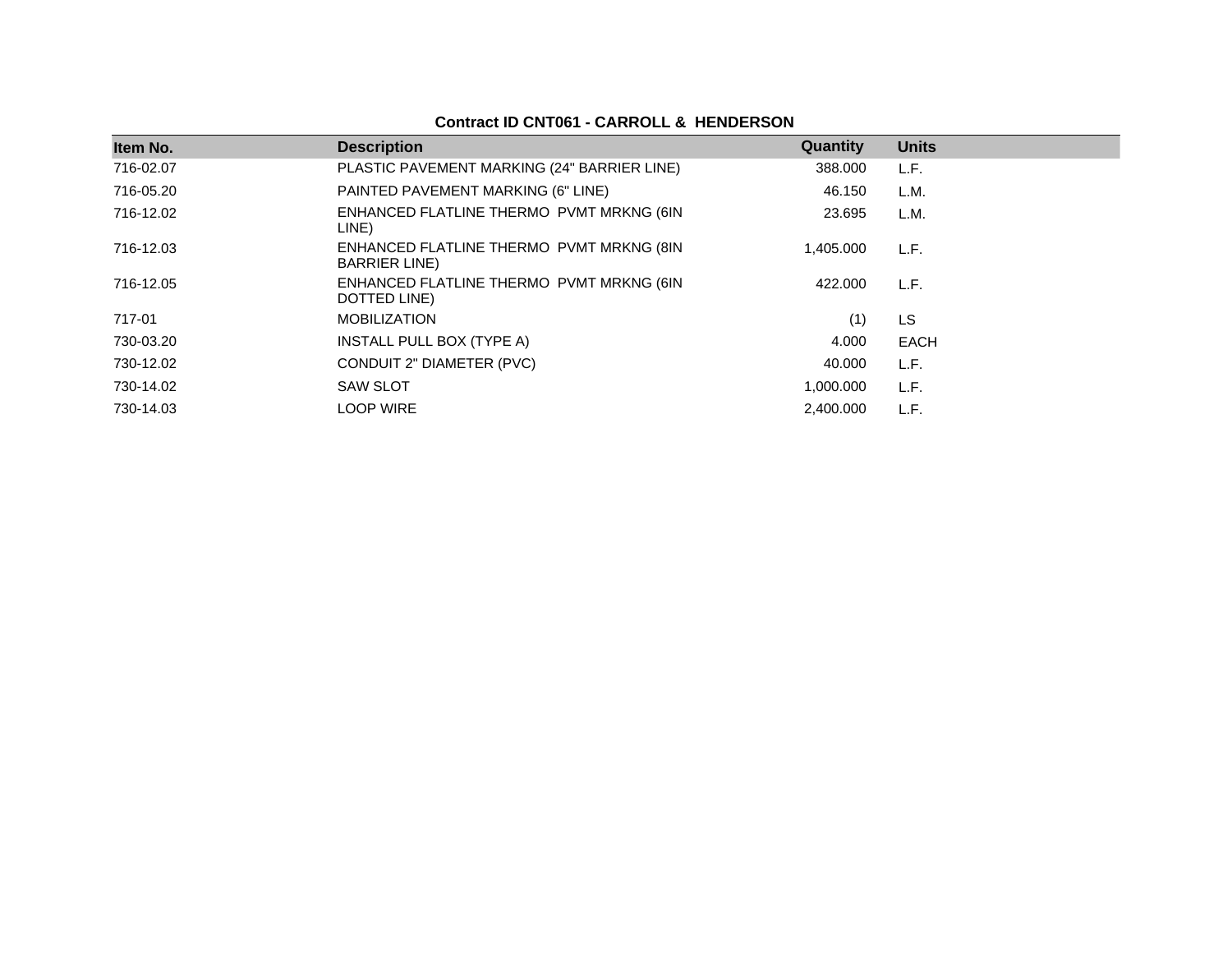#### **Contract ID CNT049 - CHEATHAM , DAVIDSON, ETC.**

| Item No.  | <b>Description</b>                                           | Quantity   | <b>Units</b> |
|-----------|--------------------------------------------------------------|------------|--------------|
| 705-07.11 | TRUCK MOUNTED ENERGY ATTENUATOR                              | 2.000      | <b>EACH</b>  |
| 712-01    | <b>TRAFFIC CONTROL</b>                                       | (1)        | LS.          |
| 712-06    | SIGNS (CONSTRUCTION)                                         | 128,000    | S.F.         |
| 712-08.03 | ARROW BOARD (TYPE C)                                         | 2.000      | <b>EACH</b>  |
| 716-01.23 | SNOWPLOWABLE RAISED PAVEMENT MARKERS<br>$(BI-DIR)(2 COLOR)$  | 1.876.000  | EACH         |
| 716-01.40 | REMOVE AND REPLACE LENS ON SNOWPLOWABLE<br>REFLECTIVE MARKER | 60.179.000 | EACH         |
| 717-01    | <b>MOBILIZATION</b>                                          | (1)        | LS.          |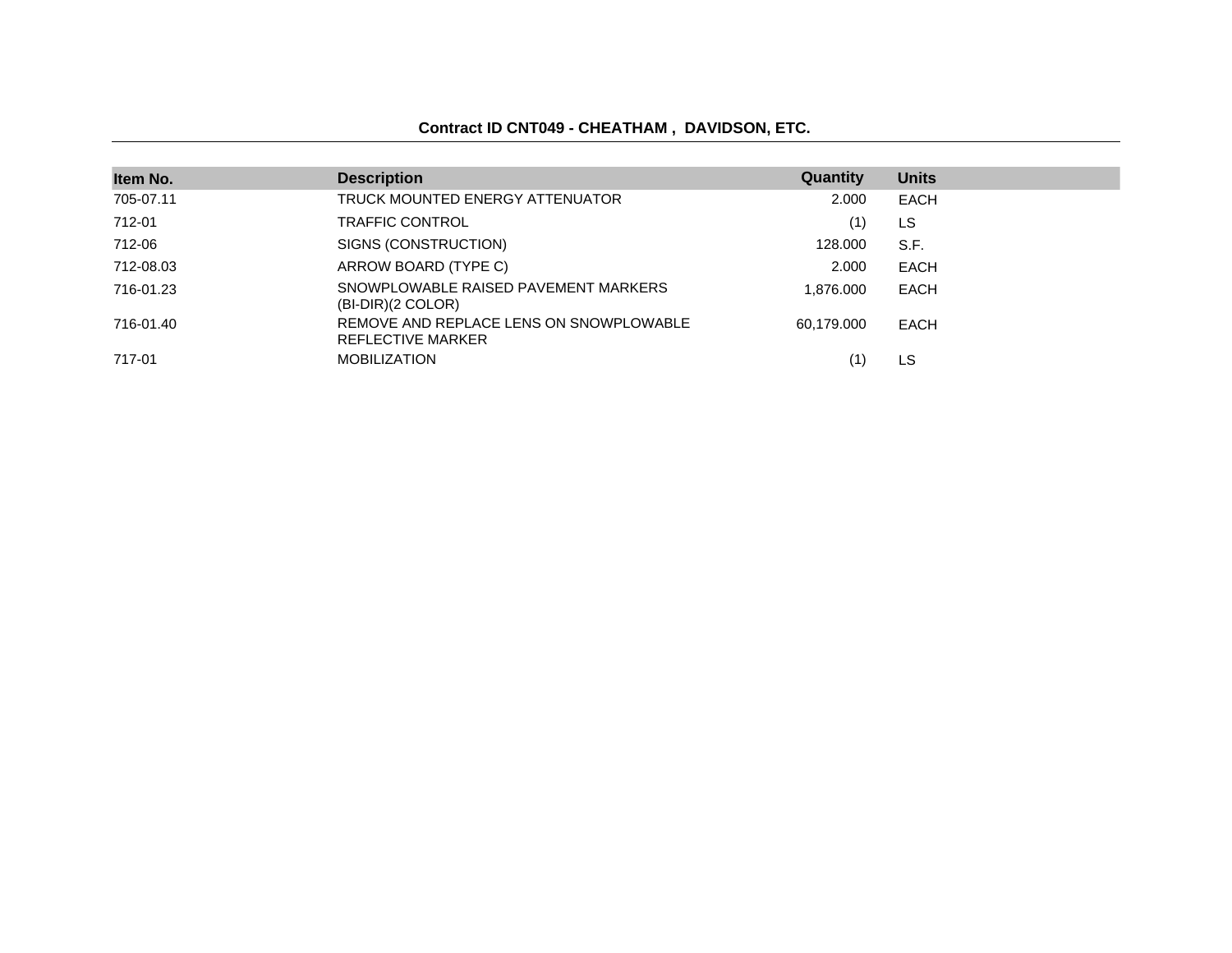#### **Contract ID CNT035 - CLAIBORNE**

| Item No.  | <b>Description</b>                                         | Quantity  | <b>Units</b> |
|-----------|------------------------------------------------------------|-----------|--------------|
| 403-01    | BITUMINOUS MATERIAL FOR TACK COAT (TC)                     | 42.000    | <b>TON</b>   |
| 407-07.01 | INTELLIGENT COMPACTION EQUIPMENT                           | (1)       | LS.          |
| 411-02.10 | ACS MIX(PG70-22) GRADING D                                 | 6,430.000 | <b>TON</b>   |
| 415-01.01 | <b>COLD PLANING BITUMINOUS PAVEMENT</b>                    | 6,373.000 | <b>TON</b>   |
| 611-09.01 | ADJUSTMENT OF EXISTING CATCHBASIN                          | 7.000     | <b>EACH</b>  |
| 705-02.10 | <b>GUARDRAIL TRANSITION 27IN TO 31IN</b>                   | 1.000     | <b>EACH</b>  |
| 705-04.09 | EARTH PAD FOR TYPE 38 GR END TREATMENT                     | 1.000     | <b>EACH</b>  |
| 705-06.20 | TANGENT ENERGY ABSORBING TERM MASH TL-3                    | 1.000     | <b>EACH</b>  |
| 712-01    | <b>TRAFFIC CONTROL</b>                                     | (1)       | LS.          |
| 712-04.01 | FLEXIBLE DRUMS (CHANNELIZING)                              | 200,000   | <b>EACH</b>  |
| 712-05.01 | WARNING LIGHTS (TYPE A)                                    | 100.000   | <b>EACH</b>  |
| 712-06    | SIGNS (CONSTRUCTION)                                       | 466.000   | S.F.         |
| 712-08.03 | ARROW BOARD (TYPE C)                                       | 2.000     | <b>EACH</b>  |
| 716-01.21 | SNOWPLOWABLE RAISED PAVMENT MARKERS (BI-<br>DIR) (1 COLOR) | 295.000   | <b>EACH</b>  |
| 716-01.22 | SNOWPLOWABLE RAISED PAVMENT MARKERS<br>(MONO-DIR)(1 COLOR) | 295.000   | <b>EACH</b>  |
| 716-02.05 | PLASTIC PAVEMENT MARKING (STOP LINE)                       | 132.000   | L.F.         |
| 716-02.06 | PLASTIC PAVEMENT MARKING (TURN LANE<br>ARROW)              | 20.000    | <b>EACH</b>  |
| 716-04.04 | PLASTIC PAVEMENT MARKING (TRANSVERSE<br>SHOULDER)          | 242.000   | L.F.         |
| 716-05.01 | PAINTED PAVEMENT MARKING (4" LINE)                         | 22,000    | L.M.         |
| 716-12.02 | ENHANCED FLATLINE THERMO PVMT MRKNG (6IN<br>LINE)          | 11.000    | L.M.         |
| 717-01    | <b>MOBILIZATION</b>                                        | (1)       | <b>LS</b>    |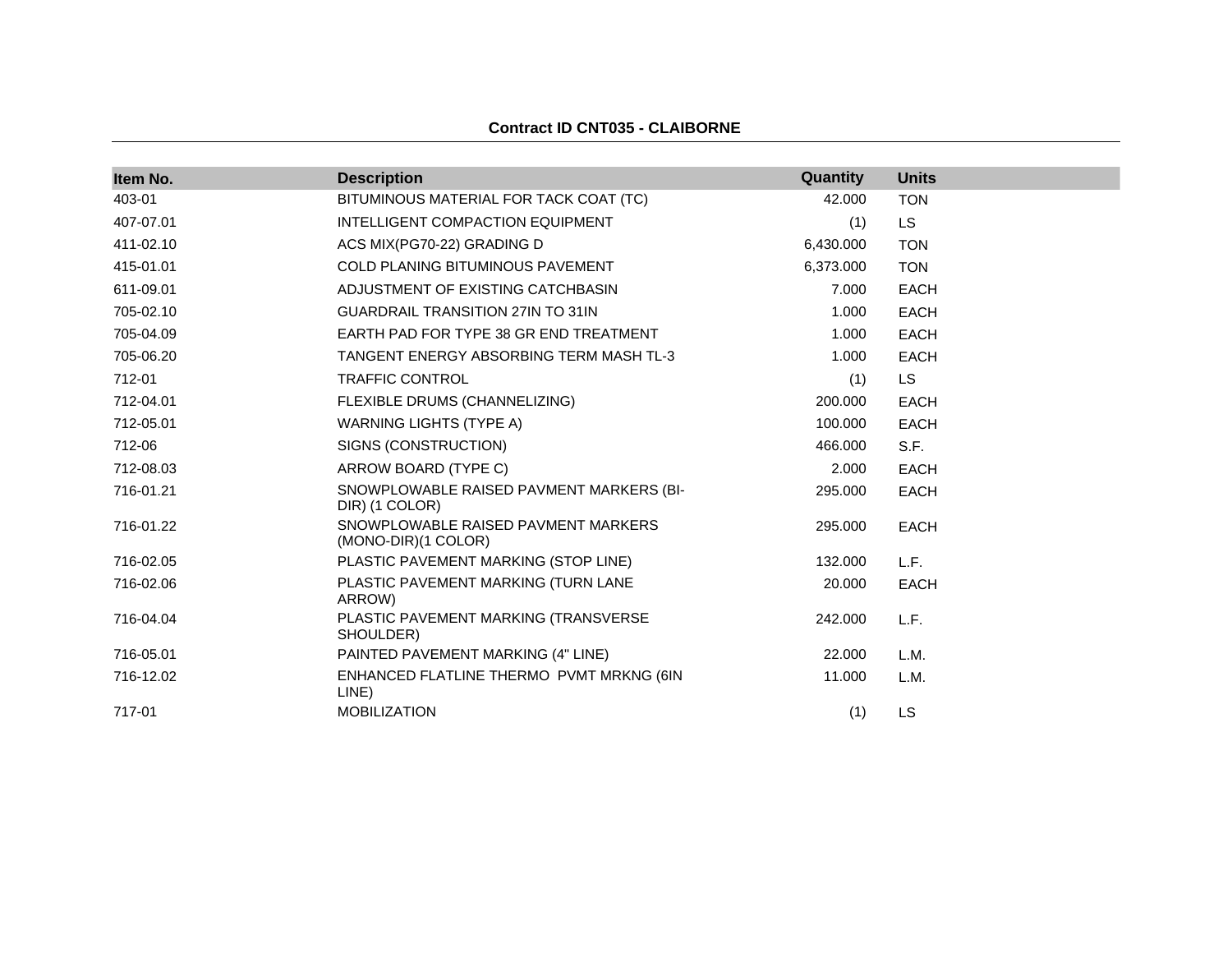# **Contract ID CNT046 - CLAY , CUMBERLAND, ETC.**

| Item No.  | <b>Description</b>                                           | Quantity   | <b>Units</b> |
|-----------|--------------------------------------------------------------|------------|--------------|
| 705-07.11 | TRUCK MOUNTED ENERGY ATTENUATOR                              | 2.000      | EACH         |
| 712-01    | <b>TRAFFIC CONTROL</b>                                       | (1)        | LS           |
| 712-06    | SIGNS (CONSTRUCTION)                                         | 128,000    | S.F.         |
| 712-08.03 | ARROW BOARD (TYPE C)                                         | 2.000      | EACH         |
| 716-01.23 | SNOWPLOWABLE RAISED PAVEMENT MARKERS<br>$(BI-DIR)(2 COLOR)$  | 1.221.000  | EACH         |
| 716-01.40 | REMOVE AND REPLACE LENS ON SNOWPLOWABLE<br>REFLECTIVE MARKER | 77.977.000 | EACH         |
| 717-01    | <b>MOBILIZATION</b>                                          |            | LS           |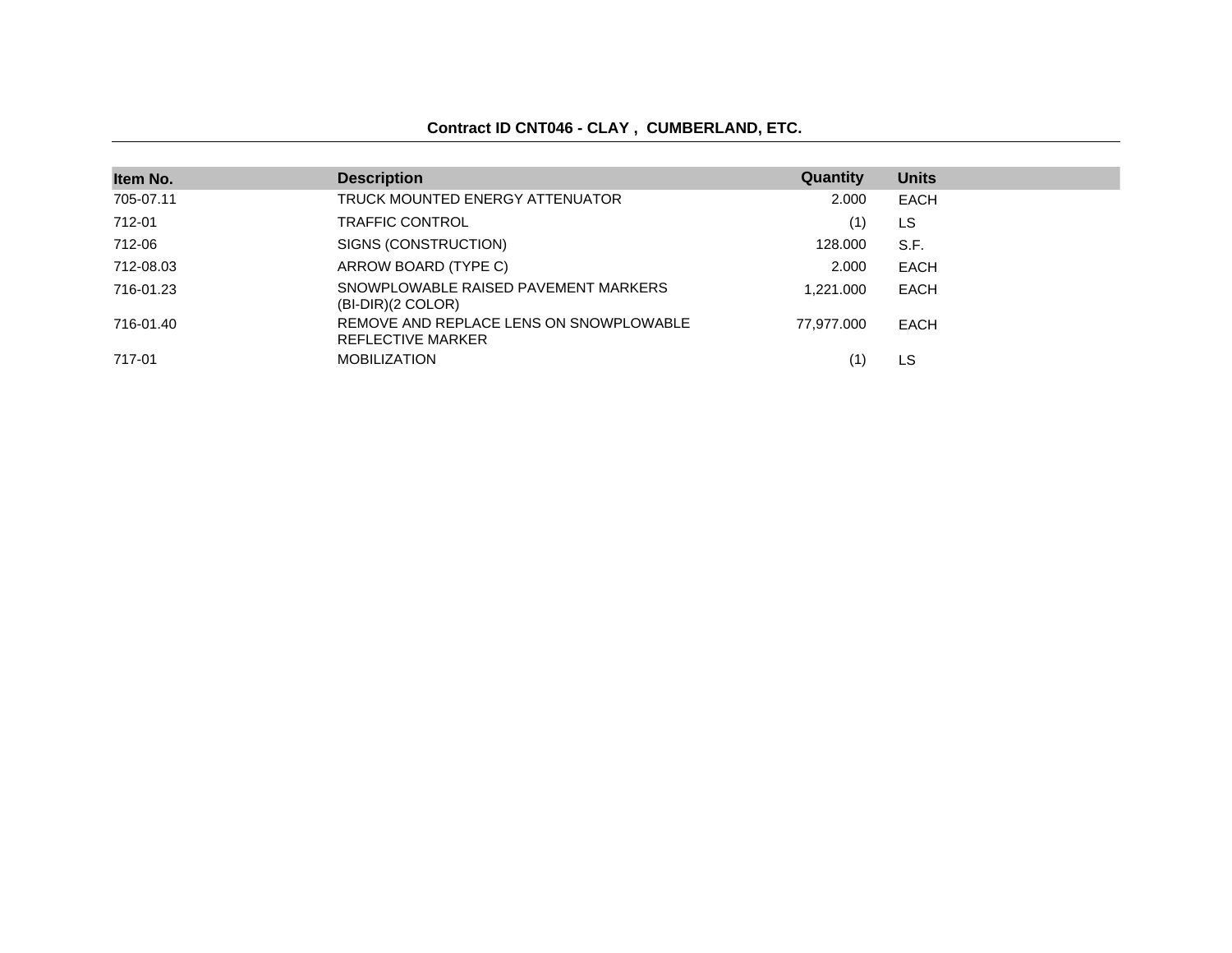# **Contract ID CNT026 - CLAY & OVERTON**

| Item No.  | <b>Description</b>                                         | Quantity    | <b>Units</b> |
|-----------|------------------------------------------------------------|-------------|--------------|
| 403-01.01 | BITUMINOUS MATERIAL FOR TACK COAT (MICRO-<br>SURFACING)    | 30.000      | <b>TON</b>   |
| 403-01.10 | High Performance Fog Seals                                 | 113,953.000 | S.Y.         |
| 414-03.01 | EMULSIFIED ASPHALT FOR MICRO-SURFACING                     | 275.000     | <b>TON</b>   |
| 414-03.02 | AGGREGATE FOR MICRO SURFACING                              | 2,279.000   | <b>TON</b>   |
| 712-01    | <b>TRAFFIC CONTROL</b>                                     | (1)         | LS.          |
| 712-04.01 | FLEXIBLE DRUMS (CHANNELIZING)                              | 364.000     | <b>EACH</b>  |
| 712-05.03 | <b>WARNING LIGHTS (TYPE C)</b>                             | 240.000     | <b>EACH</b>  |
| 712-06    | SIGNS (CONSTRUCTION)                                       | 1,027.000   | S.F.         |
| 712-08.03 | ARROW BOARD (TYPE C)                                       | 4.000       | EACH         |
| 713-02.15 | FLEXIBLE DELINEATOR (YELLOW)                               | 30.000      | EACH         |
| 716-01.21 | SNOWPLOWABLE RAISED PAVMENT MARKERS (BI-<br>DIR) (1 COLOR) | 126.000     | <b>EACH</b>  |
| 716-01.23 | SNOWPLOWABLE RAISED PAVEMENT MARKERS<br>(BI-DIR)(2 COLOR)  | 1,293.000   | <b>EACH</b>  |
| 716-01.30 | REMOVAL OF SNOWPLOWABLE REFLECTIVE<br>MARKER               | 1,419.000   | <b>EACH</b>  |
| 716-02.04 | PLASTIC PAVEMENT MARKING(CHANNELIZATION<br>STRIPING)       | 256,000     | S.Y.         |
| 716-02.05 | PLASTIC PAVEMENT MARKING (STOP LINE)                       | 805.000     | L.F.         |
| 716-02.06 | PLASTIC PAVEMENT MARKING (TURN LANE<br>ARROW)              | 39.000      | EACH         |
| 716-08.04 | REMOVAL OF PAVEMENT MARKING<br>(CHANNELIZATION STRIPING)   | 256.000     | S.Y.         |
| 716-08.06 | REMOVAL OF PAVEMENT MARKING (TURN LANE<br>ARROW)           | 39,000      | <b>EACH</b>  |
| 716-08.20 | REMOVAL OF PAVEMENT MARKING (LINE)                         | 4.400       | L.M.         |
| 716-12.02 | ENHANCED FLATLINE THERMO PVMT MRKNG (6IN<br>LINE)          | 33.600      | L.M.         |
| 716-12.05 | ENHANCED FLATLINE THERMO PVMT MRKNG (6IN<br>DOTTED LINE)   | 660.000     | L.F.         |
| 717-01    | <b>MOBILIZATION</b>                                        | (1)         | LS           |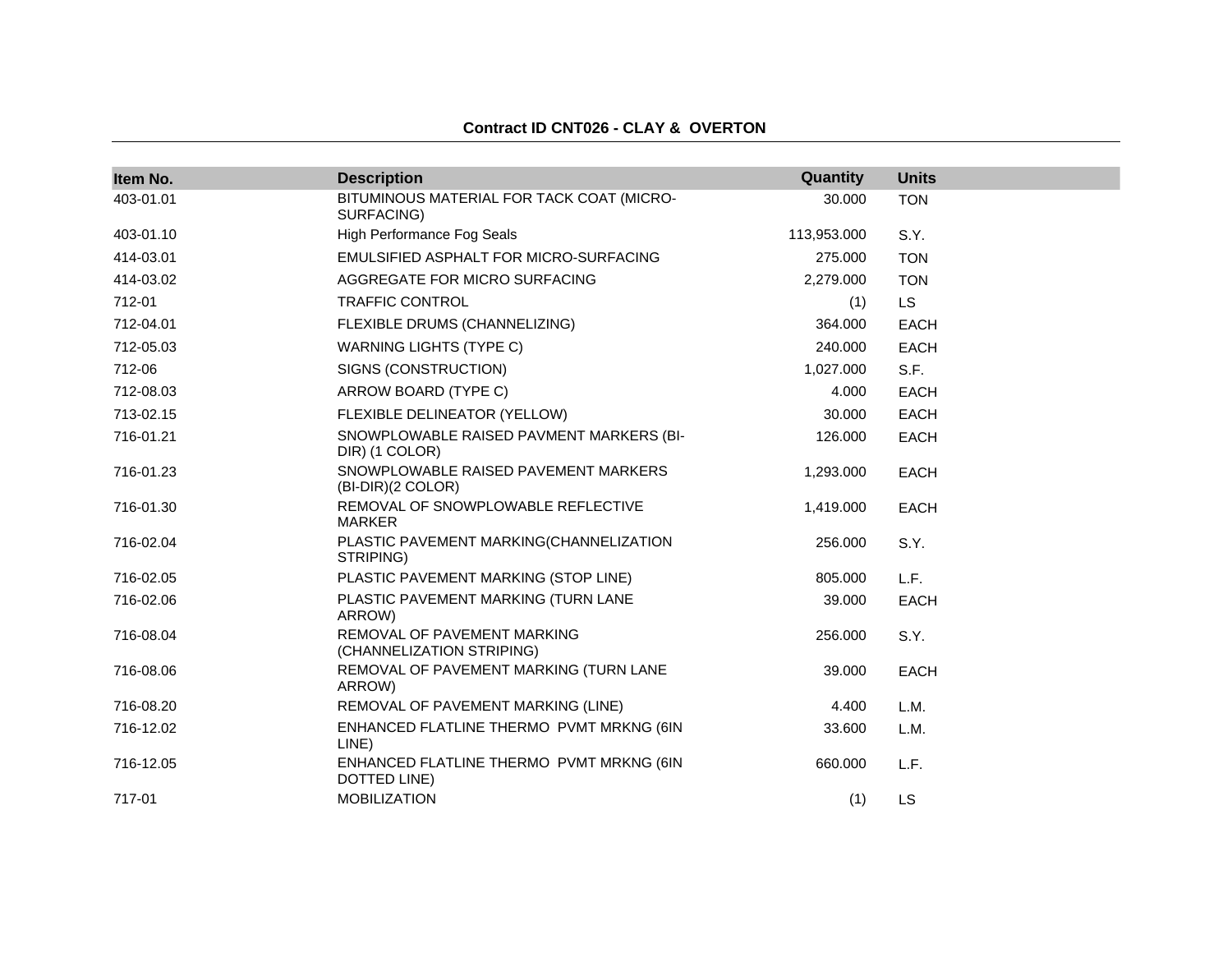| Item No.  | <b>Description</b>                                         | Quantity  | <b>Units</b> |
|-----------|------------------------------------------------------------|-----------|--------------|
| 208-01.05 | <b>BROOMING &amp; DEGRASSING SHOULDERS</b>                 | 10.900    | L.M.         |
| 303-01    | MINERAL AGGREGATE, TYPE A BASE, GRADING D                  | 1,479.000 | <b>TON</b>   |
| 307-01.15 | ASC MIX (PG64-22) (BPMLC-HM) GRADING CS                    | 500.000   | <b>TON</b>   |
| 403-01    | BITUMINOUS MATERIAL FOR TACK COAT (TC)                     | 54.000    | <b>TON</b>   |
| 411-01.10 | ACS MIX(PG64-22) GRADING D                                 | 8,333.000 | <b>TON</b>   |
| 411-12.03 | SCORING FOR RUMBLE STRIPE (NON-<br>CONTINUOUS) (8IN WIDTH) | 7.800     | L.M.         |
| 415-01.01 | <b>COLD PLANING BITUMINOUS PAVEMENT</b>                    | 8,255.000 | <b>TON</b>   |
| 611-09.01 | ADJUSTMENT OF EXISTING CATCHBASIN                          | 2.000     | <b>EACH</b>  |
| 705-02.10 | <b>GUARDRAIL TRANSITION 27IN TO 31IN</b>                   | 1.000     | <b>EACH</b>  |
| 705-06.20 | TANGENT ENERGY ABSORBING TERM MASH TL-3                    | 1.000     | <b>EACH</b>  |
| 706-01    | <b>GUARDRAIL REMOVED</b>                                   | 50.000    | L.F.         |
| 712-01    | <b>TRAFFIC CONTROL</b>                                     | (1)       | <b>LS</b>    |
| 712-04.01 | FLEXIBLE DRUMS (CHANNELIZING)                              | 25.000    | <b>EACH</b>  |
| 712-05.01 | <b>WARNING LIGHTS (TYPE A)</b>                             | 4.000     | <b>EACH</b>  |
| 712-06    | SIGNS (CONSTRUCTION)                                       | 1,848.000 | S.F.         |
| 716-01.21 | SNOWPLOWABLE RAISED PAVMENT MARKERS (BI-<br>DIR) (1 COLOR) | 456.000   | <b>EACH</b>  |
| 716-01.22 | SNOWPLOWABLE RAISED PAVMENT MARKERS<br>(MONO-DIR)(1 COLOR) | 89.000    | <b>EACH</b>  |
| 716-02.05 | PLASTIC PAVEMENT MARKING (STOP LINE)                       | 133.000   | L.F.         |
| 716-02.06 | PLASTIC PAVEMENT MARKING (TURN LANE<br>ARROW)              | 4.000     | <b>EACH</b>  |
| 716-02.11 | PLASTIC PAVEMENT MARKING (6" DOTTED LINE)                  | 185.000   | L.F.         |
| 716-04.01 | PLASTIC PAVEMENT MARKING (STRAIGHT-TURN<br>ARROW)          | 4.000     | <b>EACH</b>  |
| 716-05.01 | PAINTED PAVEMENT MARKING (4" LINE)                         | 22.500    | L.M.         |
| 716-12.02 | ENHANCED FLATLINE THERMO PVMT MRKNG (6IN<br>LINE)          | 11.600    | L.M.         |
| 716-13.02 | SPRAY THERMO PVMT MRKNG (60 mil) (6IN LINE)                | 10.900    | L.M.         |
| 717-01    | <b>MOBILIZATION</b>                                        | (1)       | <b>LS</b>    |

### **Contract ID CNT060 - DAVIDSON**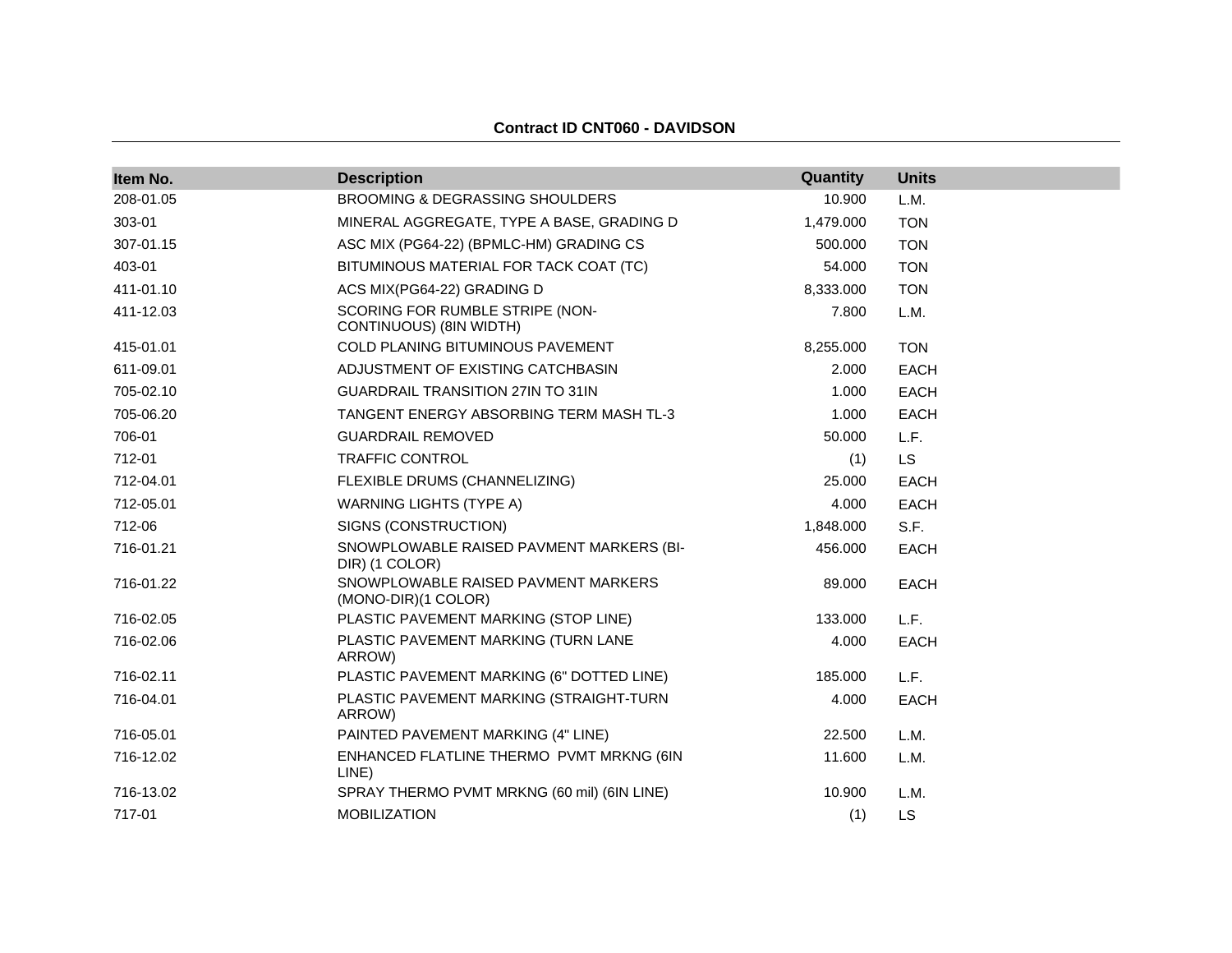## **Contract ID CNT060 - DAVIDSON**

| Item No.  | <b>Description</b> | <b>Quantity</b> | <b>Units</b> |
|-----------|--------------------|-----------------|--------------|
| 730-14.02 | <b>SAW SLOT</b>    | 802.000         | L.F.         |
| 730-14.03 | LOOP WIRE          | 1.804.000       | L.F.         |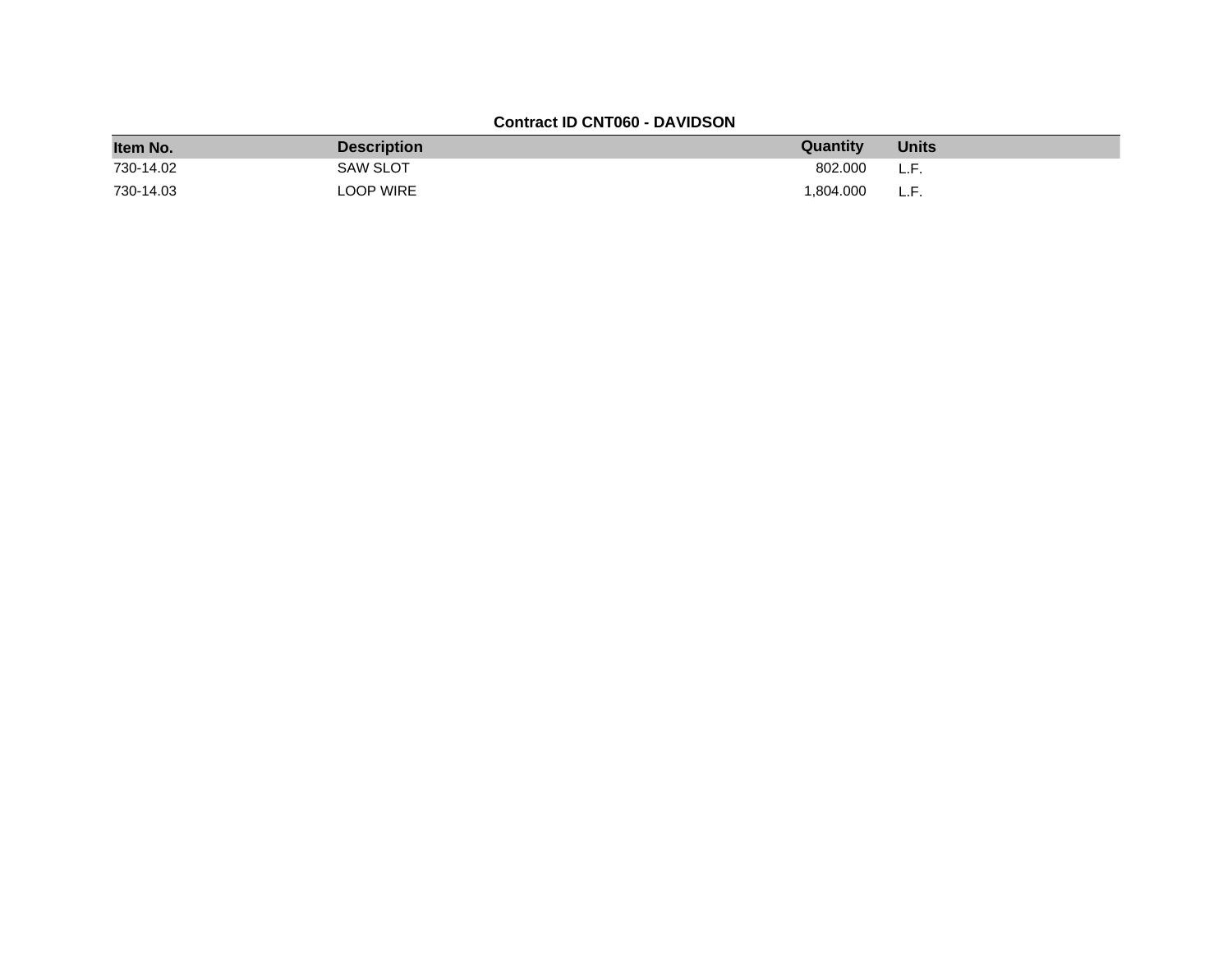| Item No.  | <b>Description</b>                                         | Quantity  | <b>Units</b> |
|-----------|------------------------------------------------------------|-----------|--------------|
| 105-01    | CONSTRUCTION STAKES, LINES AND GRADES                      | (1)       | LS           |
| 203-30.01 | ROADWAY APPROACHES                                         | (1)       | <b>LS</b>    |
| 209-05    | SEDIMENT REMOVAL                                           | 5.000     | C.Y.         |
| 209-08.02 | TEMPORARY SILT FENCE (WITH BACKING)                        | 430.000   | L.F.         |
| 403-01    | BITUMINOUS MATERIAL FOR TACK COAT (TC)                     | 1.000     | <b>TON</b>   |
| 411-01.10 | ACS MIX(PG64-22) GRADING D                                 | 48.000    | <b>TON</b>   |
| 415-01.02 | <b>COLD PLANING BITUMINOUS PAVEMENT</b>                    | 262.400   | S.Y.         |
| 701-01.02 | <b>CONCRETE SIDEWALK (6 ")</b>                             | 75.000    | S.F.         |
| 707-01.03 | GATE - CHAIN-LINK FENCE-4 FOOT (DESCRIPTION)<br>$(4-FOOT)$ | 3.000     | <b>EACH</b>  |
| 707-06.01 | REMOVAL OF FENCE (DESCRIPTION) (SEE PLANS)                 | 580.000   | L.F.         |
| 707-07.01 | <b>CHAIN-LINK FENCE (BRIDGES)</b>                          | 2,320.000 | S.F.         |
| 709-05.05 | MACHINED RIP-RAP (CLASS A-3)                               | 50.000    | <b>TON</b>   |
| 709-05.06 | MACHINED RIP-RAP (CLASS A-1)                               | 50.000    | <b>TON</b>   |
| 712-01    | <b>TRAFFIC CONTROL</b>                                     | (1)       | <b>LS</b>    |
| 712-02.02 | INTERCONNECTED PORTABLE BARRIER RAIL                       | 105.000   | L.F.         |
| 712-04.01 | FLEXIBLE DRUMS (CHANNELIZING)                              | 150.000   | <b>EACH</b>  |
| 712-05.01 | WARNING LIGHTS (TYPE A)                                    | 20.000    | <b>EACH</b>  |
| 712-06    | SIGNS (CONSTRUCTION)                                       | 1,688.000 | S.F.         |
| 712-07.03 | TEMPORARY BARRICADES (TYPE III)                            | 4.000     | L.F.         |
| 713-16.01 | CHANGEABLE MESSAGE SIGN UNIT                               | 3.000     | <b>EACH</b>  |
| 716-05.01 | PAINTED PAVEMENT MARKING (4" LINE)                         | 2.000     | L.M.         |
| 716-13.02 | SPRAY THERMO PVMT MRKNG (60 mil) (6IN LINE)                | 1.000     | L.M.         |
| 717-01    | <b>MOBILIZATION</b>                                        | (1)       | <b>LS</b>    |
| 740-10.03 | GEOTEXTILE (TYPE III) (EROSION CONTROL)                    | 86.000    | S.Y.         |
| 202-01.02 | REMOVAL OF ASBESTOS                                        | (1)       | <b>LS</b>    |
| 604-10.05 | <b>CONCRETE</b>                                            | 988.000   | S.F.         |
| 604-10.50 | BRIDGE DECK REPAIRS (PARTIAL DEPTH OF SLAB)                | 167.000   | S.Y.         |
| 604-10.54 | <b>CONCRETE REPAIRS</b>                                    | 243.000   | S.F.         |

#### **Contract ID CNT001 - DAVIDSON**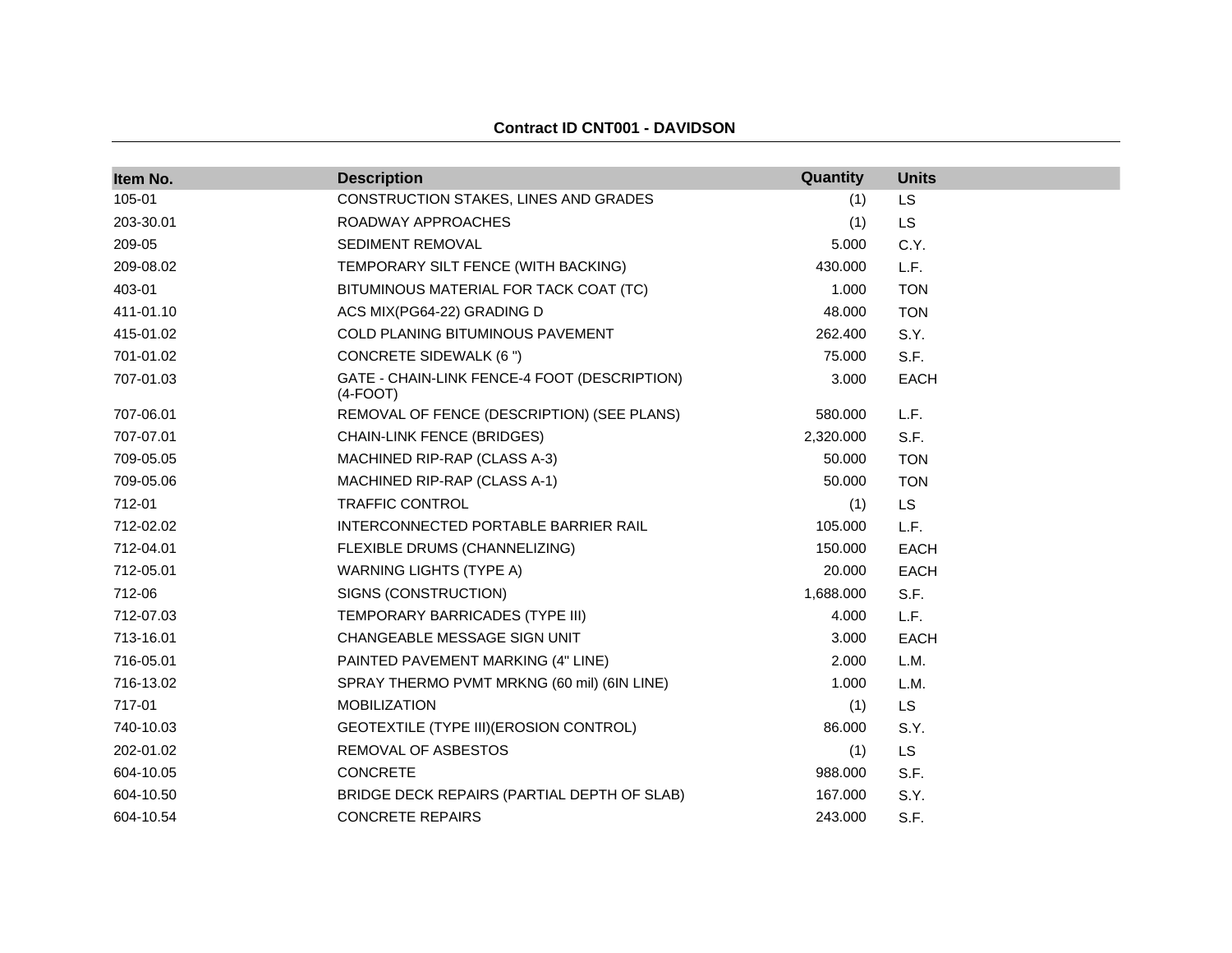**Contract ID CNT001 - DAVIDSON**

| Item No.  | <b>Description</b>                         | Quantity  | <b>Units</b> |
|-----------|--------------------------------------------|-----------|--------------|
| 604-10.69 | PRESTRESSING STRAND SPLICE                 | 11.000    | EACH         |
| 604-10.83 | <b>COMPOSITE FIBER ENCASEMENT</b>          | 600.000   | S.F.         |
| 604-10.90 | MISCELLANEOUS BRIDGE ITEMS                 |           | LS           |
| 617-04.01 | TYPE 1 THIN EPOXY OVERLAY (EPOXY-URETHANE) | 2.604.000 | S.Y.         |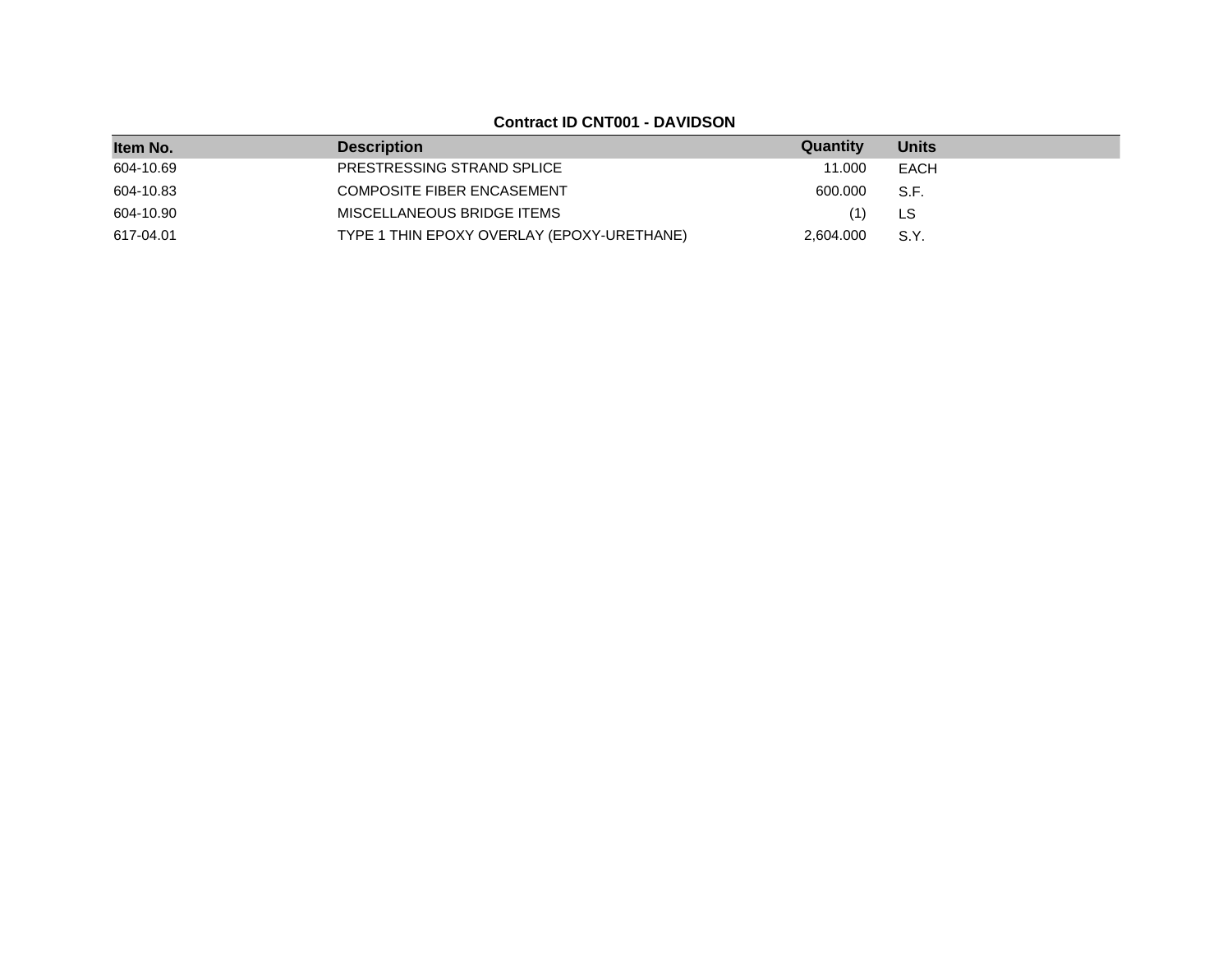### **Contract ID CNT024 - DEKALB & WHITE**

| Item No.  | <b>Description</b>                                          | Quantity  | <b>Units</b> |
|-----------|-------------------------------------------------------------|-----------|--------------|
| 411-12.03 | SCORING FOR RUMBLE STRIPE (NON-<br>CONTINUOUS) (8IN WIDTH)  | 28.700    | L.M.         |
| 712-01    | <b>TRAFFIC CONTROL</b>                                      | (1)       | LS.          |
| 712-06    | SIGNS (CONSTRUCTION)                                        | 929.000   | S.F.         |
| 716-01.21 | SNOWPLOWABLE RAISED PAVMENT MARKERS (BI-<br>DIR) (1 COLOR)  | 1,324.000 | <b>EACH</b>  |
| 716-01.23 | SNOWPLOWABLE RAISED PAVEMENT MARKERS<br>$(BI-DIR)(2 COLOR)$ | 28.000    | <b>EACH</b>  |
| 716-01.30 | REMOVAL OF SNOWPLOWABLE REFLECTIVE<br><b>MARKER</b>         | 1,355.000 | <b>EACH</b>  |
| 716-02.04 | PLASTIC PAVEMENT MARKING(CHANNELIZATION<br>STRIPING)        | 84.000    | S.Y.         |
| 716-02.05 | PLASTIC PAVEMENT MARKING (STOP LINE)                        | 824.000   | L.F.         |
| 716-02.06 | PLASTIC PAVEMENT MARKING (TURN LANE<br>ARROW)               | 6.000     | <b>EACH</b>  |
| 716-04.04 | PLASTIC PAVEMENT MARKING (TRANSVERSE<br>SHOULDER)           | 262.000   | L.F.         |
| 716-05.01 | PAINTED PAVEMENT MARKING (4" LINE)                          | 35.700    | L.M.         |
| 716-08.04 | REMOVAL OF PAVEMENT MARKING<br>(CHANNELIZATION STRIPING)    | 84.000    | S.Y.         |
| 716-08.06 | REMOVAL OF PAVEMENT MARKING (TURN LANE<br>ARROW)            | 6.000     | <b>EACH</b>  |
| 716-08.10 | REMOVAL OF PAVEMENT MARKING (TRANSVERSE<br>SHOULDER)        | 262.000   | L.F.         |
| 716-08.20 | REMOVAL OF PAVEMENT MARKING (LINE)                          | 60.400    | L.M.         |
| 716-13.02 | SPRAY THERMO PVMT MRKNG (60 mil) (6IN LINE)                 | 60.400    | L.M.         |
| 717-01    | <b>MOBILIZATION</b>                                         | (1)       | <b>LS</b>    |
| 730-03.21 | INSTALL PULL BOX (TYPE B)                                   | 2.000     | <b>EACH</b>  |
| 730-12.02 | <b>CONDUIT 2" DIAMETER (PVC)</b>                            | 50.000    | L.F.         |
| 730-14.02 | <b>SAW SLOT</b>                                             | 150.000   | L.F.         |
| 730-14.03 | <b>LOOP WIRE</b>                                            | 780.000   | L.F.         |
| 403-01.01 | BITUMINOUS MATERIAL FOR TACK COAT (MICRO-<br>SURFACING)     | 48.000    | <b>TON</b>   |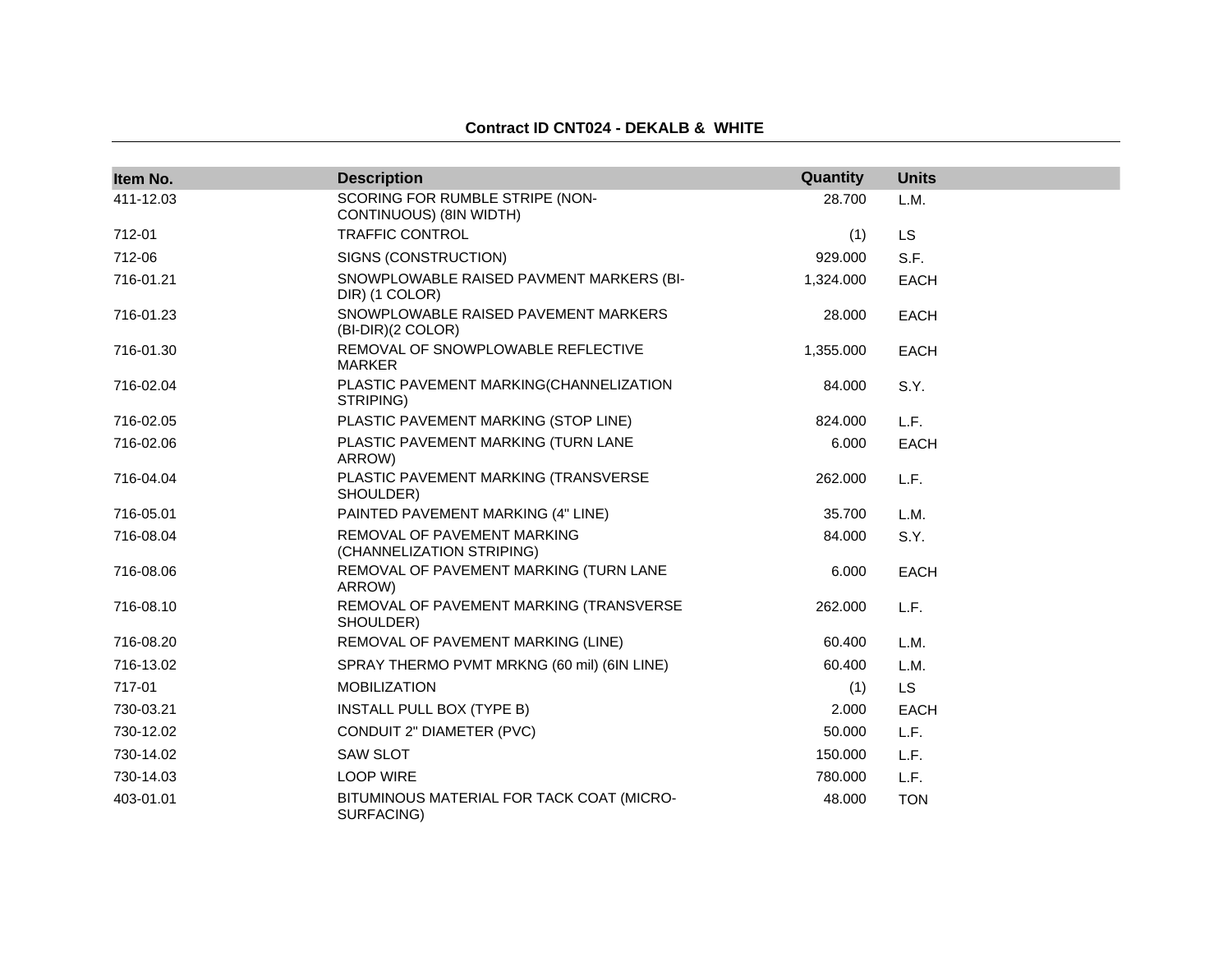# **Contract ID CNT024 - DEKALB & WHITE**

| Item No.  | <b>Description</b>                     | Quantity    | <b>Units</b> |
|-----------|----------------------------------------|-------------|--------------|
| 414-03.03 | MICRO SURFACING                        | 335.059.000 | S.Y.         |
| 403-01    | BITUMINOUS MATERIAL FOR TACK COAT (TC) | 112.000     | TON          |
| 411-03.05 | ACS MIX(PG64-22) THIN LIFT ASPHALT     | 335.059.000 | S.Y.         |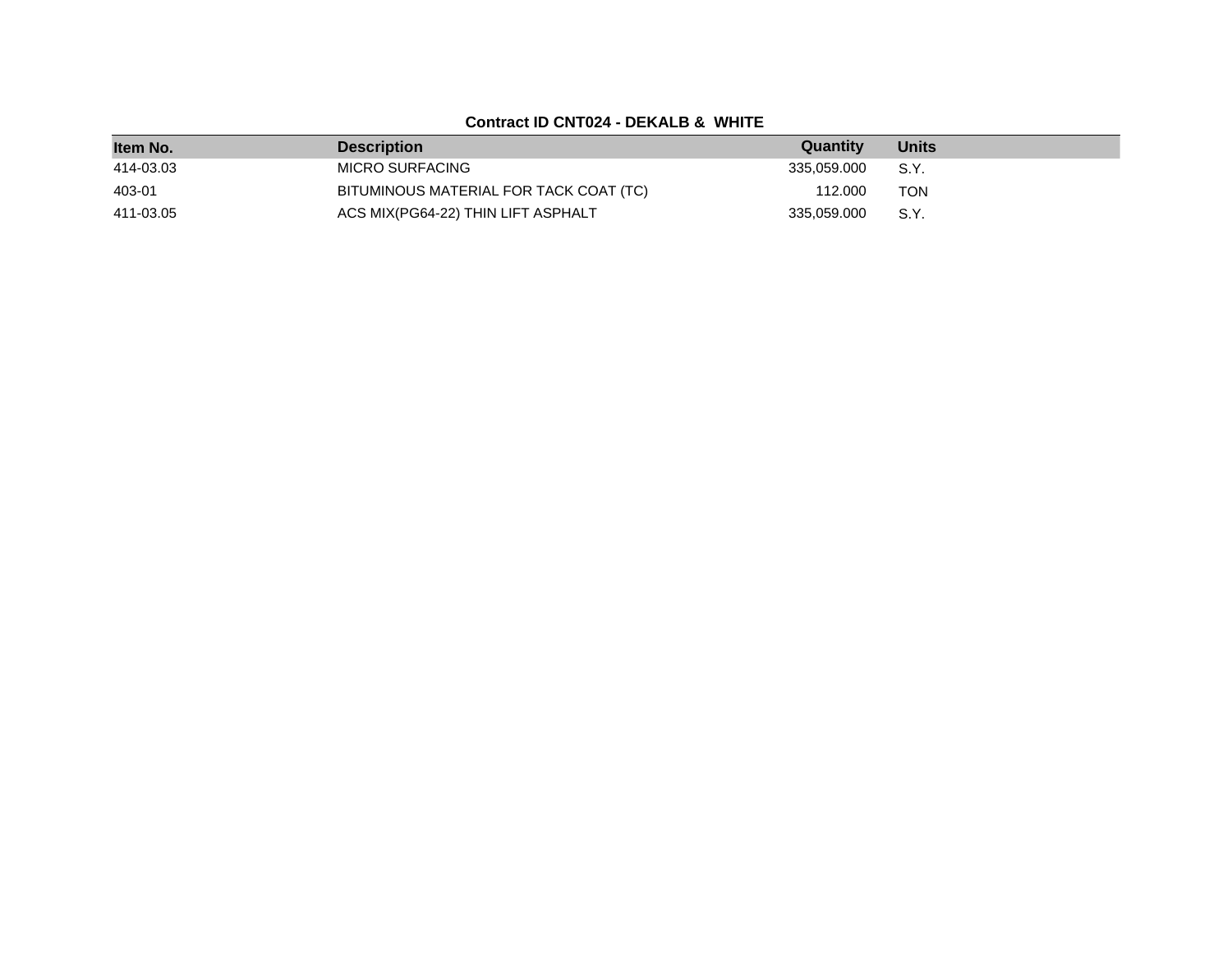#### **Contract ID CNT057 - DICKSON**

| Item No.  | <b>Description</b>                                              | Quantity  | <b>Units</b> |
|-----------|-----------------------------------------------------------------|-----------|--------------|
| 208-01.05 | <b>BROOMING &amp; DEGRASSING SHOULDERS</b>                      | 4.600     | L.M.         |
| 303-01    | MINERAL AGGREGATE, TYPE A BASE, GRADING D                       | 503.000   | <b>TON</b>   |
| 307-01.08 | ASPHALT CONCRETE MIX (PG64-22) (BPMB-HM)<br><b>GRADING B-M2</b> | 200.000   | <b>TON</b>   |
| 403-01    | BITUMINOUS MATERIAL FOR TACK COAT (TC)                          | 27,000    | <b>TON</b>   |
| 411-01.10 | ACS MIX(PG64-22) GRADING D                                      | 4,061.000 | <b>TON</b>   |
| 415-01.01 | <b>COLD PLANING BITUMINOUS PAVEMENT</b>                         | 4,014.000 | <b>TON</b>   |
| 701-01.01 | <b>CONCRETE SIDEWALK (4 ")</b>                                  | 200.000   | S.F.         |
| 701-02.01 | CONCRETE CURB RAMP (RETROFIT)                                   | 390,000   | S.F.         |
| 701-02.03 | <b>CONCRETE CURB RAMP</b>                                       | 260,000   | S.F.         |
| 712-01    | <b>TRAFFIC CONTROL</b>                                          | (1)       | <b>LS</b>    |
| 712-04.01 | FLEXIBLE DRUMS (CHANNELIZING)                                   | 50.000    | <b>EACH</b>  |
| 712-05.01 | <b>WARNING LIGHTS (TYPE A)</b>                                  | 4.000     | <b>EACH</b>  |
| 712-06    | SIGNS (CONSTRUCTION)                                            | 898.000   | S.F.         |
| 716-01.21 | SNOWPLOWABLE RAISED PAVMENT MARKERS (BI-<br>DIR) (1 COLOR)      | 177.000   | <b>EACH</b>  |
| 716-01.22 | SNOWPLOWABLE RAISED PAVMENT MARKERS<br>(MONO-DIR)(1 COLOR)      | 70.000    | <b>EACH</b>  |
| 716-02.03 | PLASTIC PAVEMENT MARKING (CROSS-WALK)                           | 130.000   | L.F.         |
| 716-02.04 | PLASTIC PAVEMENT MARKING(CHANNELIZATION<br>STRIPING)            | 270.000   | S.Y.         |
| 716-02.05 | PLASTIC PAVEMENT MARKING (STOP LINE)                            | 32.000    | L.F.         |
| 716-02.06 | PLASTIC PAVEMENT MARKING (TURN LANE<br>ARROW)                   | 9.000     | <b>EACH</b>  |
| 716-05.01 | PAINTED PAVEMENT MARKING (4" LINE)                              | 9.000     | L.M.         |
| 716-05.02 | PAINTED PAVEMENT MARKING (8" BARRIER LINE)                      | 300.000   | L.F.         |
| 716-13.01 | SPRAY THERMO PVMT MRKNG (60 mil) (4IN LINE)                     | 9.000     | L.M.         |
| 716-13.03 | SPRAY THERMO PVMT MRKNG (60 mil) (8IN<br><b>BARRIER LINE)</b>   | 300.000   | L.F.         |
| 716-13.04 | SPRAY THERMO PVMT MRKNG (60 mil) (4IN DOTTED<br>LINE)           | 215.000   | L.F.         |
| 717-01    | <b>MOBILIZATION</b>                                             | (1)       | <b>LS</b>    |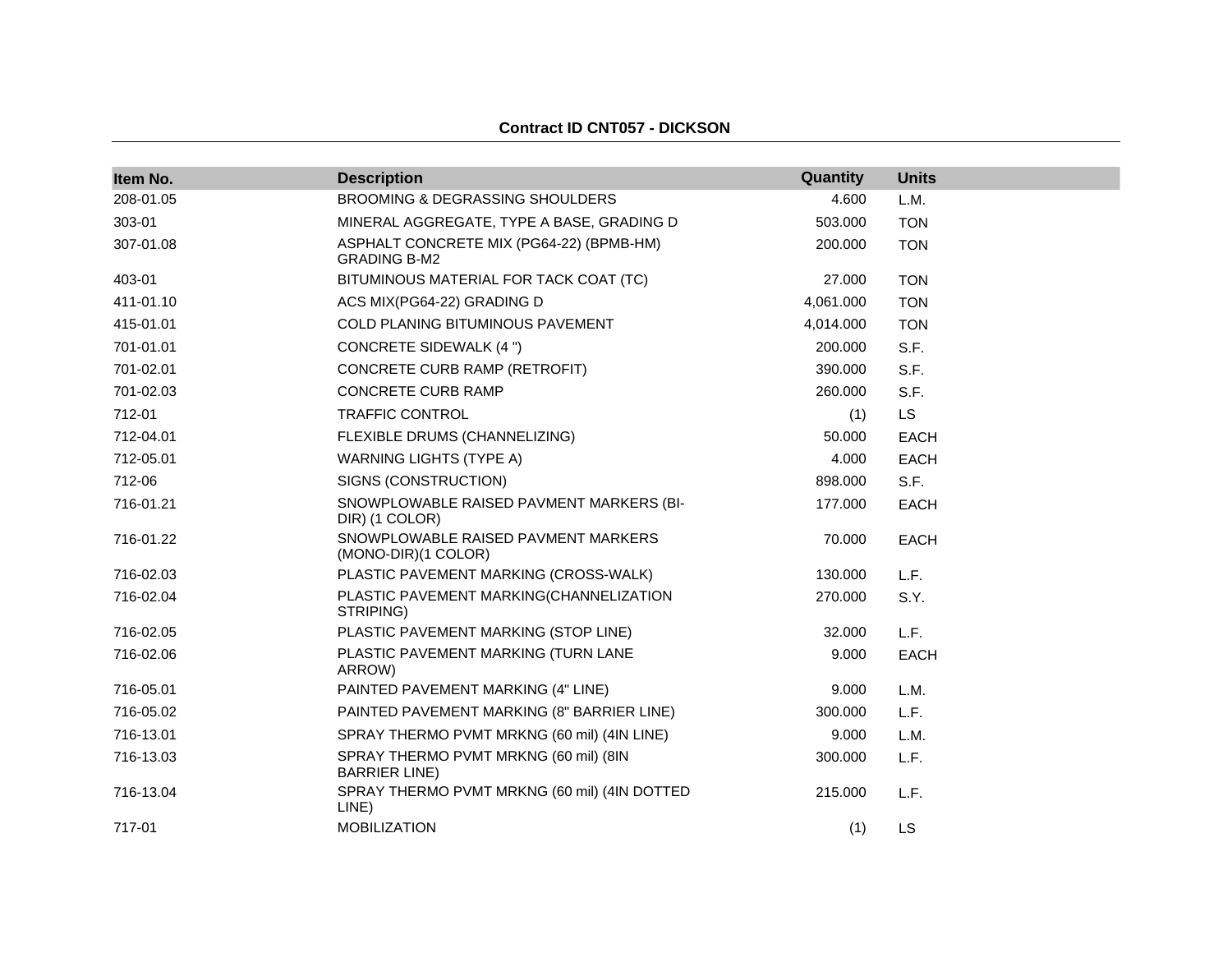## **Contract ID CNT057 - DICKSON**

| Item No.  | <b>Description</b> | Quantity | <b>Units</b> |
|-----------|--------------------|----------|--------------|
| 730-14.02 | <b>SAW SLOT</b>    | 284.000  | L.F.         |
| 730-14.03 | <b>LOOP WIRE</b>   | 668,000  | L.F.         |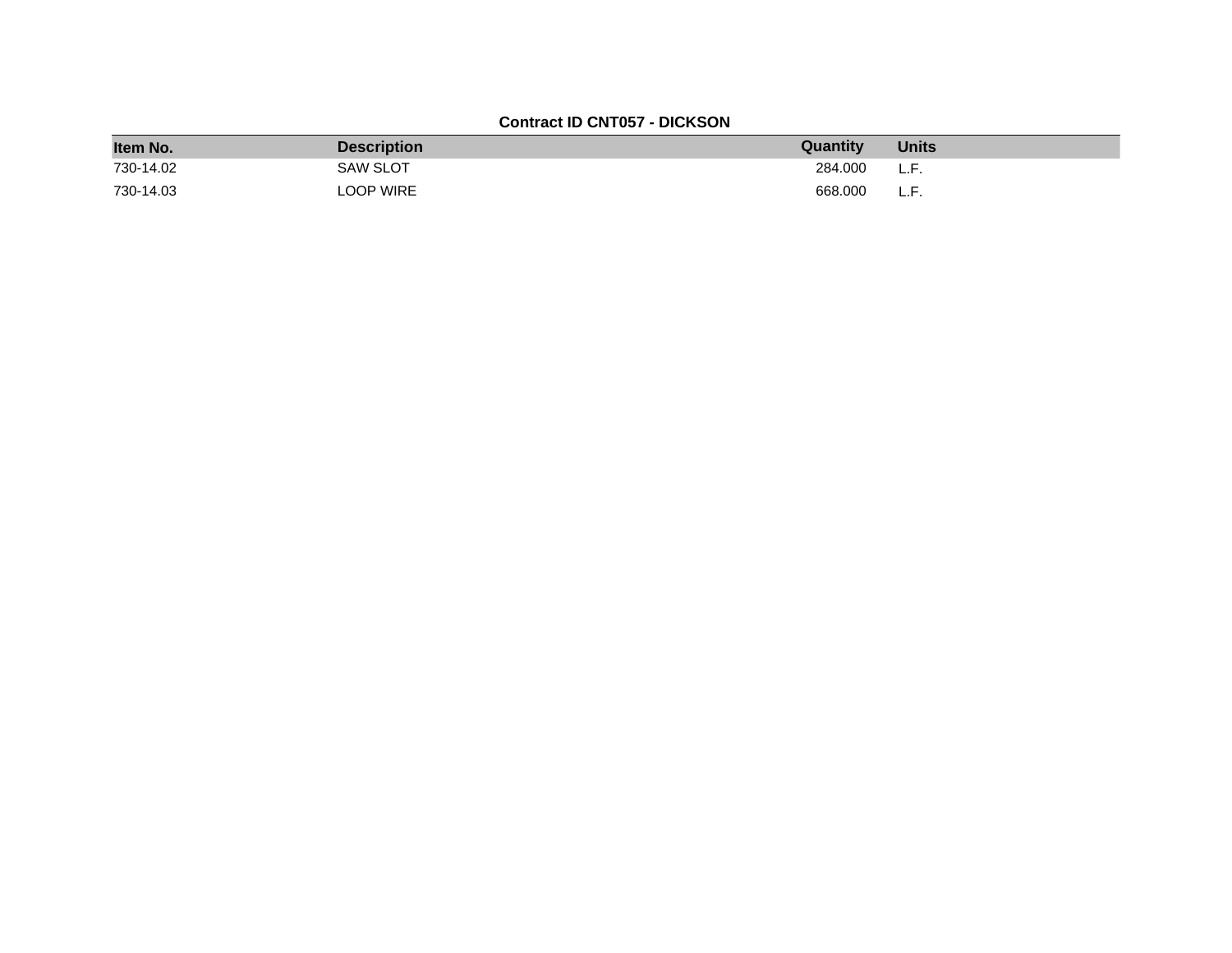# **Contract ID CNT052 - FAYETTE , HARDEMAN, ETC.**

| Item No.  | <b>Description</b>                                           | <b>Quantity</b> | <b>Units</b> |
|-----------|--------------------------------------------------------------|-----------------|--------------|
| 705-07.11 | TRUCK MOUNTED ENERGY ATTENUATOR                              | 2.000           | EACH         |
| 712-01    | <b>TRAFFIC CONTROL</b>                                       | (1)             | LS           |
| 712-06    | SIGNS (CONSTRUCTION)                                         | 128,000         | S.F.         |
| 712-08.03 | ARROW BOARD (TYPE C)                                         | 2.000           | <b>EACH</b>  |
| 716-01.21 | SNOWPLOWABLE RAISED PAVMENT MARKERS (BI-<br>DIR) (1 COLOR)   | 765.000         | <b>EACH</b>  |
| 716-01.23 | SNOWPLOWABLE RAISED PAVEMENT MARKERS<br>$(BI-DIR)(2 COLOR)$  | 500.000         | EACH         |
| 716-01.40 | REMOVE AND REPLACE LENS ON SNOWPLOWABLE<br>REFLECTIVE MARKER | 39.576.000      | <b>EACH</b>  |
| 717-01    | <b>MOBILIZATION</b>                                          | (1)             | LS           |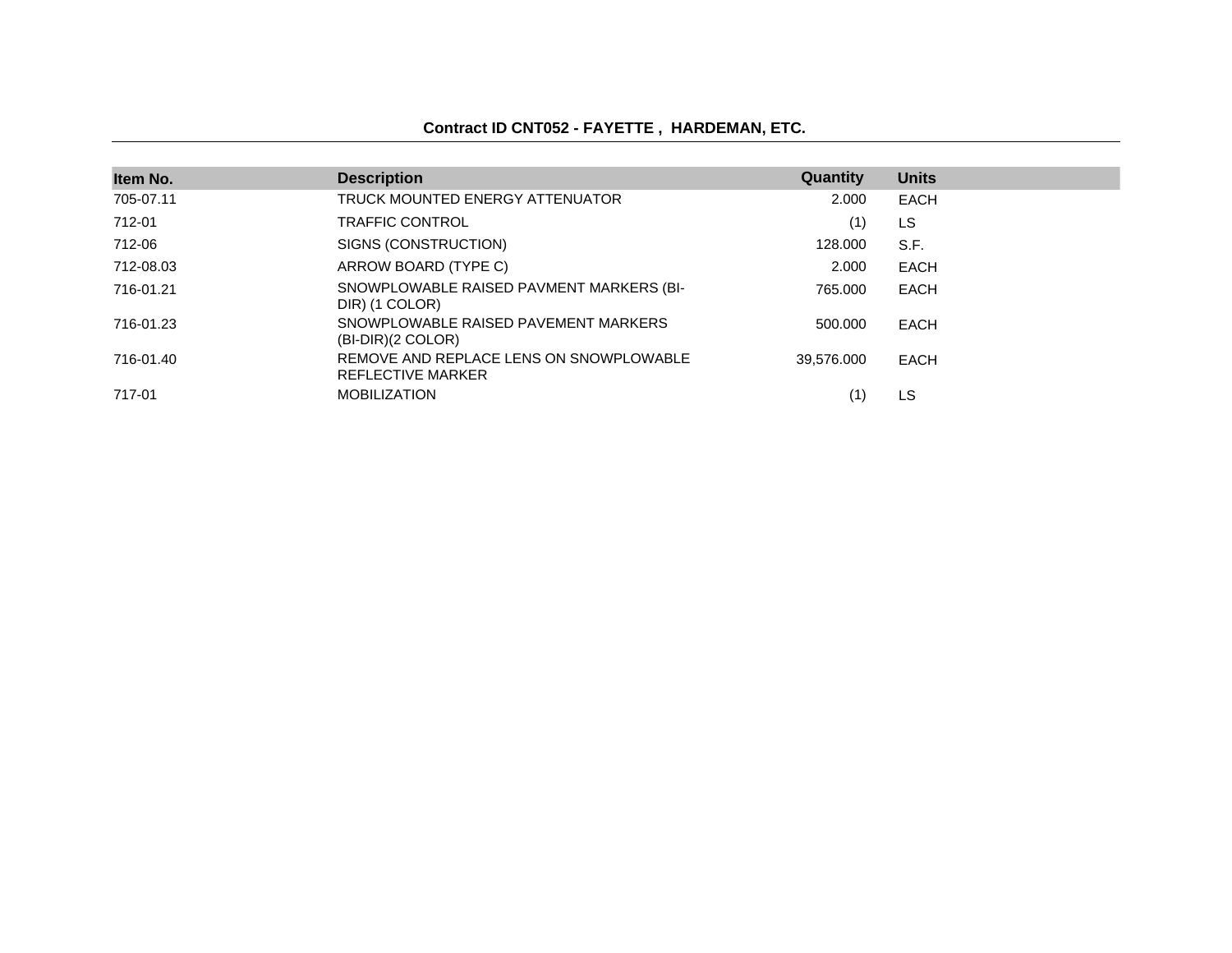# **Contract ID CNT028 - FENTRESS**

| Item No.  | <b>Description</b>                                         | Quantity    | <b>Units</b> |
|-----------|------------------------------------------------------------|-------------|--------------|
| 403-01.01 | BITUMINOUS MATERIAL FOR TACK COAT (MICRO-<br>SURFACING)    | 18.000      | <b>TON</b>   |
| 403-01.10 | <b>High Performance Fog Seals</b>                          | 106,608.000 | S.Y.         |
| 414-03.01 | EMULSIFIED ASPHALT FOR MICRO-SURFACING                     | 278,000     | <b>TON</b>   |
| 414-03.02 | AGGREGATE FOR MICRO SURFACING                              | 2,296.000   | <b>TON</b>   |
| 414-04.03 | ASPHALT EMULSION (SCRUB SEAL)                              | 105.000     | <b>TON</b>   |
| 414-04.04 | MINERAL AGGREGATE (SCRUB SEAL)                             | 864.000     | <b>TON</b>   |
| 611-09.01 | ADJUSTMENT OF EXISTING CATCHBASIN                          | 5.000       | EACH         |
| 712-01    | <b>TRAFFIC CONTROL</b>                                     | (1)         | LS.          |
| 712-04.01 | FLEXIBLE DRUMS (CHANNELIZING)                              | 231.000     | EACH         |
| 712-05.03 | <b>WARNING LIGHTS (TYPE C)</b>                             | 180.000     | <b>EACH</b>  |
| 712-06    | SIGNS (CONSTRUCTION)                                       | 1,196.000   | S.F.         |
| 712-08.03 | ARROW BOARD (TYPE C)                                       | 4.000       | EACH         |
| 716-01.21 | SNOWPLOWABLE RAISED PAVMENT MARKERS (BI-<br>DIR) (1 COLOR) | 311.000     | EACH         |
| 716-01.23 | SNOWPLOWABLE RAISED PAVEMENT MARKERS<br>(BI-DIR)(2 COLOR)  | 1,054.000   | <b>EACH</b>  |
| 716-01.30 | REMOVAL OF SNOWPLOWABLE REFLECTIVE<br><b>MARKER</b>        | 1,365.000   | <b>EACH</b>  |
| 716-02.04 | PLASTIC PAVEMENT MARKING(CHANNELIZATION<br>STRIPING)       | 762.000     | S.Y.         |
| 716-02.05 | PLASTIC PAVEMENT MARKING (STOP LINE)                       | 615.000     | L.F.         |
| 716-02.06 | PLASTIC PAVEMENT MARKING (TURN LANE<br>ARROW)              | 26.000      | EACH         |
| 716-04.05 | PLASTIC PAVEMENT MARKING (STRAIGHT ARROW)                  | 1.000       | EACH         |
| 716-04.12 | PLASTIC PAVEMENT MARKING (YIELD LINE)                      | 35.000      | S.F.         |
| 716-04.14 | PLASTIC PAVEMENT MARKING (LANE REDUCTION<br>ARROW)         | 2.000       | <b>EACH</b>  |
| 716-08.01 | REMOVAL OF PAVEMENT MARKING (LINE)                         | 2.700       | L.F.         |
| 716-08.04 | REMOVAL OF PAVEMENT MARKING<br>(CHANNELIZATION STRIPING)   | 762.000     | S.Y.         |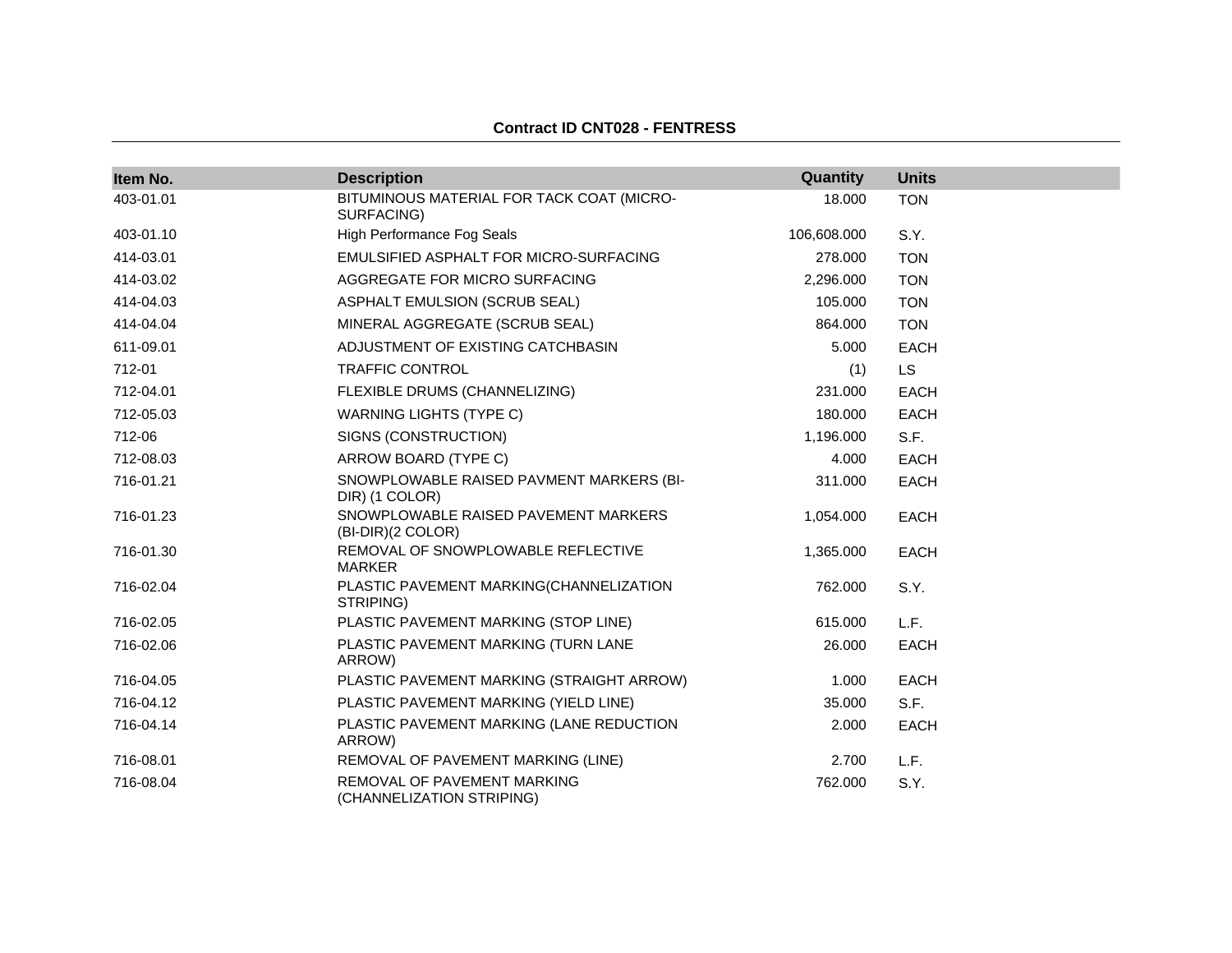## **Contract ID CNT028 - FENTRESS**

| Item No.  | <b>Description</b>                                       | Quantity  | <b>Units</b> |
|-----------|----------------------------------------------------------|-----------|--------------|
| 716-08.06 | REMOVAL OF PAVEMENT MARKING (TURN LANE<br>ARROW)         | 26,000    | <b>EACH</b>  |
| 716-08.20 | REMOVAL OF PAVEMENT MARKING (LINE)                       | 12.600    | L.M.         |
| 716-12.02 | ENHANCED FLATLINE THERMO PVMT MRKNG (6IN<br>LINE)        | 44.600    | L.M.         |
| 716-12.05 | ENHANCED FLATLINE THERMO PVMT MRKNG (6IN<br>DOTTED LINE) | 406.000   | L.F.         |
| 716-12.06 | ENHANCED FLAT LINE THERMO (8IN LINE)                     | 3,118.000 | L.F.         |
| 717-01    | <b>MOBILIZATION</b>                                      | (1)       | LS           |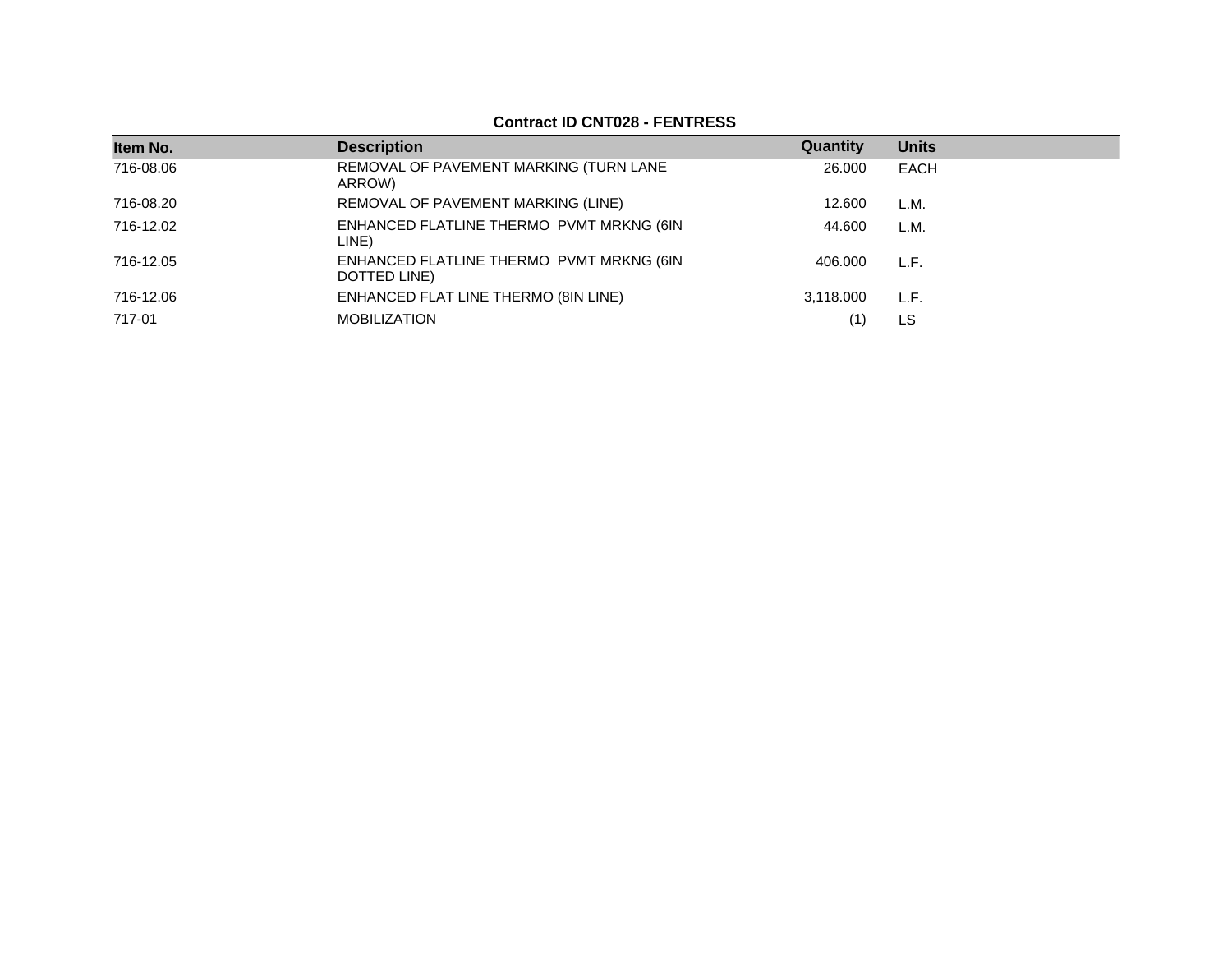| <b>Description</b>                                              | Quantity  | <b>Units</b> |
|-----------------------------------------------------------------|-----------|--------------|
| BROOMING & DEGRASSING SHOULDERS                                 | 15.700    | L.M.         |
| MINERAL AGGREGATE, TYPE A BASE, GRADING D                       | 2,375.000 | <b>TON</b>   |
| ASPHALT CONCRETE MIX (PG64-22) (BPMB-HM)<br><b>GRADING B-M2</b> | 500.000   | <b>TON</b>   |
| BITUMINOUS MATERIAL FOR TACK COAT (TC)                          | 45.000    | <b>TON</b>   |
| ACS MIX(PG64-22) THIN LIFT D ASPHALT                            | 5,792.000 | <b>TON</b>   |
| SCORING FOR RUMBLE STRIPE (NON-<br>CONTINUOUS) (8IN WIDTH)      | 12.600    | L.M.         |
| GUARDRAIL TRANSITION 27IN TO 31IN                               | 12.000    | <b>EACH</b>  |
| TANGENT ENERGY ABSORBING TERM MASH TL-3                         | 12.000    | <b>EACH</b>  |
| <b>GUARDRAIL REMOVED</b>                                        | 600.000   | L.F.         |
| <b>TRAFFIC CONTROL</b>                                          | (1)       | <b>LS</b>    |
| FLEXIBLE DRUMS (CHANNELIZING)                                   | 25,000    | <b>EACH</b>  |
| <b>WARNING LIGHTS (TYPE A)</b>                                  | 4.000     | EACH         |
| SIGNS (CONSTRUCTION)                                            | 1,384.000 | S.F.         |
| SNOWPLOWABLE RAISED PAVMENT MARKERS (BI-<br>DIR) (1 COLOR)      | 520,000   | <b>EACH</b>  |
| PLASTIC PAVEMENT MARKING (STOP LINE)                            | 290,000   | L.F.         |
| PLASTIC WORD PAVEMENT MARKING (STOP<br>AHEAD)                   | 3.000     | <b>EACH</b>  |
| PAINTED PAVEMENT MARKING (4" LINE)                              | 1.400     | L.M.         |
| ENHANCED FLATLINE THERMO PVMT MRKNG (6IN<br>LINE)               | 13.700    | L.M.         |
| SPRAY THERMO PVMT MRKNG (60 mil) (6IN LINE)                     | 15.700    | L.M.         |
| <b>MOBILIZATION</b>                                             | (1)       | LS.          |
| TYPE 1 THIN EPOXY OVERLAY (EPOXY-URETHANE)                      | 820.000   | S.Y.         |
|                                                                 |           |              |

**Contract ID CNT037 - GILES**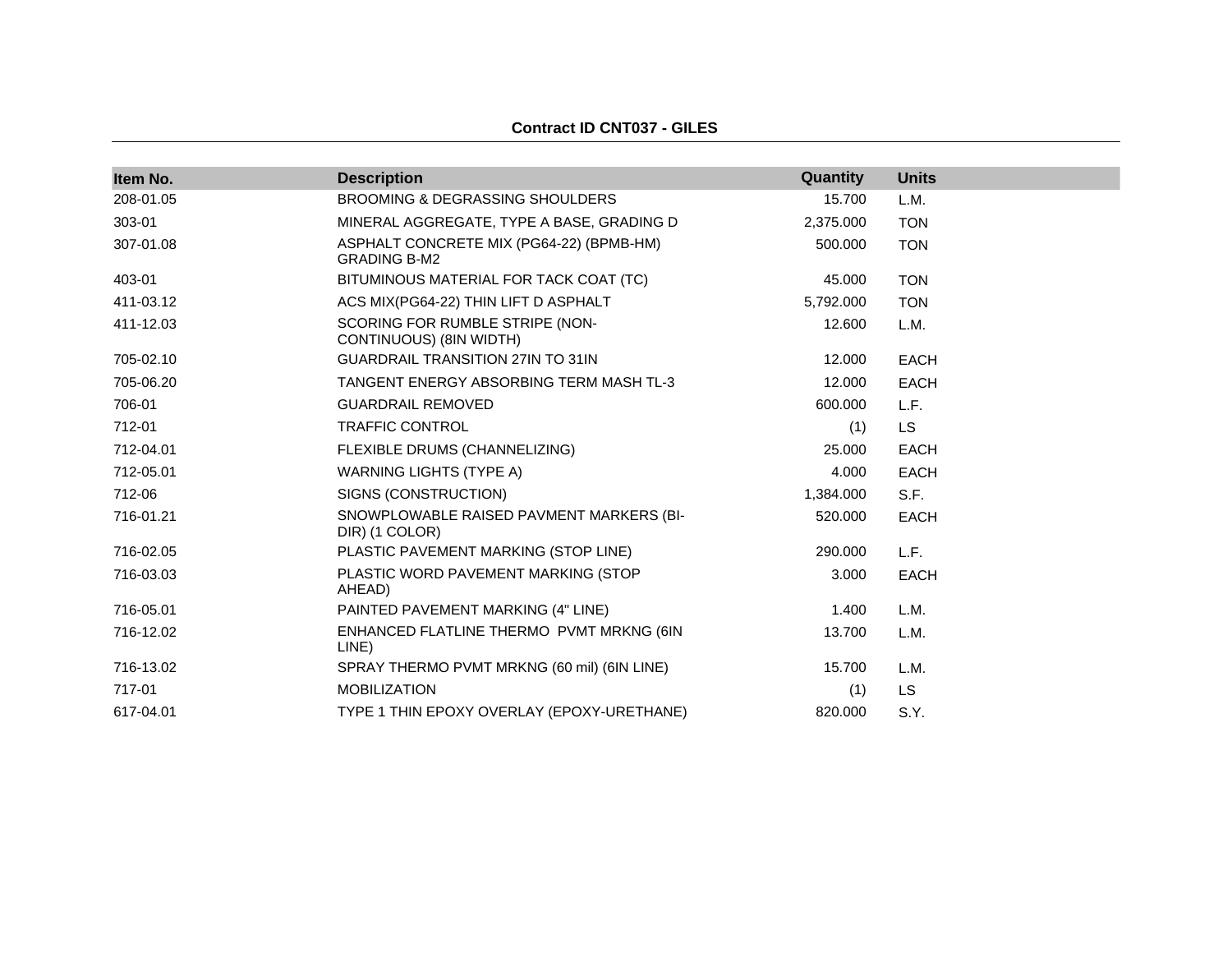| Item No.  | <b>Description</b>                                                                | Quantity  | <b>Units</b> |
|-----------|-----------------------------------------------------------------------------------|-----------|--------------|
| 201-05.31 | <b>VEGETATION REMOVAL</b>                                                         | (1)       | <b>LS</b>    |
| 202-04.01 | REMOVAL OF STRUCTURES (DESCRIPTION, STA.)<br>(BRIDGE NOS. 28-10065-02.76 RT & LT) | (1)       | LS.          |
| 204-06.01 | FLOWABLE FILL (GENERAL)                                                           | 3.000     | C.Y.         |
| 303-01.02 | <b>GRANULAR BACKFILL (BRIDGES)</b>                                                | 20,000    | <b>TON</b>   |
| 604-03.01 | <b>CLASS A CONCRETE (BRIDGES)</b>                                                 | 32,000    | C.Y.         |
| 604-10.05 | <b>CONCRETE</b>                                                                   | 118,000   | S.F.         |
| 604-10.42 | <b>CONCRETE REPAIRS</b>                                                           | 63,000    | C.F.         |
| 604-10.54 | <b>CONCRETE REPAIRS</b>                                                           | 18.000    | S.F.         |
| 604-10.83 | <b>COMPOSITE FIBER ENCASEMENT</b>                                                 | 1,750.000 | S.F.         |
| 604-10.89 | MISCELLANEOUS BRIDGE ITEMS (Description)<br>(CONCRETE FLUMES)                     | (1)       | <b>LS</b>    |
| 604-10.90 | <b>MISCELLANEOUS BRIDGE ITEMS</b>                                                 | (1)       | <b>LS</b>    |
| 622-01.05 | SHOTCRETE 6 IN THICKNESS                                                          | 6,700.000 | S.F.         |
| 705-04.50 | PORTABLE BARRIER RAIL DELINEATOR                                                  | 22,000    | <b>EACH</b>  |
| 705-08.11 | PORTABLE IMPACT ATTENUATOR NCHRP350 TL-3                                          | 2.000     | <b>EACH</b>  |
| 709-05.06 | MACHINED RIP-RAP (CLASS A-1)                                                      | 92,000    | <b>TON</b>   |
| 712-01    | <b>TRAFFIC CONTROL</b>                                                            | (1)       | <b>LS</b>    |
| 712-02.02 | INTERCONNECTED PORTABLE BARRIER RAIL                                              | 800.000   | L.F.         |
| 712-04.01 | FLEXIBLE DRUMS (CHANNELIZING)                                                     | 52,000    | <b>EACH</b>  |
| 712-05.01 | <b>WARNING LIGHTS (TYPE A)</b>                                                    | 52,000    | <b>EACH</b>  |
| 712-06    | SIGNS (CONSTRUCTION)                                                              | 466.000   | S.F.         |
| 712-08.03 | ARROW BOARD (TYPE C)                                                              | 2.000     | <b>EACH</b>  |
| 712-09.01 | REMOVABLE PAVEMENT MARKING LINE                                                   | 8,300.000 | L.F.         |
| 713-16.01 | CHANGEABLE MESSAGE SIGN UNIT                                                      | 2.000     | <b>EACH</b>  |
| 717-01    | <b>MOBILIZATION</b>                                                               | (1)       | LS           |

### **Contract ID CNT071 - GILES**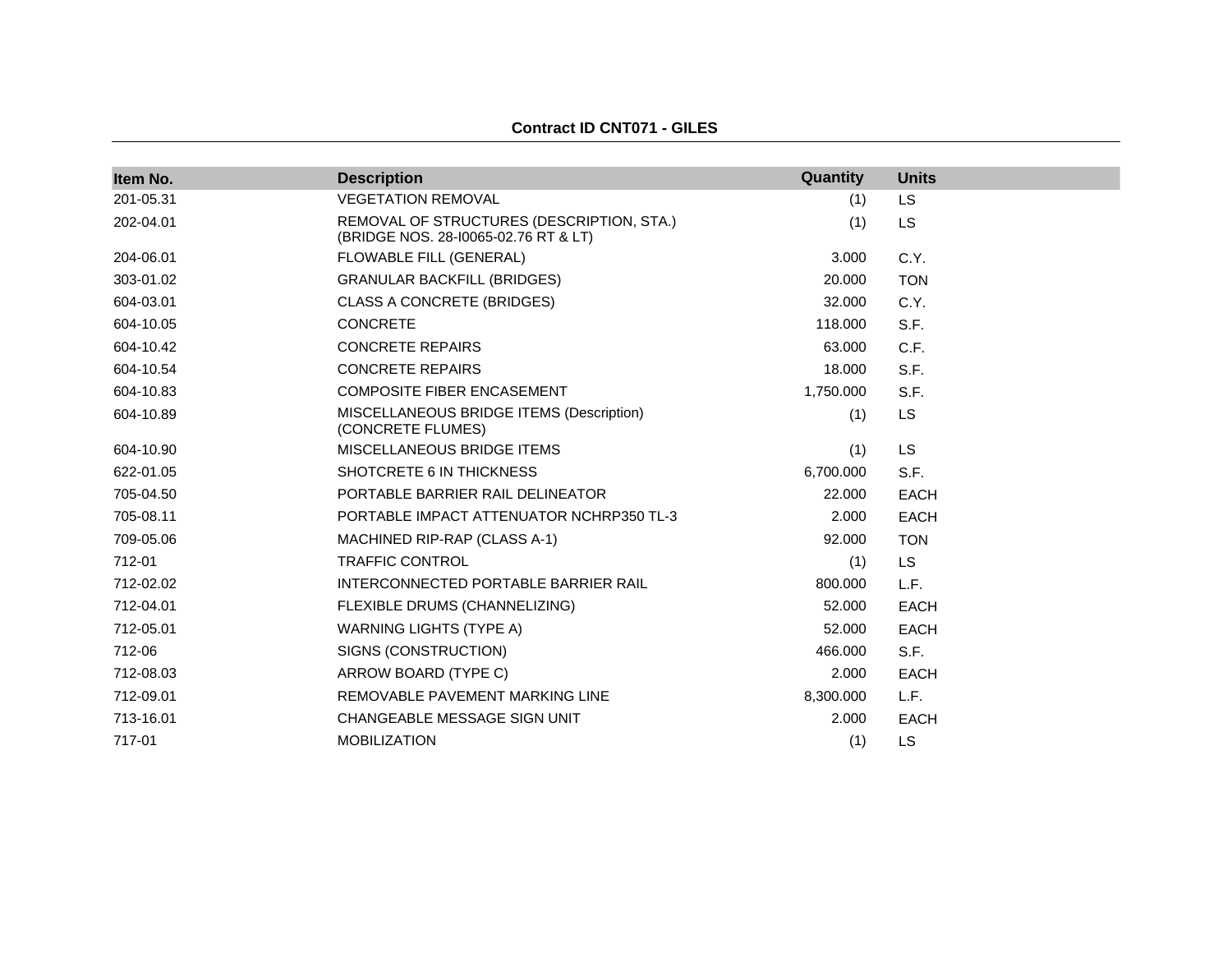## **Contract ID CNT040 - GRAINGER**

| Item No.  | <b>Description</b>                                        | Quantity   | <b>Units</b> |
|-----------|-----------------------------------------------------------|------------|--------------|
| 303-01    | MINERAL AGGREGATE, TYPE A BASE, GRADING D                 | 3,027.000  | <b>TON</b>   |
| 307-01.15 | ASC MIX (PG64-22) (BPMLC-HM) GRADING CS                   | 1,106.000  | <b>TON</b>   |
| 403-01    | BITUMINOUS MATERIAL FOR TACK COAT (TC)                    | 84.000     | <b>TON</b>   |
| 411-01.07 | ACS MIX (PG64-22) GRADING E SHOULDER                      | 6,267.000  | <b>TON</b>   |
| 411-02.10 | ACS MIX(PG70-22) GRADING D                                | 11,908.000 | <b>TON</b>   |
| 411-12.01 | SCORING SHOULDERS (CONTINUOUS) (16IN<br>WIDTH)            | 11.100     | L.M.         |
| 411-12.02 | SCORING SHOULDERS (NON-CONTINUOUS) (16IN<br>WIDTH)        | 8.800      | L.M.         |
| 701-03    | CONCRETE MEDIAN PAVEMENT                                  | 3.000      | C.Y.         |
| 705-02.10 | <b>GUARDRAIL TRANSITION 27IN TO 31IN</b>                  | 10.000     | <b>EACH</b>  |
| 705-04.09 | EARTH PAD FOR TYPE 38 GR END TREATMENT                    | 10.000     | <b>EACH</b>  |
| 705-06.20 | TANGENT ENERGY ABSORBING TERM MASH TL-3                   | 10.000     | <b>EACH</b>  |
| 712-01    | <b>TRAFFIC CONTROL</b>                                    | (1)        | <b>LS</b>    |
| 712-06    | SIGNS (CONSTRUCTION)                                      | 1,252.000  | S.F.         |
| 712-08.03 | ARROW BOARD (TYPE C)                                      | 2.000      | <b>EACH</b>  |
| 713-02.14 | FLEXIBLE DELINEATOR (WHITE)                               | 15.000     | <b>EACH</b>  |
| 713-02.21 | SIGN POST DELINEATION ENHANCEMENT                         | 108.000    | L.F.         |
| 713-02.30 | FLEXIBLE TUBULAR DELINEATOR                               | 6.000      | <b>EACH</b>  |
| 713-11.01 | "U" SECTION STEEL POSTS                                   | 104.000    | LB.          |
| 713-11.02 | PERFORATED/KNOCKOUT SQUARE TUBE POST                      | 683.000    | LB.          |
| 713-11.21 | P POST SLIP BASE                                          | 2.000      | <b>EACH</b>  |
| 713-13.02 | FLAT SHEET ALUMINUM SIGNS (0.080" THICK)                  | 34.000     | S.F.         |
| 713-13.03 | FLAT SHEET ALUMINUM SIGNS (0.100" THICK)                  | 150.000    | S.F.         |
| 713-15.36 | REMOVE SIGN, SUPPORT & FOOTING                            | 15.000     | <b>EACH</b>  |
| 716-01.23 | SNOWPLOWABLE RAISED PAVEMENT MARKERS<br>(BI-DIR)(2 COLOR) | 1,127.000  | <b>EACH</b>  |
| 716-01.30 | REMOVAL OF SNOWPLOWABLE REFLECTIVE<br><b>MARKER</b>       | 1,007.000  | <b>EACH</b>  |
| 716-02.04 | PLASTIC PAVEMENT MARKING(CHANNELIZATION<br>STRIPING)      | 870.000    | S.Y.         |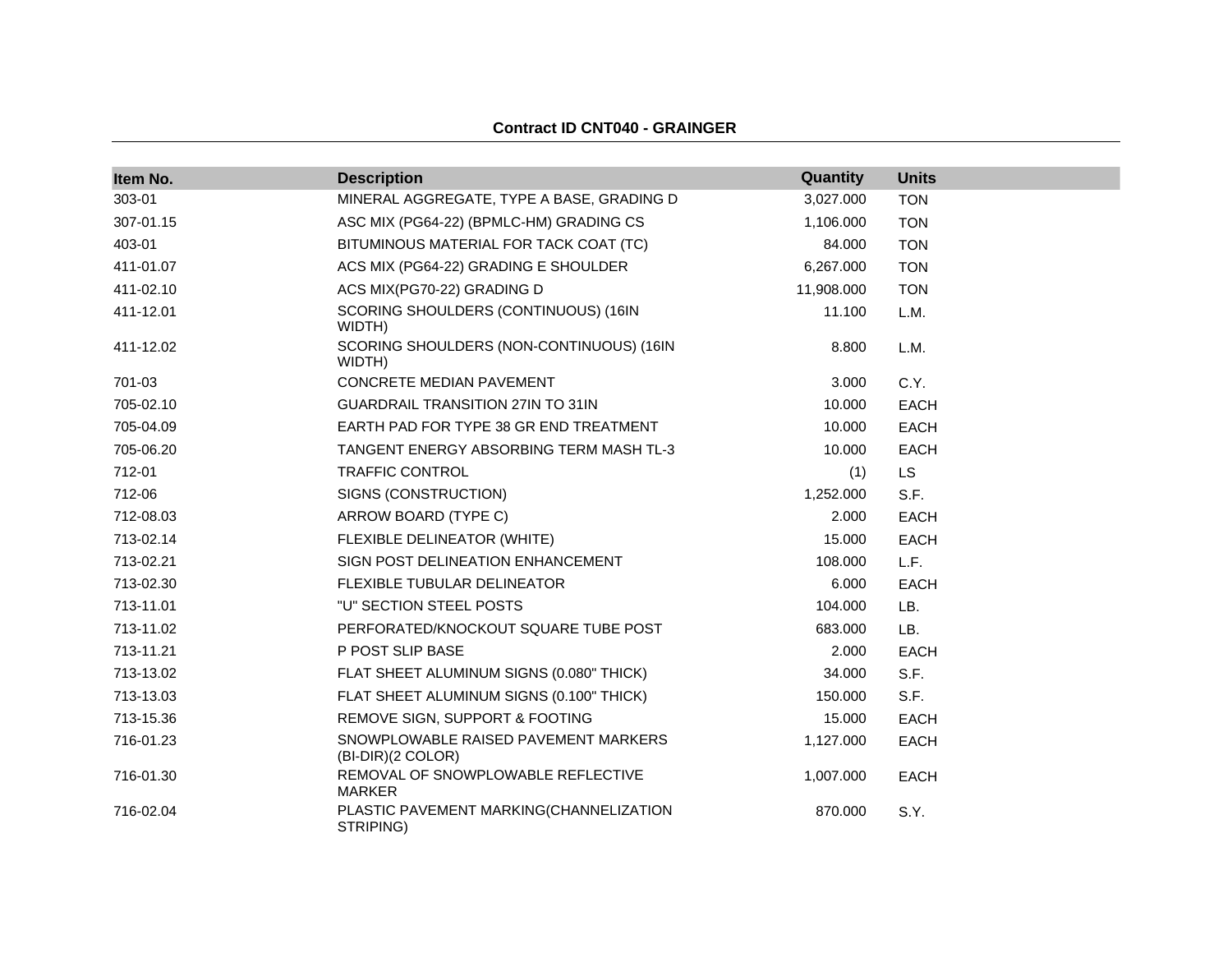## **Contract ID CNT040 - GRAINGER**

| Item No.  | <b>Description</b>                                       | Quantity  | <b>Units</b> |
|-----------|----------------------------------------------------------|-----------|--------------|
| 716-02.05 | PLASTIC PAVEMENT MARKING (STOP LINE)                     | 300.000   | L.F.         |
| 716-02.06 | PLASTIC PAVEMENT MARKING (TURN LANE<br>ARROW)            | 25,000    | <b>EACH</b>  |
| 716-04.04 | PLASTIC PAVEMENT MARKING (TRANSVERSE<br>SHOULDER)        | 1,295.000 | L.F.         |
| 716-04.12 | PLASTIC PAVEMENT MARKING (YIELD LINE)                    | 400.000   | S.F.         |
| 716-04.14 | PLASTIC PAVEMENT MARKING (LANE REDUCTION<br>ARROW)       | 4.000     | <b>EACH</b>  |
| 716-05.01 | PAINTED PAVEMENT MARKING (4" LINE)                       | 7.000     | L.M.         |
| 716-12.02 | ENHANCED FLATLINE THERMO PVMT MRKNG (6IN<br>LINE)        | 27,000    | L.M.         |
| 716-12.04 | ENHANCED FLATLINE THERMO PVMT MRKNG (4IN<br>DOTTED LINE) | 440.000   | L.F.         |
| 716-12.05 | ENHANCED FLATLINE THERMO PVMT MRKNG (6IN<br>DOTTED LINE) | 1.260.000 | L.F.         |
| 717-01    | <b>MOBILIZATION</b>                                      | (1)       | LS           |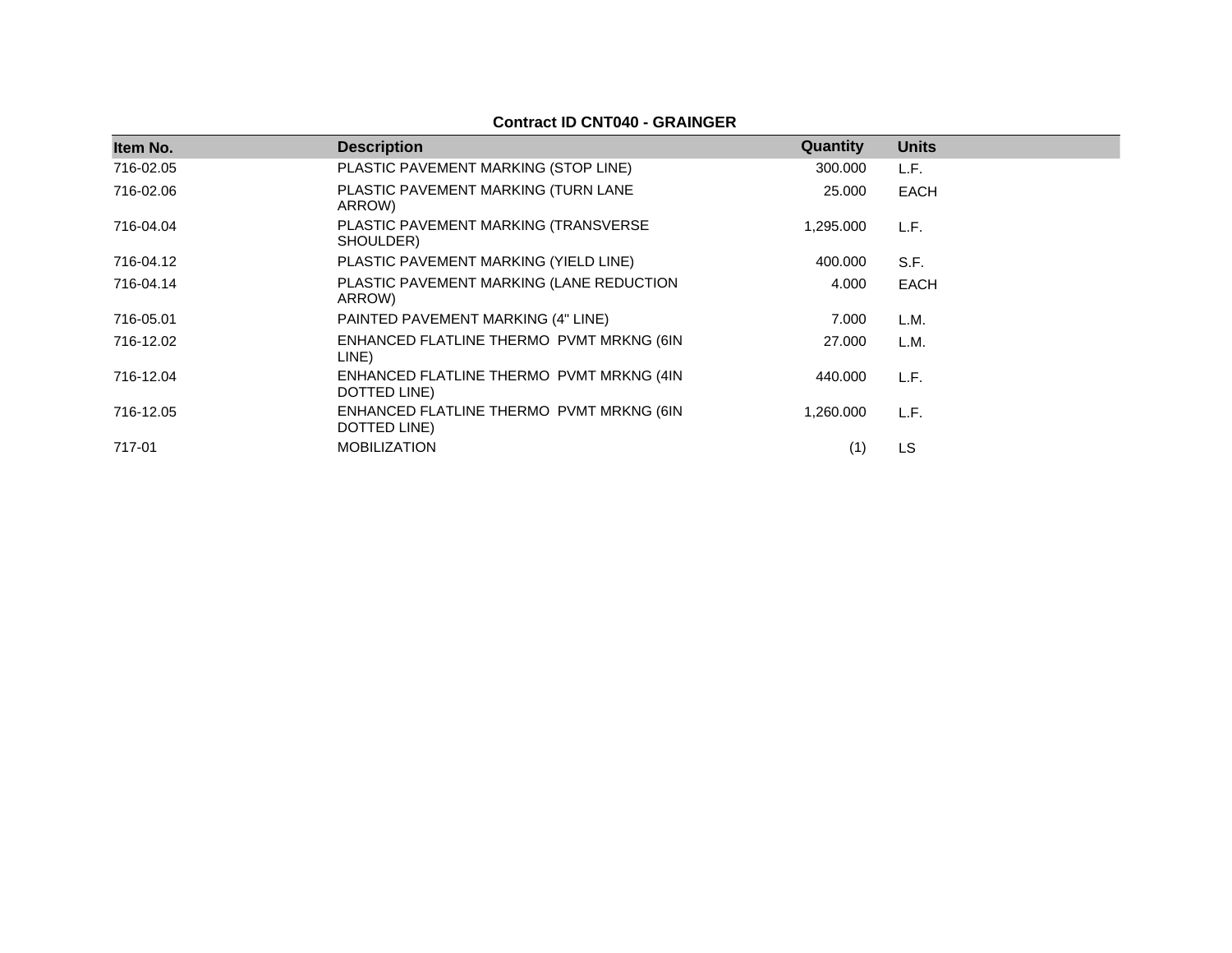### **Contract ID CNT063 - HARDEMAN**

| Item No.  | <b>Description</b>                                              | Quantity   | <b>Units</b> |
|-----------|-----------------------------------------------------------------|------------|--------------|
| 202-03.01 | REMOVAL OF ASPHALT PAVEMENT                                     | 871.000    | S.Y.         |
| 203-06    | <b>WATER</b>                                                    | 25.000     | M.G.         |
| 303-02    | MINERAL AGGREGATE, TYPE B BASE, GRADING<br>(DESCRIPTION) (D)    | 3,305.000  | <b>TON</b>   |
| 307-01.01 | ASPHALT CONCRETE MIX (PG64-22) (BPMB-HM)<br><b>GRADING A</b>    | 301.000    | <b>TON</b>   |
| 307-01.08 | ASPHALT CONCRETE MIX (PG64-22) (BPMB-HM)<br><b>GRADING B-M2</b> | 99.000     | <b>TON</b>   |
| 403-01    | BITUMINOUS MATERIAL FOR TACK COAT (TC)                          | 46.000     | <b>TON</b>   |
| 411-03.12 | ACS MIX(PG64-22) THIN LIFT D ASPHALT                            | 12,543.000 | <b>TON</b>   |
| 411-12.03 | SCORING FOR RUMBLE STRIPE (NON-<br>CONTINUOUS) (8IN WIDTH)      | 20.490     | L.M.         |
| 414-04.03 | ASPHALT EMULSION (SCRUB SEAL)                                   | 283.000    | <b>TON</b>   |
| 414-04.04 | MINERAL AGGREGATE (SCRUB SEAL)                                  | 2,341.000  | <b>TON</b>   |
| 415-01.02 | COLD PLANING BITUMINOUS PAVEMENT                                | 37,147.000 | S.Y.         |
| 701-02.01 | CONCRETE CURB RAMP (RETROFIT)                                   | 720.000    | S.F.         |
| 705-02.10 | <b>GUARDRAIL TRANSITION 27IN TO 31IN</b>                        | 20,000     | EACH         |
| 705-04.09 | EARTH PAD FOR TYPE 38 GR END TREATMENT                          | 13.000     | <b>EACH</b>  |
| 705-06.20 | TANGENT ENERGY ABSORBING TERM MASH TL-3                         | 20,000     | EACH         |
| 712-01    | <b>TRAFFIC CONTROL</b>                                          | (1)        | LS.          |
| 712-06    | SIGNS (CONSTRUCTION)                                            | 2,240.000  | S.F.         |
| 716-01.21 | SNOWPLOWABLE RAISED PAVMENT MARKERS (BI-<br>DIR) (1 COLOR)      | 1,040.000  | <b>EACH</b>  |
| 716-01.23 | SNOWPLOWABLE RAISED PAVEMENT MARKERS<br>(BI-DIR)(2 COLOR)       | 90.000     | <b>EACH</b>  |
| 716-01.30 | REMOVAL OF SNOWPLOWABLE REFLECTIVE<br><b>MARKER</b>             | 652.000    | <b>EACH</b>  |
| 716-02.03 | PLASTIC PAVEMENT MARKING (CROSS-WALK)                           | 454.000    | L.F.         |
| 716-02.04 | PLASTIC PAVEMENT MARKING(CHANNELIZATION<br>STRIPING)            | 86.000     | S.Y.         |
| 716-02.05 | PLASTIC PAVEMENT MARKING (STOP LINE)                            | 968.000    | L.F.         |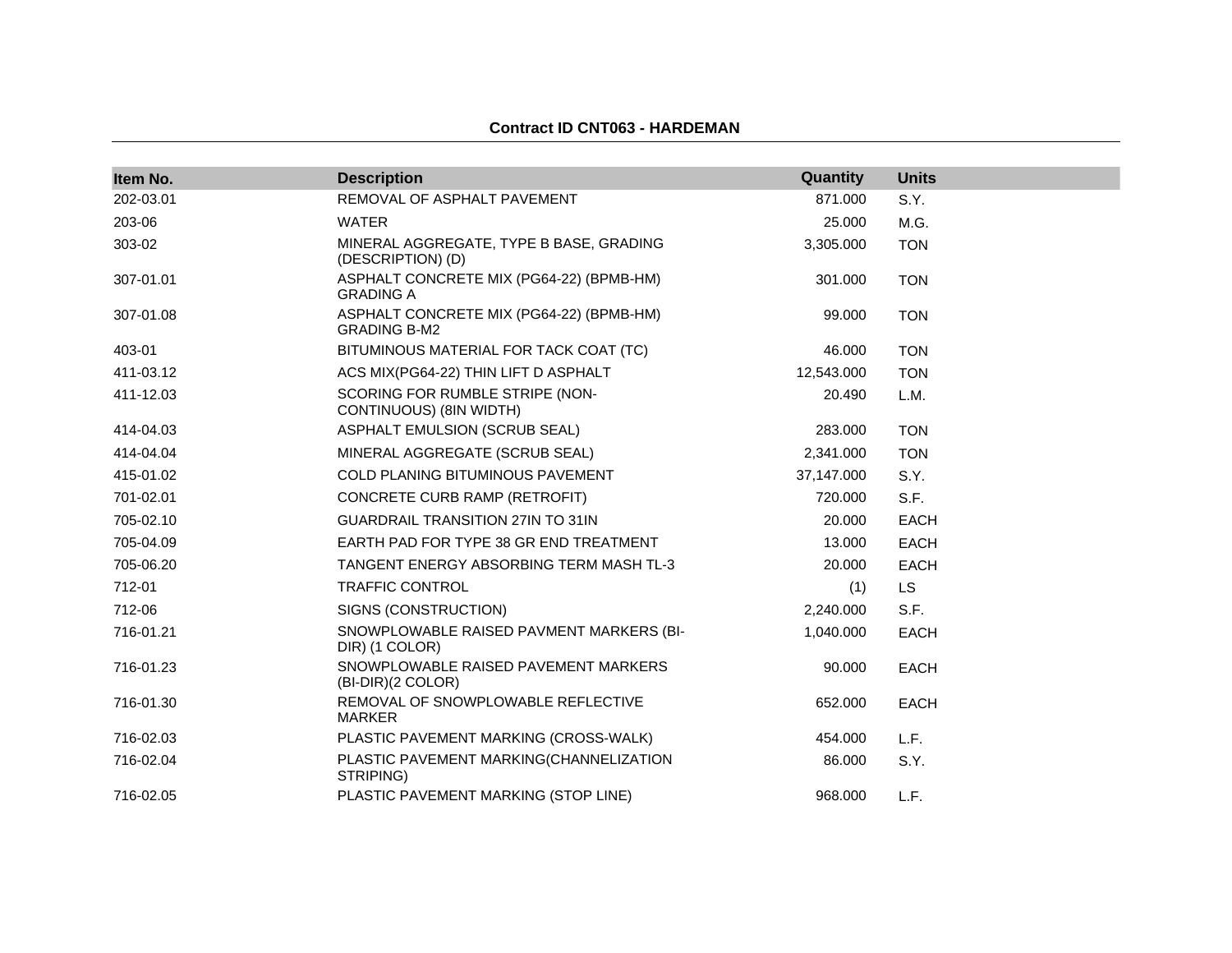| Item No.  | <b>Description</b>                                       | Quantity    | <b>Units</b> |
|-----------|----------------------------------------------------------|-------------|--------------|
| 716-02.06 | PLASTIC PAVEMENT MARKING (TURN LANE<br>ARROW)            | 11.000      | <b>EACH</b>  |
| 716-02.09 | PLASTIC PAVEMENT MARKING (LONGITUDINAL<br>CROSS-WALK)    | 68,000      | L.F.         |
| 716-04.01 | PLASTIC PAVEMENT MARKING (STRAIGHT-TURN<br>ARROW)        | 5.000       | <b>EACH</b>  |
| 716-04.04 | PLASTIC PAVEMENT MARKING (TRANSVERSE<br>SHOULDER)        | 355.000     | L.F.         |
| 716-04.10 | PLASTIC PAVEMENT MARKING (HANDICAP SYMBOL)               | 7.000       | <b>EACH</b>  |
| 716-04.12 | PLASTIC PAVEMENT MARKING (YIELD LINE)                    | 34.000      | S.F.         |
| 716-05.01 | PAINTED PAVEMENT MARKING (4" LINE)                       | 96.072      | L.M.         |
| 716-05.08 | PAINTED PAVEMENT MARKING (PARKING LINE)                  | 1,588.000   | L.F.         |
| 716-08.01 | REMOVAL OF PAVEMENT MARKING (LINE)                       | 187,440.000 | L.F.         |
| 716-12.02 | ENHANCED FLATLINE THERMO PVMT MRKNG (6IN<br>LINE)        | 46.036      | L.M.         |
| 716-12.05 | ENHANCED FLATLINE THERMO PVMT MRKNG (6IN<br>DOTTED LINE) | 1,126.000   | L.F.         |
| 717-01    | <b>MOBILIZATION</b>                                      | (1)         | <b>LS</b>    |
| 730-12.01 | CONDUIT 1" DIAMETER (PVC)                                | 50.000      | L.F.         |
| 730-14.01 | SHIELDED DETECTOR CABLE                                  | 50.000      | L.F.         |
| 730-14.02 | <b>SAW SLOT</b>                                          | 712.000     | L.F.         |
| 730-14.03 | <b>LOOP WIRE</b>                                         | 1,424.000   | L.F.         |

# **Contract ID CNT063 - HARDEMAN**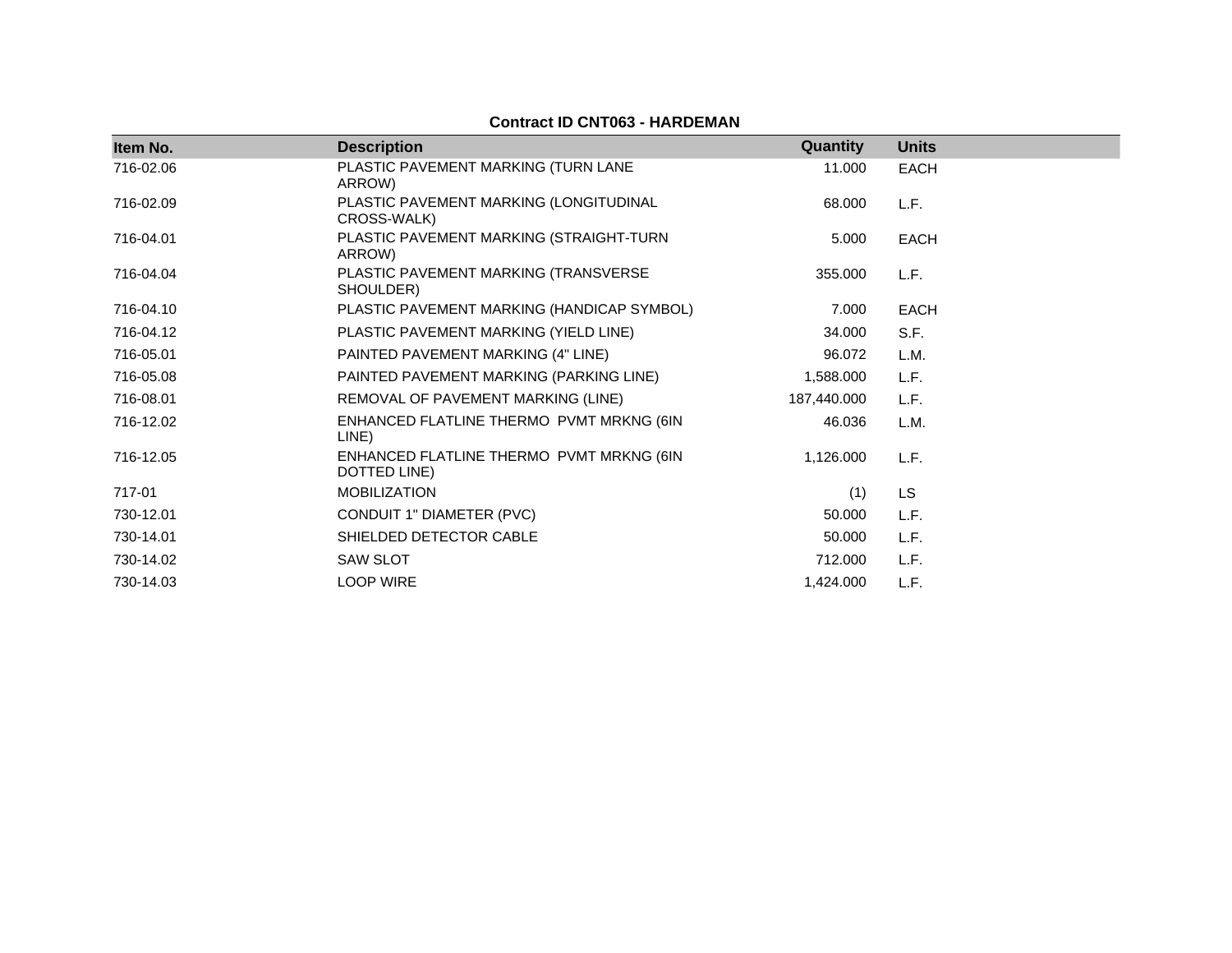### **Contract ID CNT064 - HENDERSON**

| Item No.  | <b>Description</b>                                                | Quantity  | <b>Units</b> |
|-----------|-------------------------------------------------------------------|-----------|--------------|
| 202-03.01 | REMOVAL OF ASPHALT PAVEMENT                                       | 1,111.000 | S.Y.         |
| 203-06    | <b>WATER</b>                                                      | 17.000    | M.G.         |
| 208-01.05 | <b>BROOMING &amp; DEGRASSING SHOULDERS</b>                        | 18.200    | L.M.         |
| 303-02    | MINERAL AGGREGATE, TYPE B BASE, GRADING<br>(DESCRIPTION) (C OR D) | 2,299.000 | <b>TON</b>   |
| 307-01.01 | ASPHALT CONCRETE MIX (PG64-22) (BPMB-HM)<br><b>GRADING A</b>      | 384.000   | <b>TON</b>   |
| 307-01.08 | ASPHALT CONCRETE MIX (PG64-22) (BPMB-HM)<br><b>GRADING B-M2</b>   | 126.000   | <b>TON</b>   |
| 403-01    | BITUMINOUS MATERIAL FOR TACK COAT (TC)                            | 21.000    | <b>TON</b>   |
| 407-07.01 | INTELLIGENT COMPACTION EQUIPMENT                                  | (1)       | <b>LS</b>    |
| 411-01.10 | ACS MIX(PG64-22) GRADING D                                        | 9,730.000 | <b>TON</b>   |
| 411-12.04 | SCORING FOR RUMBLE STRIPE (NON-<br>CONTINUOUS) (4IN WIDTH)        | 14.700    | L.M.         |
| 414-04.03 | ASPHALT EMULSION (SCRUB SEAL)                                     | 148.000   | <b>TON</b>   |
| 414-04.04 | MINERAL AGGREGATE (SCRUB SEAL)                                    | 1,247.000 | <b>TON</b>   |
| 415-01.02 | COLD PLANING BITUMINOUS PAVEMENT                                  | 7,520.000 | S.Y.         |
| 705-02.10 | <b>GUARDRAIL TRANSITION 27IN TO 31IN</b>                          | 9.000     | <b>EACH</b>  |
| 705-04.09 | EARTH PAD FOR TYPE 38 GR END TREATMENT                            | 12.000    | <b>EACH</b>  |
| 705-06.01 | W BEAM GR (TYPE 2) MASH TL3                                       | 37.500    | L.F.         |
| 705-06.11 | GR TERMINAL (IN-INLINE) MASH TL3                                  | 1.000     | <b>EACH</b>  |
| 705-06.20 | TANGENT ENERGY ABSORBING TERM MASH TL-3                           | 9.000     | <b>EACH</b>  |
| 706-10.26 | ROUNDED END ELEMENT                                               | 1.000     | <b>EACH</b>  |
| 712-01    | <b>TRAFFIC CONTROL</b>                                            | (1)       | LS.          |
| 712-06    | SIGNS (CONSTRUCTION)                                              | 1,520.000 | S.F.         |
| 713-16.01 | CHANGEABLE MESSAGE SIGN UNIT                                      | 2.000     | <b>EACH</b>  |
| 716-01.21 | SNOWPLOWABLE RAISED PAVMENT MARKERS (BI-<br>DIR) (1 COLOR)        | 760.000   | <b>EACH</b>  |
| 716-01.30 | REMOVAL OF SNOWPLOWABLE REFLECTIVE<br><b>MARKER</b>               | 554.000   | <b>EACH</b>  |
| 716-02.04 | PLASTIC PAVEMENT MARKING(CHANNELIZATION<br>STRIPING)              | 36.000    | S.Y.         |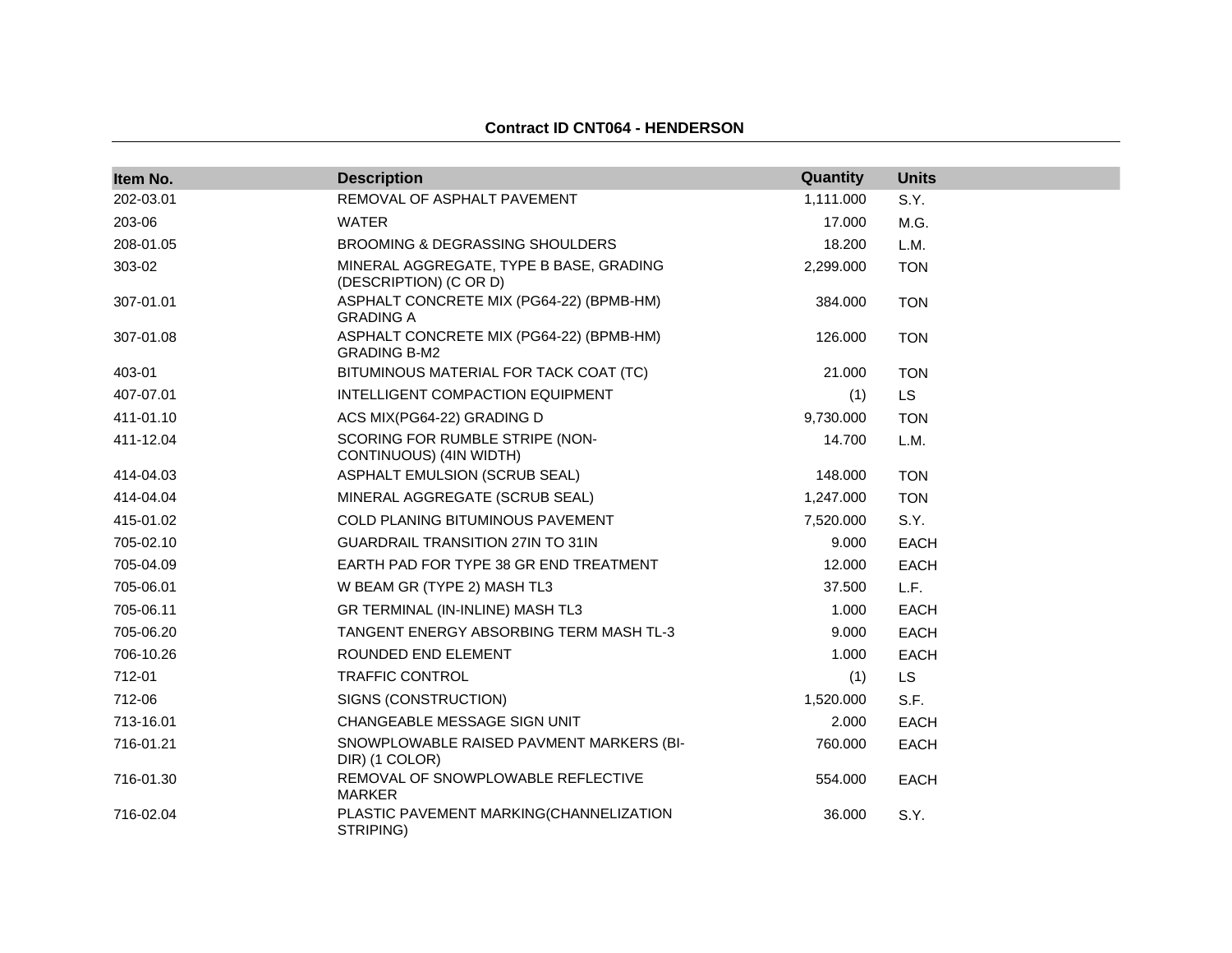# **Contract ID CNT064 - HENDERSON**

| Item No.  | <b>Description</b>                                    | Quantity | <b>Units</b> |
|-----------|-------------------------------------------------------|----------|--------------|
| 716-02.05 | PLASTIC PAVEMENT MARKING (STOP LINE)                  | 398.000  | L.F.         |
| 716-05.01 | PAINTED PAVEMENT MARKING (4" LINE)                    | 36.800   | L.M.         |
| 716-08.05 | REMOVAL OF PAVEMENT MARKING (STOP LINE)               | 187.000  | L.F.         |
| 716-08.20 | REMOVAL OF PAVEMENT MARKING (LINE)                    | 35.115   | L.M.         |
| 716-12.02 | ENHANCED FLATLINE THERMO PVMT MRKNG (6IN<br>LINE)     | 36.800   | L.M.         |
| 716-13.09 | SPRAY THERMO PVMT MRKNG (40 mil) (4IN DOTTED<br>LINE) | 400.000  | L.F.         |
| 717-01    | <b>MOBILIZATION</b>                                   |          | LS           |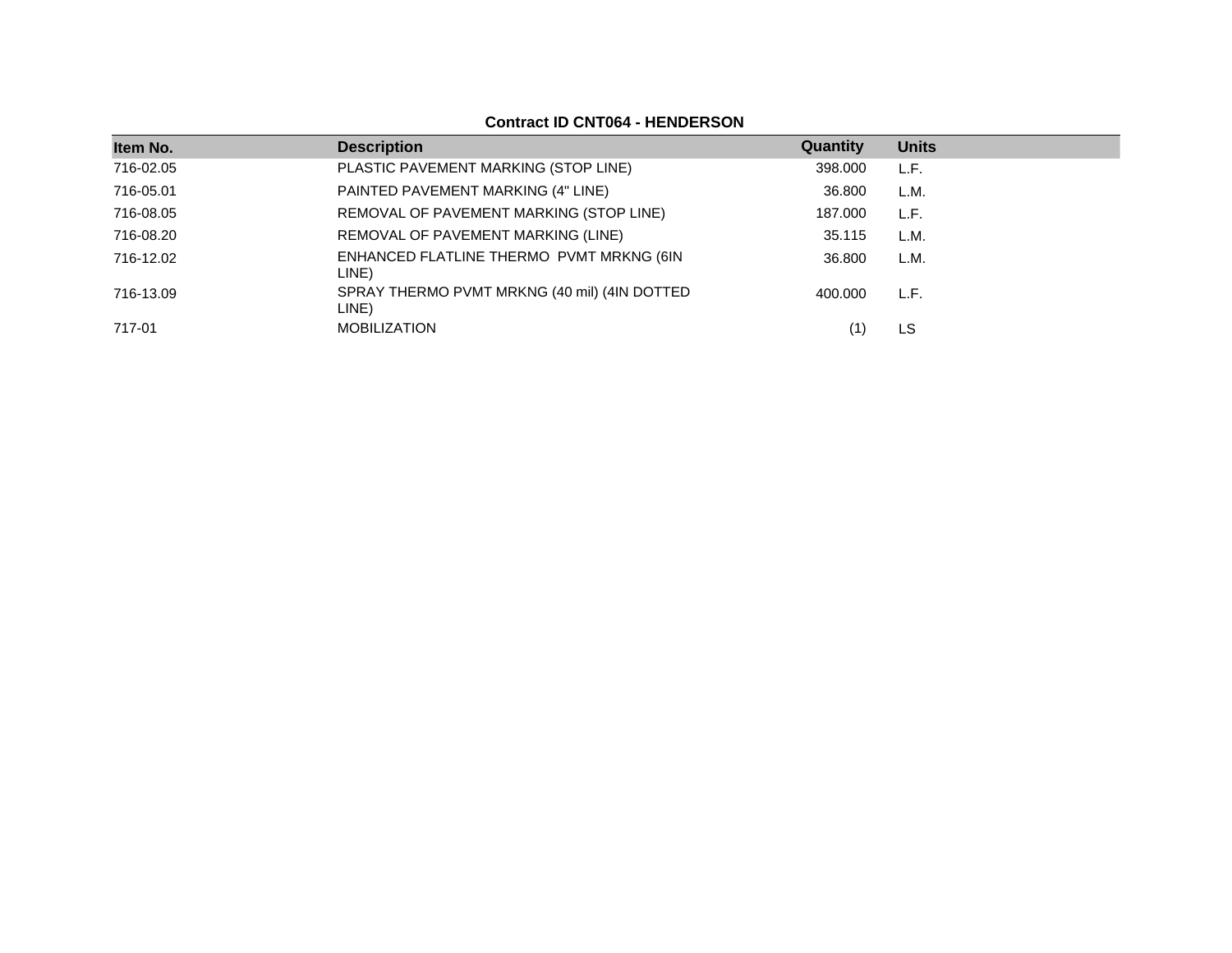### **Contract ID CNT039 - HOUSTON & STEWART**

| Item No.  | <b>Description</b>                                              | Quantity  | <b>Units</b> |
|-----------|-----------------------------------------------------------------|-----------|--------------|
| 208-01.05 | <b>BROOMING &amp; DEGRASSING SHOULDERS</b>                      | 12.200    | L.M.         |
| 303-01    | MINERAL AGGREGATE, TYPE A BASE, GRADING D                       | 1,662.000 | <b>TON</b>   |
| 307-01.08 | ASPHALT CONCRETE MIX (PG64-22) (BPMB-HM)<br><b>GRADING B-M2</b> | 400.000   | <b>TON</b>   |
| 403-01    | BITUMINOUS MATERIAL FOR TACK COAT (TC)                          | 38.000    | <b>TON</b>   |
| 411-03.12 | ACS MIX(PG64-22) THIN LIFT D ASPHALT                            | 3,520.000 | <b>TON</b>   |
| 411-12.04 | SCORING FOR RUMBLE STRIPE (NON-<br>CONTINUOUS) (4IN WIDTH)      | 9.600     | L.M.         |
| 415-01.01 | <b>COLD PLANING BITUMINOUS PAVEMENT</b>                         | 3,198.000 | <b>TON</b>   |
| 705-02.10 | <b>GUARDRAIL TRANSITION 27IN TO 31IN</b>                        | 2.000     | <b>EACH</b>  |
| 705-06.30 | GR TERMINAL (ENERGY ABSORBING) MASH TL2                         | 2.000     | <b>EACH</b>  |
| 706-01    | <b>GUARDRAIL REMOVED</b>                                        | 100.000   | L.F.         |
| 712-01    | <b>TRAFFIC CONTROL</b>                                          | (1)       | <b>LS</b>    |
| 712-04.01 | FLEXIBLE DRUMS (CHANNELIZING)                                   | 50.000    | <b>EACH</b>  |
| 712-05.01 | <b>WARNING LIGHTS (TYPE A)</b>                                  | 8.000     | <b>EACH</b>  |
| 712-06    | SIGNS (CONSTRUCTION)                                            | 1,900.000 | S.F.         |
| 716-01.21 | SNOWPLOWABLE RAISED PAVMENT MARKERS (BI-<br>DIR) (1 COLOR)      | 403.000   | <b>EACH</b>  |
| 716-02.05 | PLASTIC PAVEMENT MARKING (STOP LINE)                            | 13.000    | L.F.         |
| 716-03.03 | PLASTIC WORD PAVEMENT MARKING (STOP<br>AHEAD)                   | 1.000     | <b>EACH</b>  |
| 716-05.01 | PAINTED PAVEMENT MARKING (4" LINE)                              | 24.400    | L.M.         |
| 716-13.01 | SPRAY THERMO PVMT MRKNG (60 mil) (4IN LINE)                     | 24.400    | L.M.         |
| 717-01    | <b>MOBILIZATION</b>                                             | (1)       | <b>LS</b>    |
| 604-10.50 | BRIDGE DECK REPAIRS (PARTIAL DEPTH OF SLAB)                     | 20.000    | S.Y.         |
| 617-04.01 | TYPE 1 THIN EPOXY OVERLAY (EPOXY-URETHANE)                      | 560.000   | S.Y.         |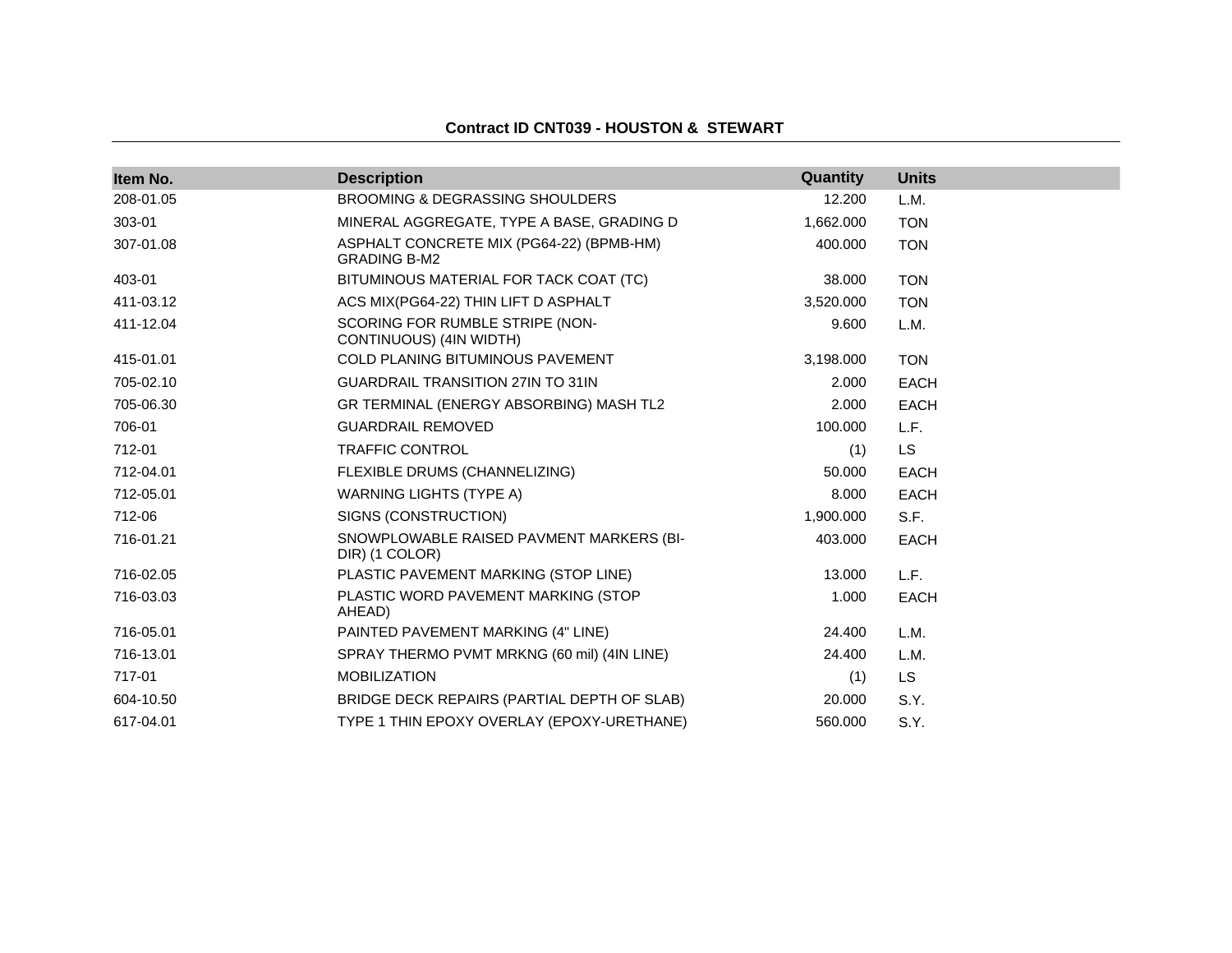| Item No.  | <b>Description</b>                                              | Quantity  | <b>Units</b> |
|-----------|-----------------------------------------------------------------|-----------|--------------|
| 105-01    | CONSTRUCTION STAKES, LINES AND GRADES                           | (1)       | <b>LS</b>    |
| 201-01    | <b>CLEARING AND GRUBBING</b>                                    | (1)       | <b>LS</b>    |
| 202-08.15 | REMOVAL OF CURB AND GUTTER (DESCRIPTION)<br>(INTERSECTIONS)     | 220.000   | L.F.         |
| 203-01    | ROAD & DRAINAGE EXCAVATION (UNCLASSIFIED)                       | 750.000   | C.Y.         |
| 203-04    | PLACING AND SPREADING TOPSOIL                                   | 200.000   | C.Y.         |
| 203-06    | <b>WATER</b>                                                    | 4.000     | M.G.         |
| 209-03.21 | FILTER SOCK (12 INCH)                                           | 3,750.000 | L.F.         |
| 209-05    | <b>SEDIMENT REMOVAL</b>                                         | 500.000   | C.Y.         |
| 209-08.02 | TEMPORARY SILT FENCE (WITH BACKING)                             | 800.000   | L.F.         |
| 209-40.33 | CATCH BASIN PROTECTION (TYPE D)                                 | 5.000     | <b>EACH</b>  |
| 209-40.41 | CATCH BASIN FILTER ASSEMBLY(TYPE 1)                             | 3.000     | <b>EACH</b>  |
| 303-01    | MINERAL AGGREGATE, TYPE A BASE, GRADING D                       | 260.000   | <b>TON</b>   |
| 303-10.01 | MINERAL AGGREGATE (SIZE 57)                                     | 800.000   | <b>TON</b>   |
| 307-01.01 | ASPHALT CONCRETE MIX (PG64-22) (BPMB-HM)<br><b>GRADING A</b>    | 300.000   | <b>TON</b>   |
| 307-01.08 | ASPHALT CONCRETE MIX (PG64-22) (BPMB-HM)<br><b>GRADING B-M2</b> | 180.000   | <b>TON</b>   |
| 402-01    | BITUMINOUS MATERIAL FOR PRIME COAT (PC)                         | 1.000     | <b>TON</b>   |
| 402-02    | AGGREGATE FOR COVER MATERIAL (PC)                               | 2.000     | <b>TON</b>   |
| 403-01    | BITUMINOUS MATERIAL FOR TACK COAT (TC)                          | 3.000     | <b>TON</b>   |
| 403-02    | ASPHALT CEMENT FOR TACK COAT (TC)                               | 1.000     | <b>TON</b>   |
| 411-01.10 | ACS MIX(PG64-22) GRADING D                                      | 310.000   | <b>TON</b>   |
| 415-01.02 | COLD PLANING BITUMINOUS PAVEMENT                                | 3,750.000 | S.Y.         |
| 604-36    | <b>SCARIFYING</b>                                               | 110.000   | S.Y.         |
| 607-02.02 | 15" CONCRETE PIPE CULVERT(CLASS III)                            | 10.000    | L.F.         |
| 607-03.30 | 18" PIPE CULVERT                                                | 18.000    | L.F.         |
| 611-02.10 | JUNCTION BOX, TYPE 1                                            | 1.000     | <b>EACH</b>  |
| 611-03.04 | <b>GRAY IRON CASTINGS (CATCHBASIN)</b>                          | 670.000   | LB.          |
| 611-07.01 | CLASS A CONCRETE (PIPE ENDWALLS)                                | 1.500     | C.Y.         |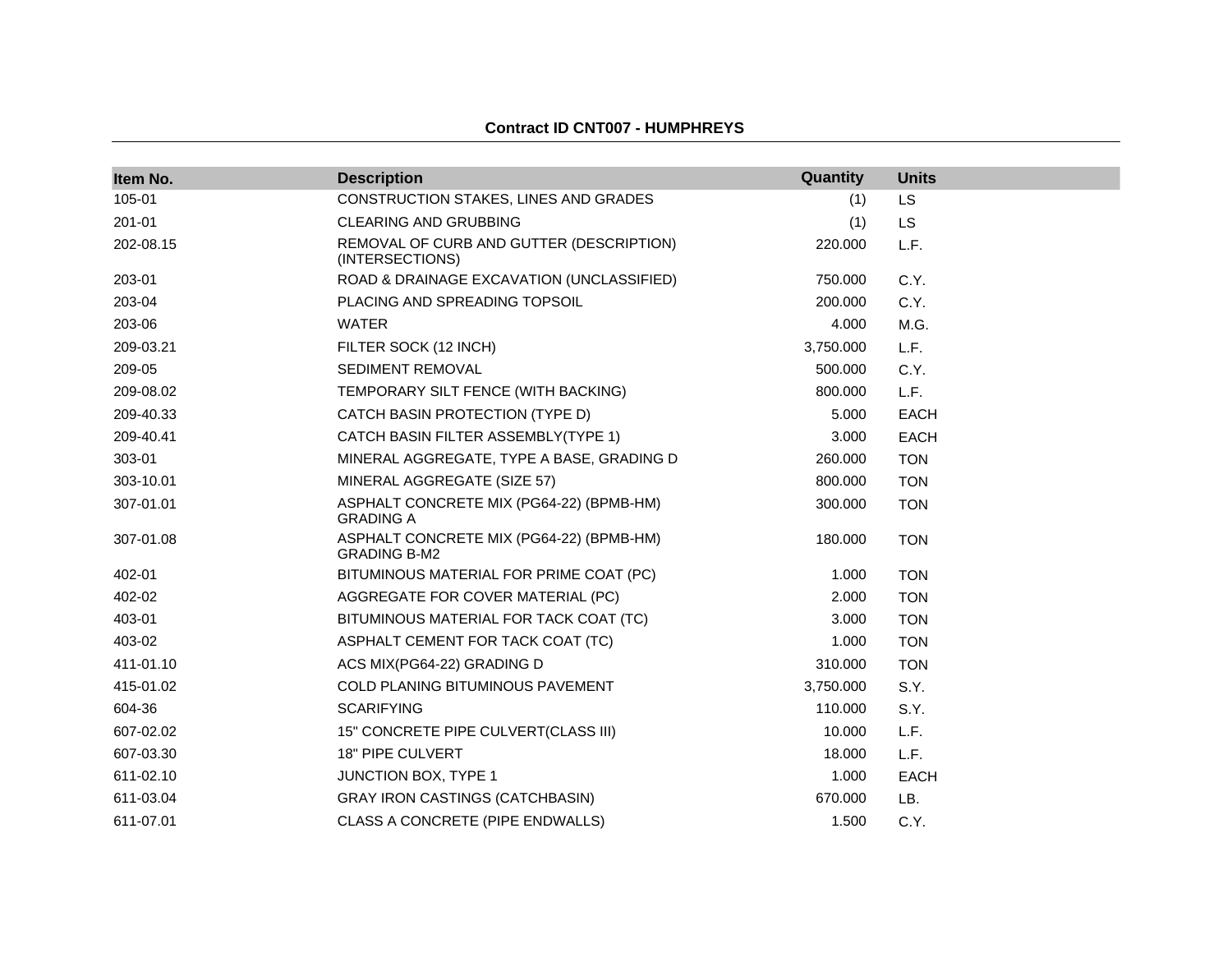| Item No.  | <b>Description</b>                                   | Quantity  | <b>Units</b> |
|-----------|------------------------------------------------------|-----------|--------------|
| 611-07.02 | STEEL BAR REINFORCEMENT (PIPE ENDWALLS)              | 70.000    | LB.          |
| 611-09.01 | ADJUSTMENT OF EXISTING CATCHBASIN                    | 1.000     | <b>EACH</b>  |
| 611-09.03 | CAPPING EXISTING CATCHBASIN                          | 1.000     | <b>EACH</b>  |
| 611-12.01 | CATCH BASINS, TYPE 12, 0' - 4' DEPTH                 | 1.000     | <b>EACH</b>  |
| 702-03    | CONCRETE COMBINED CURB & GUTTER                      | 65.000    | C.Y.         |
| 709-05.06 | MACHINED RIP-RAP (CLASS A-1)                         | 1,200.000 | <b>TON</b>   |
| 712-01    | <b>TRAFFIC CONTROL</b>                               | (1)       | LS.          |
| 712-04.01 | FLEXIBLE DRUMS (CHANNELIZING)                        | 150.000   | <b>EACH</b>  |
| 712-05.03 | <b>WARNING LIGHTS (TYPE C)</b>                       | 150.000   | <b>EACH</b>  |
| 712-06    | SIGNS (CONSTRUCTION)                                 | 206.000   | S.F.         |
| 712-09.01 | REMOVABLE PAVEMENT MARKING LINE                      | 350.000   | L.F.         |
| 712-09.04 | REMOVABLE PAVEMENT MARKING (STOP LINE)               | 15.000    | L.F.         |
| 713-11.02 | PERFORATED/KNOCKOUT SQUARE TUBE POST                 | 610.000   | LB.          |
| 713-11.21 | P POST SLIP BASE                                     | 12.000    | <b>EACH</b>  |
| 713-13.02 | FLAT SHEET ALUMINUM SIGNS (0.080" THICK)             | 25.000    | S.F.         |
| 713-13.03 | FLAT SHEET ALUMINUM SIGNS (0.100" THICK)             | 62.000    | S.F.         |
| 713-14.22 | STREET NAME SIGN (SUSPENDED 0.100IN THICK)           | 78.000    | S.F.         |
| 713-15    | REMOVAL OF SIGNS, POSTS AND FOOTINGS                 | (1)       | <b>LS</b>    |
| 713-15.02 | REMOVAL & RELOCATION OF SIGN & SUPPORT               | 6.000     | <b>EACH</b>  |
| 716-02.04 | PLASTIC PAVEMENT MARKING(CHANNELIZATION<br>STRIPING) | 10.000    | S.Y.         |
| 716-02.05 | PLASTIC PAVEMENT MARKING (STOP LINE)                 | 110.000   | L.F.         |
| 716-03.02 | PLASTIC WORD PAVEMENT MARKING (RXR)                  | 7.000     | <b>EACH</b>  |
| 716-05.06 | PAINTED PAVEMENT MARKING (TURN LANE<br>ARROW)        | 4.000     | <b>EACH</b>  |
| 716-05.09 | PAINTED PAVEMENT MARKING(STRAIGHT-TURN<br>ARROW)     | 3.000     | <b>EACH</b>  |
| 716-08.01 | REMOVAL OF PAVEMENT MARKING (LINE)                   | 6,000.000 | L.F.         |
| 716-08.05 | REMOVAL OF PAVEMENT MARKING (STOP LINE)              | 175.000   | L.F.         |
| 716-12.01 | ENHANCED FLATLINE THERMO PVMT MRKNG (4IN<br>LINE)    | 0.800     | L.M.         |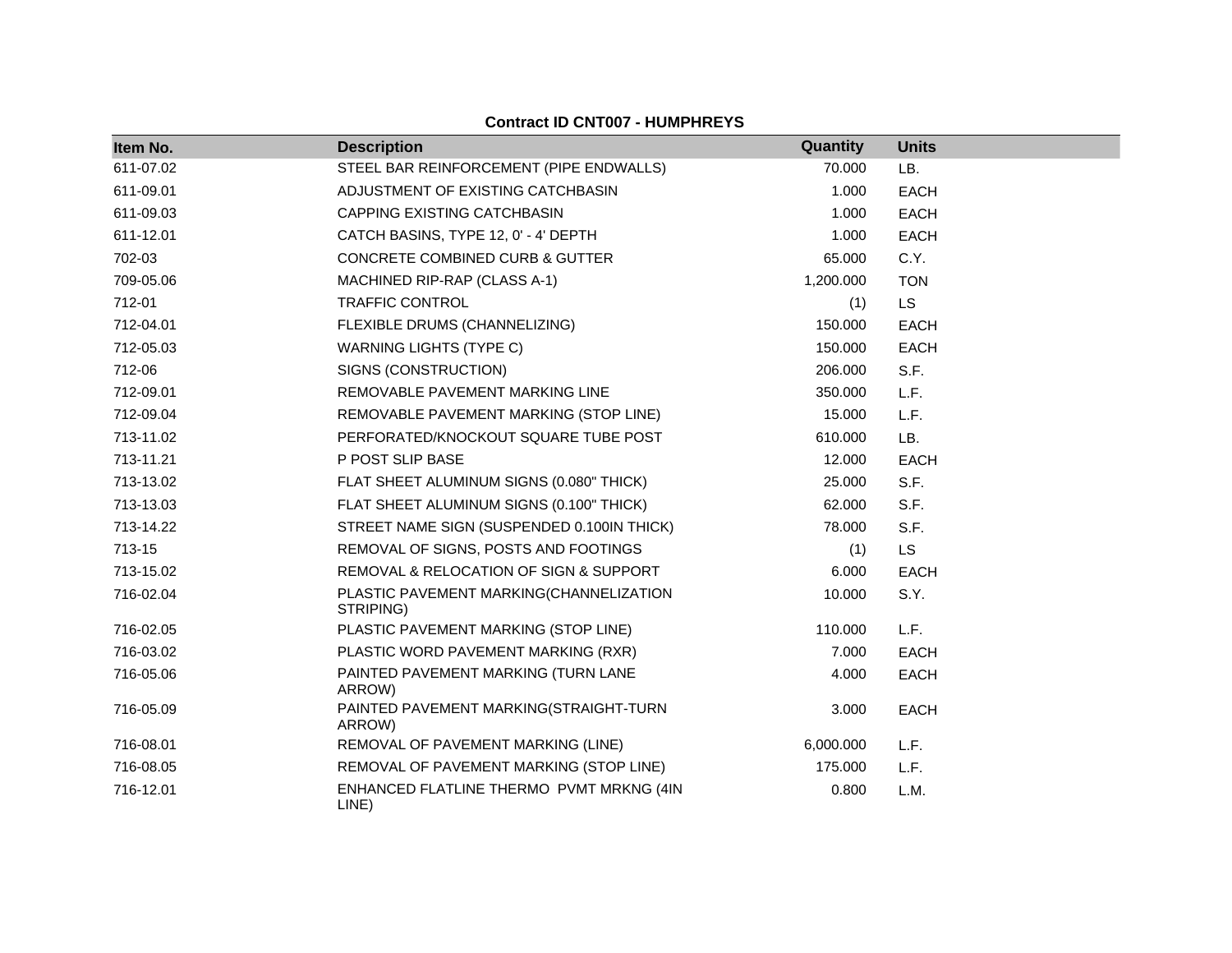| Item No.  | <b>Description</b>                                                   | Quantity  | <b>Units</b> |
|-----------|----------------------------------------------------------------------|-----------|--------------|
| 716-12.04 | ENHANCED FLATLINE THERMO PVMT MRKNG (4IN<br>DOTTED LINE)             | 150.000   | L.F.         |
| 717-01    | <b>MOBILIZATION</b>                                                  | (1)       | <b>LS</b>    |
| 730-01.02 | REMOVAL OF SIGNAL EQUIPMENT                                          | 3.000     | <b>EACH</b>  |
| 730-02.09 | SIGNAL HEAD ASSEMBLY (130 WITH BACKPLATE)                            | 32.000    | <b>EACH</b>  |
| 730-02.17 | SIGNAL HEAD ASSEMBLY (150 A2H WITH<br>BACKPLATE)                     | 6.000     | <b>EACH</b>  |
| 730-02.30 | SIGNAL HEAD ASSEMBLY (DESCRIPTION) (140 A1<br><b>WITH BACKPLATE)</b> | 4.000     | <b>EACH</b>  |
| 730-03.21 | INSTALL PULL BOX (TYPE B)                                            | 20.000    | <b>EACH</b>  |
| 730-05.01 | ELECTRICAL SERVICE CONNECTION                                        | 3.000     | <b>EACH</b>  |
| 730-05.03 | SERVICE CABLE (DESCRIPTION) (2 CONDUCTOR, #<br>6 AWG)                | 100.000   | L.F.         |
| 730-08.03 | SIGNAL CABLE - 7 CONDUCTOR                                           | 5,900.000 | L.F.         |
| 730-11.01 | STEEL CONDUIT RISER ASSEMBLY                                         | 3.000     | <b>EACH</b>  |
| 730-12.02 | CONDUIT 2" DIAMETER (PVC)                                            | 500.000   | L.F.         |
| 730-12.03 | CONDUIT 3" DIAMETER (PVC)                                            | 400.000   | L.F.         |
| 730-12.07 | <b>CONDUIT 1" DIAMETER (RGS)</b>                                     | 100.000   | L.F.         |
| 730-13.03 | VEHICLE DETECTOR (4 - CHANNEL, RACK MOUNT)                           | 12.000    | <b>EACH</b>  |
| 730-14.01 | SHIELDED DETECTOR CABLE                                              | 6,210.000 | L.F.         |
| 730-14.02 | <b>SAW SLOT</b>                                                      | 3,570.000 | L.F.         |
| 730-14.03 | <b>LOOP WIRE</b>                                                     | 6,380.000 | L.F.         |
| 730-15.32 | CABINET (EIGHT PHASE BASE MOUNTED)                                   | 3.000     | <b>EACH</b>  |
| 730-16.02 | EIGHT PHASE ACTUATED CONTROLLER                                      | 3.000     | <b>EACH</b>  |
| 730-23.36 | CANTILEVER SIGNAL SUPPORT (DESCRIPTION) (2<br>@ 35' & 55')           | 1.000     | <b>EACH</b>  |
| 730-23.37 | CANTILEVER SIGNAL SUPPORT (DESCRIPTION) (2<br>@ 35' & 60')           | 1.000     | <b>EACH</b>  |
| 730-23.38 | CANTILEVER SIGNAL SUPPORT (DESCRIPTION) (2<br>@ 50' & 55')           | 1.000     | <b>EACH</b>  |
| 730-23.39 | CANTILEVER SIGNAL SUPPORT (DESCRIPTION) (2<br>@30'855'               | 1.000     | <b>EACH</b>  |
| 730-23.88 | CANTILEVER SIGNAL SUPPORT (1 ARM @ 45')                              | 1.000     | <b>EACH</b>  |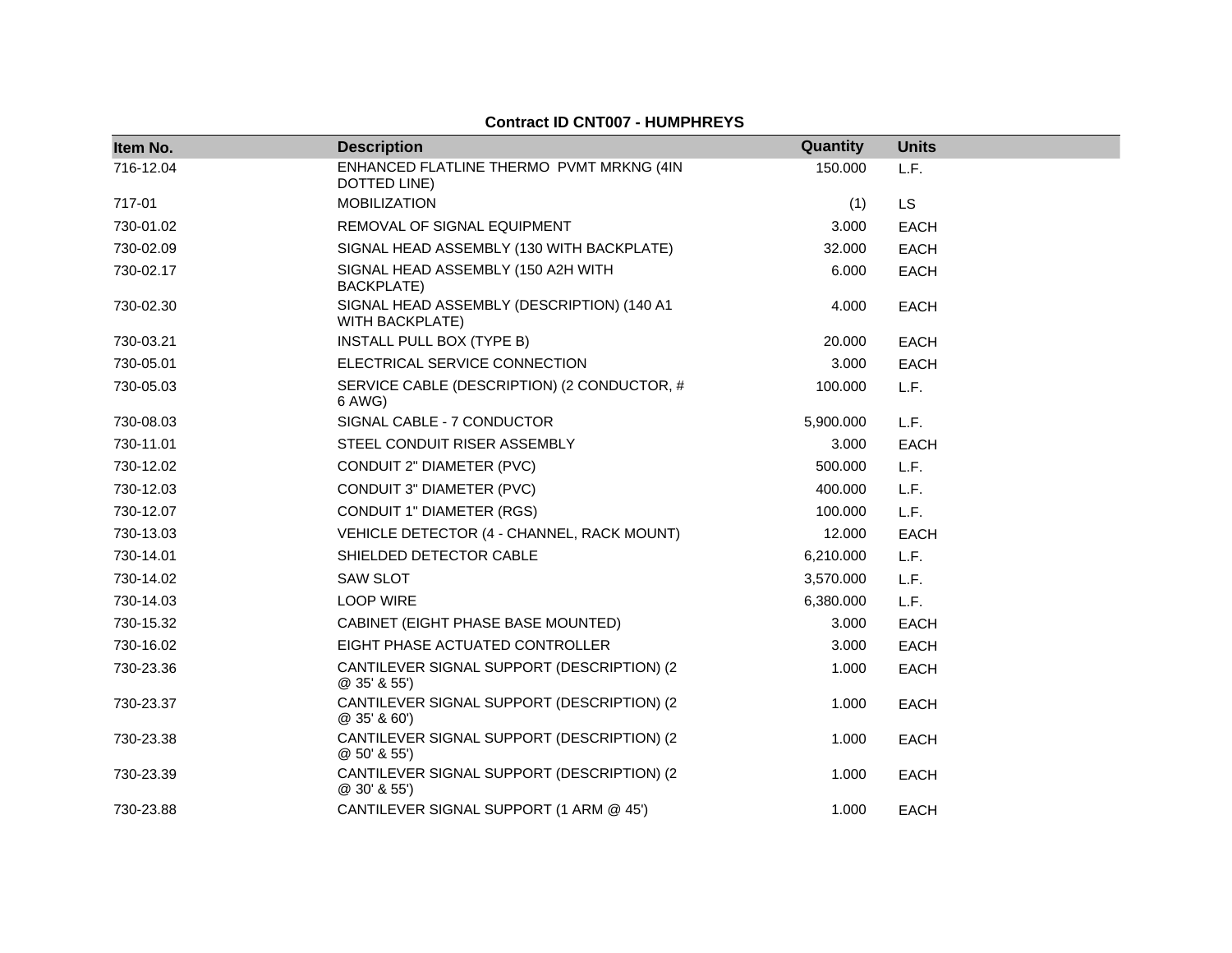| ltem No.  | <b>Description</b>                      | <b>Quantity</b> | <b>Units</b> |
|-----------|-----------------------------------------|-----------------|--------------|
| 740-10.03 | GEOTEXTILE (TYPE III) (EROSION CONTROL) | 500.000         | S.Y.         |
| 801-01.07 | TEMPORARY SEEDING (WITH MULCH)          | 65.000          | <b>UNIT</b>  |
| 801-03    | WATER (SEEDING & SODDING)               | 25.000          | M.G.         |
| 803-01    | SODDING (NEW SOD)                       | 250.000         | S.Y.         |
| 805-12.01 | EROSION CONTROL BLANKET (TYPE I)        | 850.000         | S.Y.         |
| 791-01.04 | 4IN STEEL GAS MAIN                      | 300.000         | L.F.         |
| 791-04.22 | HDD 4IN STEEL PIPE - UNCONSOLIDATED     | 255.000         | L.F.         |
| 791-06.32 | CONNECT TO 4IN EX. STL MAIN W/ STOPPLE  | 4.000           | <b>EACH</b>  |
| 791-10.05 | RETIRE IN PLACE 4IN SERV CUT & PLUG     | 4.000           | <b>EACH</b>  |
| 795-03.05 | <b>6IN PVC WATER LINE</b>               | 160.000         | L.F.         |
| 795-06.34 | <b>CUT AND CAP 8IN WATERLINE</b>        | 2.000           | EACH         |
| 795-07.03 | 6IN X 6IN TAPPING SLEEVE AND VALVE      | 2.000           | EACH         |
| 795-09.28 | 3/4IN COPPER SERVICE PIPE               | 4.000           | L.F.         |
| 795-11.04 | RELOCATE FIRE HYDRANT                   | 1.000           | EACH         |
| 795-13.01 | DI FITTINGS                             | 320.000         | LB.          |
| 795-14.08 | <b>RESTORE ASPHALT</b>                  | 10.000          | S.Y.         |
| 797-08.04 | 4IN PVC PIPE FOR SERVICE LATERAL        | 75.000          | L.F.         |
| 797-08.07 | 4IN CLEAN OUT ASSEMBLY                  | 3.000           | EACH         |
| 797-10.05 | CONNECT 4IN LATERAL TO SEWER LINE       | 2.000           | EACH         |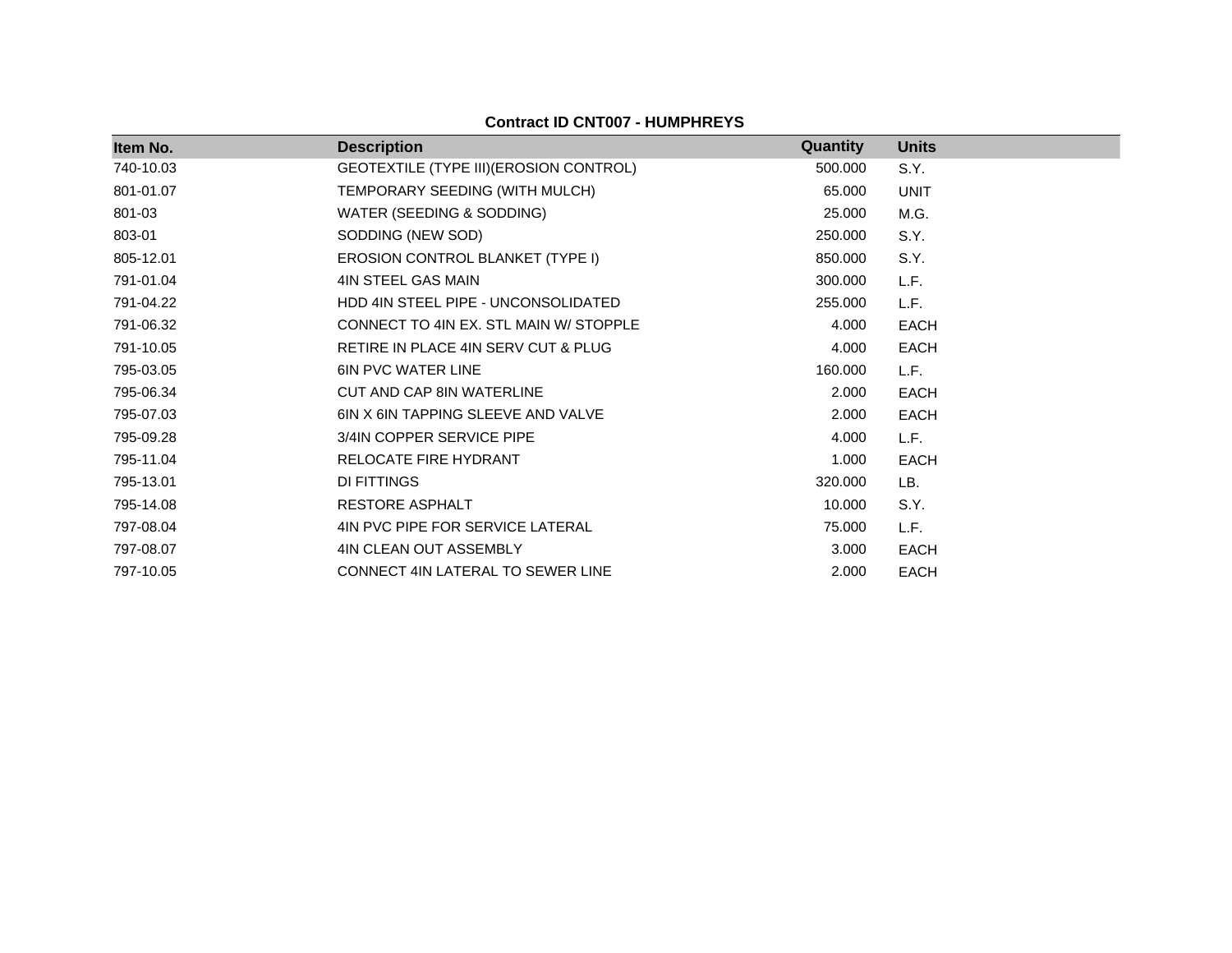### **Contract ID CNT029 - JACKSON & PUTNAM**

| Item No.  | <b>Description</b>                                         | Quantity    | <b>Units</b> |
|-----------|------------------------------------------------------------|-------------|--------------|
| 403-01.01 | BITUMINOUS MATERIAL FOR TACK COAT (MICRO-<br>SURFACING)    | 49.000      | <b>TON</b>   |
| 403-01.10 | <b>High Performance Fog Seals</b>                          | 258,486.000 | S.Y.         |
| 414-03.01 | EMULSIFIED ASPHALT FOR MICRO-SURFACING                     | 466.000     | <b>TON</b>   |
| 414-03.02 | AGGREGATE FOR MICRO SURFACING                              | 3,908.000   | <b>TON</b>   |
| 712-01    | <b>TRAFFIC CONTROL</b>                                     | (1)         | LS.          |
| 712-06    | SIGNS (CONSTRUCTION)                                       | 1,531.000   | S.F.         |
| 712-08.03 | ARROW BOARD (TYPE C)                                       | 1.000       | <b>EACH</b>  |
| 716-01.21 | SNOWPLOWABLE RAISED PAVMENT MARKERS (BI-<br>DIR) (1 COLOR) | 1,008.000   | <b>EACH</b>  |
| 716-01.22 | SNOWPLOWABLE RAISED PAVMENT MARKERS<br>(MONO-DIR)(1 COLOR) | 99.000      | <b>EACH</b>  |
| 716-01.23 | SNOWPLOWABLE RAISED PAVEMENT MARKERS<br>(BI-DIR)(2 COLOR)  | 952.000     | <b>EACH</b>  |
| 716-01.30 | REMOVAL OF SNOWPLOWABLE REFLECTIVE<br><b>MARKER</b>        | 1,142.000   | <b>EACH</b>  |
| 716-02.04 | PLASTIC PAVEMENT MARKING(CHANNELIZATION<br>STRIPING)       | 247.000     | S.Y.         |
| 716-02.05 | PLASTIC PAVEMENT MARKING (STOP LINE)                       | 1,365.000   | L.F.         |
| 716-02.06 | PLASTIC PAVEMENT MARKING (TURN LANE<br>ARROW)              | 30.000      | EACH         |
| 716-03.01 | PLASTIC WORD PAVEMENT MARKING (ONLY)                       | 4.000       | EACH         |
| 716-03.03 | PLASTIC WORD PAVEMENT MARKING (STOP<br>AHEAD)              | 1.000       | <b>EACH</b>  |
| 716-03.07 | PLASTIC WORD PAVEMENT MARKING (STOP)                       | 2.000       | <b>EACH</b>  |
| 716-04.05 | PLASTIC PAVEMENT MARKING (STRAIGHT ARROW)                  | 4.000       | EACH         |
| 716-04.16 | PLASTIC PAVEMENT MARKING (NOISE STRIP)                     | 72.000      | L.F.         |
| 716-08.04 | REMOVAL OF PAVEMENT MARKING<br>(CHANNELIZATION STRIPING)   | 247.000     | S.Y.         |
| 716-08.06 | REMOVAL OF PAVEMENT MARKING (TURN LANE<br>ARROW)           | 30.000      | <b>EACH</b>  |
| 716-08.11 | REMOVAL OF WORD PAVEMENT MARKING<br>(DESCRIPTION) (ONLY)   | 4.000       | <b>EACH</b>  |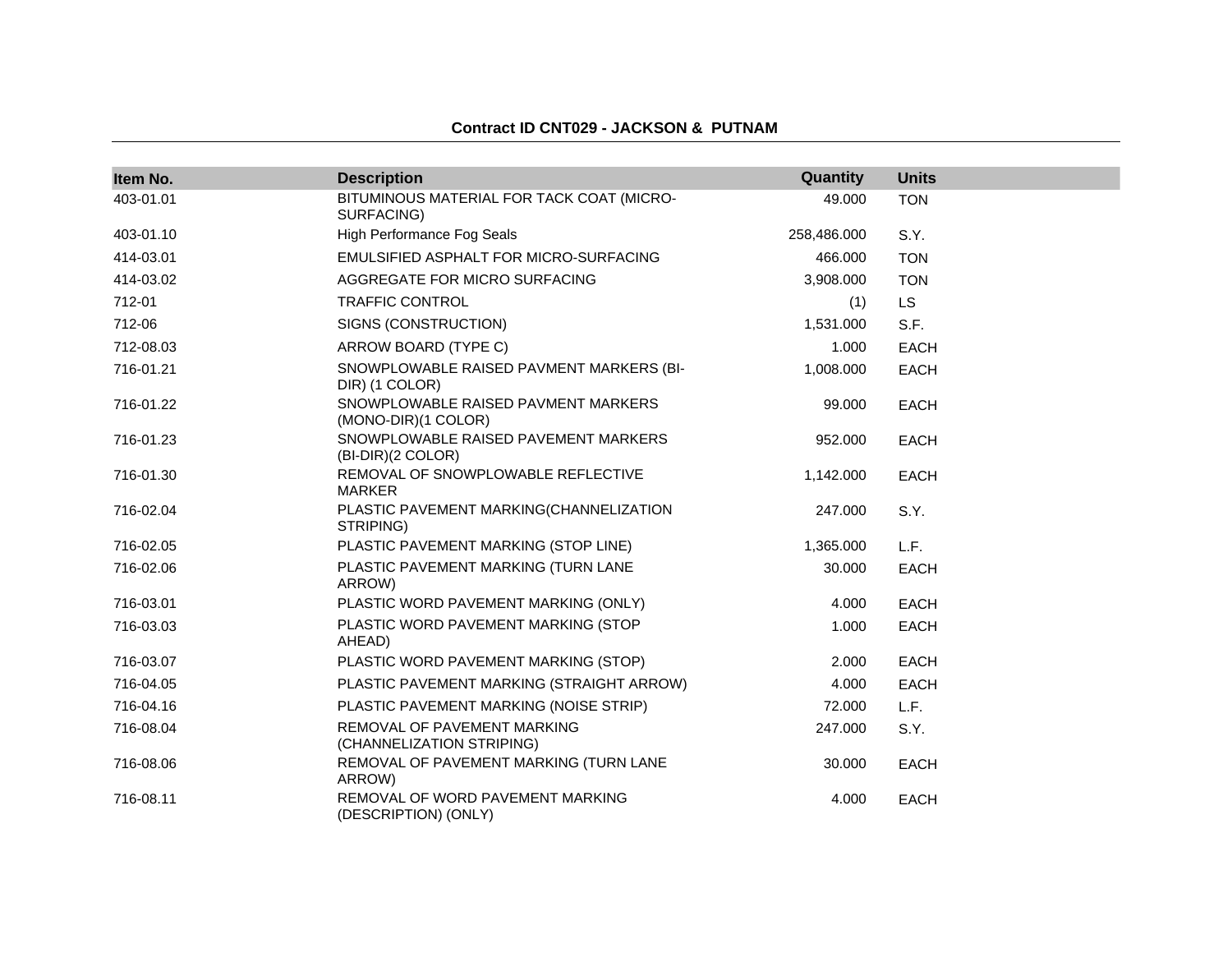## **Contract ID CNT029 - JACKSON & PUTNAM**

| Item No.  | <b>Description</b>                                             | Quantity | <b>Units</b> |
|-----------|----------------------------------------------------------------|----------|--------------|
| 716-08.11 | REMOVAL OF WORD PAVEMENT MARKING<br>(DESCRIPTION) (STOP AHEAD) | 1.000    | EACH         |
| 716-08.12 | REMOVAL OF WORD PAVEMENT MARKING<br>(DESCRIPTION) (STOP)       | 2.000    | EACH         |
| 716-08.20 | REMOVAL OF PAVEMENT MARKING (LINE)                             | 33.500   | L.M.         |
| 716-12.02 | ENHANCED FLATLINE THERMO PVMT MRKNG (6IN<br>LINE)              | 79.000   | L.M.         |
| 716-12.05 | ENHANCED FLATLINE THERMO PVMT MRKNG (6IN<br>DOTTED LINE)       | 80.000   | L.F.         |
| 716-12.06 | ENHANCED FLAT LINE THERMO (8IN LINE)                           | 530.000  | L.F.         |
| 717-01    | <b>MOBILIZATION</b>                                            |          | LS           |
|           |                                                                |          |              |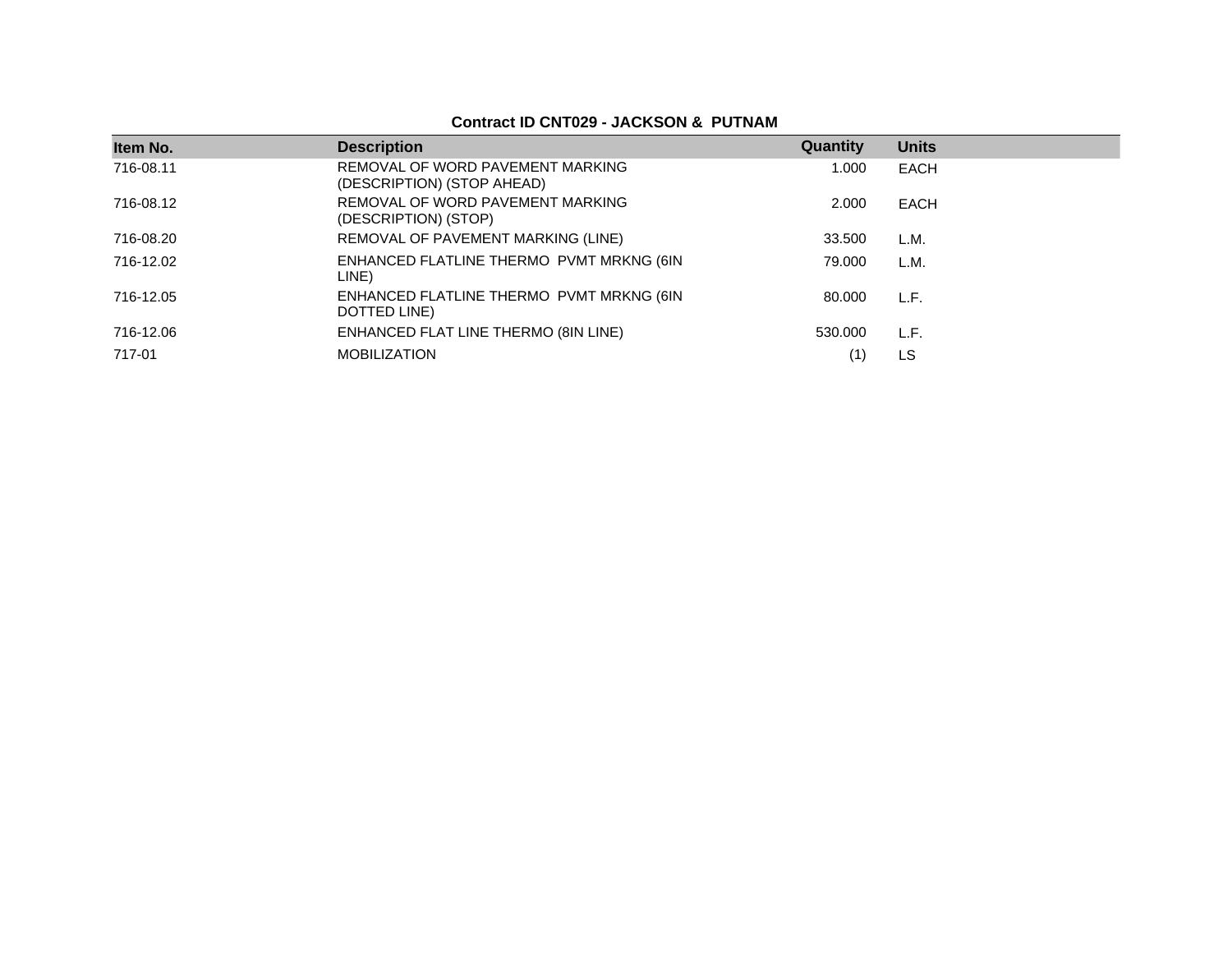### **Contract ID CNT058 - LAWRENCE**

| Item No.  | <b>Description</b>                                              | Quantity  | <b>Units</b> |
|-----------|-----------------------------------------------------------------|-----------|--------------|
| 208-01.05 | BROOMING & DEGRASSING SHOULDERS                                 | 23.700    | L.M.         |
| 303-01    | MINERAL AGGREGATE, TYPE A BASE, GRADING D                       | 3,072.000 | <b>TON</b>   |
| 307-01.08 | ASPHALT CONCRETE MIX (PG64-22) (BPMB-HM)<br><b>GRADING B-M2</b> | 1,130.000 | <b>TON</b>   |
| 403-01    | BITUMINOUS MATERIAL FOR TACK COAT (TC)                          | 59.000    | <b>TON</b>   |
| 411-01.10 | ACS MIX(PG64-22) GRADING D                                      | 7,613.000 | <b>TON</b>   |
| 411-12.03 | SCORING FOR RUMBLE STRIPE (NON-<br>CONTINUOUS) (8IN WIDTH)      | 17.800    | L.M.         |
| 712-01    | TRAFFIC CONTROL                                                 | (1)       | <b>LS</b>    |
| 712-04.01 | FLEXIBLE DRUMS (CHANNELIZING)                                   | 25,000    | <b>EACH</b>  |
| 712-06    | SIGNS (CONSTRUCTION)                                            | 2,440.000 | S.F.         |
| 716-01.21 | SNOWPLOWABLE RAISED PAVMENT MARKERS (BI-<br>DIR) (1 COLOR)      | 780,000   | <b>EACH</b>  |
| 716-01.30 | REMOVAL OF SNOWPLOWABLE REFLECTIVE<br><b>MARKER</b>             | 780.000   | <b>EACH</b>  |
| 716-02.05 | PLASTIC PAVEMENT MARKING (STOP LINE)                            | 288,000   | L.F.         |
| 716-05.01 | PAINTED PAVEMENT MARKING (4" LINE)                              | 2.000     | L.M.         |
| 716-12.02 | ENHANCED FLATLINE THERMO PVMT MRKNG (6IN<br>LINE)               | 22,400    | L.M.         |
| 716-13.02 | SPRAY THERMO PVMT MRKNG (60 mil) (6IN LINE)                     | 23.700    | L.M.         |
| 717-01    | <b>MOBILIZATION</b>                                             | (1)       | LS           |
|           |                                                                 |           |              |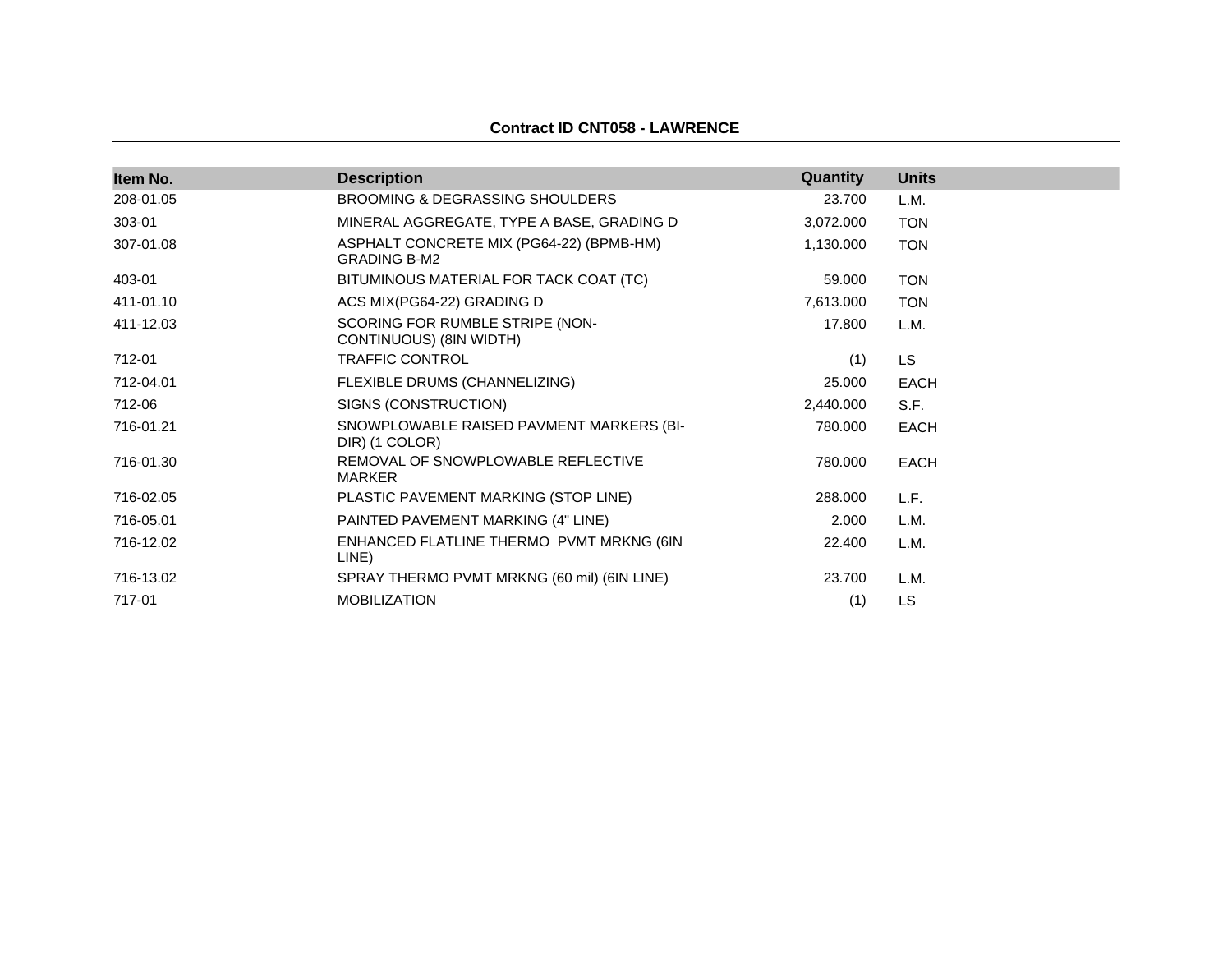#### **Contract ID CNT077 - MACON**

| Item No.  | <b>Description</b>                                             | Quantity | <b>Units</b> |
|-----------|----------------------------------------------------------------|----------|--------------|
| 307-01.07 | ASPHALT CONCRETE MIX (PG64-22) (BPMB-HM)<br><b>GRADING B-M</b> | 965.000  | <b>TON</b>   |
| 402-01    | BITUMINOUS MATERIAL FOR PRIME COAT (PC)                        | 1.000    | <b>TON</b>   |
| 403-01    | BITUMINOUS MATERIAL FOR TACK COAT (TC)                         | 1.000    | <b>TON</b>   |
| 411-02.10 | ACS MIX(PG70-22) GRADING D                                     | 469.000  | <b>TON</b>   |
| 411-02.11 | ACS MIX(PG70-22) GRADING E RDWY                                | 376.000  | <b>TON</b>   |
| 411-12.03 | SCORING FOR RUMBLE STRIPE (NON-<br>CONTINUOUS) (8IN WIDTH)     | 0.750    | L.M.         |
| 415-01.03 | COLD PLANING BITUMINOUS PAVEMENT                               | 489.000  | C.Y.         |
| 712-01    | <b>TRAFFIC CONTROL</b>                                         | (1)      | <b>LS</b>    |
| 713-02.21 | SIGN POST DELINEATION ENHANCEMENT                              | 36,000   | L.F.         |
| 713-11.01 | "U" SECTION STEEL POSTS                                        | 98.000   | LB.          |
| 713-11.02 | PERFORATED/KNOCKOUT SQUARE TUBE POST                           | 309.000  | LB.          |
| 713-13.02 | FLAT SHEET ALUMINUM SIGNS (0.080" THICK)                       | 34.190   | S.F.         |
| 713-13.03 | FLAT SHEET ALUMINUM SIGNS (0.100" THICK)                       | 107.000  | S.F.         |
| 713-15.36 | REMOVE SIGN, SUPPORT & FOOTING                                 | 12.000   | <b>EACH</b>  |
| 716-01.21 | SNOWPLOWABLE RAISED PAVMENT MARKERS (BI-<br>DIR) (1 COLOR)     | 108.000  | <b>EACH</b>  |
| 716-01.22 | SNOWPLOWABLE RAISED PAVMENT MARKERS<br>(MONO-DIR)(1 COLOR)     | 7.000    | <b>EACH</b>  |
| 716-02.04 | PLASTIC PAVEMENT MARKING(CHANNELIZATION<br>STRIPING)           | 26,000   | S.Y.         |
| 716-02.05 | PLASTIC PAVEMENT MARKING (STOP LINE)                           | 50.000   | L.F.         |
| 716-02.06 | PLASTIC PAVEMENT MARKING (TURN LANE<br>ARROW)                  | 1.000    | <b>EACH</b>  |
| 716-13.01 | SPRAY THERMO PVMT MRKNG (60 mil) (4IN LINE)                    | 2.820    | L.M.         |
| 716-13.04 | SPRAY THERMO PVMT MRKNG (60 mil) (4IN DOTTED<br>LINE)          | 115.000  | L.F.         |
| 717-01    | <b>MOBILIZATION</b>                                            | (1)      | LS.          |
| 730-01.08 | SCHOOL SPEED LIMIT FLASHING SIGNAL<br><b>INSTALLED</b>         | 2.000    | <b>EACH</b>  |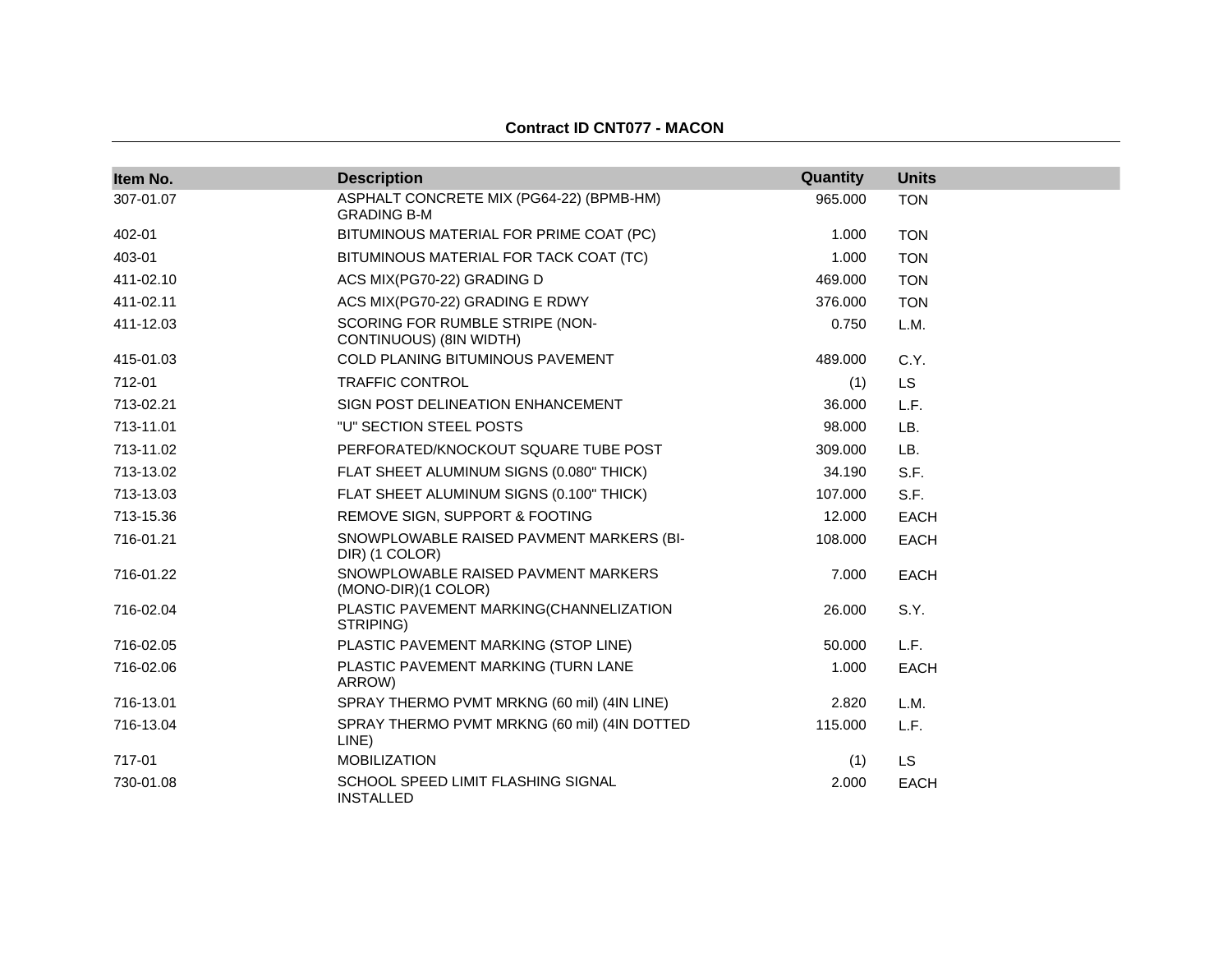### **Contract ID CNT070 - MADISON**

| Item No.  | <b>Description</b>                                                        | Quantity   | <b>Units</b> |
|-----------|---------------------------------------------------------------------------|------------|--------------|
| 105-01    | CONSTRUCTION STAKES, LINES AND GRADES                                     | (1)        | LS           |
| 201-01    | <b>CLEARING AND GRUBBING</b>                                              | (1)        | <b>LS</b>    |
| 202-04.01 | REMOVAL OF STRUCTURES (DESCRIPTION, STA.)<br>(EXT. BR. NO. 57-SR198-8.65) | (1)        | LS           |
| 203-01    | ROAD & DRAINAGE EXCAVATION (UNCLASSIFIED)                                 | 926.000    | C.Y.         |
| 203-03    | BORROW EXCAVATION (UNCLASSIFIED)                                          | 979.000    | C.Y.         |
| 203-06    | <b>WATER</b>                                                              | 10.000     | M.G.         |
| 204-02.01 | DRY EXCAVATION (BRIDGES)                                                  | 100.000    | C.Y.         |
| 209-05    | SEDIMENT REMOVAL                                                          | 10.000     | C.Y.         |
| 209-08.02 | TEMPORARY SILT FENCE (WITH BACKING)                                       | 1,483.000  | L.F.         |
| 209-08.03 | TEMPORARY SILT FENCE (WITHOUT BACKING)                                    | 500.000    | L.F.         |
| 209-09.04 | SEDIMENT FILTER BAG(15' X 10')                                            | 2.000      | <b>EACH</b>  |
| 209-65.04 | TEMPORARY IN STREAM DIVERSION                                             | 210.000    | L.F.         |
| 303-01    | MINERAL AGGREGATE, TYPE A BASE, GRADING D                                 | 657.000    | <b>TON</b>   |
| 303-01.02 | <b>GRANULAR BACKFILL (BRIDGES)</b>                                        | 48.000     | <b>TON</b>   |
| 303-10.01 | MINERAL AGGREGATE (SIZE 57)                                               | 11.000     | <b>TON</b>   |
| 307-01.01 | ASPHALT CONCRETE MIX (PG64-22) (BPMB-HM)<br><b>GRADING A</b>              | 206.000    | <b>TON</b>   |
| 307-01.08 | ASPHALT CONCRETE MIX (PG64-22) (BPMB-HM)<br><b>GRADING B-M2</b>           | 197.000    | <b>TON</b>   |
| 402-01    | BITUMINOUS MATERIAL FOR PRIME COAT (PC)                                   | 3.000      | <b>TON</b>   |
| 402-02    | AGGREGATE FOR COVER MATERIAL (PC)                                         | 11.000     | <b>TON</b>   |
| 403-01    | BITUMINOUS MATERIAL FOR TACK COAT (TC)                                    | 1.000      | <b>TON</b>   |
| 411-01.10 | ACS MIX(PG64-22) GRADING D                                                | 113.000    | <b>TON</b>   |
| 415-01.02 | <b>COLD PLANING BITUMINOUS PAVEMENT</b>                                   | 655.000    | S.Y.         |
| 604-02.03 | EPOXY COATED REINFORCING STEEL                                            | 37,303.000 | LB.          |
| 604-03.01 | <b>CLASS A CONCRETE (BRIDGES)</b>                                         | 145.000    | C.Y.         |
| 604-03.02 | STEEL BAR REINFORCEMENT (BRIDGES)                                         | 16,908.000 | LB.          |
| 604-03.04 | PAVEMENT @ BRIDGE ENDS                                                    | 210.000    | S.Y.         |
| 604-03.09 | CLASS D CONCRETE (BRIDGE DECK)                                            | 130.000    | C.Y.         |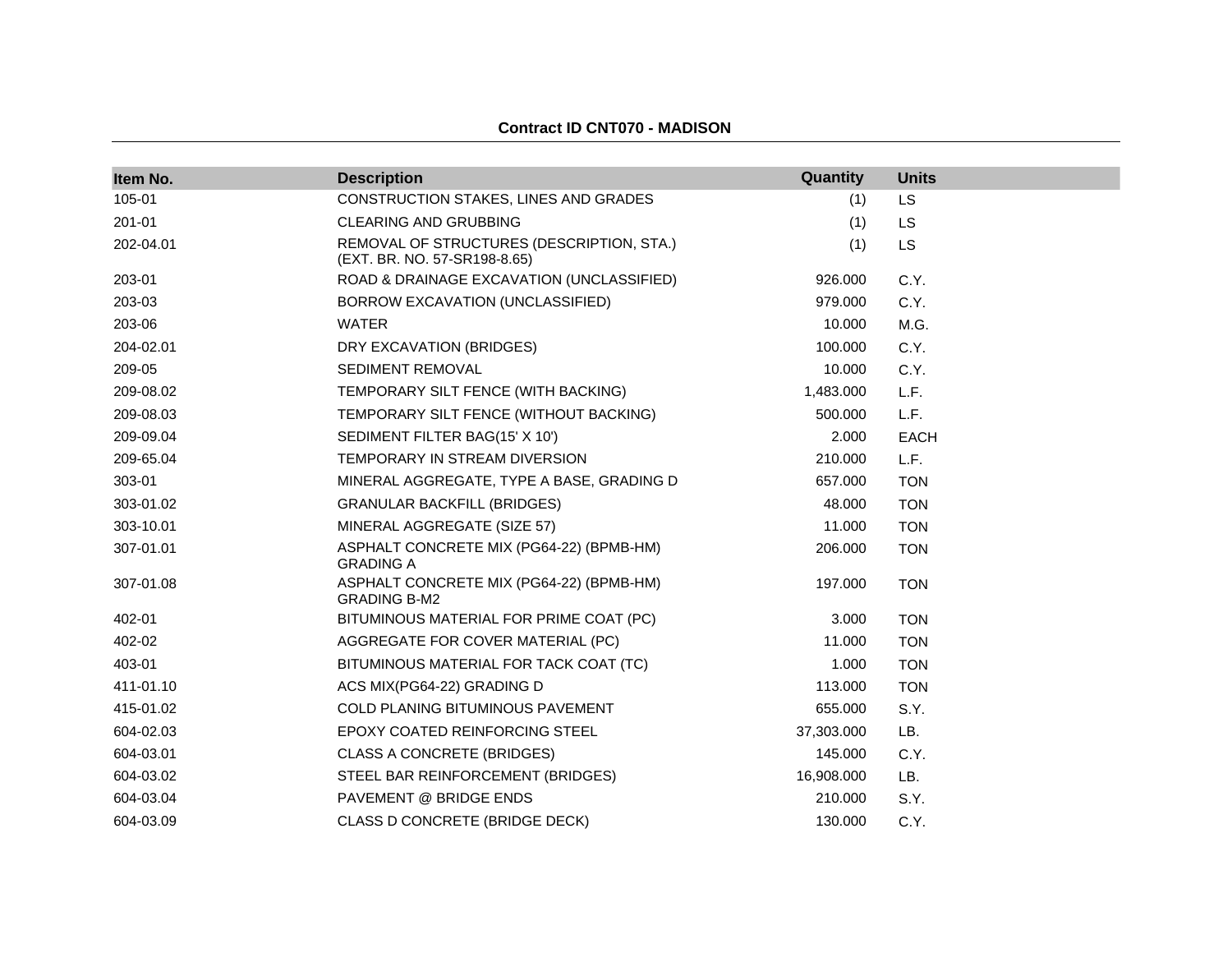### **Contract ID CNT070 - MADISON**

| Item No.  | <b>Description</b>                                      | Quantity   | <b>Units</b> |
|-----------|---------------------------------------------------------|------------|--------------|
| 604-04.01 | APPLIED TEXTURE FINISH (NEW STRUCTURES)                 | 330,000    | S.Y.         |
| 604-04.03 | BRIDGE END DRAINS(2'X8')                                | 4.000      | <b>EACH</b>  |
| 604-05.31 | BRIDGE DECK GROOVING (MECHANICAL)                       | 660.000    | S.Y.         |
| 606-04.01 | TEST PILES (STEEL PILES, 14 INCH)                       | 96.000     | L.F.         |
| 606-04.02 | LOADING TEST (STEEL PILES, 14 INCH)                     | 2.000      | <b>EACH</b>  |
| 606-04.03 | STEEL PILES (14 INCH)                                   | 456.000    | L.F.         |
| 606-04.06 | PILE TIPS (STEEL PILES, 14 INCH)                        | 14.000     | <b>EACH</b>  |
| 606-20.01 | TEST PILES (STEEL PIPE PILES, 18-INCH)                  | 134.000    | L.F.         |
| 606-20.02 | LOADING TEST (STEEL PIPE PILES, 18-INCH)                | 2.000      | <b>EACH</b>  |
| 606-20.03 | STEEL PIPE PILES (18-INCH)                              | 798.000    | L.F.         |
| 606-20.06 | PILE TIPS (STEEL PIPE PILES, 18-INCH)                   | 16.000     | <b>EACH</b>  |
| 606-24.10 | SHEET PILES                                             | 21,500.000 | S.F.         |
| 607-03.02 | 18" CONCRETE PIPE CULVERT (CLASS III)                   | 25.000     | L.F.         |
| 615-02.19 | PRESTRESSED CONCRETE BOX BEAM (24" X 36")               | 494.000    | L.F.         |
| 617-02    | <b>BRIDGE DECK CRACK SEALING</b>                        | 153.000    | L.F.         |
| 617-05    | SEALANT (DESCRIPTION) (HMWM)                            | 2.000      | GAL.         |
| 620-05.01 | CONC PARAPET SINGLE SLOPE (STD-1-1SS)                   | 268.000    | L.F.         |
| 621-05.01 | <b>TEMPORARY SHORING</b>                                | 7,000.000  | S.F.         |
| 705-01.01 | <b>GUARDRAIL AT BRIDGE ENDS</b>                         | 108.000    | L.F.         |
| 705-04.50 | PORTABLE BARRIER RAIL DELINEATOR                        | 44.000     | <b>EACH</b>  |
| 705-06.01 | W BEAM GR (TYPE 2) MASH TL3                             | 159.000    | L.F.         |
| 705-06.20 | TANGENT ENERGY ABSORBING TERM MASH TL-3                 | 4.000      | <b>EACH</b>  |
| 705-08.51 | PORTABLE IMPACT ATTENUATOR NCHRP350 TL-3                | 2.000      | <b>EACH</b>  |
| 709-05.08 | MACHINED RIP-RAP (CLASS B)                              | 575.000    | <b>TON</b>   |
| 710-09.01 | 6" PERFORATED PIPE WITH VERTICAL DRAIN<br><b>SYSTEM</b> | 134.000    | L.F.         |
| 710-09.02 | 6" PIPE UNDERDRAIN                                      | 48.000     | L.F.         |
| 712-01    | TRAFFIC CONTROL                                         | (1)        | LS           |
| 712-02.02 | INTERCONNECTED PORTABLE BARRIER RAIL                    | 560.000    | L.F.         |
| 712-04.01 | FLEXIBLE DRUMS (CHANNELIZING)                           | 17.000     | <b>EACH</b>  |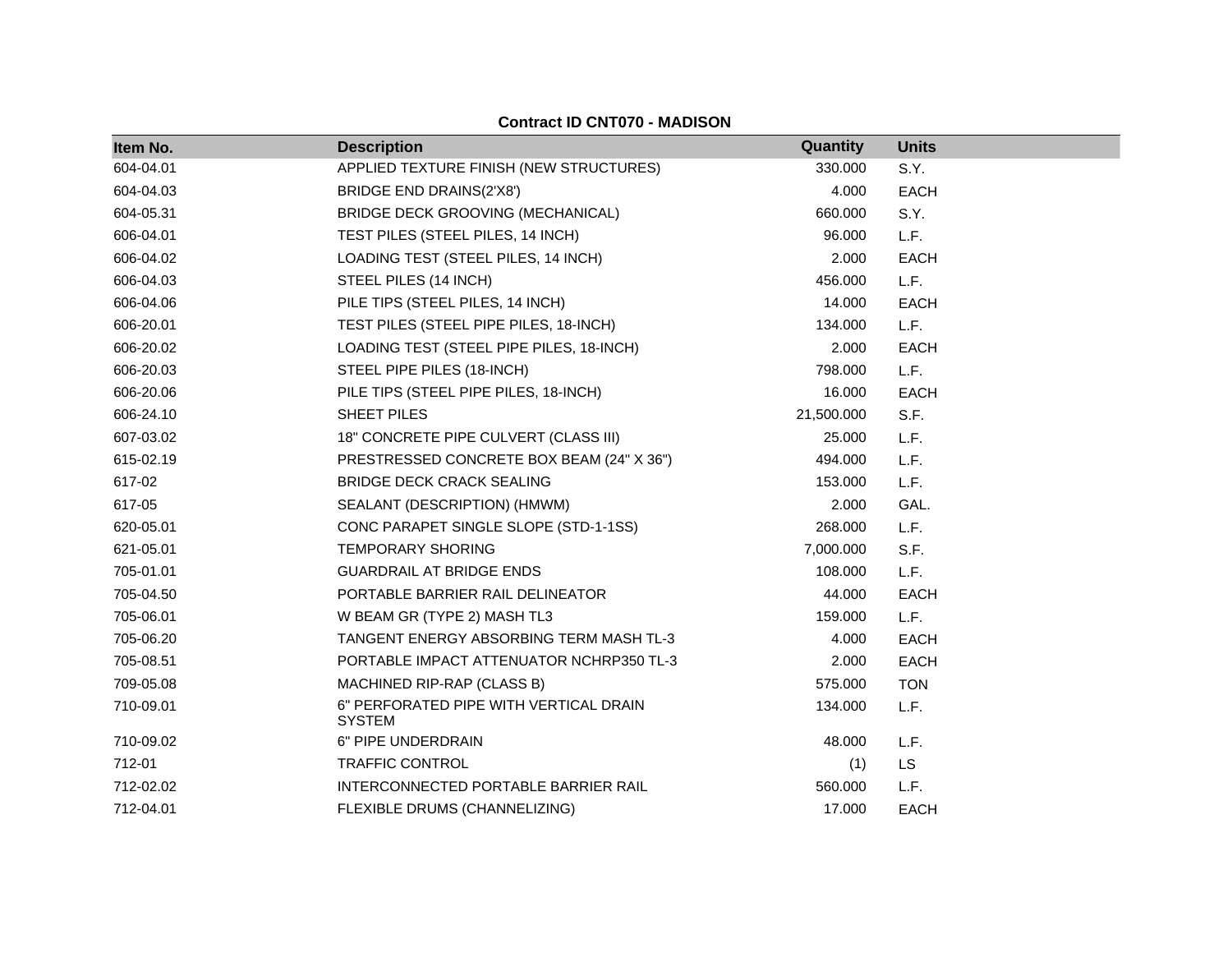| Item No.  | <b>Description</b>                                | Quantity  | <b>Units</b> |
|-----------|---------------------------------------------------|-----------|--------------|
| 712-06    | SIGNS (CONSTRUCTION)                              | 427.000   | S.F.         |
| 712-07.03 | TEMPORARY BARRICADES (TYPE III)                   | 10.000    | L.F.         |
| 712-09.01 | REMOVABLE PAVEMENT MARKING LINE                   | 1,800.000 | L.F.         |
| 712-09.04 | REMOVABLE PAVEMENT MARKING (STOP LINE)            | 24.000    | L.F.         |
| 713-16.01 | CHANGEABLE MESSAGE SIGN UNIT                      | 2.000     | <b>EACH</b>  |
| 716-12.02 | ENHANCED FLATLINE THERMO PVMT MRKNG (6IN<br>LINE) | 0.500     | L.M.         |
| 717-01    | <b>MOBILIZATION</b>                               | (1)       | LS           |
| 730-40    | TEMPORARY TRAFFIC SIGNAL SYSTEM                   | 1.000     | EACH         |
| 740-10.03 | GEOTEXTILE (TYPE III) (EROSION CONTROL)           | 146.000   | S.Y.         |
| 740-11.03 | TEMPORARY SEDIMENT TUBE 18IN                      | 1,700.000 | L.F.         |
| 801-01.07 | TEMPORARY SEEDING (WITH MULCH)                    | 20,000    | <b>UNIT</b>  |
| 801-02.08 | TEMPORARY SEEDING (WITHOUT MULCH)                 | 20.000    | <b>UNIT</b>  |
| 801-03    | WATER (SEEDING & SODDING)                         | 11.000    | M.G.         |
| 803-01    | SODDING (NEW SOD)                                 | 1,100.000 | S.Y.         |
|           |                                                   |           |              |

## **Contract ID CNT070 - MADISON**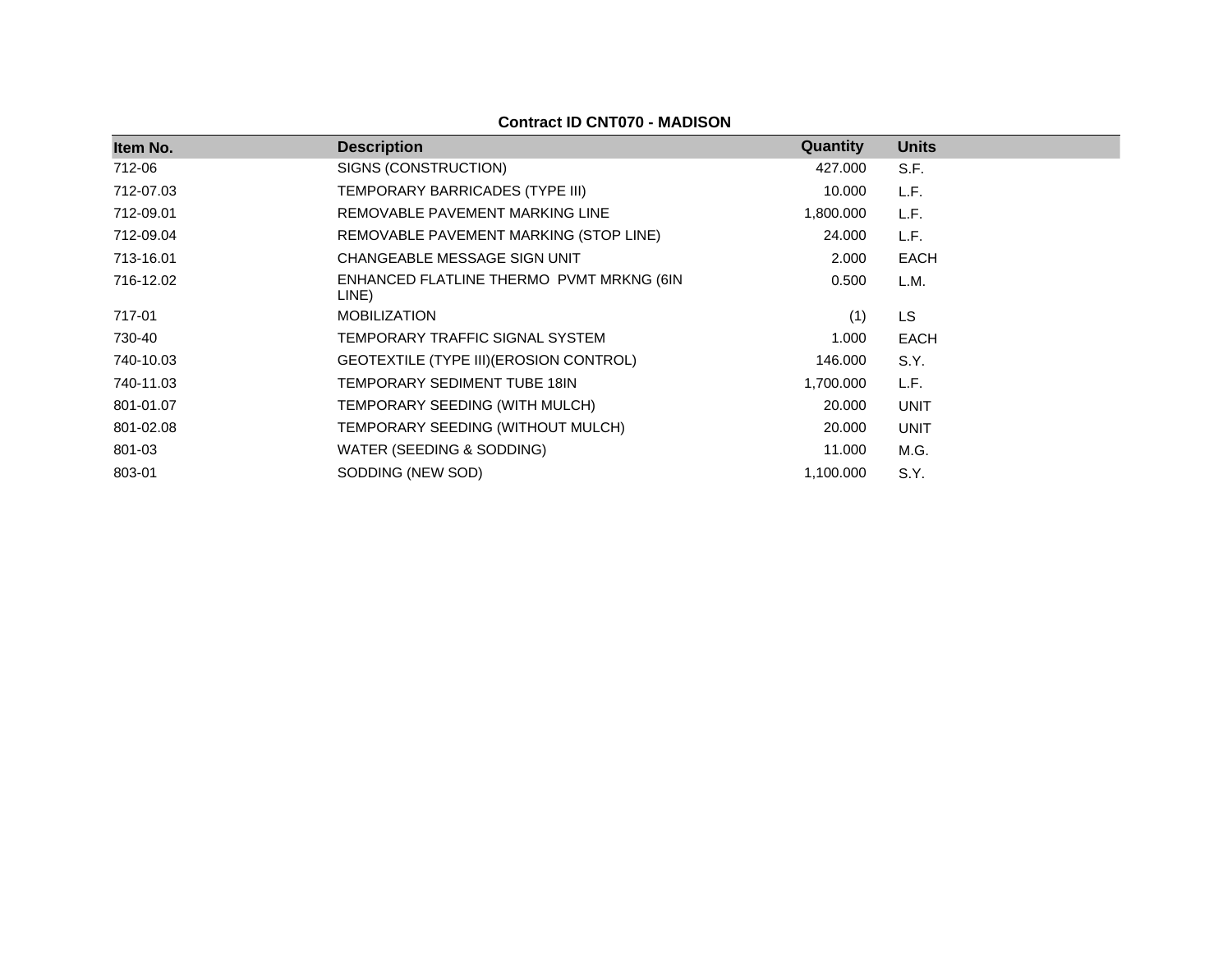| Item No.  | <b>Description</b>                                              | Quantity  | <b>Units</b> |
|-----------|-----------------------------------------------------------------|-----------|--------------|
| 303-01    | MINERAL AGGREGATE, TYPE A BASE, GRADING D                       | 1,255.000 | <b>TON</b>   |
| 307-01.08 | ASPHALT CONCRETE MIX (PG64-22) (BPMB-HM)<br><b>GRADING B-M2</b> | 290.000   | <b>TON</b>   |
| 403-01    | BITUMINOUS MATERIAL FOR TACK COAT (TC)                          | 67.000    | <b>TON</b>   |
| 411-01.07 | ACS MIX (PG64-22) GRADING E SHOULDER                            | 2,055.000 | <b>TON</b>   |
| 411-01.10 | ACS MIX(PG64-22) GRADING D                                      | 7,710.000 | <b>TON</b>   |
| 415-01.01 | COLD PLANING BITUMINOUS PAVEMENT                                | 9,962.000 | <b>TON</b>   |
| 611-03.04 | <b>GRAY IRON CASTINGS (CATCHBASIN)</b>                          | 5,250.000 | LB.          |
| 611-09.01 | ADJUSTMENT OF EXISTING CATCHBASIN                               | 7.000     | <b>EACH</b>  |
| 701-01.01 | <b>CONCRETE SIDEWALK (4 ")</b>                                  | 500.000   | S.F.         |
| 701-02.03 | <b>CONCRETE CURB RAMP</b>                                       | 100.000   | S.F.         |
| 702-03    | <b>CONCRETE COMBINED CURB &amp; GUTTER</b>                      | 4.000     | C.Y.         |
| 712-01    | <b>TRAFFIC CONTROL</b>                                          | (1)       | <b>LS</b>    |
| 712-04.01 | FLEXIBLE DRUMS (CHANNELIZING)                                   | 93.000    | <b>EACH</b>  |
| 712-05.03 | <b>WARNING LIGHTS (TYPE C)</b>                                  | 60.000    | <b>EACH</b>  |
| 712-06    | SIGNS (CONSTRUCTION)                                            | 576.000   | S.F.         |
| 712-08.03 | ARROW BOARD (TYPE C)                                            | 2.000     | <b>EACH</b>  |
| 713-16.01 | CHANGEABLE MESSAGE SIGN UNIT                                    | 2.000     | <b>EACH</b>  |
| 716-01.22 | SNOWPLOWABLE RAISED PAVMENT MARKERS<br>(MONO-DIR)(1 COLOR)      | 35.000    | <b>EACH</b>  |
| 716-01.23 | SNOWPLOWABLE RAISED PAVEMENT MARKERS<br>(BI-DIR)(2 COLOR)       | 543.000   | <b>EACH</b>  |
| 716-01.30 | REMOVAL OF SNOWPLOWABLE REFLECTIVE<br><b>MARKER</b>             | 578.000   | <b>EACH</b>  |
| 716-02.03 | PLASTIC PAVEMENT MARKING (CROSS-WALK)                           | 411.000   | L.F.         |
| 716-02.04 | PLASTIC PAVEMENT MARKING(CHANNELIZATION<br>STRIPING)            | 261.000   | S.Y.         |
| 716-02.05 | PLASTIC PAVEMENT MARKING (STOP LINE)                            | 2,000.000 | L.F.         |
| 716-02.06 | PLASTIC PAVEMENT MARKING (TURN LANE<br>ARROW)                   | 40.000    | <b>EACH</b>  |
| 716-03.01 | PLASTIC WORD PAVEMENT MARKING (ONLY)                            | 2.000     | <b>EACH</b>  |

### **Contract ID CNT027 - MCMINN**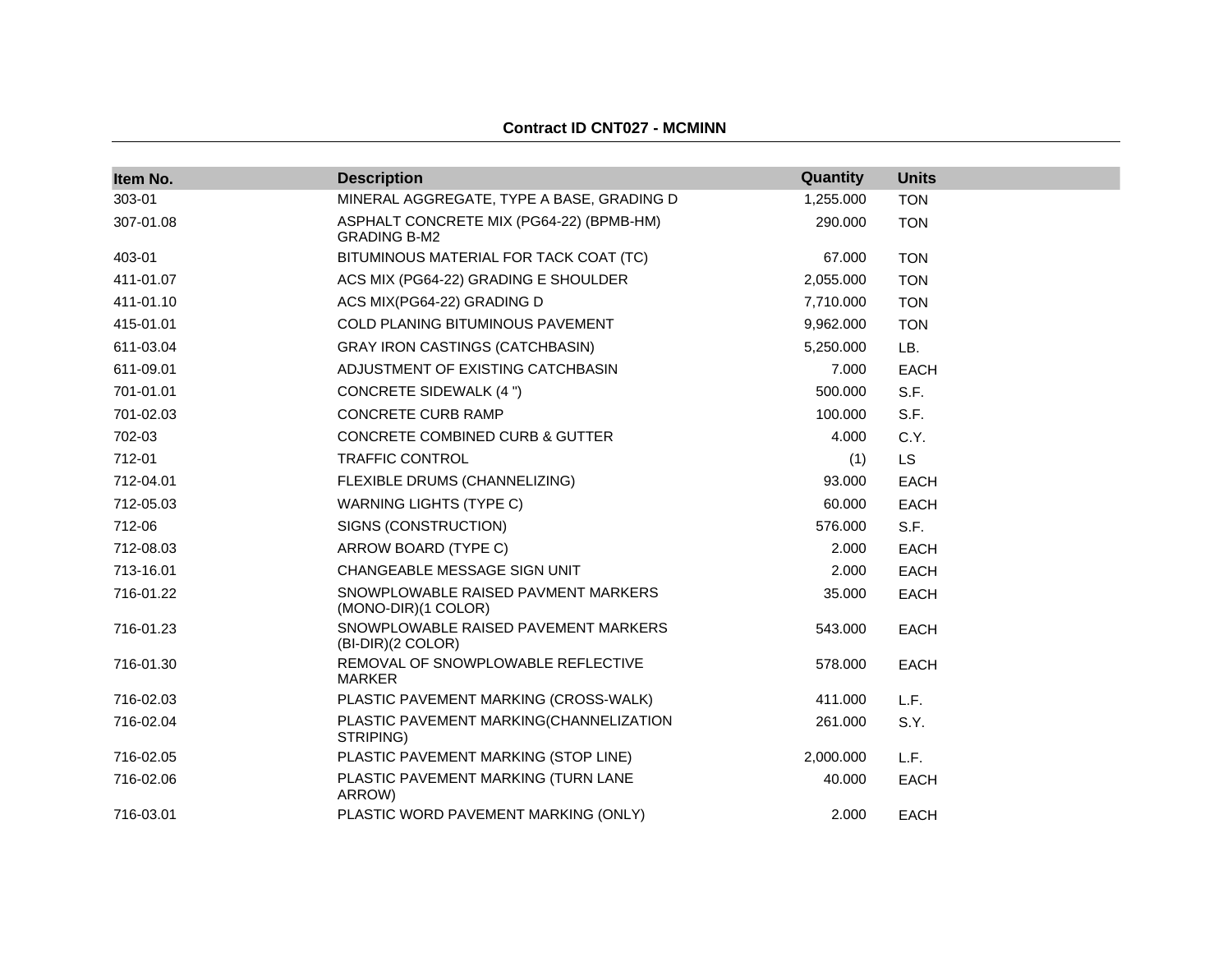| Item No.  | <b>Description</b>                                                | Quantity   | <b>Units</b> |
|-----------|-------------------------------------------------------------------|------------|--------------|
| 716-04.01 | PLASTIC PAVEMENT MARKING (STRAIGHT-TURN<br>ARROW)                 | 4.000      | <b>EACH</b>  |
| 716-04.12 | PLASTIC PAVEMENT MARKING (YIELD LINE)                             | 150.000    | S.F.         |
| 716-04.14 | PLASTIC PAVEMENT MARKING (LANE REDUCTION<br>ARROW)                | 3.000      | <b>EACH</b>  |
| 716-05.01 | PAINTED PAVEMENT MARKING (4" LINE)                                | 18.500     | L.M.         |
| 716-05.05 | PAINTED PAVEMENT MARKING (STOP LINE)                              | 2,000.000  | L.F.         |
| 716-10.30 | TRUNCATED DOME DETECTABLE WARNING MAT                             | 8.000      | S.F.         |
| 716-12.02 | ENHANCED FLATLINE THERMO PVMT MRKNG (6IN<br>LINE)                 | 14.500     | L.M.         |
| 716-12.03 | ENHANCED FLATLINE THERMO PVMT MRKNG (8IN<br><b>BARRIER LINE</b> ) | 80.000     | L.F.         |
| 716-12.05 | ENHANCED FLATLINE THERMO PVMT MRKNG (6IN<br>DOTTED LINE)          | 1,300.000  | L.F.         |
| 717-01    | <b>MOBILIZATION</b>                                               | (1)        | <b>LS</b>    |
| 730-14.02 | <b>SAW SLOT</b>                                                   | 7,950.000  | L.F.         |
| 730-14.03 | <b>LOOP WIRE</b>                                                  | 19,380.000 | L.F.         |

## **Contract ID CNT027 - MCMINN**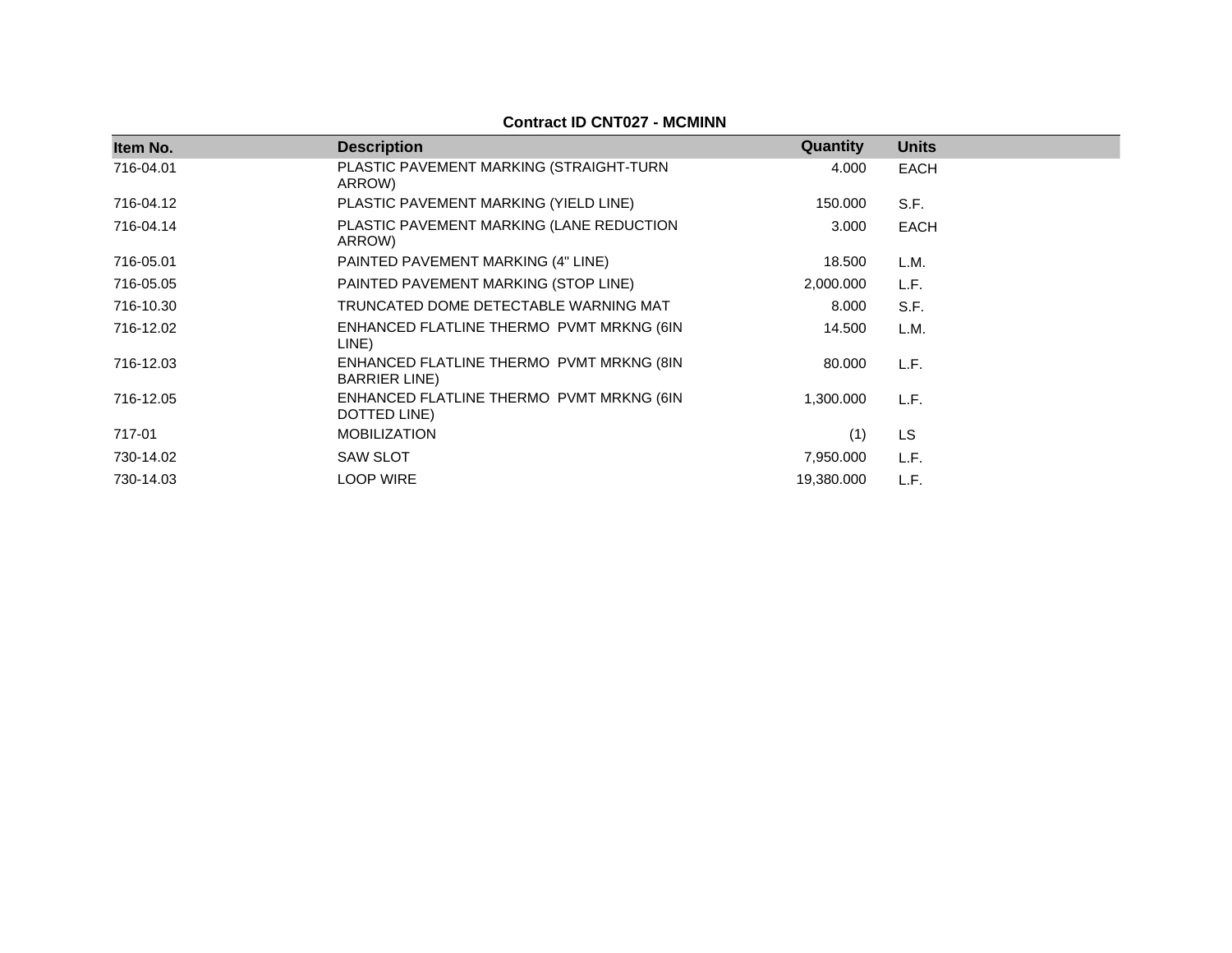| Item No.  | <b>Description</b>                              | Quantity  | <b>Units</b> |
|-----------|-------------------------------------------------|-----------|--------------|
| 203-10    | EMBANKMENT (COMPACTED IN PLACE)                 | 646.000   | C.Y.         |
| 209-08.02 | TEMPORARY SILT FENCE (WITH BACKING)             | 875.000   | L.F.         |
| 403-01    | BITUMINOUS MATERIAL FOR TACK COAT (TC)          | 2.450     | <b>TON</b>   |
| 411-01.10 | ACS MIX(PG64-22) GRADING D                      | 382,000   | <b>TON</b>   |
| 411-01.11 | ACS MIX(PG64-22) GRADING E RDWY                 | 499.000   | <b>TON</b>   |
| 415-01.02 | COLD PLANING BITUMINOUS PAVEMENT                | 804.000   | S.Y.         |
| 502-08.02 | RESEALING JOINTS (SILICONE SEALANT)             | 24.000    | L.F.         |
| 603-02.20 | SPOT PAINTING EXISTING STEEL STRUCTURES         | 1,350.000 | S.F.         |
| 604-04.02 | APPLIED TEXTURE FINISH (EXISTING<br>STRUCTURES) | 3,723.000 | S.Y.         |
| 604-10.14 | REMOVE EXISTING WEARING SURFACE                 | (1)       | <b>LS</b>    |
| 604-10.32 | EXPANSION JOINT REPAIRS (TYPE A)                | 423.000   | L.F.         |
| 604-10.50 | BRIDGE DECK REPAIRS (PARTIAL DEPTH OF SLAB)     | 481.000   | S.Y.         |
| 610-07.01 | 12" PIPE DRAIN (BRIDGE DRAIN)                   | 285.000   | L.F.         |
| 617-01    | <b>BRIDGE DECK SEALANT</b>                      | 4,690.000 | S.Y.         |
| 705-06.01 | W BEAM GR (TYPE 2) MASH TL3                     | 50.000    | L.F.         |
| 705-06.30 | GR TERMINAL (ENERGY ABSORBING) MASH TL2         | 22,000    | <b>EACH</b>  |
| 709-05.07 | MACHINED RIP-RAP (CLASS A-2)                    | 235.000   | <b>TON</b>   |
| 712-01    | <b>TRAFFIC CONTROL</b>                          | (1)       | <b>LS</b>    |
| 712-04.01 | FLEXIBLE DRUMS (CHANNELIZING)                   | 324.000   | <b>EACH</b>  |
| 712-06    | SIGNS (CONSTRUCTION)                            | 4,046.000 | S.F.         |
| 712-07.03 | TEMPORARY BARRICADES (TYPE III)                 | 96.000    | L.F.         |
| 712-08.03 | ARROW BOARD (TYPE C)                            | 12.000    | <b>EACH</b>  |
| 716-13.01 | SPRAY THERMO PVMT MRKNG (60 mil) (4IN LINE)     | 1.380     | L.M.         |
| 717-01    | <b>MOBILIZATION</b>                             | (1)       | <b>LS</b>    |

**Contract ID CNT067 - OBION**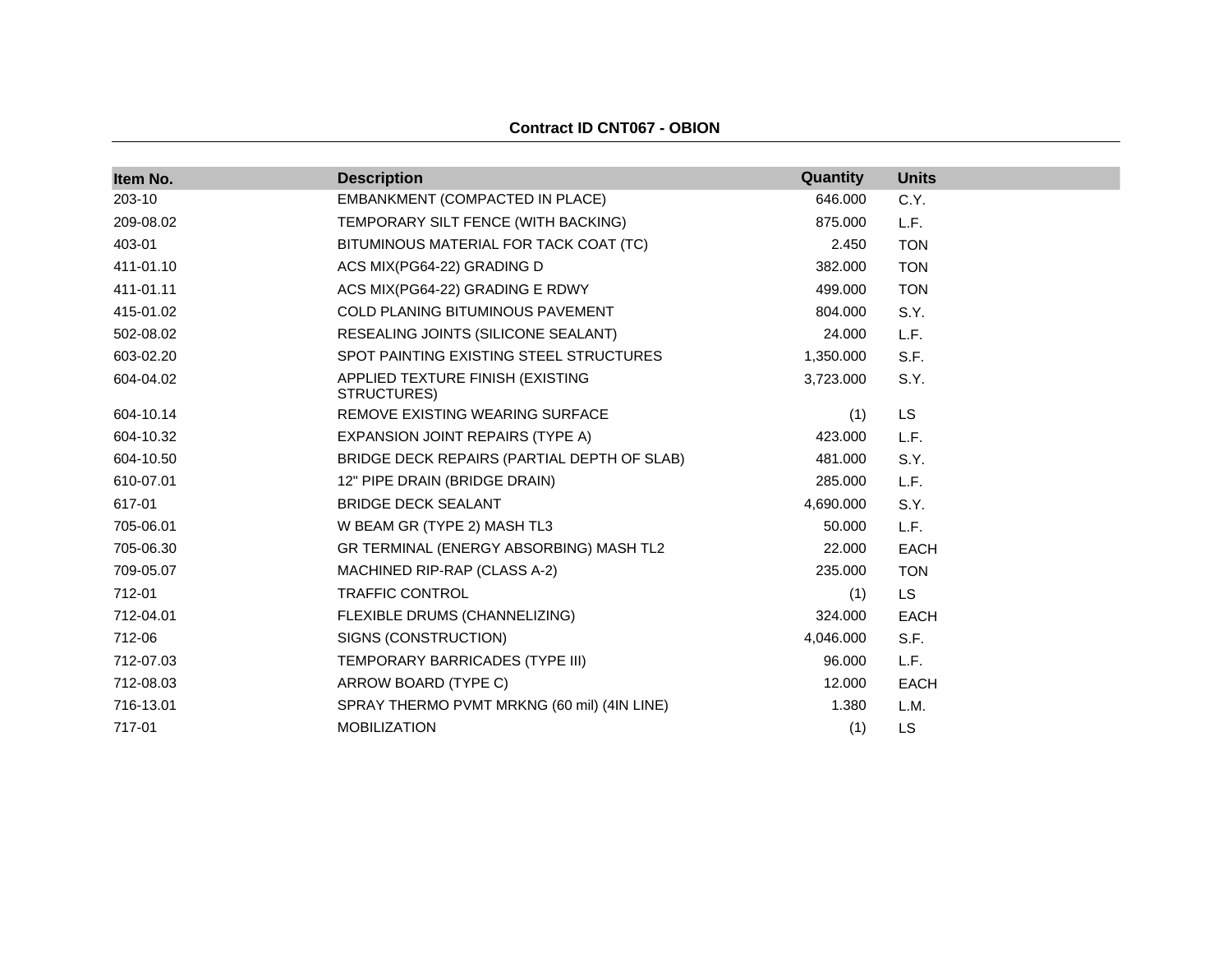| Item No.  | <b>Description</b>                                                              | Quantity    | <b>Units</b> |
|-----------|---------------------------------------------------------------------------------|-------------|--------------|
| 105-01    | CONSTRUCTION STAKES, LINES AND GRADES                                           | (1)         | LS           |
| 201-01    | CLEARING AND GRUBBING                                                           | (1)         | <b>LS</b>    |
| 201-05.31 | <b>VEGETATION REMOVAL</b>                                                       | (1)         | <b>LS</b>    |
| 202-04.01 | REMOVAL OF STRUCTURES (DESCRIPTION, STA.)<br>(BR. NO. 70-SR040-26.93R)          | (1)         | <b>LS</b>    |
| 202-04.02 | REMOVAL OF STRUCTURES (DESCRIPTION, STA.)<br>(BR. NO. 70-SR040-26.93L)          | (1)         | <b>LS</b>    |
| 303-01    | MINERAL AGGREGATE, TYPE A BASE, GRADING D                                       | 100.000     | <b>TON</b>   |
| 303-01.02 | <b>GRANULAR BACKFILL (BRIDGES)</b>                                              | 370.000     | <b>TON</b>   |
| 307-01.01 | ASPHALT CONCRETE MIX (PG64-22) (BPMB-HM)<br><b>GRADING A</b>                    | 62.000      | <b>TON</b>   |
| 307-01.08 | ASPHALT CONCRETE MIX (PG64-22) (BPMB-HM)<br><b>GRADING B-M2</b>                 | 368.000     | <b>TON</b>   |
| 403-01    | BITUMINOUS MATERIAL FOR TACK COAT (TC)                                          | 12.000      | <b>TON</b>   |
| 411-01.10 | ACS MIX(PG64-22) GRADING D                                                      | 470.000     | <b>TON</b>   |
| 411-12.01 | SCORING SHOULDERS (CONTINUOUS) (16IN<br>WIDTH)                                  | 0.200       | L.M.         |
| 415-01.02 | COLD PLANING BITUMINOUS PAVEMENT                                                | 5,334.000   | S.Y.         |
| 602-10.20 | <b>BOLTS</b>                                                                    | 36.000      | <b>EACH</b>  |
| 602-10.32 | STRUCTURAL STEEL (REPAIRS)                                                      | 78.000      | LB.          |
| 603-01.01 | PAINTING STEEL STRUCTURES (LOCATION &<br>DESCRIPTION) (BR. NO. 70-SR040-26.93R) | (1)         | <b>LS</b>    |
| 604-02.03 | EPOXY COATED REINFORCING STEEL                                                  | 121,727.000 | LB.          |
| 604-03.01 | <b>CLASS A CONCRETE (BRIDGES)</b>                                               | 25.000      | C.Y.         |
| 604-03.02 | STEEL BAR REINFORCEMENT (BRIDGES)                                               | 770.000     | LB.          |
| 604-03.04 | PAVEMENT @ BRIDGE ENDS                                                          | 428.000     | S.Y.         |
| 604-03.32 | <b>CLASS DS CONCRETE</b>                                                        | 483.000     | C.Y.         |
| 604-04.01 | APPLIED TEXTURE FINISH (NEW STRUCTURES)                                         | 1,417.000   | S.Y.         |
| 604-04.02 | APPLIED TEXTURE FINISH (EXISTING<br>STRUCTURES)                                 | 1,370.000   | S.Y.         |
| 604-04.03 | BRIDGE END DRAINS(2'X8')                                                        | 4.000       | <b>EACH</b>  |
| 604-04.41 | THREE STAR STATE EMBLEM                                                         | 4.000       | <b>EACH</b>  |

**Contract ID CNT062 - POLK**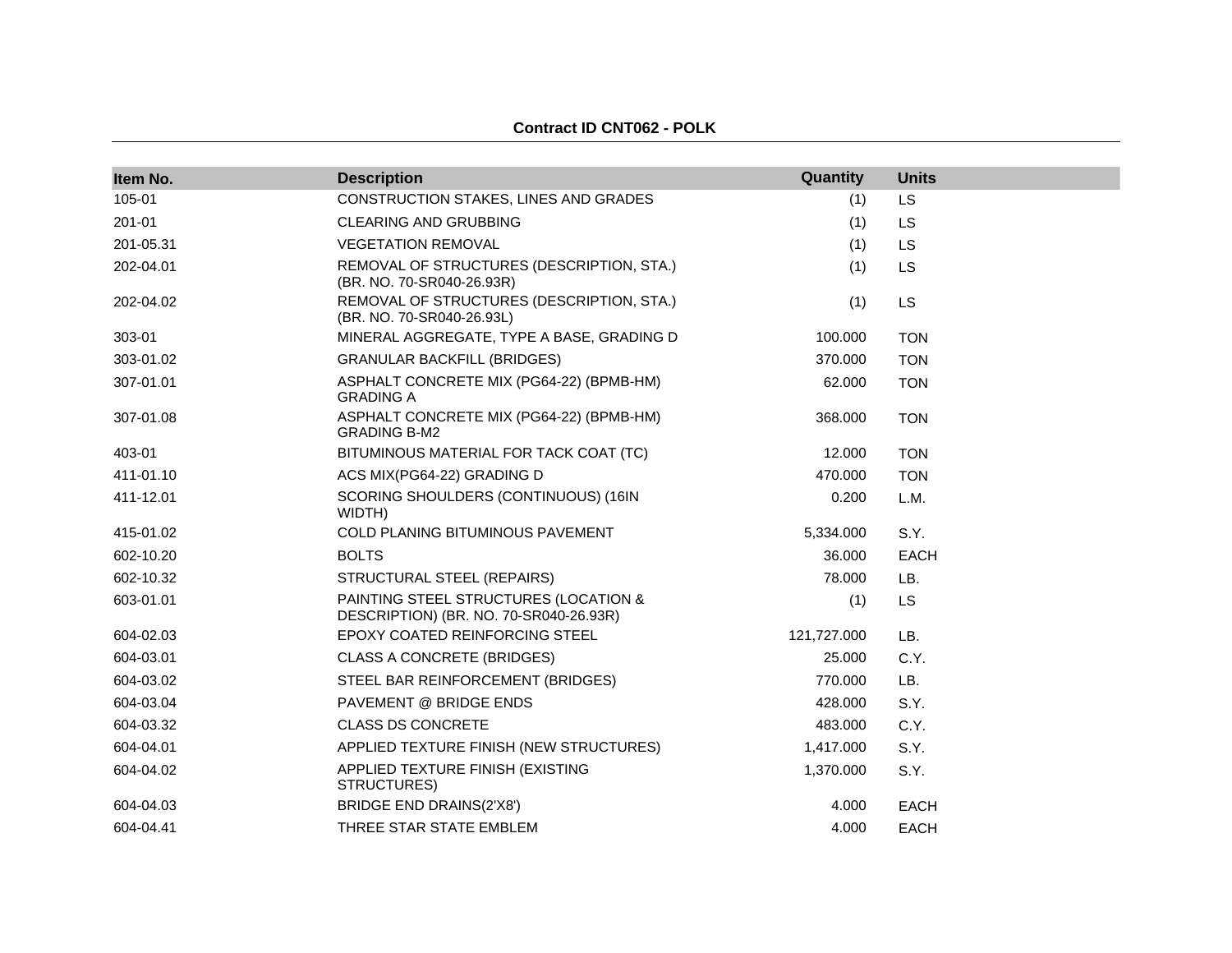| Item No.  | <b>Description</b>                                            | Quantity  | <b>Units</b> |
|-----------|---------------------------------------------------------------|-----------|--------------|
| 604-05.31 | BRIDGE DECK GROOVING (MECHANICAL)                             | 2,121.000 | S.Y.         |
| 604-10.05 | <b>CONCRETE</b>                                               | 332.000   | S.F.         |
| 604-10.14 | REMOVE EXISTING WEARING SURFACE                               | (1)       | LS           |
| 604-10.30 | BRIDGE DECK REPAIRS (FULL DEPTH OF SLAB)                      | 25,000    | S.Y.         |
| 604-10.32 | EXPANSION JOINT REPAIRS (TYPE A)                              | 98.000    | L.F.         |
| 604-10.47 | EXPANSION JOINT REPAIRS (TYPE H)                              | 42.000    | L.F.         |
| 604-10.50 | BRIDGE DECK REPAIRS (PARTIAL DEPTH OF SLAB)                   | 130.000   | S.Y.         |
| 604-10.51 | <b>SCARIFYING</b>                                             | 887.000   | S.Y.         |
| 604-10.54 | <b>CONCRETE REPAIRS</b>                                       | 148.000   | S.F.         |
| 610-07.03 | 18" PIPE DRAIN (BRIDGE DRAIN)                                 | 120.000   | L.F.         |
| 620-05.01 | CONC PARAPET SINGLE SLOPE (STD-1-1SS)                         | 1,116.000 | L.F.         |
| 705-01.01 | <b>GUARDRAIL AT BRIDGE ENDS</b>                               | 108.000   | L.F.         |
| 705-08.11 | PORTABLE IMPACT ATTENUATOR NCHRP350 TL-3                      | 4.000     | <b>EACH</b>  |
| 706-01    | <b>GUARDRAIL REMOVED</b>                                      | 108.000   | L.F.         |
| 709-05.06 | MACHINED RIP-RAP (CLASS A-1)                                  | 70.000    | <b>TON</b>   |
| 712-01    | <b>TRAFFIC CONTROL</b>                                        | (1)       | <b>LS</b>    |
| 712-02.02 | INTERCONNECTED PORTABLE BARRIER RAIL                          | 2,560.000 | L.F.         |
| 712-02.47 | BRIDGE MOUNTED INTERCONNECTED PORTABLE<br><b>BARRIER RAIL</b> | 303,000   | L.F.         |
| 712-04.01 | FLEXIBLE DRUMS (CHANNELIZING)                                 | 40.000    | <b>EACH</b>  |
| 712-04.50 | <b>BARRIER RAIL DELINEATOR</b>                                | 40.000    | <b>EACH</b>  |
| 712-05.03 | <b>WARNING LIGHTS (TYPE C)</b>                                | 4.000     | <b>EACH</b>  |
| 712-06    | SIGNS (CONSTRUCTION)                                          | 608.000   | S.F.         |
| 712-08.03 | ARROW BOARD (TYPE C)                                          | 2.000     | <b>EACH</b>  |
| 713-16.04 | CHANGEABLE MESSAGE SIGN UNIT (DESCRIPT)                       | 4.000     | <b>EACH</b>  |
| 716-01.23 | SNOWPLOWABLE RAISED PAVEMENT MARKERS<br>(BI-DIR)(2 COLOR)     | 25.000    | <b>EACH</b>  |
| 716-01.30 | REMOVAL OF SNOWPLOWABLE REFLECTIVE<br><b>MARKER</b>           | 25.000    | <b>EACH</b>  |
| 716-05.01 | PAINTED PAVEMENT MARKING (4" LINE)                            | 2.000     | L.M.         |
| 716-13.02 | SPRAY THERMO PVMT MRKNG (60 mil) (6IN LINE)                   | 2.000     | L.M.         |

#### **Contract ID CNT062 - POLK**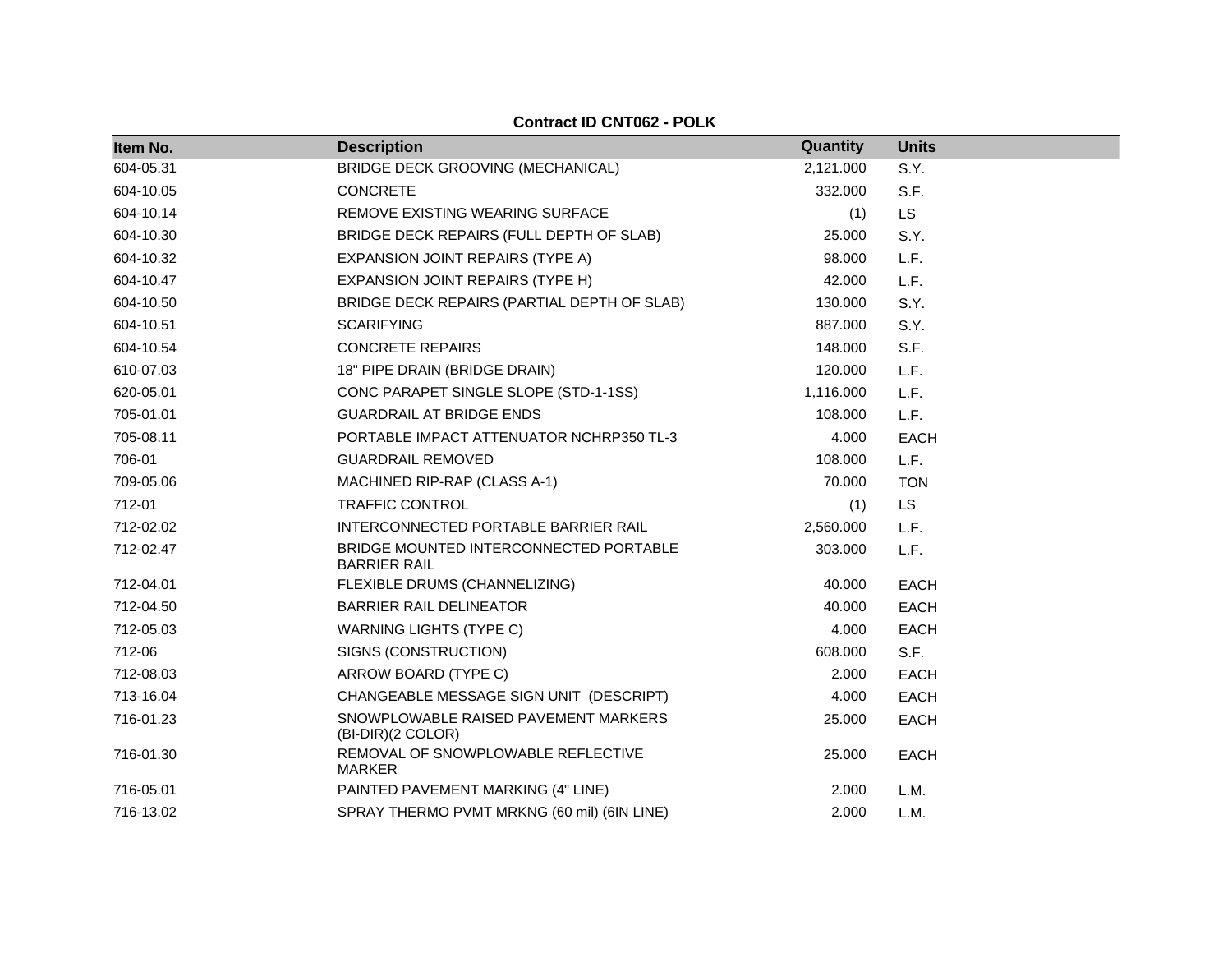# **Contract ID CNT062 - POLK**

| Item No.  | <b>Description</b>           | Quantity | <b>Units</b> |
|-----------|------------------------------|----------|--------------|
| 717-01    | <b>MOBILIZATION</b>          |          | LS           |
| 740-11.02 | TEMPORARY SEDIMENT TUBE 12IN | 760.000  | .            |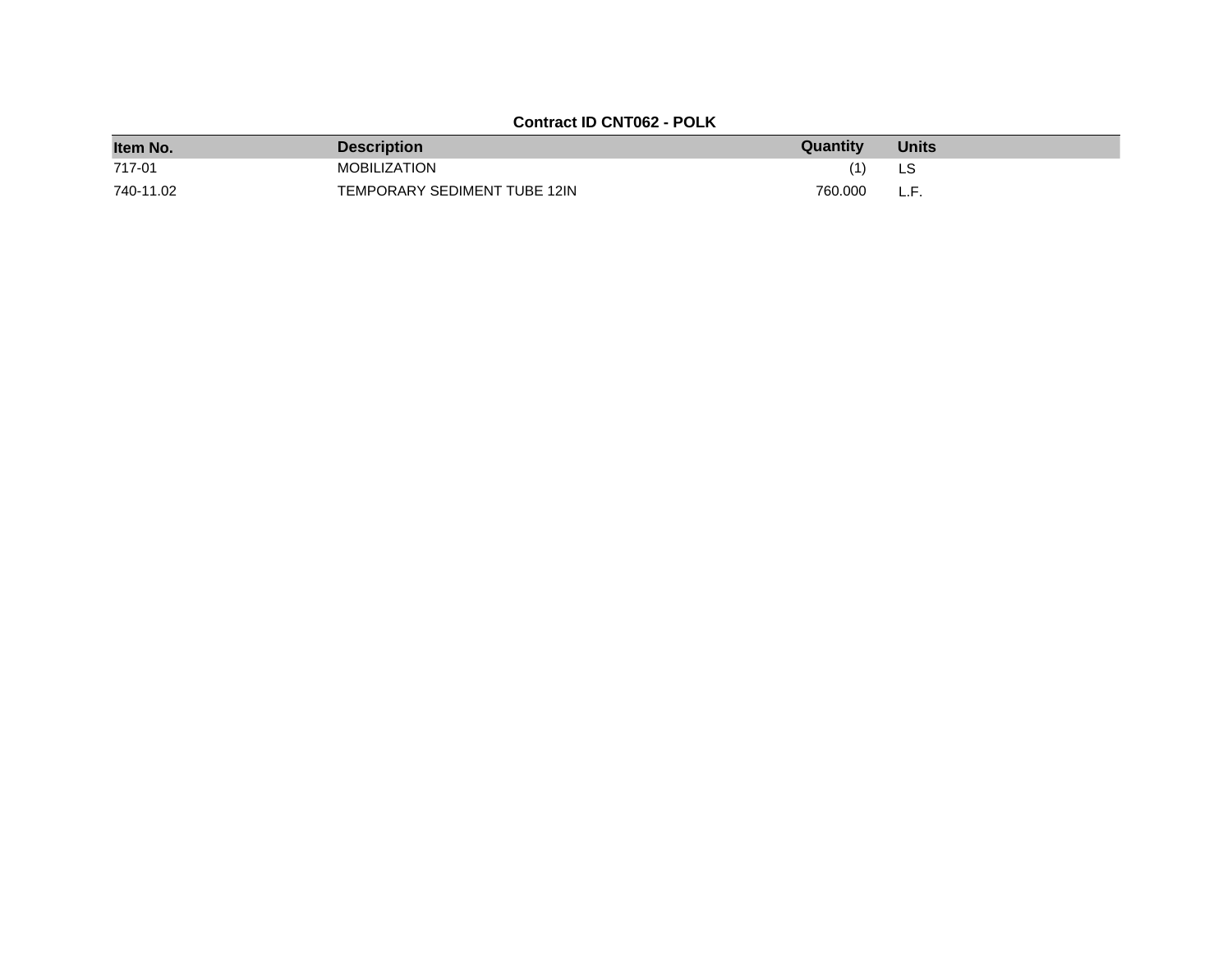|  |  | Contract ID CNT034 - PUTNAM & WHITE |  |
|--|--|-------------------------------------|--|
|--|--|-------------------------------------|--|

| Item No.  | <b>Description</b>                                         | Quantity    | <b>Units</b> |
|-----------|------------------------------------------------------------|-------------|--------------|
| 701-01.01 | CONCRETE SIDEWALK (4 ")                                    | 760.000     | S.F.         |
| 701-02.01 | CONCRETE CURB RAMP (RETROFIT)                              | 935.000     | S.F.         |
| 702-01    | <b>CONCRETE CURB</b>                                       | 10.000      | C.Y.         |
| 712-01    | <b>TRAFFIC CONTROL</b>                                     | (1)         | LS.          |
| 712-06    | SIGNS (CONSTRUCTION)                                       | 1,026.000   | S.F.         |
| 716-01.21 | SNOWPLOWABLE RAISED PAVMENT MARKERS (BI-<br>DIR) (1 COLOR) | 1,142.000   | <b>EACH</b>  |
| 716-01.30 | REMOVAL OF SNOWPLOWABLE REFLECTIVE<br><b>MARKER</b>        | 1,142.000   | <b>EACH</b>  |
| 716-02.05 | PLASTIC PAVEMENT MARKING (STOP LINE)                       | 478.000     | L.F.         |
| 716-08.20 | REMOVAL OF PAVEMENT MARKING (LINE)                         | 66.700      | L.M.         |
| 716-12.01 | ENHANCED FLATLINE THERMO PVMT MRKNG (4IN<br>LINE)          | 23.200      | L.M.         |
| 716-12.02 | ENHANCED FLATLINE THERMO PVMT MRKNG (6IN<br>LINE)          | 43.500      | L.M.         |
| 717-01    | <b>MOBILIZATION</b>                                        | (1)         | LS.          |
| 403-01.01 | BITUMINOUS MATERIAL FOR TACK COAT (MICRO-<br>SURFACING)    | 35.000      | <b>TON</b>   |
| 414-03.03 | <b>MICRO SURFACING</b>                                     | 255,731.000 | S.Y.         |
| 403-01    | BITUMINOUS MATERIAL FOR TACK COAT (TC)                     | 84.000      | <b>TON</b>   |
| 411-03.05 | ACS MIX(PG64-22) THIN LIFT ASPHALT                         | 255,731.000 | S.Y.         |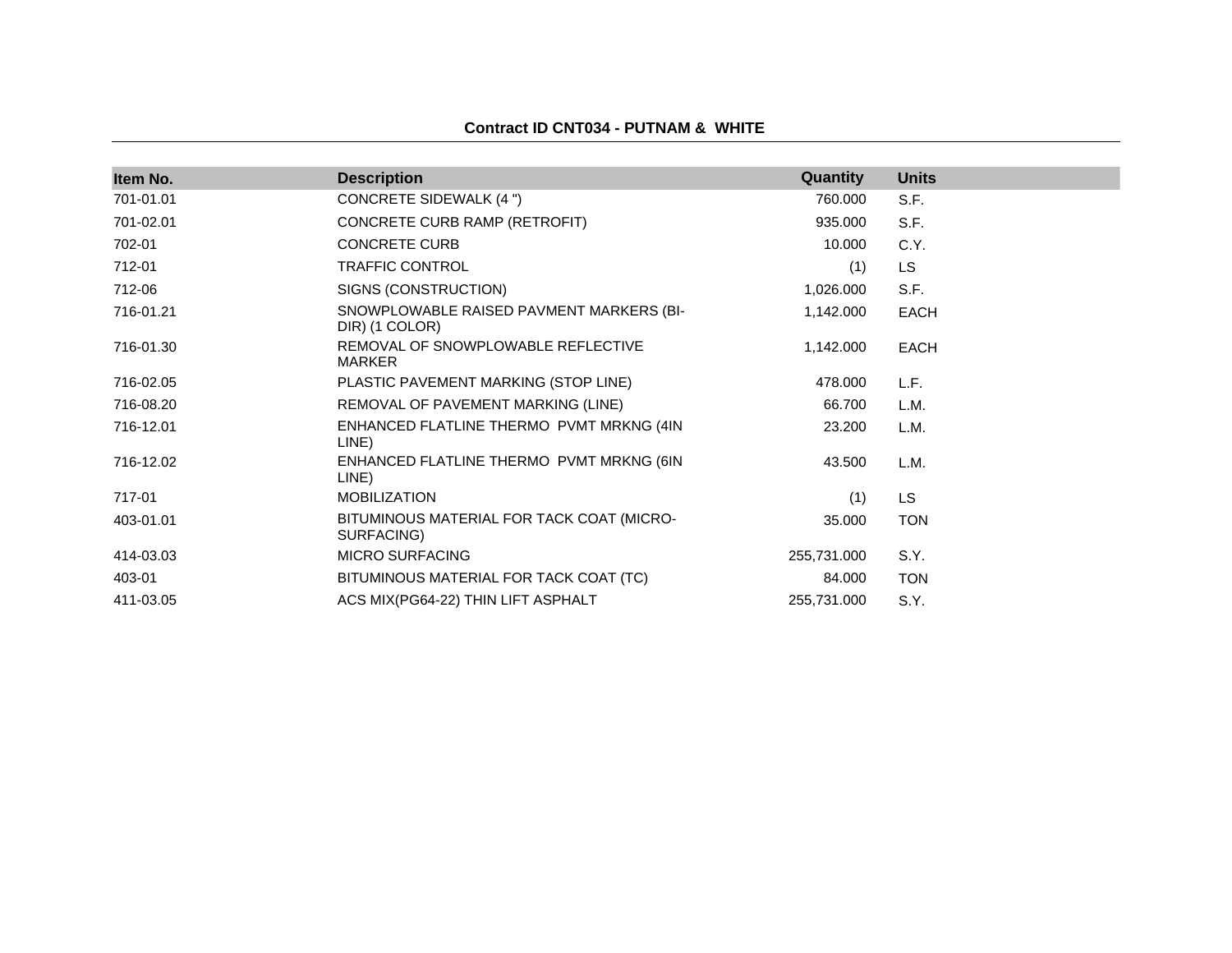| Item No.  | <b>Description</b>                                            | Quantity   | <b>Units</b> |
|-----------|---------------------------------------------------------------|------------|--------------|
| 705-02.01 | SINGLE GUARDRAIL, WITH RUB-RAIL (TYPE 2)                      | 769.000    | L.F.         |
| 705-04.09 | EARTH PAD FOR TYPE 38 GR END TREATMENT                        | 1.000      | <b>EACH</b>  |
| 705-04.21 | <b>GUARDRAIL DELINEATION ENHANCEMENT</b>                      | 13,182.000 | L.F.         |
| 705-06.20 | TANGENT ENERGY ABSORBING TERM MASH TL-3                       | 1.000      | <b>EACH</b>  |
| 712-01    | <b>TRAFFIC CONTROL</b>                                        | (1)        | <b>LS</b>    |
| 713-02.21 | SIGN POST DELINEATION ENHANCEMENT                             | 204.000    | L.F.         |
| 713-11.01 | "U" SECTION STEEL POSTS                                       | 673.150    | LB.          |
| 713-11.02 | PERFORATED/KNOCKOUT SQUARE TUBE POST                          | 1,415.488  | LB.          |
| 713-13.02 | FLAT SHEET ALUMINUM SIGNS (0.080" THICK)                      | 174.250    | S.F.         |
| 713-13.03 | FLAT SHEET ALUMINUM SIGNS (0.100" THICK)                      | 348.000    | S.F.         |
| 713-15.36 | REMOVE SIGN, SUPPORT & FOOTING                                | 52.000     | <b>EACH</b>  |
| 716-01.21 | SNOWPLOWABLE RAISED PAVMENT MARKERS (BI-<br>DIR) (1 COLOR)    | 119.000    | <b>EACH</b>  |
| 716-01.22 | SNOWPLOWABLE RAISED PAVMENT MARKERS<br>(MONO-DIR)(1 COLOR)    | 121.000    | <b>EACH</b>  |
| 716-02.05 | PLASTIC PAVEMENT MARKING (STOP LINE)                          | 12.000     | L.F.         |
| 716-02.06 | PLASTIC PAVEMENT MARKING (TURN LANE<br>ARROW)                 | 2.000      | <b>EACH</b>  |
| 716-02.08 | PLASTIC PAVEMENT MARKING (8" DOTTED LINE)                     | 200.000    | L.F.         |
| 716-03.01 | PLASTIC WORD PAVEMENT MARKING (ONLY)                          | 4.000      | <b>EACH</b>  |
| 716-04.05 | PLASTIC PAVEMENT MARKING (STRAIGHT ARROW)                     | 2.000      | <b>EACH</b>  |
| 716-13.01 | SPRAY THERMO PVMT MRKNG (60 mil) (4IN LINE)                   | 0.379      | L.M.         |
| 716-13.03 | SPRAY THERMO PVMT MRKNG (60 mil) (8IN<br><b>BARRIER LINE)</b> | 300.000    | L.F.         |
| 717-01    | <b>MOBILIZATION</b>                                           | (1)        | LS           |

# **Contract ID CNT075 - RHEA**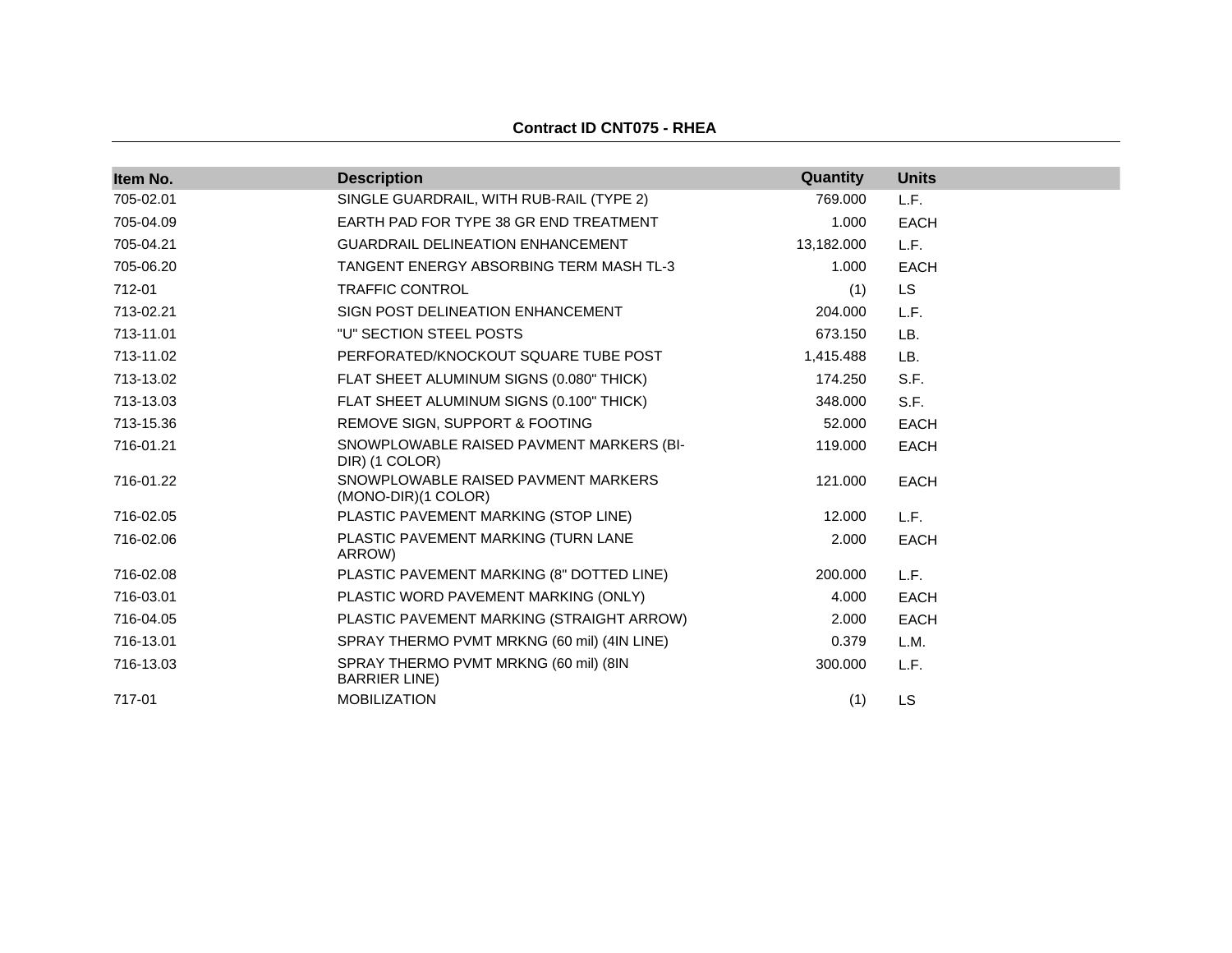| <b>Contract ID CNT032 - SEVIER</b> |  |  |
|------------------------------------|--|--|
|------------------------------------|--|--|

| Item No.  | <b>Description</b>                                         | Quantity  | <b>Units</b> |
|-----------|------------------------------------------------------------|-----------|--------------|
| 303-01    | MINERAL AGGREGATE, TYPE A BASE, GRADING D                  | 1,723.000 | <b>TON</b>   |
| 307-01.15 | ASC MIX (PG64-22) (BPMLC-HM) GRADING CS                    | 524.000   | <b>TON</b>   |
| 403-01    | BITUMINOUS MATERIAL FOR TACK COAT (TC)                     | 36,000    | <b>TON</b>   |
| 407-07.01 | INTELLIGENT COMPACTION EQUIPMENT                           | (1)       | <b>LS</b>    |
| 411-02.10 | ACS MIX(PG70-22) GRADING D                                 | 7,316.000 | <b>TON</b>   |
| 411-12.04 | SCORING FOR RUMBLE STRIPE (NON-<br>CONTINUOUS) (4IN WIDTH) | 13.000    | L.M.         |
| 415-01.02 | <b>COLD PLANING BITUMINOUS PAVEMENT</b>                    | 227.000   | S.Y.         |
| 712-01    | <b>TRAFFIC CONTROL</b>                                     | (1)       | <b>LS</b>    |
| 712-06    | SIGNS (CONSTRUCTION)                                       | 731.000   | S.F.         |
| 716-01.21 | SNOWPLOWABLE RAISED PAVMENT MARKERS (BI-<br>DIR) (1 COLOR) | 502.000   | <b>EACH</b>  |
| 716-01.22 | SNOWPLOWABLE RAISED PAVMENT MARKERS<br>(MONO-DIR)(1 COLOR) | 25.000    | <b>EACH</b>  |
| 716-02.04 | PLASTIC PAVEMENT MARKING(CHANNELIZATION<br>STRIPING)       | 50.000    | S.Y.         |
| 716-02.06 | PLASTIC PAVEMENT MARKING (TURN LANE<br>ARROW)              | 4.000     | <b>EACH</b>  |
| 716-04.04 | PLASTIC PAVEMENT MARKING (TRANSVERSE<br>SHOULDER)          | 3,335.000 | L.F.         |
| 716-04.12 | PLASTIC PAVEMENT MARKING (YIELD LINE)                      | 473.000   | S.F.         |
| 716-05.01 | PAINTED PAVEMENT MARKING (4" LINE)                         | 41.000    | L.M.         |
| 716-12.02 | ENHANCED FLATLINE THERMO PVMT MRKNG (6IN<br>LINE)          | 14.000    | L.M.         |
| 716-13.01 | SPRAY THERMO PVMT MRKNG (60 mil) (4IN LINE)                | 12.000    | L.M.         |
| 716-13.02 | SPRAY THERMO PVMT MRKNG (60 mil) (6IN LINE)                | 1.000     | L.M.         |
| 717-01    | <b>MOBILIZATION</b>                                        | (1)       | LS.          |
| 617-04.01 | TYPE 1 THIN EPOXY OVERLAY (EPOXY-URETHANE)                 | 1,078.000 | S.Y.         |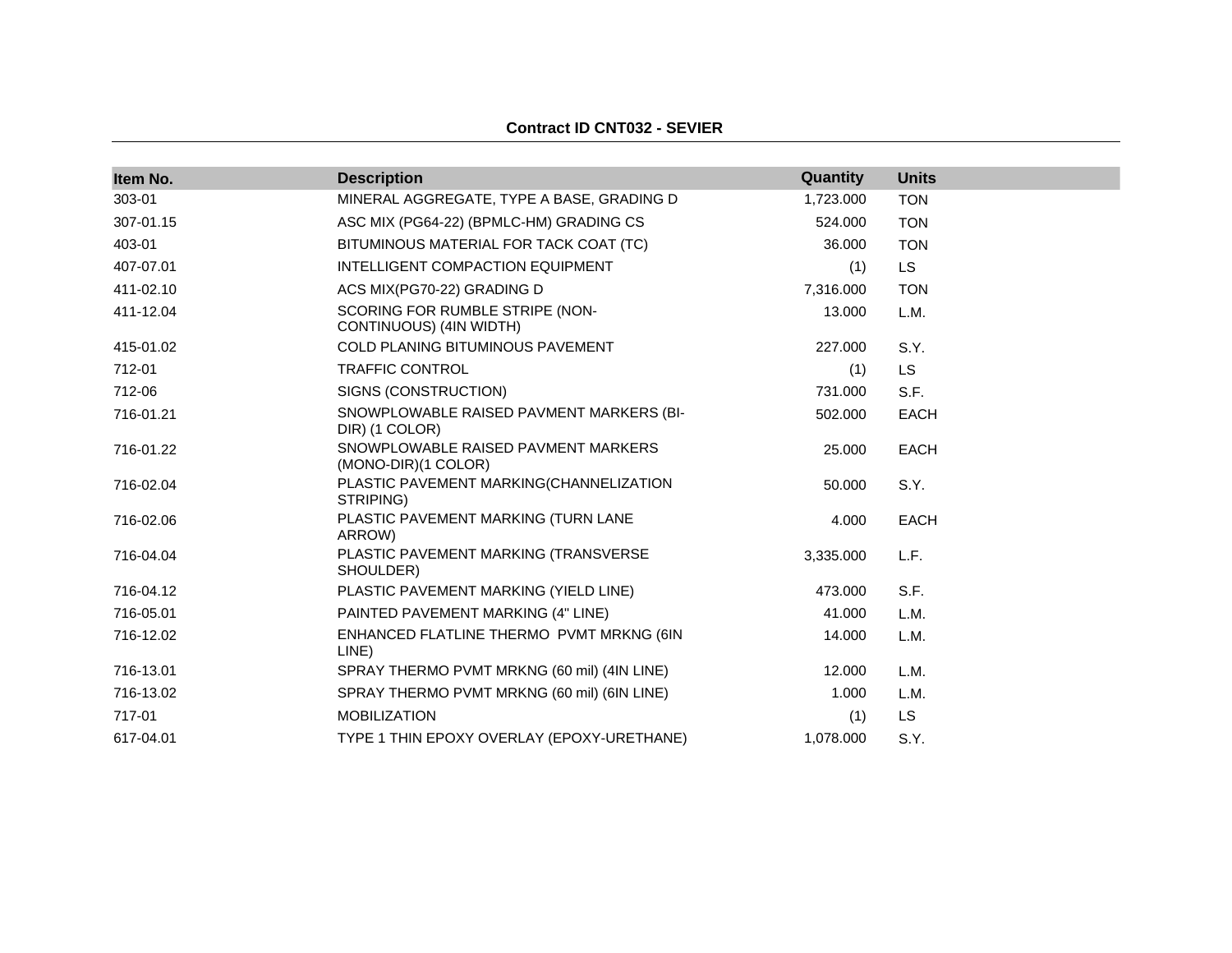# **Contract ID CNT066 - SHELBY**

| Item No.  | <b>Description</b>                                              | Quantity  | <b>Units</b> |
|-----------|-----------------------------------------------------------------|-----------|--------------|
| 209-08.02 | TEMPORARY SILT FENCE (WITH BACKING)                             | 430.000   | L.F.         |
| 303-01.09 | MINERAL AGGREGATE, TYPE A BASE, GRADING D<br><b>LIMESTONE</b>   | 195.400   | <b>TON</b>   |
| 307-02.08 | ASPHALT CONCRETE MIX (PG70-22) (BPMB-HM)<br><b>GRADING B-M2</b> | 29.000    | <b>TON</b>   |
| 403-01    | BITUMINOUS MATERIAL FOR TACK COAT (TC)                          | 0.340     | <b>TON</b>   |
| 411-02.10 | ACS MIX(PG70-22) GRADING D                                      | 56.000    | <b>TON</b>   |
| 415-01.02 | COLD PLANING BITUMINOUS PAVEMENT                                | 497.000   | S.Y.         |
| 604-04.02 | APPLIED TEXTURE FINISH (EXISTING<br>STRUCTURES)                 | 185.000   | S.Y.         |
| 604-10.02 | <b>CONCRETE REPAIRS</b>                                         | 43.000    | C.Y.         |
| 604-10.04 | <b>DEMOLITION WORK</b>                                          | (1)       | <b>LS</b>    |
| 604-10.18 | REINFORCING STEEL (REPAIRS)                                     | 8,723.000 | LB.          |
| 604-10.42 | <b>CONCRETE REPAIRS</b>                                         | 11.000    | C.F.         |
| 615-01.01 | PRESTRESSED CONCRETE I-BEAM (TYPE I)                            | 238.330   | L.F.         |
| 620-03    | CONCRETE PARAPET (DESCRIPTION) (STD-1-1)                        | 122,500   | L.F.         |
| 705-01.01 | <b>GUARDRAIL AT BRIDGE ENDS</b>                                 | 54.000    | L.F.         |
| 705-20.25 | TEMPORARY CRASH CUSHION (MASH TL-3)                             | 1.000     | <b>EACH</b>  |
| 712-01    | <b>TRAFFIC CONTROL</b>                                          | (1)       | <b>LS</b>    |
| 712-02.02 | INTERCONNECTED PORTABLE BARRIER RAIL                            | 181.000   | L.F.         |
| 712-02.47 | BRIDGE MOUNTED INTERCONNECTED PORTABLE<br><b>BARRIER RAIL</b>   | 232,000   | L.F.         |
| 712-04.01 | FLEXIBLE DRUMS (CHANNELIZING)                                   | 50.000    | <b>EACH</b>  |
| 712-04.50 | <b>BARRIER RAIL DELINEATOR</b>                                  | 13.000    | <b>EACH</b>  |
| 712-06    | SIGNS (CONSTRUCTION)                                            | 368.000   | S.F.         |
| 712-08.03 | ARROW BOARD (TYPE C)                                            | 1.000     | <b>EACH</b>  |
| 713-02.14 | FLEXIBLE DELINEATOR (WHITE)                                     | 30.000    | <b>EACH</b>  |
| 716-01.06 | TEMPORARY RAISED PAVEMENT MARKER, WHITE                         | 38.000    | EACH         |
| 716-05.02 | PAINTED PAVEMENT MARKING (8" BARRIER LINE)                      | 9,239.000 | L.F.         |
| 716-12.02 | ENHANCED FLATLINE THERMO PVMT MRKNG (6IN<br>LINE)               | 0.500     | L.M.         |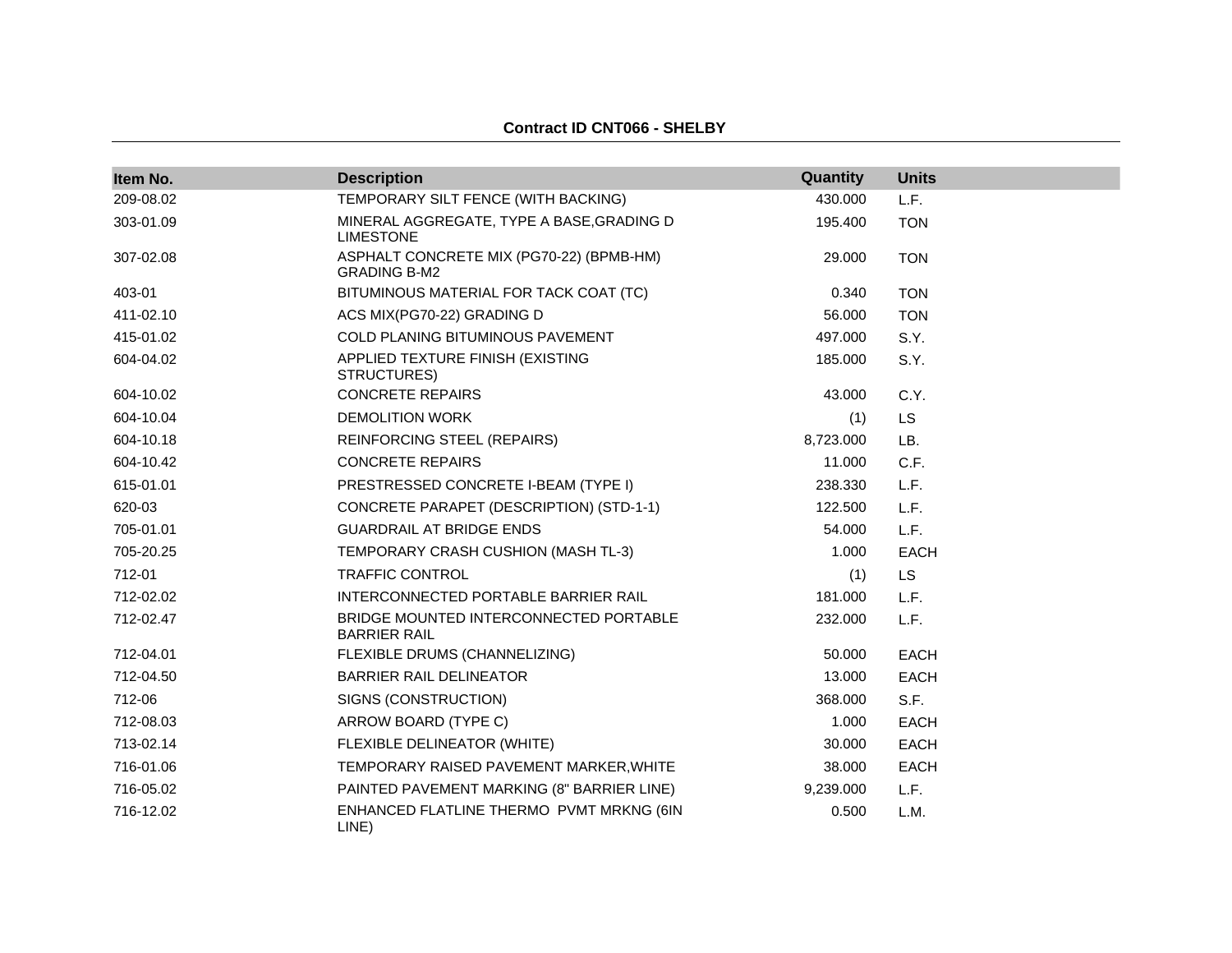# **Contract ID CNT066 - SHELBY**

| Item No. | <b>Description</b> | Quantity | <b>Units</b> |
|----------|--------------------|----------|--------------|
| 717-01   | MOBILIZATION       |          | نٽ           |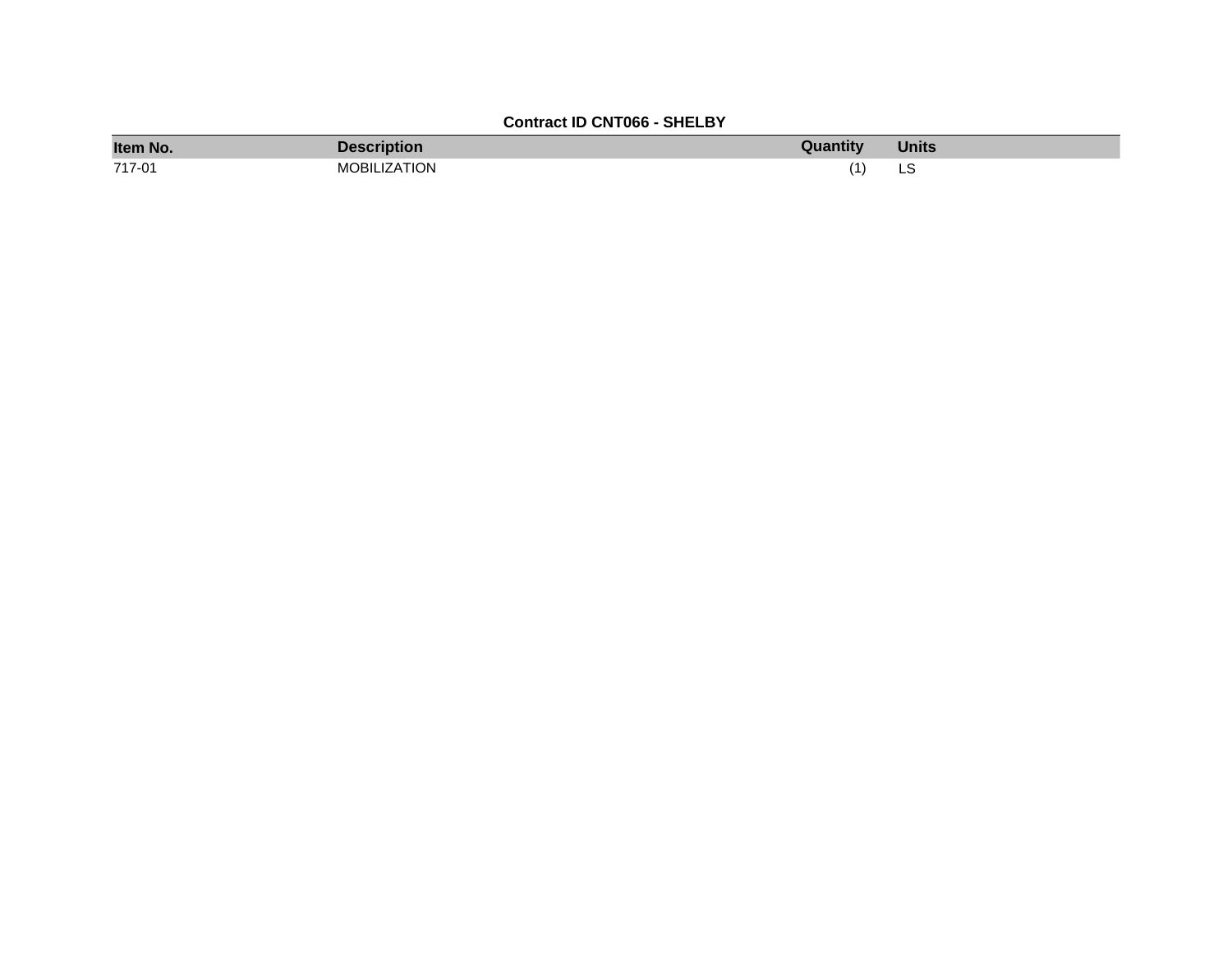| Item No.  | <b>Description</b>                                         | Quantity  | <b>Units</b> |
|-----------|------------------------------------------------------------|-----------|--------------|
| 307-01.15 | ASC MIX (PG64-22) (BPMLC-HM) GRADING CS                    | 380.000   | <b>TON</b>   |
| 403-01    | BITUMINOUS MATERIAL FOR TACK COAT (TC)                     | 114.000   | <b>TON</b>   |
| 411-01.07 | ACS MIX (PG64-22) GRADING E SHOULDER                       | 1,302.000 | <b>TON</b>   |
| 411-02.10 | ACS MIX(PG70-22) GRADING D                                 | 4,265.000 | <b>TON</b>   |
| 411-03.13 | ACS MIX(PG70-22) THIN LIFT D ASPHALT                       | 4,997.000 | <b>TON</b>   |
| 411-12.02 | SCORING SHOULDERS (NON-CONTINUOUS) (16IN<br>WIDTH)         | 3.100     | L.M.         |
| 411-12.03 | SCORING FOR RUMBLE STRIPE (NON-<br>CONTINUOUS) (8IN WIDTH) | 3.500     | L.M.         |
| 411-12.04 | SCORING FOR RUMBLE STRIPE (NON-<br>CONTINUOUS) (4IN WIDTH) | 8.900     | L.M.         |
| 415-01.01 | COLD PLANING BITUMINOUS PAVEMENT                           | 5,437.000 | <b>TON</b>   |
| 705-02.10 | <b>GUARDRAIL TRANSITION 27IN TO 31IN</b>                   | 9.000     | <b>EACH</b>  |
| 705-04.09 | EARTH PAD FOR TYPE 38 GR END TREATMENT                     | 9.000     | EACH         |
| 705-06.01 | W BEAM GR (TYPE 2) MASH TL3                                | 162.500   | L.F.         |
| 705-06.10 | GR TERMINALTRAILING END (TYPE 13) MASH TL3                 | 3.000     | EACH         |
| 705-06.11 | GR TERMINAL (IN-INLINE) MASH TL3                           | 3.000     | EACH         |
| 705-06.20 | TANGENT ENERGY ABSORBING TERM MASH TL-3                    | 9.000     | EACH         |
| 712-01    | TRAFFIC CONTROL                                            | (1)       | <b>LS</b>    |
| 712-04.01 | FLEXIBLE DRUMS (CHANNELIZING)                              | 151.000   | <b>EACH</b>  |
| 712-05.01 | <b>WARNING LIGHTS (TYPE A)</b>                             | 76.000    | <b>EACH</b>  |
| 712-06    | SIGNS (CONSTRUCTION)                                       | 1,259.000 | S.F.         |
| 712-08.03 | ARROW BOARD (TYPE C)                                       | 4.000     | EACH         |
| 716-01.21 | SNOWPLOWABLE RAISED PAVMENT MARKERS (BI-<br>DIR) (1 COLOR) | 676.000   | <b>EACH</b>  |
| 716-01.22 | SNOWPLOWABLE RAISED PAVMENT MARKERS<br>(MONO-DIR)(1 COLOR) | 342.000   | <b>EACH</b>  |
| 716-01.23 | SNOWPLOWABLE RAISED PAVEMENT MARKERS<br>(BI-DIR)(2 COLOR)  | 77.000    | <b>EACH</b>  |
| 716-01.30 | REMOVAL OF SNOWPLOWABLE REFLECTIVE<br><b>MARKER</b>        | 279.000   | <b>EACH</b>  |

#### **Contract ID CNT069 - SULLIVAN**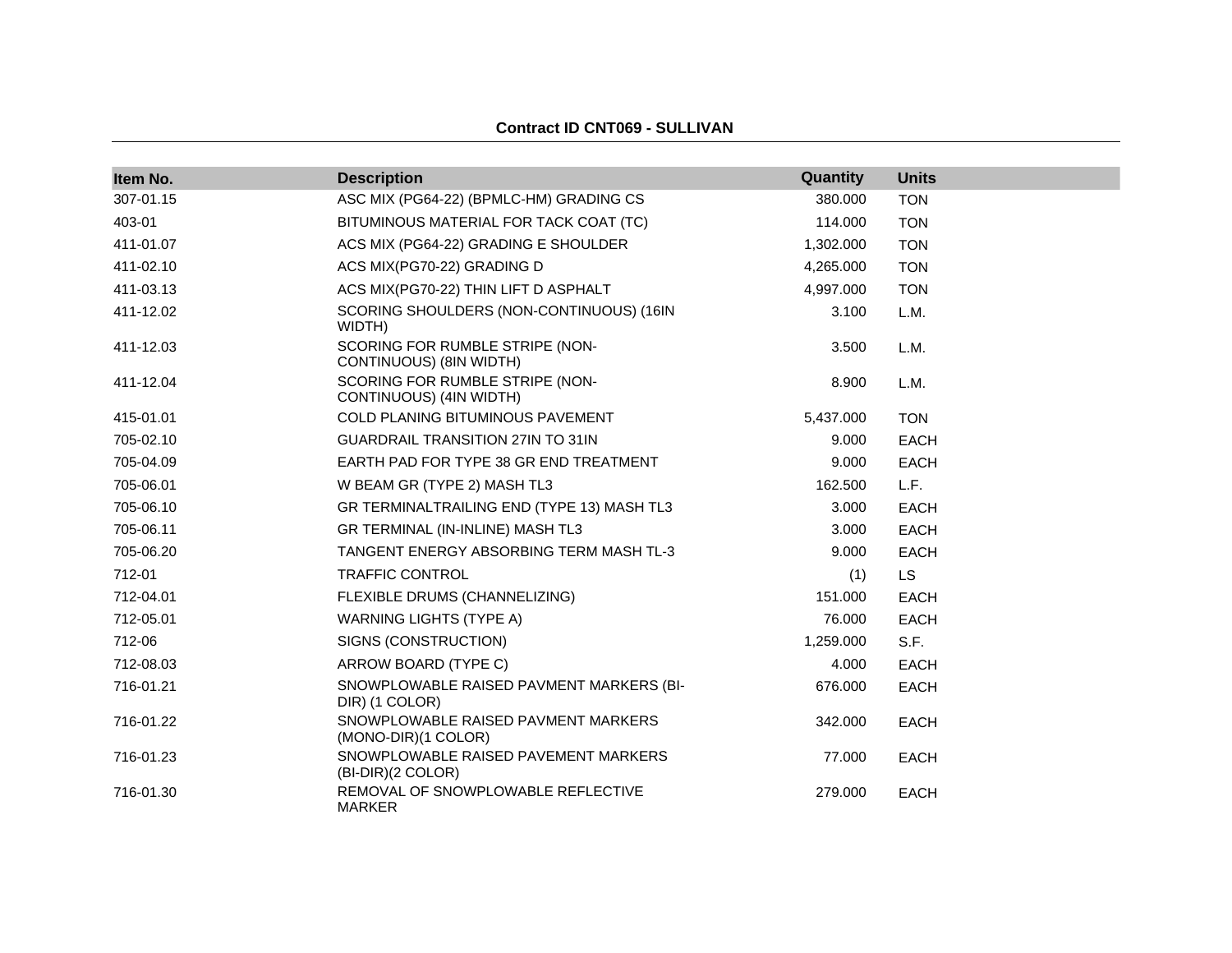| Item No.  | <b>Description</b>                                   | Quantity  | <b>Units</b> |
|-----------|------------------------------------------------------|-----------|--------------|
| 716-02.04 | PLASTIC PAVEMENT MARKING(CHANNELIZATION<br>STRIPING) | 134.000   | S.Y.         |
| 716-02.05 | PLASTIC PAVEMENT MARKING (STOP LINE)                 | 132.000   | L.F.         |
| 716-02.06 | PLASTIC PAVEMENT MARKING (TURN LANE<br>ARROW)        | 19.000    | EACH         |
| 716-02.11 | PLASTIC PAVEMENT MARKING (6" DOTTED LINE)            | 154.000   | L.F.         |
| 716-03.04 | PLASTIC WORD PAVEMENT MARKING (SCHOOL)               | 2.000     | EACH         |
| 716-04.04 | PLASTIC PAVEMENT MARKING (TRANSVERSE<br>SHOULDER)    | 1,294.000 | L.F.         |
| 716-04.14 | PLASTIC PAVEMENT MARKING (LANE REDUCTION<br>ARROW)   | 1.000     | EACH         |
| 716-05.01 | PAINTED PAVEMENT MARKING (4" LINE)                   | 17.000    | L.M.         |
| 716-12.02 | ENHANCED FLATLINE THERMO PVMT MRKNG (6IN<br>LINE)    | 36.000    | L.M.         |
| 717-01    | <b>MOBILIZATION</b>                                  | (1)       | <b>LS</b>    |
| 604-10.44 | <b>EXPANSION JOINT REPAIRS</b>                       | 376.000   | L.F.         |
| 617-04.01 | TYPE 1 THIN EPOXY OVERLAY (EPOXY-URETHANE)           | 7,370.000 | S.Y.         |

# **Contract ID CNT069 - SULLIVAN**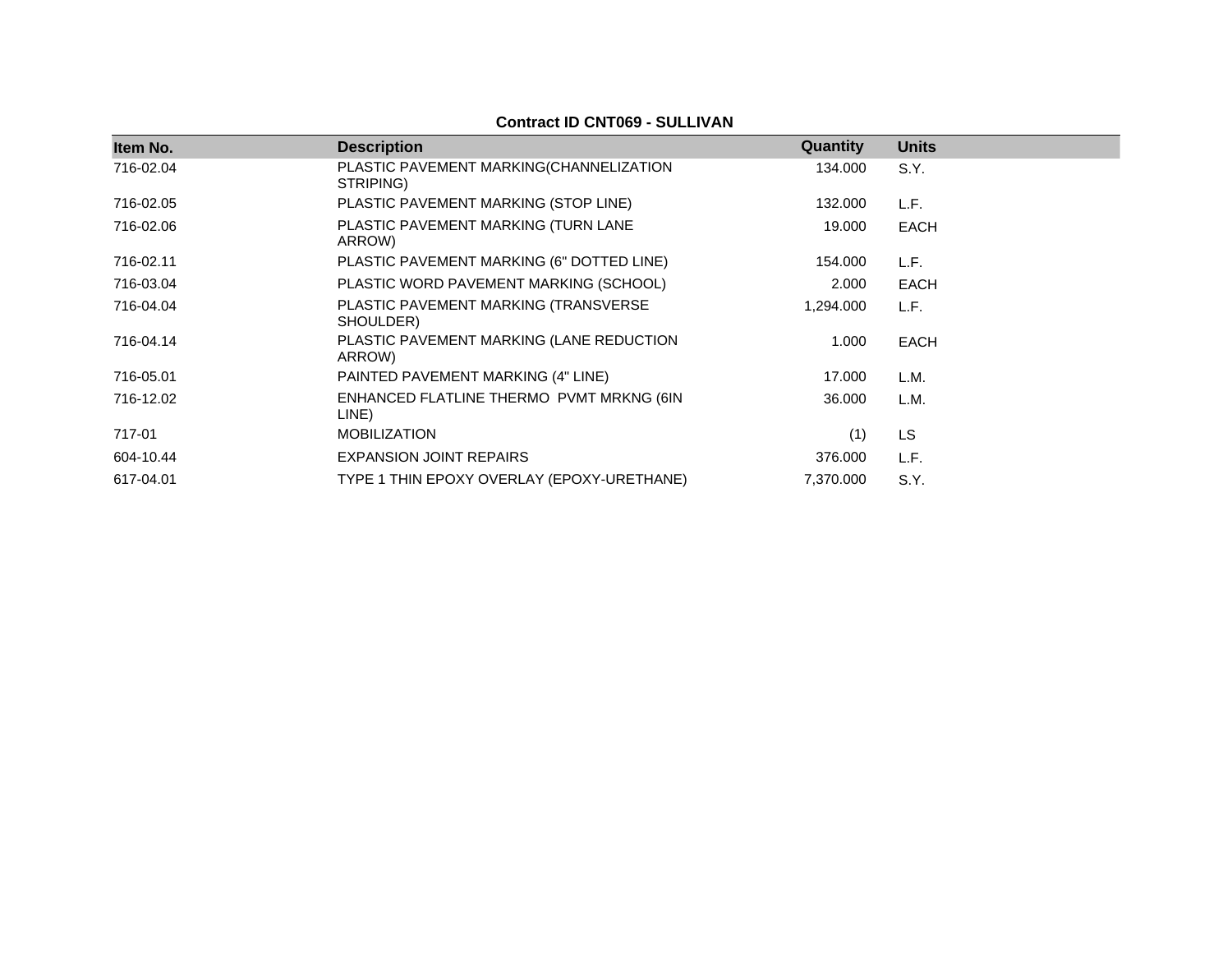| Item No.  | <b>Description</b>                                                         | Quantity  | <b>Units</b> |
|-----------|----------------------------------------------------------------------------|-----------|--------------|
| 105-01    | CONSTRUCTION STAKES, LINES AND GRADES                                      | (1)       | <b>LS</b>    |
| 202-01.02 | REMOVAL OF ASBESTOS                                                        | (1)       | <b>LS</b>    |
| 202-04.01 | REMOVAL OF STRUCTURES (DESCRIPTION, STA.)<br>(BR. NO. 82-SR001-09.77 LEFT) | (1)       | LS.          |
| 307-02.08 | ASPHALT CONCRETE MIX (PG70-22) (BPMB-HM)<br><b>GRADING B-M2</b>            | 16.000    | <b>TON</b>   |
| 411-02.10 | ACS MIX(PG70-22) GRADING D                                                 | 3.000     | <b>TON</b>   |
| 604-02.03 | EPOXY COATED REINFORCING STEEL                                             | 3,503.000 | LB.          |
| 604-04.01 | APPLIED TEXTURE FINISH (NEW STRUCTURES)                                    | 138.000   | S.Y.         |
| 604-10.05 | <b>CONCRETE</b>                                                            | 13.000    | S.F.         |
| 604-10.14 | REMOVE EXISTING WEARING SURFACE                                            | (1)       | <b>LS</b>    |
| 620-05.01 | CONC PARAPET SINGLE SLOPE (STD-1-1SS)                                      | 85.500    | L.F.         |
| 705-01.01 | <b>GUARDRAIL AT BRIDGE ENDS</b>                                            | 54.000    | L.F.         |
| 705-02.10 | <b>GUARDRAIL TRANSITION 27IN TO 31IN</b>                                   | 2.000     | EACH         |
| 705-20.25 | TEMPORARY CRASH CUSHION (MASH TL-3)                                        | 1.000     | <b>EACH</b>  |
| 706-01    | <b>GUARDRAIL REMOVED</b>                                                   | 110.000   | L.F.         |
| 712-01    | <b>TRAFFIC CONTROL</b>                                                     | (1)       | LS.          |
| 712-02.02 | INTERCONNECTED PORTABLE BARRIER RAIL                                       | 175.000   | L.F.         |
| 712-04.01 | FLEXIBLE DRUMS (CHANNELIZING)                                              | 150.000   | EACH         |
| 712-06    | SIGNS (CONSTRUCTION)                                                       | 272,000   | S.F.         |
| 712-08.03 | ARROW BOARD (TYPE C)                                                       | 1.000     | <b>EACH</b>  |
| 712-09.02 | REMOVABLE PAVEMENT MARKING (8" BARRIER<br>LINE)                            | 1,400.000 | L.F.         |
| 713-02.26 | CONCRETE BARRIER/PARAPET DELINEATOR                                        | 9.000     | <b>EACH</b>  |
| 716-12.02 | ENHANCED FLATLINE THERMO PVMT MRKNG (6IN<br>LINE)                          | 0.100     | L.M.         |
| 717-01    | <b>MOBILIZATION</b>                                                        | (1)       | <b>LS</b>    |

## **Contract ID CNT036 - SULLIVAN**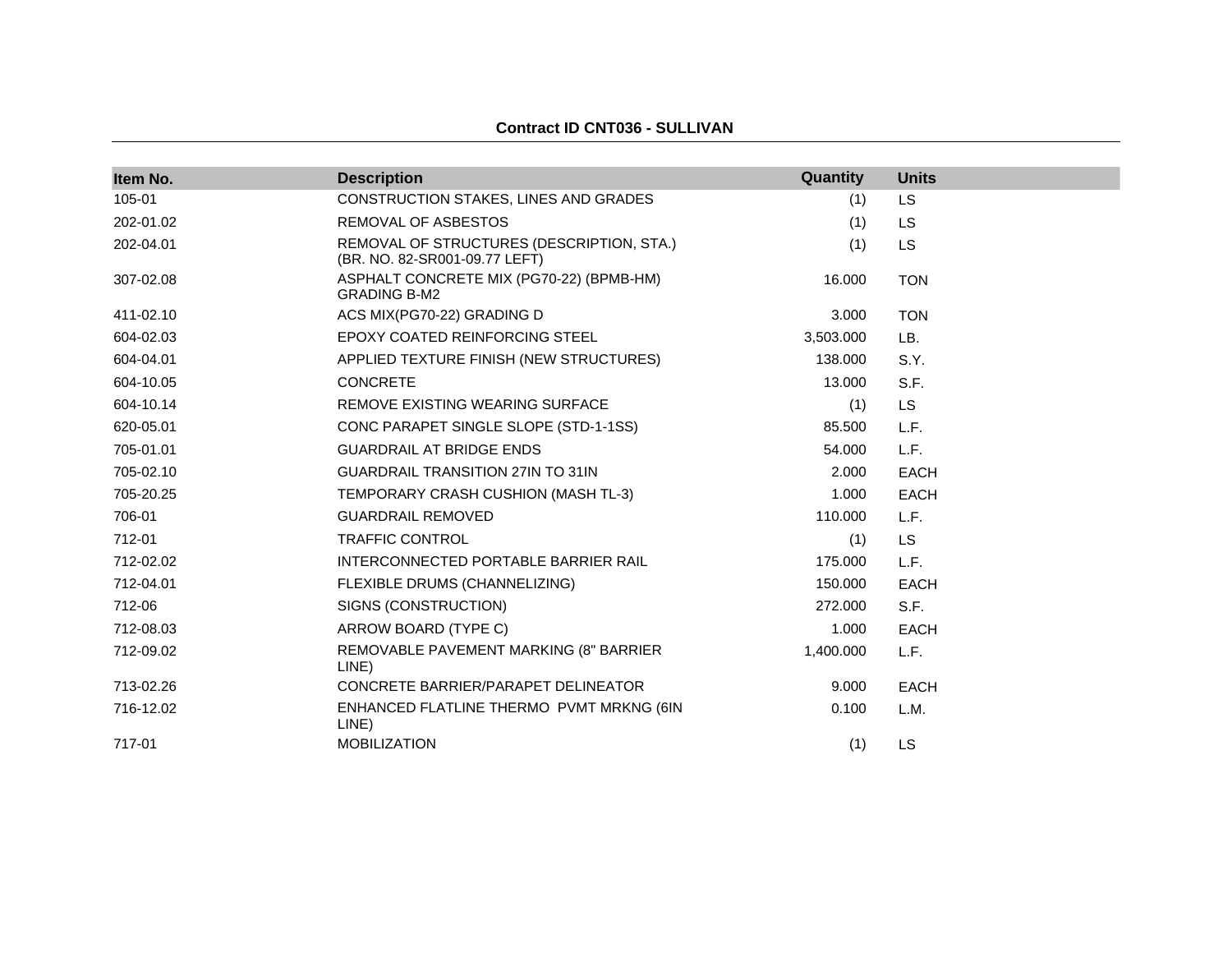#### **Contract ID CNT076 - TIPTON**

| Item No.  | <b>Description</b>                                         | Quantity  | <b>Units</b> |
|-----------|------------------------------------------------------------|-----------|--------------|
| 411-12.04 | SCORING FOR RUMBLE STRIPE (NON-<br>CONTINUOUS) (4IN WIDTH) | 20.000    | L.M.         |
| 705-01.01 | <b>GUARDRAIL AT BRIDGE ENDS</b>                            | 108.000   | L.F.         |
| 705-01.04 | <b>METAL BEAM GUARD FENCE</b>                              | 95.000    | L.F.         |
| 705-04.09 | EARTH PAD FOR TYPE 38 GR END TREATMENT                     | 2.000     | <b>EACH</b>  |
| 705-04.21 | <b>GUARDRAIL DELINEATION ENHANCEMENT</b>                   | 821.000   | L.F.         |
| 705-06.01 | W BEAM GR (TYPE 2) MASH TL3                                | 524.000   | L.F.         |
| 705-06.20 | TANGENT ENERGY ABSORBING TERM MASH TL-3                    | 2.000     | <b>EACH</b>  |
| 706-01    | <b>GUARDRAIL REMOVED</b>                                   | 673.000   | L.F.         |
| 712-01    | <b>TRAFFIC CONTROL</b>                                     | (1)       | <b>LS</b>    |
| 713-02.11 | REMOVAL OF EXISTING DELINEATORS                            | 8.000     | <b>EACH</b>  |
| 713-02.21 | SIGN POST DELINEATION ENHANCEMENT                          | 1,158.000 | L.F.         |
| 713-11.01 | "U" SECTION STEEL POSTS                                    | 2,561.000 | LB.          |
| 713-11.02 | PERFORATED/KNOCKOUT SQUARE TUBE POST                       | 2,791.000 | LB.          |
| 713-11.21 | P POST SLIP BASE                                           | 25.000    | <b>EACH</b>  |
| 713-13.02 | FLAT SHEET ALUMINUM SIGNS (0.080" THICK)                   | 557.000   | S.F.         |
| 713-13.03 | FLAT SHEET ALUMINUM SIGNS (0.100" THICK)                   | 538.000   | S.F.         |
| 713-15.36 | REMOVE SIGN, SUPPORT & FOOTING                             | 68.000    | <b>EACH</b>  |
| 716-01.21 | SNOWPLOWABLE RAISED PAVMENT MARKERS (BI-<br>DIR) (1 COLOR) | 805.000   | <b>EACH</b>  |
| 716-02.05 | PLASTIC PAVEMENT MARKING (STOP LINE)                       | 274.000   | L.F.         |
| 716-13.01 | SPRAY THERMO PVMT MRKNG (60 mil) (4IN LINE)                | 40.000    | L.M.         |
| 716-13.04 | SPRAY THERMO PVMT MRKNG (60 mil) (4IN DOTTED<br>LINE)      | 1,293.000 | L.F.         |
| 717-01    | <b>MOBILIZATION</b>                                        | (1)       | <b>LS</b>    |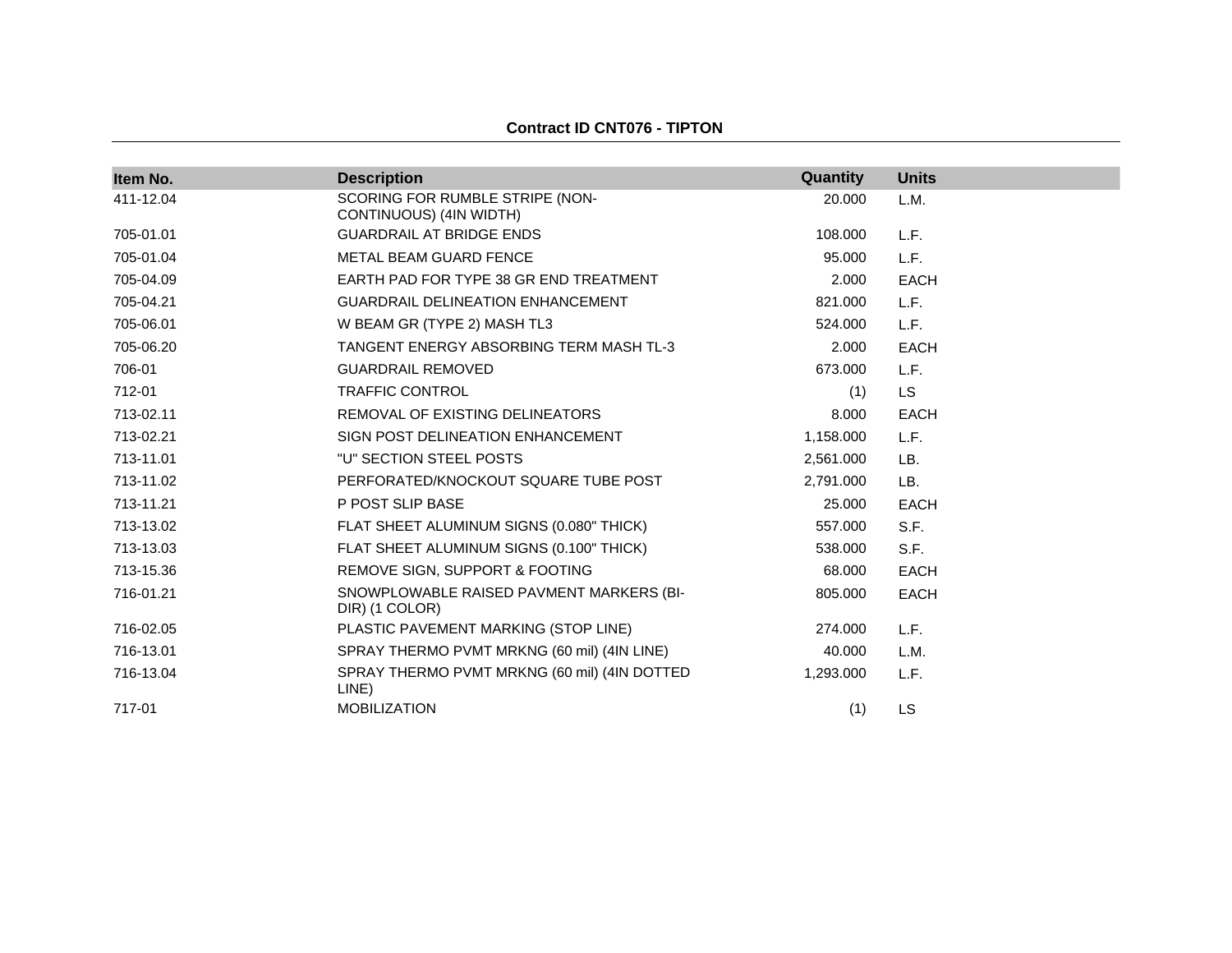| Item No.  | <b>Description</b>                                           | Quantity   | <b>Units</b> |
|-----------|--------------------------------------------------------------|------------|--------------|
| 105-01    | CONSTRUCTION STAKES, LINES AND GRADES                        |            |              |
|           |                                                              | (1)        | <b>LS</b>    |
| 201-01    | <b>CLEARING AND GRUBBING</b>                                 | (1)        | <b>LS</b>    |
| 202-01    | REMOVAL OF STRUCTURES AND OBSTRUCTIONS                       | (1)        | <b>LS</b>    |
| 203-01    | ROAD & DRAINAGE EXCAVATION (UNCLASSIFIED)                    | 35,776.000 | C.Y.         |
| 203-04    | PLACING AND SPREADING TOPSOIL                                | 1,897.000  | C.Y.         |
| 203-06    | <b>WATER</b>                                                 | 105.000    | M.G.         |
| 209-05    | SEDIMENT REMOVAL                                             | 279.000    | C.Y.         |
| 209-08.02 | TEMPORARY SILT FENCE (WITH BACKING)                          | 1,090.000  | L.F.         |
| 209-08.03 | TEMPORARY SILT FENCE (WITHOUT BACKING)                       | 697.000    | L.F.         |
| 209-08.06 | ENHANCED SILT FENCE CHECK (TRAPEZOIDAL)                      | 1.000      | EACH         |
| 209-08.07 | ROCK CHECK DAM PER                                           | 41.000     | EACH         |
| 209-08.08 | ENHANCED ROCK CHECK DAM                                      | 7.000      | EACH         |
| 209-09.41 | <b>CURB INLET PROTECTION (TYPE 2)</b>                        | 3.000      | EACH         |
| 209-09.43 | <b>CURB INLET PROTECTION (TYPE 4)</b>                        | 4.000      | EACH         |
| 209-40.33 | CATCH BASIN PROTECTION (TYPE D)                              | 1.000      | EACH         |
| 209-40.34 | CATCH BASIN PROTECTION (TYPE E)                              | 3.000      | EACH         |
| 209-40.41 | CATCH BASIN FILTER ASSEMBLY(TYPE 1)                          | 2.000      | EACH         |
| 209-40.42 | CATCH BASIN FILTER ASSEMBLY(TYPE 2)                          | 10.000     | EACH         |
| 209-40.43 | CATCH BASIN FILTER ASSEMBLY(TYPE 3)                          | 1.000      | EACH         |
| 209-40.44 | CATCH BASIN FILTER ASSEMBLY(TYPE 4)                          | 2.000      | EACH         |
| 209-40.45 | CATCH BASIN FILTER ASSEMBLY(TYPE 5)                          | 3.000      | EACH         |
| 209-40.47 | CATCH BASIN FILTER ASSEMBLY(TYPE 7)                          | 3.000      | <b>EACH</b>  |
| 209-40.48 | CATCH BASIN FILTER ASSEMBLY(TYPE 8)                          | 1.000      | EACH         |
| 303-01    | MINERAL AGGREGATE, TYPE A BASE, GRADING D                    | 11,430.000 | <b>TON</b>   |
| 303-01.03 | <b>GRANULAR BACKFILL (RETAINING WALLS)</b>                   | 35.000     | <b>TON</b>   |
| 303-10.01 | MINERAL AGGREGATE (SIZE 57)                                  | 23.000     | <b>TON</b>   |
| 303-10.05 | MINERAL AGGREGATE (SIZE ) (SIZE)                             | 7.000      | <b>TON</b>   |
| 307-01.01 | ASPHALT CONCRETE MIX (PG64-22) (BPMB-HM)<br><b>GRADING A</b> | 1,360.000  | <b>TON</b>   |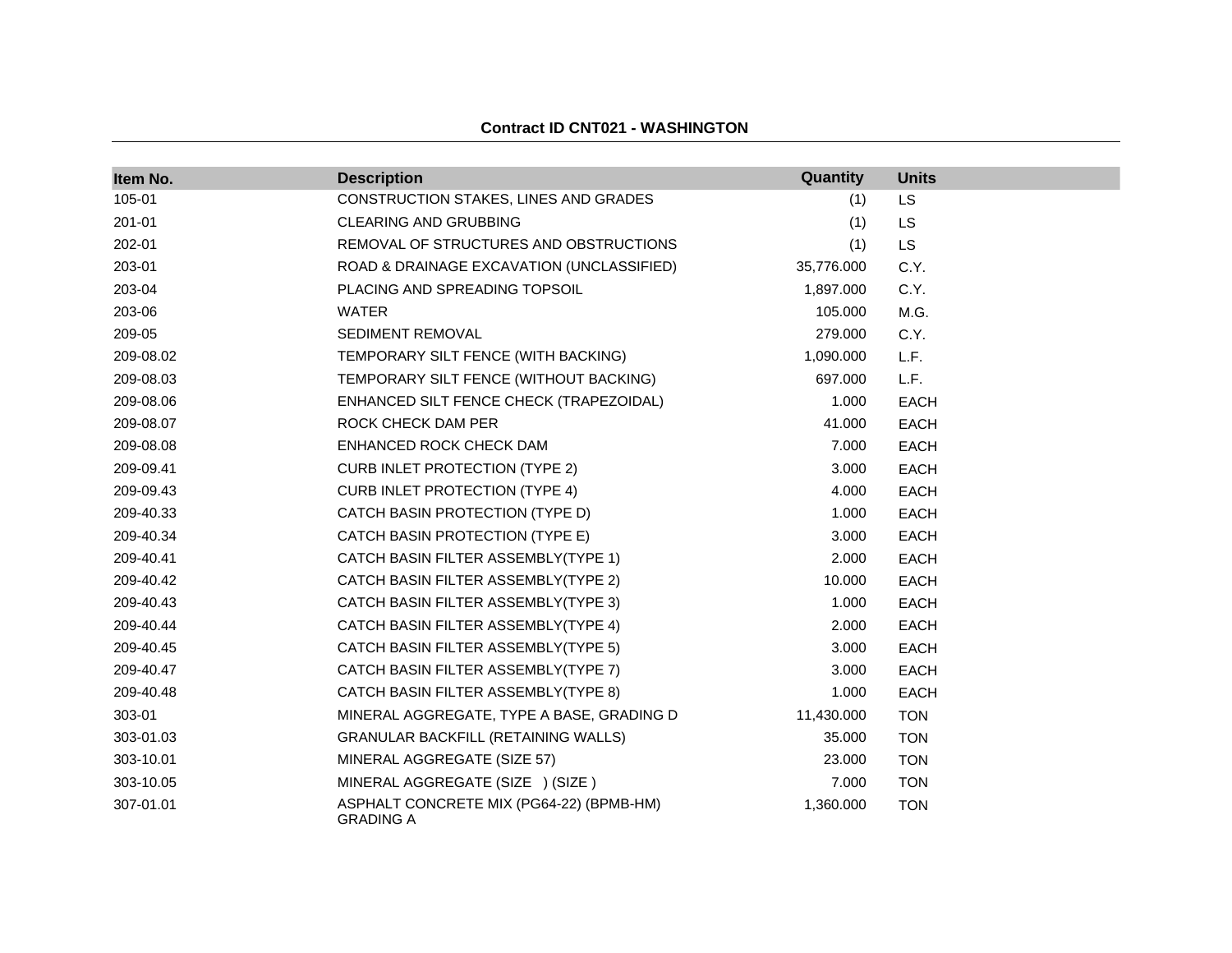| Item No.  | <b>Description</b>                                              | Quantity | <b>Units</b> |
|-----------|-----------------------------------------------------------------|----------|--------------|
| 307-01.07 | ASPHALT CONCRETE MIX (PG64-22) (BPMB-HM)<br><b>GRADING B-M</b>  | 830.000  | <b>TON</b>   |
| 307-01.08 | ASPHALT CONCRETE MIX (PG64-22) (BPMB-HM)<br><b>GRADING B-M2</b> | 864.000  | <b>TON</b>   |
| 307-01.09 | ASPHALT CONCRETE MIX (PG64-22) (BPMB-HM)<br><b>GRADING C</b>    | 59.000   | <b>TON</b>   |
| 307-03.02 | PERF. GRADE ASPH. CEMENT(PG76-22)GRADING<br>AS                  | 6.000    | <b>TON</b>   |
| 307-03.03 | AGGREGATE(BPMB-HM) GRADING AS                                   | 162.000  | <b>TON</b>   |
| 307-03.06 | ASPHALT CONCRETE MIX (PG76-22) (BPMB-HM)<br><b>GRADING B</b>    | 240.000  | <b>TON</b>   |
| 307-03.07 | ASPHALT CONCRETE MIX (PG76-22) (BPMB-HM)<br><b>GRADING B-M</b>  | 75.000   | <b>TON</b>   |
| 402-01    | BITUMINOUS MATERIAL FOR PRIME COAT (PC)                         | 14.000   | <b>TON</b>   |
| 402-02    | AGGREGATE FOR COVER MATERIAL (PC)                               | 55.000   | <b>TON</b>   |
| 403-01    | BITUMINOUS MATERIAL FOR TACK COAT (TC)                          | 6.000    | <b>TON</b>   |
| 407-20.05 | SAW CUTTING ASPHALT PAVEMENT                                    | 80.000   | L.F.         |
| 411-01.10 | ACS MIX(PG64-22) GRADING D                                      | 531.000  | <b>TON</b>   |
| 411-01.11 | ACS MIX(PG64-22) GRADING E RDWY                                 | 364.000  | <b>TON</b>   |
| 411-03.10 | ACS MIX(PG76-22) GRADING D                                      | 71.000   | <b>TON</b>   |
| 415-01.03 | COLD PLANING BITUMINOUS PAVEMENT                                | 31.000   | C.Y.         |
| 604-01.04 | 1-1/2" STEEL PIPE HANDRAIL                                      | 45.000   | L.F.         |
| 604-07.01 | RETAINING WALL (DESCRIPTION) (DESCRIPTION)                      | 208.000  | S.F.         |
| 604-07.02 | RETAINING WALL (DESCRIPTION) (DESCRIPTION)                      | 156.000  | S.F.         |
| 607-02.30 | <b>15IN PIPE CULVERT</b>                                        | 60.000   | L.F.         |
| 607-03.02 | 18" CONCRETE PIPE CULVERT (CLASS III)                           | 638.000  | L.F.         |
| 607-03.30 | 18" PIPE CULVERT                                                | 191.000  | L.F.         |
| 607-05.02 | 24" CONCRETE PIPE CULVERT (CLASS III)                           | 386.000  | L.F.         |
| 607-06.02 | 30" CONCRETE PIPE CULVERT (CLASS III)                           | 400.000  | L.F.         |
| 607-07.02 | 36" CONCRETE PIPE CULVERT (CLASS III)                           | 257.000  | L.F.         |
| 607-07.30 | 36" PIPE CULVERT                                                | 347.000  | L.F.         |
| 611-01.01 | MANHOLES, 0' - 4' DEPTH                                         | 1.000    | <b>EACH</b>  |
| 611-01.02 | MANHOLES, $> 4' - 8'$ DEPTH                                     | 5.000    | <b>EACH</b>  |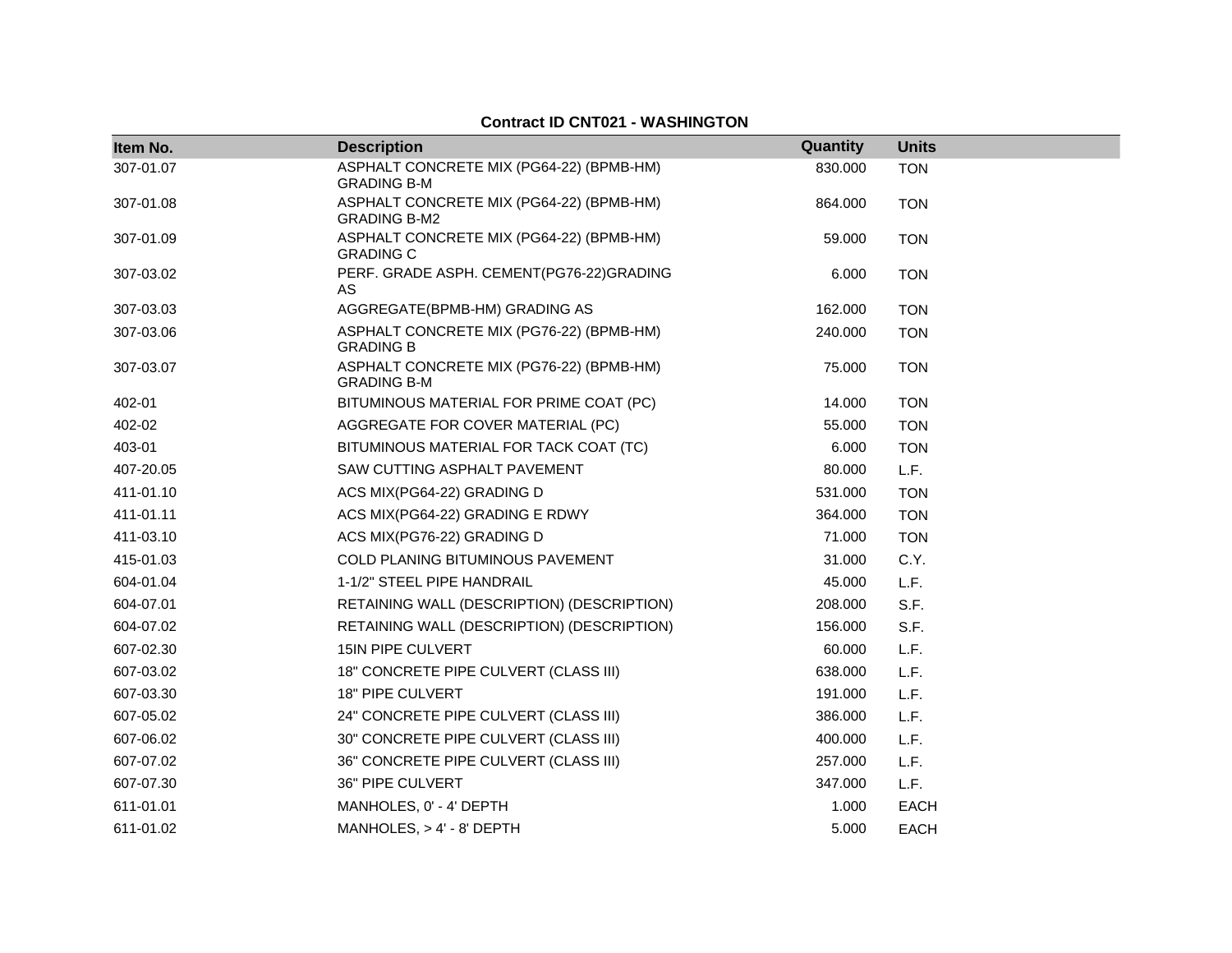| Item No.  | <b>Description</b>                                            | <b>Quantity</b> | <b>Units</b> |
|-----------|---------------------------------------------------------------|-----------------|--------------|
| 611-01.03 | MANHOLES, > 8' - 12' DEPTH                                    | 1.000           | <b>EACH</b>  |
| 611-05.01 | <b>TRENCH DRAINS</b>                                          | 56.000          | L.F.         |
| 611-05.02 | 12IN PVC PIPE FOR TRENCH DRAINS                               | 20.000          | L.F.         |
| 611-07.01 | CLASS A CONCRETE (PIPE ENDWALLS)                              | 11.000          | C.Y.         |
| 611-07.02 | STEEL BAR REINFORCEMENT (PIPE ENDWALLS)                       | 397.000         | LB.          |
| 611-09.04 | <b>CATCHBASIN RETROFIT</b>                                    | 2.000           | <b>EACH</b>  |
| 611-12.02 | CATCH BASINS, TYPE 12, > 4' - 8' DEPTH                        | 6.000           | EACH         |
| 611-12.03 | CATCH BASINS, TYPE 12, > 8' - 12' DEPTH                       | 2.000           | <b>EACH</b>  |
| 611-14.02 | CATCH BASINS, TYPE 14, > 4' - 8' DEPTH                        | 3.000           | <b>EACH</b>  |
| 611-14.03 | CATCH BASINS, TYPE 14, > 8' - 12' DEPTH                       | 1.000           | <b>EACH</b>  |
| 611-14.04 | CATCH BASINS, TYPE 14, > 12' - 16' DEPTH                      | 1.000           | <b>EACH</b>  |
| 611-16.02 | CATCH BASINS, TYPE 16, > 4' - 8' DEPTH                        | 3.000           | <b>EACH</b>  |
| 611-16.03 | CATCH BASINS, TYPE 16, > 8' - 12' DEPTH                       | 1.000           | <b>EACH</b>  |
| 611-17.05 | CATCH BASINS, TYPE 17, > 16' - 20' DEPTH                      | 1.000           | <b>EACH</b>  |
| 611-42.01 | CATCH BASINS, TYPE 42, 0' - 4' DEPTH                          | 3.000           | EACH         |
| 611-42.02 | CATCH BASINS, TYPE 42, > 4' - 8' DEPTH                        | 2.000           | <b>EACH</b>  |
| 611-42.04 | CATCH BASINS, TYPE 42, > 12' - 16' DEPTH                      | 1.000           | <b>EACH</b>  |
| 701-01.01 | CONCRETE SIDEWALK (4 ")                                       | 18,944.000      | S.F.         |
| 701-01.04 | CAST-IN-PLACE TACTILE WARNING SYSTEM                          | 4.000           | <b>EACH</b>  |
| 701-02    | <b>CONCRETE DRIVEWAY</b>                                      | 2,897.000       | S.F.         |
| 701-02.02 | <b>CONCRETE DRIVEWAY (8")</b>                                 | 746.000         | S.F.         |
| 702-01    | <b>CONCRETE CURB</b>                                          | 29.000          | C.Y.         |
| 702-03    | CONCRETE COMBINED CURB & GUTTER                               | 174.000         | C.Y.         |
| 707-01.01 | CHAIN-LINK FENCE (4-FOOT)                                     | 423.000         | L.F.         |
| 707-01.02 | END & CORNER POST ASSEMBLY(CHAIN-LINK<br>FENCE 4')            | 5.000           | <b>EACH</b>  |
| 707-01.03 | GATE - CHAIN-LINK FENCE-4 FOOT (DESCRIPTION)<br>(DESCRIPTION) | 1.000           | <b>EACH</b>  |
| 707-08.02 | GATE (DESCRIPTION) (DESCRIPTION)                              | 1.000           | <b>EACH</b>  |
| 707-08.11 | HIGH-VISIBILITY CONSTRUCTION FENCE                            | 1,017.000       | L.F.         |
| 707-10.08 | WIRE MESH (DESCRIPTION)                                       | 83.000          | S.Y.         |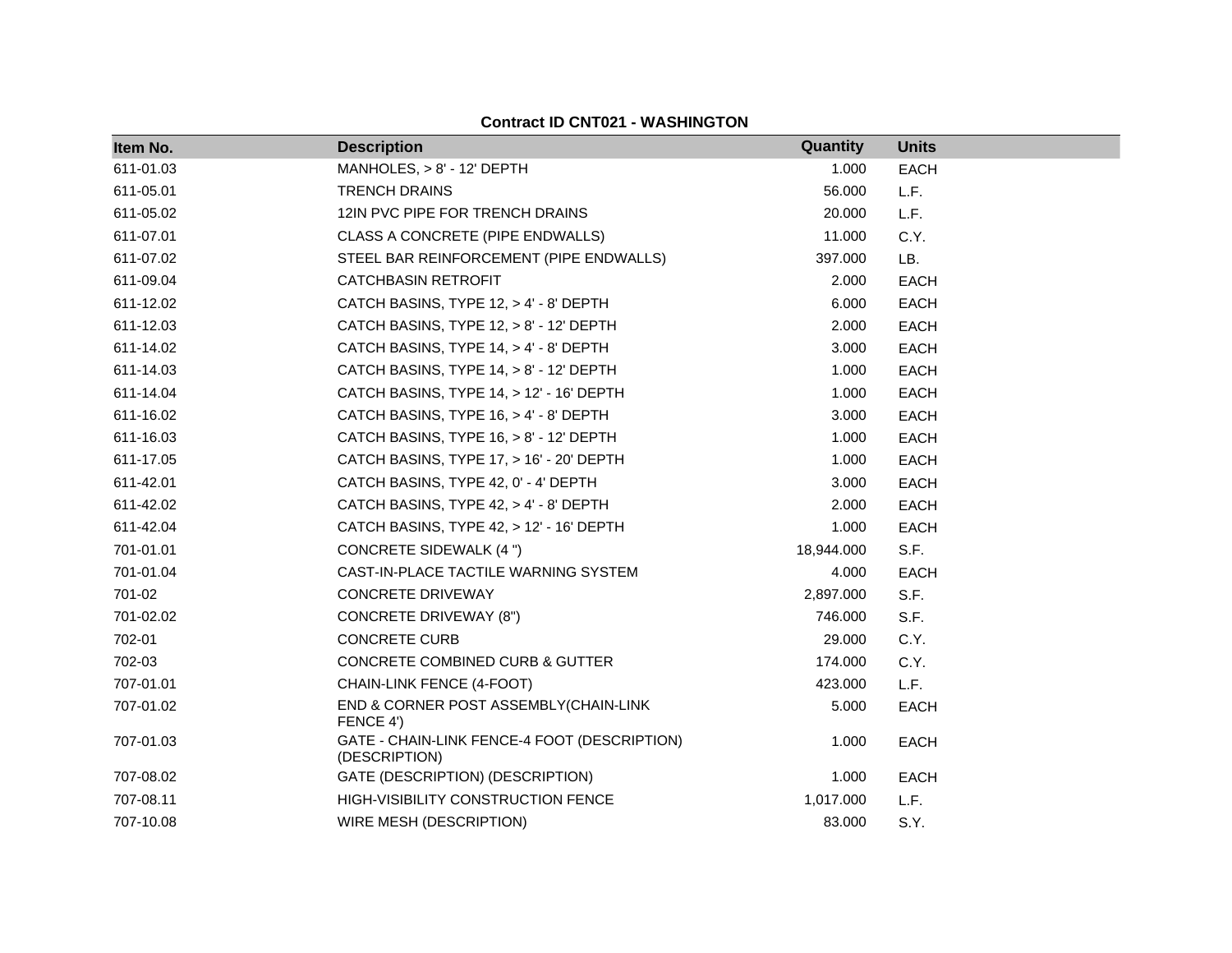| <b>Contract ID CNT021 - WASHINGTON</b> |  |
|----------------------------------------|--|
|----------------------------------------|--|

| Item No.  | <b>Description</b>                                      | Quantity  | <b>Units</b> |
|-----------|---------------------------------------------------------|-----------|--------------|
| 708-02.01 | MARKERS (CONCRETE R.O.W. POSTS)                         | 13.000    | EACH         |
| 709-02.01 | RUBBLE STONE RIP-RAP (GROUTED)                          | 71.000    | C.Y.         |
| 709-05.05 | MACHINED RIP-RAP (CLASS A-3)                            | 676.000   | <b>TON</b>   |
| 709-05.06 | MACHINED RIP-RAP (CLASS A-1)                            | 181.000   | <b>TON</b>   |
| 710-09.01 | 6" PERFORATED PIPE WITH VERTICAL DRAIN<br><b>SYSTEM</b> | 78.000    | L.F.         |
| 710-10.01 | 4" PERFORATED PLASTIC PIPE                              | 86.000    | L.F.         |
| 712-01    | <b>TRAFFIC CONTROL</b>                                  | (1)       | <b>LS</b>    |
| 712-02.02 | INTERCONNECTED PORTABLE BARRIER RAIL                    | 20.000    | L.F.         |
| 712-04.01 | FLEXIBLE DRUMS (CHANNELIZING)                           | 68.000    | <b>EACH</b>  |
| 712-05.01 | <b>WARNING LIGHTS (TYPE A)</b>                          | 8.000     | EACH         |
| 712-05.03 | <b>WARNING LIGHTS (TYPE C)</b>                          | 68.000    | <b>EACH</b>  |
| 712-06    | SIGNS (CONSTRUCTION)                                    | 617.000   | S.F.         |
| 712-07.03 | TEMPORARY BARRICADES (TYPE III)                         | 96.000    | L.F.         |
| 712-08.03 | ARROW BOARD (TYPE C)                                    | 3.000     | <b>EACH</b>  |
| 713-11.02 | PERFORATED/KNOCKOUT SQUARE TUBE POST                    | 217.000   | LB.          |
| 713-11.21 | P POST SLIP BASE                                        | 9.000     | <b>EACH</b>  |
| 713-13.02 | FLAT SHEET ALUMINUM SIGNS (0.080" THICK)                | 10.000    | S.F.         |
| 713-13.03 | FLAT SHEET ALUMINUM SIGNS (0.100" THICK)                | 56.000    | S.F.         |
| 716-02.03 | PLASTIC PAVEMENT MARKING (CROSS-WALK)                   | 434.000   | L.F.         |
| 716-02.05 | PLASTIC PAVEMENT MARKING (STOP LINE)                    | 99.000    | L.F.         |
| 716-02.06 | PLASTIC PAVEMENT MARKING (TURN LANE<br>ARROW)           | 8.000     | EACH         |
| 716-03.01 | PLASTIC WORD PAVEMENT MARKING (ONLY)                    | 3.000     | <b>EACH</b>  |
| 716-04.03 | PLASTIC PAVEMENT MARKING (4" DOTTED LINE)               | 345.000   | L.F.         |
| 716-04.10 | PLASTIC PAVEMENT MARKING (HANDICAP SYMBOL)              | 3.000     | <b>EACH</b>  |
| 716-05.08 | PAINTED PAVEMENT MARKING (PARKING LINE)                 | 1,430.000 | L.F.         |
| 716-12.01 | ENHANCED FLATLINE THERMO PVMT MRKNG (4IN<br>LINE)       | 1.000     | L.M.         |
| 717-01    | <b>MOBILIZATION</b>                                     | (1)       | LS           |
| 740-10.03 | GEOTEXTILE (TYPE III) (EROSION CONTROL)                 | 1,170.000 | S.Y.         |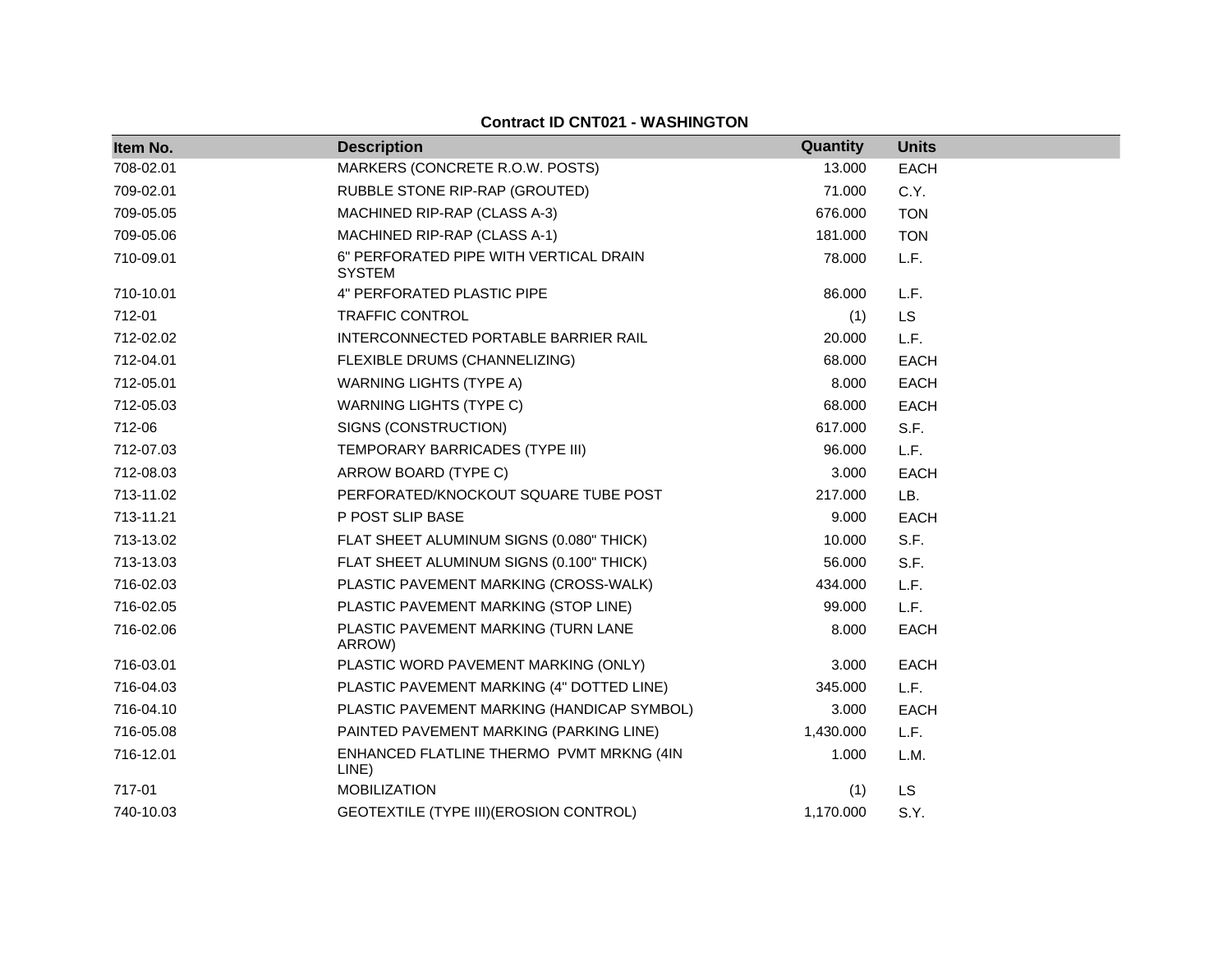| Item No.  | <b>Description</b>                         | Quantity   | <b>Units</b> |
|-----------|--------------------------------------------|------------|--------------|
| 740-11.04 | TEMPORARY SEDIMENT TUBE 20IN               | 770.000    | L.F.         |
| 797-05.52 | 8IN PVC GRAVITY SEWER 6FT-12FT DEPTH       | 42.000     | L.F.         |
| 797-05.56 | 10IN PVC GRAVITY SEWER 6FT-12FT DEPTH      | 42.000     | L.F.         |
| 801-01    | SEEDING (WITH MULCH)                       | 52.000     | <b>UNIT</b>  |
| 801-01.07 | TEMPORARY SEEDING (WITH MULCH)             | 40.000     | <b>UNIT</b>  |
| 801-02    | SEEDING (WITHOUT MULCH)                    | 145.000    | <b>UNIT</b>  |
| 801-03    | WATER (SEEDING & SODDING)                  | 40.000     | M.G.         |
| 801-07    | SEED (SUPPLEMENTAL APPLICATION)            | 52.000     | LB.          |
| 801-08    | FERTILIZER (SUPPLEMENTAL APPLICATION)      | 0.400      | <b>TON</b>   |
| 805-01.01 | TURF REINFORCEMENT MAT (CLASS I)           | 711.000    | S.Y.         |
| 805-12.01 | EROSION CONTROL BLANKET (TYPE I)           | 15,320.000 | S.Y.         |
| 805-12.02 | EROSION CONTROL BLANKET (TYPE II)          | 41.000     | S.Y.         |
| 790-06.06 | POLE 55 FT CLASS 2 METAL                   | 3.000      | <b>EACH</b>  |
| 790-25.01 | 3PH CROSSARM SGL 15KV                      | 9.000      | <b>EACH</b>  |
| 790-25.21 | 3PH CROSSARM DEADEND SGL 15KV              | 3.000      | <b>EACH</b>  |
| 790-32.01 | DOWN GUY - THROUGH BOLT TYPE               | 12.000     | <b>EACH</b>  |
| 790-32.25 | ANCHOR (DESCRIPTION) (ANY)                 | 8.000      | <b>EACH</b>  |
| 790-43.60 | PRIMARY RISER (DESCRIPTION) (RP1)          | 1.000      | <b>EACH</b>  |
| 790-69.28 | EXTENSION LINK - EPOXY -6FT                | 20.000     | EACH         |
| 790-98.01 | <b>REMOVE WIRE</b>                         | 163.000    | L.F.         |
| 790-98.02 | <b>REMOVE POLES</b>                        | 4.000      | EACH         |
| 790-98.03 | REMOVE FRAMING/ASSOCIATED APPARATUS        | 40.000     | EACH         |
| 795-01.03 | <b>6IN DIP RESTRAINED JOINT WATER LINE</b> | 181.000    | L.F.         |
| 795-01.09 | 12IN DIP RESTRAINED JOINT WATER LINE       | 170.000    | L.F.         |
| 795-01.10 | 12IN DIP SLIP JOINT WATER LINE             | 2,490.000  | L.F.         |
| 795-06.30 | CUT/CAP EXISTING LINES (ALL SIZES)         | 2.000      | EACH         |
| 795-07.06 | 8IN X 8IN TAPPING SLEEVE AND VALVE         | 1.000      | EACH         |
| 795-07.15 | 12IN X 12IN TAPPING SLEEVE AND VALVE       | 1.000      | <b>EACH</b>  |
| 795-07.32 | <b>INSERTION VALVE (8IN)</b>               | 1.000      | <b>EACH</b>  |
| 795-08.04 | <b>6IN GATE VALVE ASSEMBLY</b>             | 9.000      | <b>EACH</b>  |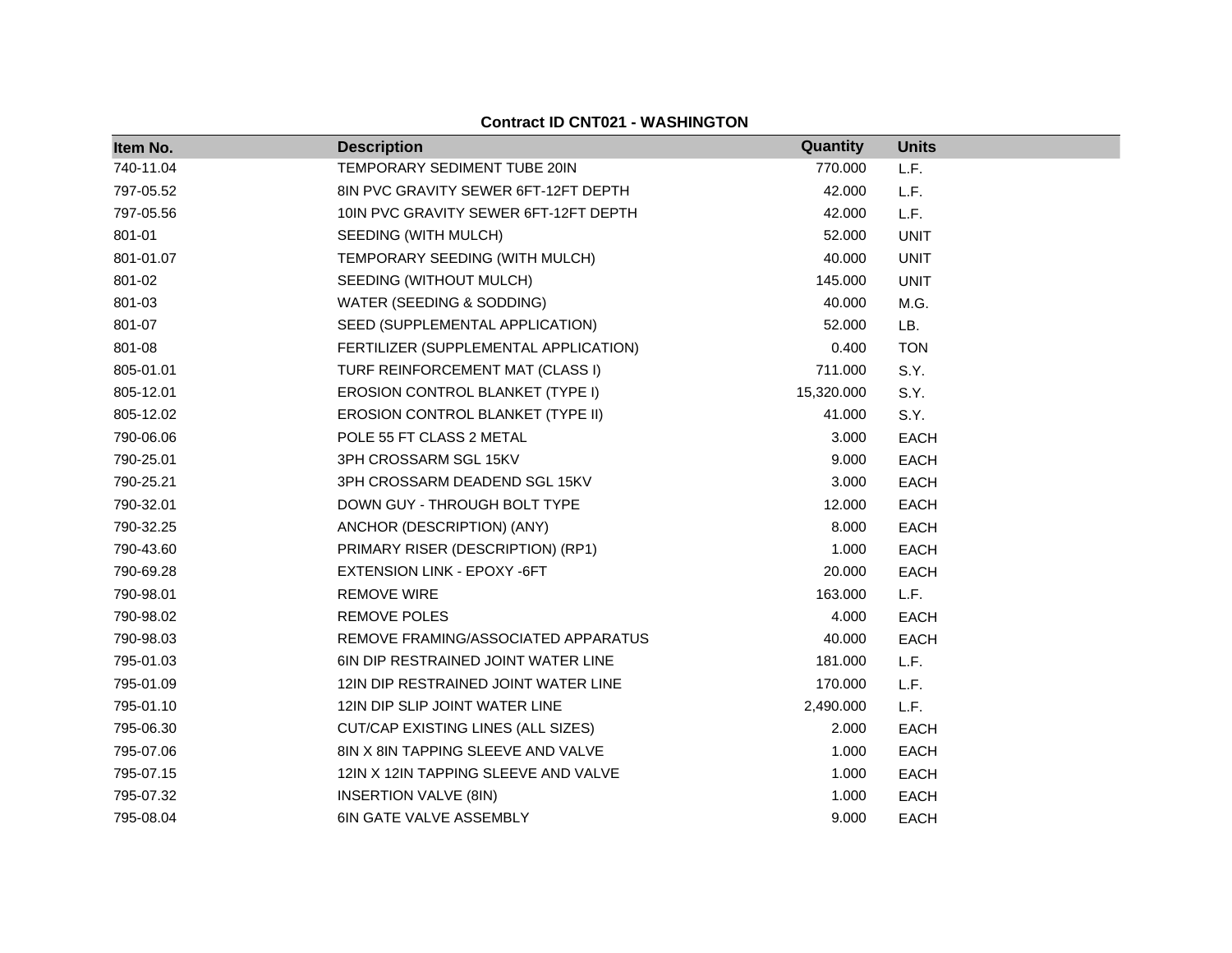| Item No.  | <b>Description</b>                      | Quantity  | <b>Units</b> |
|-----------|-----------------------------------------|-----------|--------------|
| 795-08.09 | 12IN GATE VALVE ASSEMBLY                | 3.000     | <b>EACH</b>  |
| 795-09.09 | RELOCATE/RECONNECT SERVICE ASSEMBLY     | 4.000     | <b>EACH</b>  |
| 795-09.12 | 2IN COPPER SERVICE PIPE                 | 163.000   | L.F.         |
| 795-09.28 | 3/4IN COPPER SERVICE PIPE               | 64.000    | L.F.         |
| 795-10.03 | 1IN AUTO AIR RELEASE VALVE ASSEMBLY     | 4.000     | <b>EACH</b>  |
| 795-11.02 | FIRE HYDRANT ASSEMBLY                   | 9.000     | <b>EACH</b>  |
| 795-12.02 | <b>REMOVAL OF EXISTING LINE</b>         | (1)       | <b>LS</b>    |
| 795-13.01 | DI FITTINGS                             | 5,000.000 | LB.          |
| 795-21.02 | RETIRE WATER VALVES AND HYDRANTS        | (1)       | <b>LS</b>    |
| 797-05.51 | 8IN PVC GRAVITY SEWER 0FT-6FT DEPTH     | 78.000    | L.F.         |
| 797-05.52 | 8IN PVC GRAVITY SEWER 6FT-12FT DEPTH    | 601.000   | L.F.         |
| 797-05.53 | 8IN PVC GRAVITY SEWER 12FT-18FT DEPTH   | 109.000   | L.F.         |
| 797-07.01 | 48IN MANHOLE 0FT-4FT DEPTH              | 1.000     | <b>EACH</b>  |
| 797-07.03 | 48IN MANHOLE 6FT-8FT DEPTH              | 2.000     | <b>EACH</b>  |
| 797-07.05 | 48IN MANHOLE 10FT-12FT DEPTH            | 2.000     | <b>EACH</b>  |
| 797-07.56 | MANHOLE DROP CONNECTION ASSEMBLY        | 2.000     | <b>EACH</b>  |
| 797-07.80 | REMOVE SEWER MANHOLE                    | 2.000     | <b>EACH</b>  |
| 797-08.05 | <b>6IN PVC PIPE FOR SERVICE LATERAL</b> | 80.000    | L.F.         |
| 797-08.08 | <b>6IN CLEAN OUT ASSEMBLY</b>           | 5.000     | <b>EACH</b>  |
| 797-09.40 | CUT AND CAP (ALL LINES)                 | 2.000     | <b>EACH</b>  |
| 797-10.09 | CONNECT EX. 8IN SEWER TO NEW MANHOLE    | 1.000     | <b>EACH</b>  |
| 797-11.25 | <b>RETIREIN PLACE 48IN MANHOLE</b>      | 2.000     | <b>EACH</b>  |
| 797-11.34 | REMOVE EXISTING SEWER <8IN              | 268.000   | L.F.         |
| 797-11.35 | REMOVE EXISTING SEWER 8IN-14IN          | 98.000    | L.F.         |
| 798-05.27 | COMMUNICATION ASSEMBLY (BOND)           | 3.000     | <b>EACH</b>  |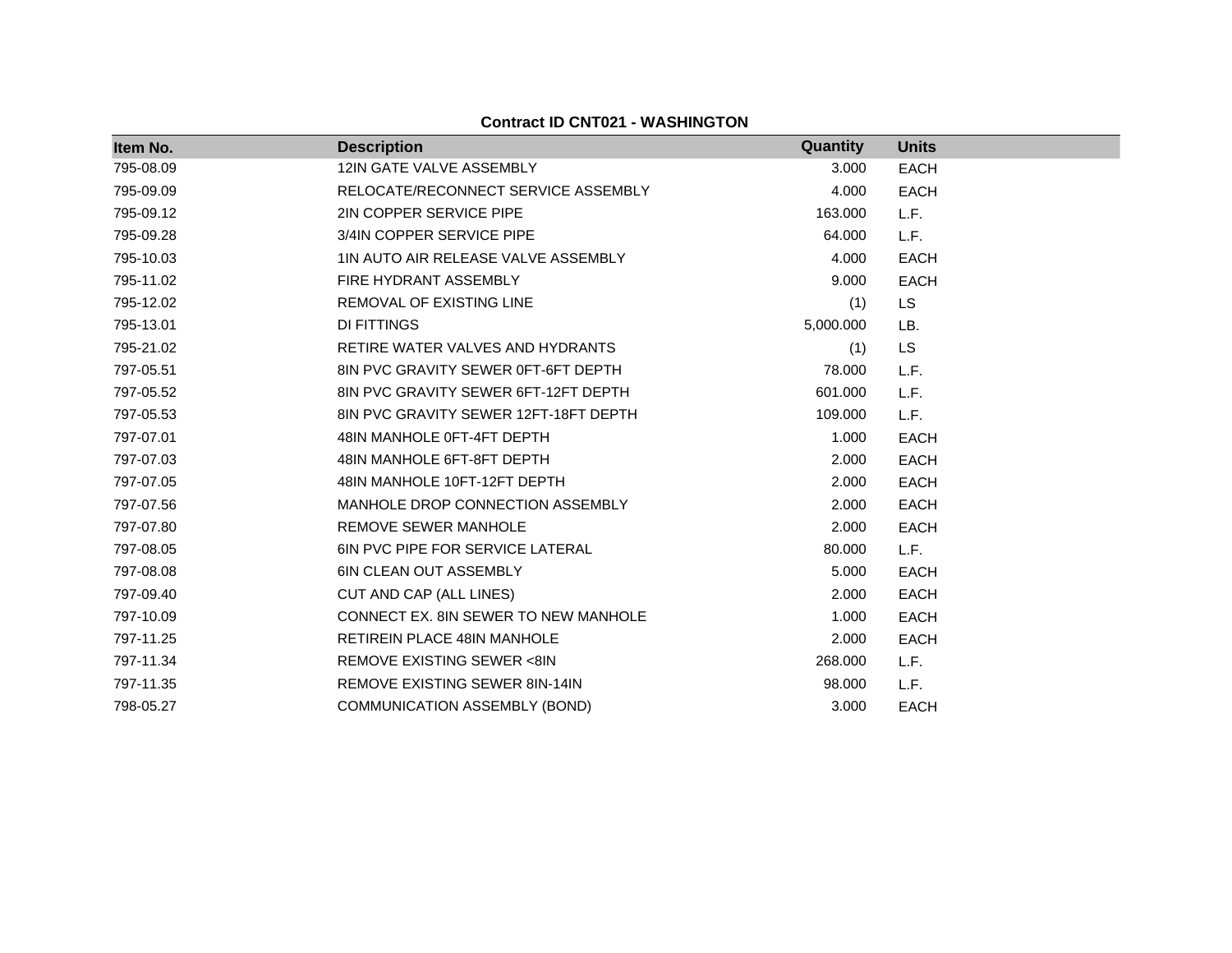#### **Contract ID CNT059 - WAYNE**

| Item No.  | <b>Description</b>                                              | <b>Quantity</b> | <b>Units</b> |
|-----------|-----------------------------------------------------------------|-----------------|--------------|
| 208-01.05 | <b>BROOMING &amp; DEGRASSING SHOULDERS</b>                      | 37.300          | L.M.         |
| 303-01    | MINERAL AGGREGATE, TYPE A BASE, GRADING D                       | 6,441.000       | <b>TON</b>   |
| 307-01.08 | ASPHALT CONCRETE MIX (PG64-22) (BPMB-HM)<br><b>GRADING B-M2</b> | 700.000         | <b>TON</b>   |
| 307-03.08 | ASPHALT CONCRETE MIX (PG76-22) (BPMB-HM)<br><b>GRADING B-M2</b> | 200.000         | <b>TON</b>   |
| 403-01    | BITUMINOUS MATERIAL FOR TACK COAT (TC)                          | 126.000         | <b>TON</b>   |
| 411-01.10 | ACS MIX(PG64-22) GRADING D                                      | 18,128.000      | <b>TON</b>   |
| 411-03.12 | ACS MIX(PG64-22) THIN LIFT D ASPHALT                            | 2,984.000       | <b>TON</b>   |
| 411-12.03 | SCORING FOR RUMBLE STRIPE (NON-<br>CONTINUOUS) (8IN WIDTH)      | 19.700          | L.M.         |
| 411-12.04 | SCORING FOR RUMBLE STRIPE (NON-<br>CONTINUOUS) (4IN WIDTH)      | 8.400           | L.M.         |
| 415-01.01 | COLD PLANING BITUMINOUS PAVEMENT                                | 10,882.000      | <b>TON</b>   |
| 701-02.01 | CONCRETE CURB RAMP (RETROFIT)                                   | 1,430.000       | S.F.         |
| 705-02.10 | <b>GUARDRAIL TRANSITION 27IN TO 31IN</b>                        | 14.000          | <b>EACH</b>  |
| 705-06.20 | TANGENT ENERGY ABSORBING TERM MASH TL-3                         | 14.000          | <b>EACH</b>  |
| 706-01    | <b>GUARDRAIL REMOVED</b>                                        | 700.000         | L.F.         |
| 712-01    | <b>TRAFFIC CONTROL</b>                                          | (1)             | <b>LS</b>    |
| 712-04.01 | FLEXIBLE DRUMS (CHANNELIZING)                                   | 100.000         | <b>EACH</b>  |
| 712-05.01 | <b>WARNING LIGHTS (TYPE A)</b>                                  | 4.000           | <b>EACH</b>  |
| 712-06    | SIGNS (CONSTRUCTION)                                            | 3,890.000       | S.F.         |
| 712-08.03 | ARROW BOARD (TYPE C)                                            | 2.000           | <b>EACH</b>  |
| 713-16.20 | SIGNS (DESCRIPTION) (OM3-L, TYPE 3 OBECT<br>MARKER)             | 2.000           | EACH         |
| 713-16.21 | SIGNS (DESCRIPTION) (OM3-R, TYPE 3 OBECT<br>MARKER)             | 2.000           | EACH         |
| 713-16.22 | SIGNS (DESCRIPTION) (W1-8, CHEVRON)                             | 3.000           | <b>EACH</b>  |
| 716-01.21 | SNOWPLOWABLE RAISED PAVMENT MARKERS (BI-<br>DIR) (1 COLOR)      | 1,289.000       | <b>EACH</b>  |
| 716-01.22 | SNOWPLOWABLE RAISED PAVMENT MARKERS<br>(MONO-DIR)(1 COLOR)      | 5.000           | <b>EACH</b>  |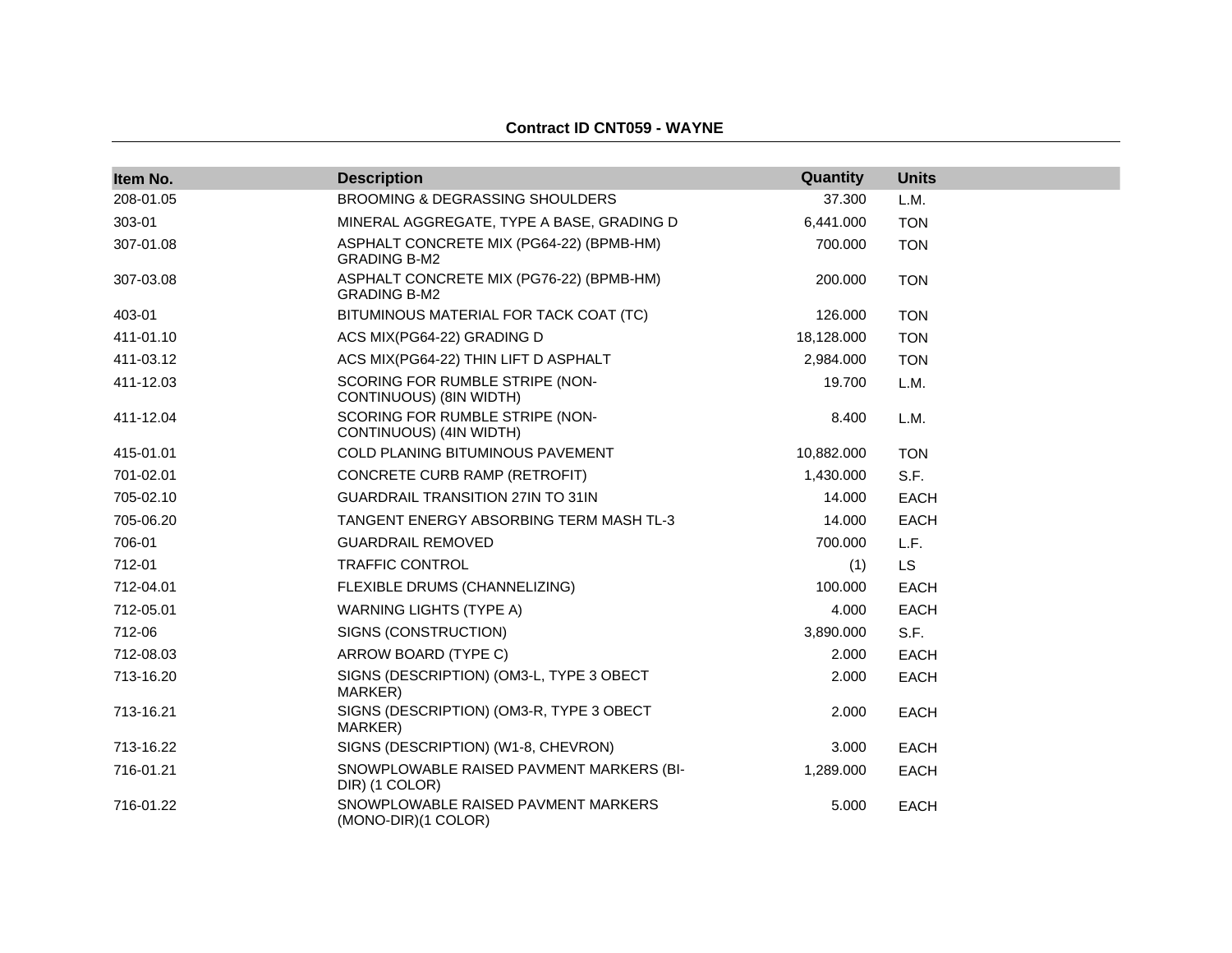| Item No.  | <b>Description</b>                                    | Quantity  | <b>Units</b> |
|-----------|-------------------------------------------------------|-----------|--------------|
| 716-01.30 | REMOVAL OF SNOWPLOWABLE REFLECTIVE<br><b>MARKER</b>   | 332.000   | <b>EACH</b>  |
| 716-02.05 | PLASTIC PAVEMENT MARKING (STOP LINE)                  | 900,000   | L.F.         |
| 716-02.06 | PLASTIC PAVEMENT MARKING (TURN LANE<br>ARROW)         | 1.000     | <b>EACH</b>  |
| 716-02.09 | PLASTIC PAVEMENT MARKING (LONGITUDINAL<br>CROSS-WALK) | 288,000   | L.F.         |
| 716-04.01 | PLASTIC PAVEMENT MARKING (STRAIGHT-TURN<br>ARROW)     | 5.000     | <b>EACH</b>  |
| 716-04.10 | PLASTIC PAVEMENT MARKING (HANDICAP SYMBOL)            | 4.000     | <b>EACH</b>  |
| 716-05.01 | PAINTED PAVEMENT MARKING (4" LINE)                    | 35.900    | L.M.         |
| 716-10.30 | TRUNCATED DOME DETECTABLE WARNING MAT                 | 64.000    | S.F.         |
| 716-12.02 | ENHANCED FLATLINE THERMO PVMT MRKNG (6IN<br>LINE)     | 33.300    | L.M.         |
| 716-13.01 | SPRAY THERMO PVMT MRKNG (60 mil) (4IN LINE)           | 10.100    | L.M.         |
| 716-13.02 | SPRAY THERMO PVMT MRKNG (60 mil) (6IN LINE)           | 27.400    | L.M.         |
| 717-01    | <b>MOBILIZATION</b>                                   | (1)       | <b>LS</b>    |
| 730-14.02 | <b>SAW SLOT</b>                                       | 1,100.000 | L.F.         |
| 730-14.03 | <b>LOOP WIRE</b>                                      | 2,400.000 | L.F.         |
| 604-10.50 | BRIDGE DECK REPAIRS (PARTIAL DEPTH OF SLAB)           | 5.000     | S.Y.         |
| 617-04.01 | TYPE 1 THIN EPOXY OVERLAY (EPOXY-URETHANE)            | 942.000   | S.Y.         |

## **Contract ID CNT059 - WAYNE**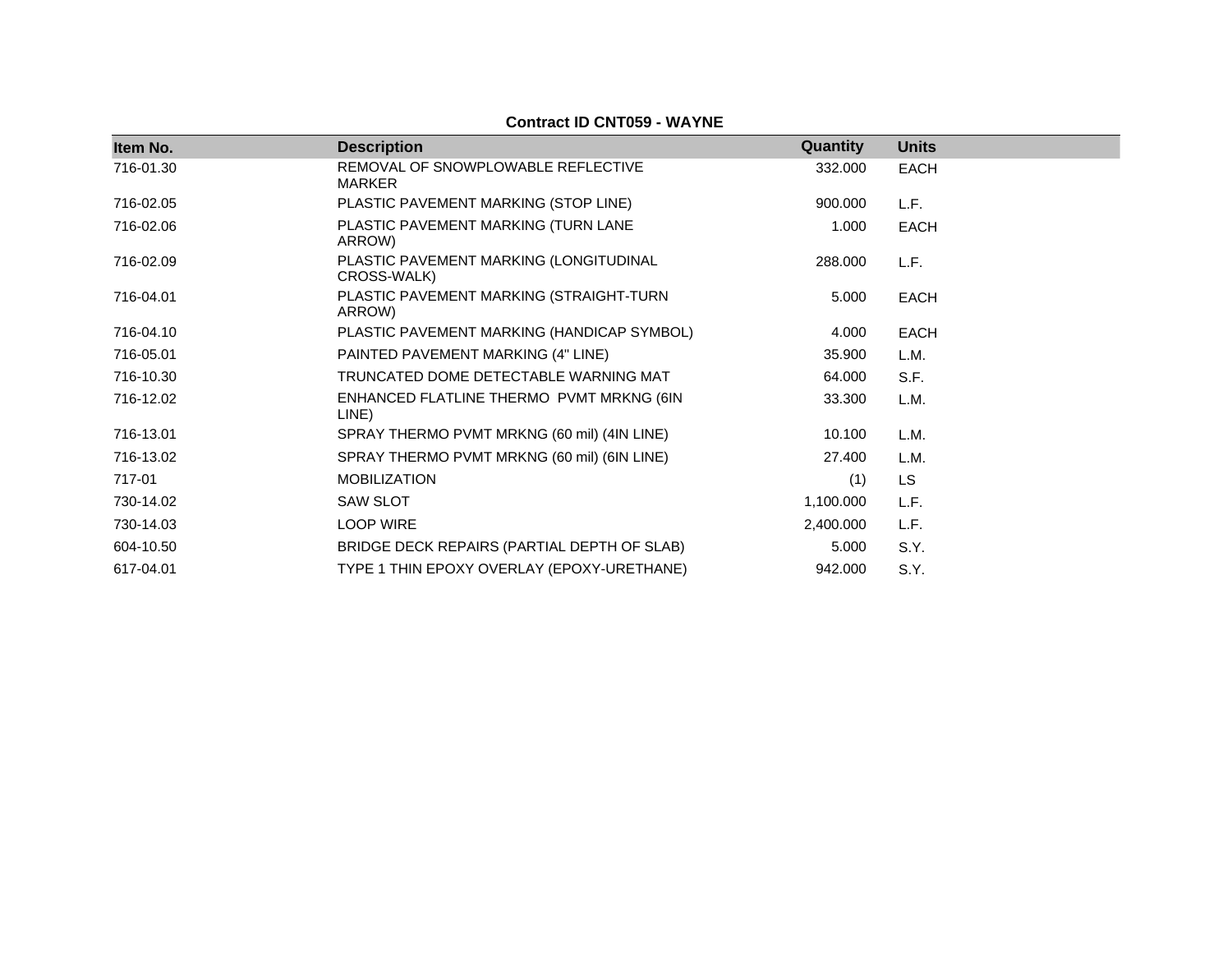| Item No.  | <b>Description</b>                                                        | Quantity    | <b>Units</b> |
|-----------|---------------------------------------------------------------------------|-------------|--------------|
| 202-03.01 | REMOVAL OF ASPHALT PAVEMENT                                               | 350.000     | S.Y.         |
| 203-06    | <b>WATER</b>                                                              | 16.000      | M.G.         |
| 208-01.05 | <b>BROOMING &amp; DEGRASSING SHOULDERS</b>                                | 4.210       | L.M.         |
| 303-02    | MINERAL AGGREGATE, TYPE B BASE, GRADING<br>(DESCRIPTION) (GRADING C OR D) | 2,111.000   | <b>TON</b>   |
| 307-01.01 | ASPHALT CONCRETE MIX (PG64-22) (BPMB-HM)<br><b>GRADING A</b>              | 161.000     | <b>TON</b>   |
| 403-01    | BITUMINOUS MATERIAL FOR TACK COAT (TC)                                    | 49.000      | <b>TON</b>   |
| 407-07.01 | INTELLIGENT COMPACTION EQUIPMENT                                          | (1)         | <b>LS</b>    |
| 411-01.07 | ACS MIX (PG64-22) GRADING E SHOULDER                                      | 2,363.000   | <b>TON</b>   |
| 411-02.10 | ACS MIX(PG70-22) GRADING D                                                | 5,556.000   | <b>TON</b>   |
| 411-12.01 | SCORING SHOULDERS (CONTINUOUS) (16IN<br>WIDTH)                            | 1.340       | L.M.         |
| 411-12.02 | SCORING SHOULDERS (NON-CONTINUOUS) (16IN<br><b>WIDTH)</b>                 | 7.980       | L.M.         |
| 415-01.02 | <b>COLD PLANING BITUMINOUS PAVEMENT</b>                                   | 112,023.000 | S.Y.         |
| 607-39.02 | 18" PIPE CULVERT (SIDE DRAIN)                                             | 272.000     | L.F.         |
| 607-39.03 | 24" PIPE CULVERT (SIDE DRAIN)                                             | 90.000      | L.F.         |
| 607-39.04 | 30" PIPE CULVERT (SIDE DRAIN)                                             | 40.000      | L.F.         |
| 705-01.01 | <b>GUARDRAIL AT BRIDGE ENDS</b>                                           | 162.000     | L.F.         |
| 705-06.10 | GR TERMINALTRAILING END (TYPE 13) MASH TL3                                | 14.000      | <b>EACH</b>  |
| 705-06.20 | TANGENT ENERGY ABSORBING TERM MASH TL-3                                   | 25.000      | <b>EACH</b>  |
| 712-01    | <b>TRAFFIC CONTROL</b>                                                    | (1)         | <b>LS</b>    |
| 712-06    | SIGNS (CONSTRUCTION)                                                      | 1,440.000   | S.F.         |
| 712-08.03 | ARROW BOARD (TYPE C)                                                      | 4.000       | EACH         |
| 716-01.21 | SNOWPLOWABLE RAISED PAVMENT MARKERS (BI-<br>DIR) (1 COLOR)                | 340.000     | <b>EACH</b>  |
| 716-01.23 | SNOWPLOWABLE RAISED PAVEMENT MARKERS<br>(BI-DIR)(2 COLOR)                 | 233.000     | <b>EACH</b>  |
| 716-02.04 | PLASTIC PAVEMENT MARKING(CHANNELIZATION<br>STRIPING)                      | 220.000     | S.Y.         |
| 716-02.05 | PLASTIC PAVEMENT MARKING (STOP LINE)                                      | 200.000     | L.F.         |

#### **Contract ID CNT056 - WEAKLEY**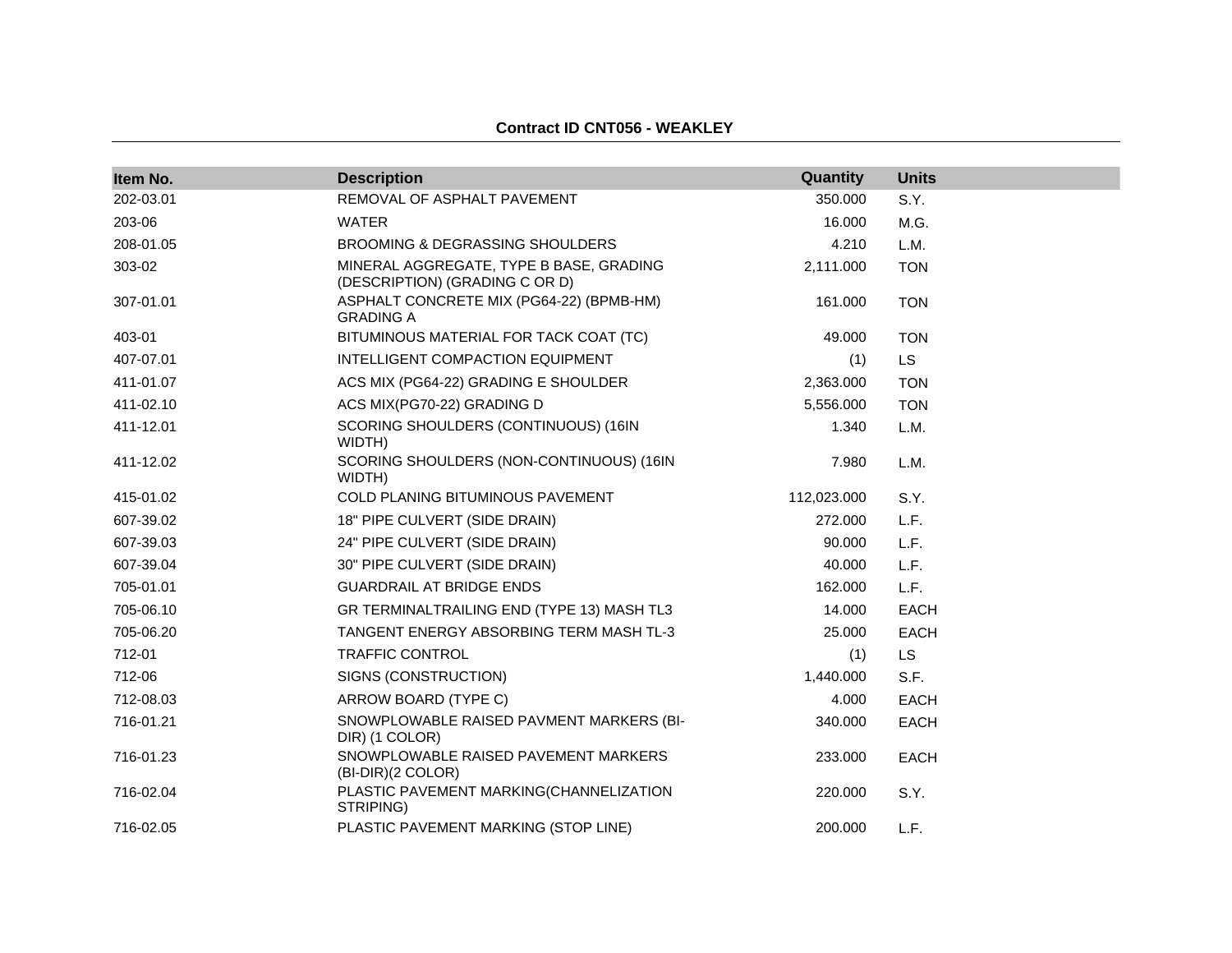## **Contract ID CNT056 - WEAKLEY**

| Item No.  | <b>Description</b>                                | Quantity | <b>Units</b> |
|-----------|---------------------------------------------------|----------|--------------|
| 716-02.06 | PLASTIC PAVEMENT MARKING (TURN LANE<br>ARROW)     | 15.000   | <b>EACH</b>  |
| 716-03.03 | PLASTIC WORD PAVEMENT MARKING (STOP<br>AHEAD)     | 1.000    | <b>EACH</b>  |
| 716-05.20 | PAINTED PAVEMENT MARKING (6" LINE)                | 20.827   | L.M.         |
| 716-12.02 | ENHANCED FLATLINE THERMO PVMT MRKNG (6IN<br>LINE) | 14.277   | L.M.         |
| 716-12.09 | ENHANCED FLAT LINE THERMO (12IN LINE)             | 325,000  | L.F.         |
| 717-01    | <b>MOBILIZATION</b>                               | (1       | LS           |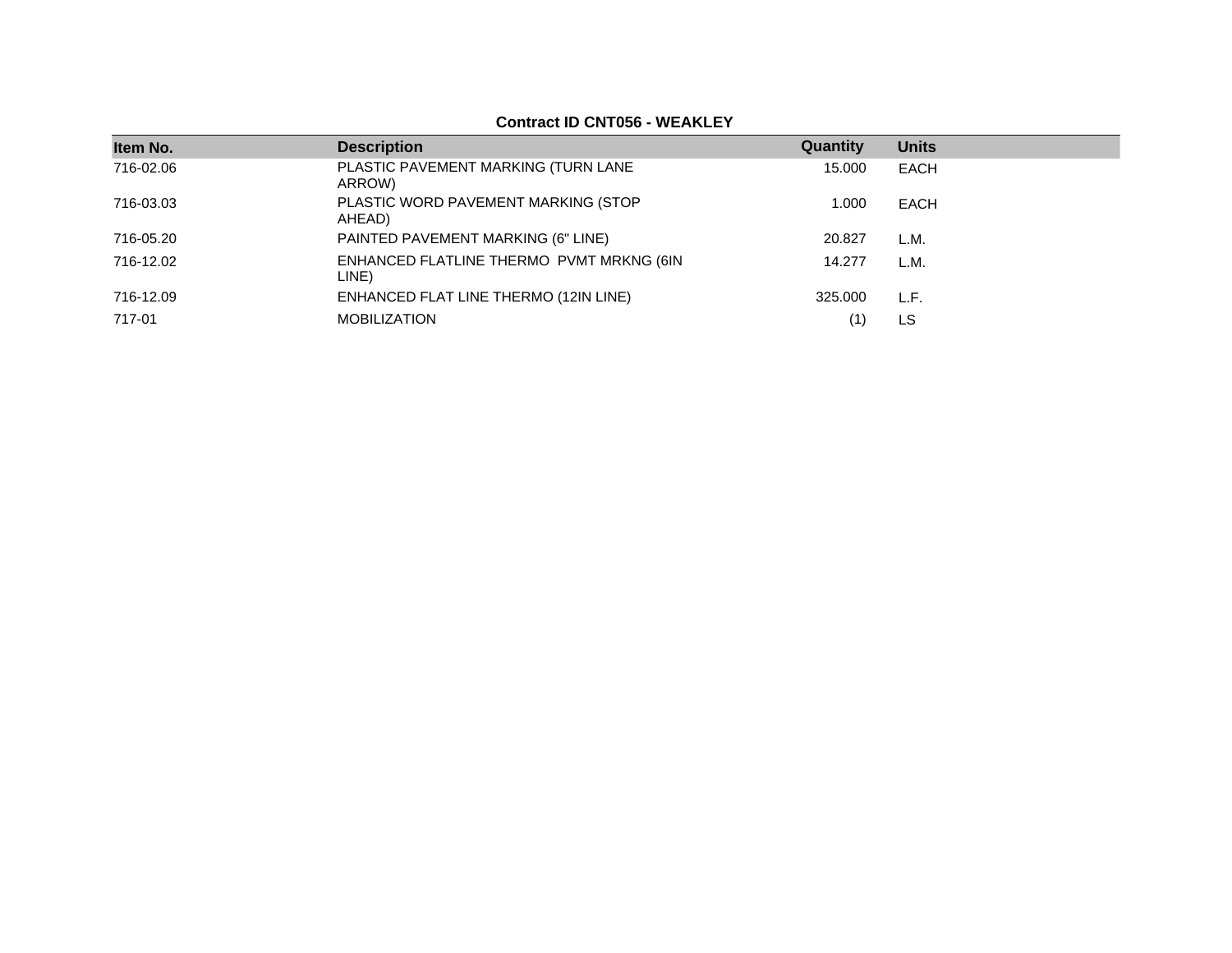| Item No.  | <b>Description</b>                                        | Quantity   | <b>Units</b> |
|-----------|-----------------------------------------------------------|------------|--------------|
| 209-08.02 | TEMPORARY SILT FENCE (WITH BACKING)                       | 623.000    | L.F.         |
| 403-01    | BITUMINOUS MATERIAL FOR TACK COAT (TC)                    | 0.200      | <b>TON</b>   |
| 411-02.10 | ACS MIX(PG70-22) GRADING D                                | 29.800     | <b>TON</b>   |
| 415-01.02 | <b>COLD PLANING BITUMINOUS PAVEMENT</b>                   | 450.000    | S.Y.         |
| 604-03.04 | PAVEMENT @ BRIDGE ENDS                                    | 472.000    | S.Y.         |
| 604-10.44 | <b>EXPANSION JOINT REPAIRS</b>                            | 195.540    | L.F.         |
| 604-10.50 | BRIDGE DECK REPAIRS (PARTIAL DEPTH OF SLAB)               | 40.000     | S.Y.         |
| 604-10.54 | <b>CONCRETE REPAIRS</b>                                   | 500.600    | S.F.         |
| 604-10.83 | COMPOSITE FIBER ENCASEMENT                                | 860.000    | S.F.         |
| 606-03.03 | STEEL PILES (12 INCH)                                     | 1,080.000  | L.F.         |
| 617-04.01 | TYPE 1 THIN EPOXY OVERLAY (EPOXY-URETHANE)                | 2,310.000  | S.Y.         |
| 705-10.30 | GUARDRAIL ATTACHMENT TO SLOPE FACE<br><b>ENDPOST</b>      | 231.000    | L.F.         |
| 705-20.25 | TEMPORARY CRASH CUSHION (MASH TL-3)                       | 2.000      | <b>EACH</b>  |
| 712-01    | <b>TRAFFIC CONTROL</b>                                    | (1)        | <b>LS</b>    |
| 712-02.02 | INTERCONNECTED PORTABLE BARRIER RAIL                      | 1,556.000  | L.F.         |
| 712-04.01 | FLEXIBLE DRUMS (CHANNELIZING)                             | 104.000    | EACH         |
| 712-04.50 | <b>BARRIER RAIL DELINEATOR</b>                            | 52.000     | <b>EACH</b>  |
| 712-06    | SIGNS (CONSTRUCTION)                                      | 480.000    | S.F.         |
| 712-07.03 | TEMPORARY BARRICADES (TYPE III)                           | 160.000    | L.F.         |
| 712-08.03 | ARROW BOARD (TYPE C)                                      | 4.000      | <b>EACH</b>  |
| 712-09.01 | REMOVABLE PAVEMENT MARKING LINE                           | 21,602.000 | L.F.         |
| 716-01.23 | SNOWPLOWABLE RAISED PAVEMENT MARKERS<br>(BI-DIR)(2 COLOR) | 15.000     | <b>EACH</b>  |
| 716-01.30 | REMOVAL OF SNOWPLOWABLE REFLECTIVE<br><b>MARKER</b>       | 15.000     | EACH         |
| 716-12.02 | ENHANCED FLATLINE THERMO PVMT MRKNG (6IN<br>LINE)         | 1.500      | L.M.         |
| 717-01    | <b>MOBILIZATION</b>                                       | (1)        | <b>LS</b>    |

#### **Contract ID CNT068 - WEAKLEY**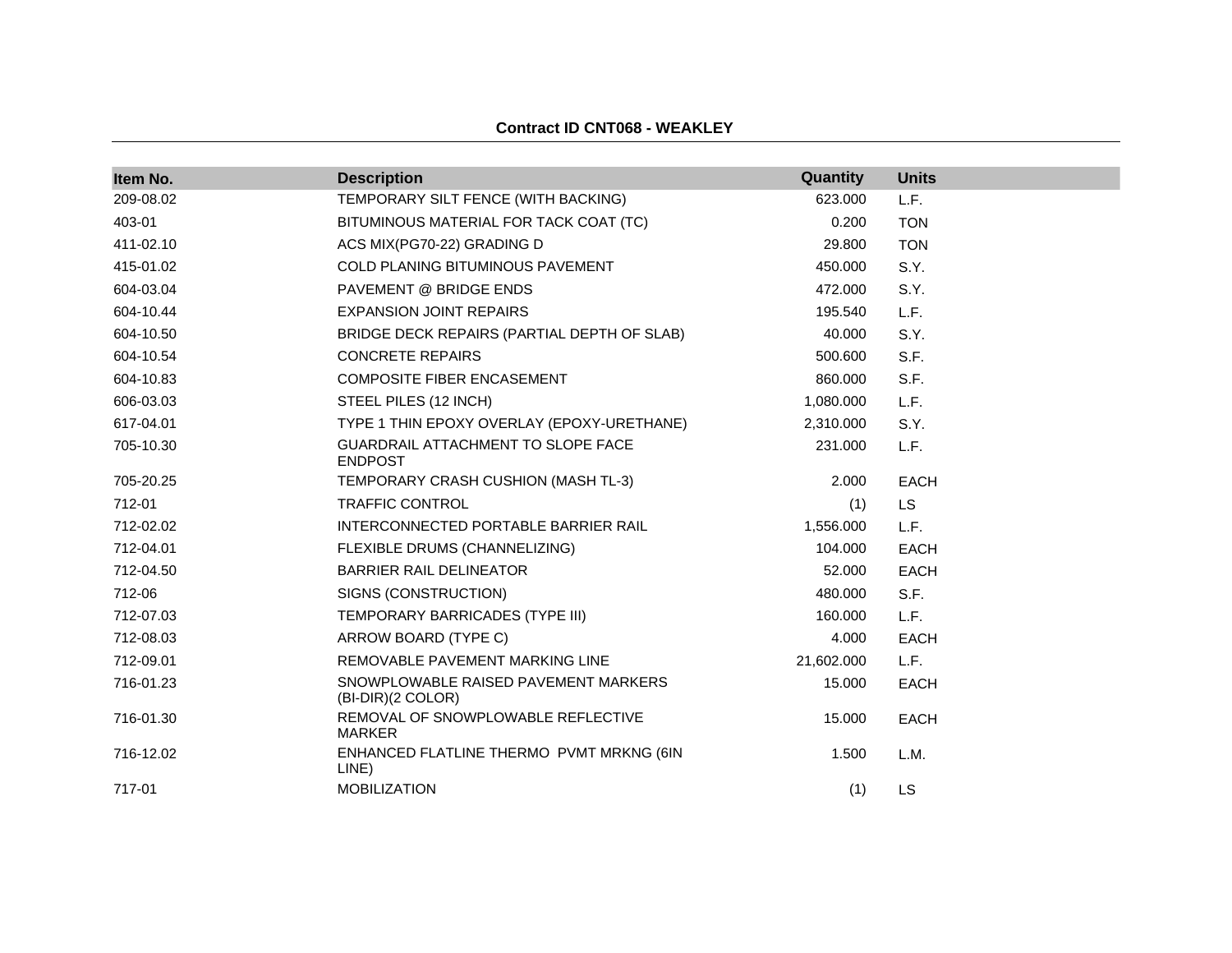#### **Contract ID CNT078 - WILSON**

| Item No.  | <b>Description</b>                                         | Quantity | <b>Units</b> |
|-----------|------------------------------------------------------------|----------|--------------|
| 202-03.01 | REMOVAL OF ASPHALT PAVEMENT                                | 180.000  | S.Y.         |
| 203-07    | <b>FURNISHING &amp; SPREADING TOPSOIL</b>                  | 10.000   | C.Y.         |
| 702-01    | <b>CONCRETE CURB</b>                                       | 185.000  | C.Y.         |
| 702-01.03 | MODULAR CURB W/DELINEATOR                                  | 160.000  | L.F.         |
| 712-01    | <b>TRAFFIC CONTROL</b>                                     | (1)      | LS           |
| 712-04.01 | FLEXIBLE DRUMS (CHANNELIZING)                              | 30.000   | <b>EACH</b>  |
| 712-06    | SIGNS (CONSTRUCTION)                                       | 250.000  | S.F.         |
| 713-01.01 | CLASS A CONCRETE (FOUNDATION FOR SIGN<br>SUPPORTS)         | 0.720    | C.Y.         |
| 713-01.02 | STEEL BAR REINFORCEMENT(FOUNDATION FOR<br>SIGN SUPPORTS)   | 200.000  | LB.          |
| 713-02.21 | SIGN POST DELINEATION ENHANCEMENT                          | 6.000    | L.F.         |
| 713-06    | STEEL I-BEAMS & WF-BEAMS(BREAKAWAY) SIGN<br><b>SUPPORT</b> | 342.000  | LB.          |
| 713-11.01 | "U" SECTION STEEL POSTS                                    | 33.000   | LB.          |
| 713-11.02 | PERFORATED/KNOCKOUT SQUARE TUBE POST                       | 56.000   | LB.          |
| 713-11.21 | P POST SLIP BASE                                           | 2.000    | <b>EACH</b>  |
| 713-13.02 | FLAT SHEET ALUMINUM SIGNS (0.080" THICK)                   | 16.000   | S.F.         |
| 713-13.03 | FLAT SHEET ALUMINUM SIGNS (0.100" THICK)                   | 9.000    | S.F.         |
| 713-14    | EXTRUDED ALUMINUM PANEL SIGNS                              | 48.500   | S.F.         |
| 713-15.36 | REMOVE SIGN, SUPPORT & FOOTING                             | 8.000    | <b>EACH</b>  |
| 716-02.06 | PLASTIC PAVEMENT MARKING (TURN LANE<br>ARROW)              | 3.000    | <b>EACH</b>  |
| 716-03.09 | PLASTIC WORD PAVEMENT MARKING (<br>(EAST/WEST)             | 2.000    | <b>EACH</b>  |
| 716-04.05 | PLASTIC PAVEMENT MARKING (STRAIGHT ARROW)                  | 4.000    | <b>EACH</b>  |
| 716-10.50 | PREFORMED PLASTIC PAVEMENT MARKING<br>(INTERSTATE SHIELD)  | 3.000    | <b>EACH</b>  |
| 716-13.01 | SPRAY THERMO PVMT MRKNG (60 mil) (4IN LINE)                | 1.130    | L.M.         |
| 716-13.02 | SPRAY THERMO PVMT MRKNG (60 mil) (6IN LINE)                | 0.390    | L.M.         |
| 716-13.04 | SPRAY THERMO PVMT MRKNG (60 mil) (4IN DOTTED<br>LINE)      | 330.000  | L.F.         |